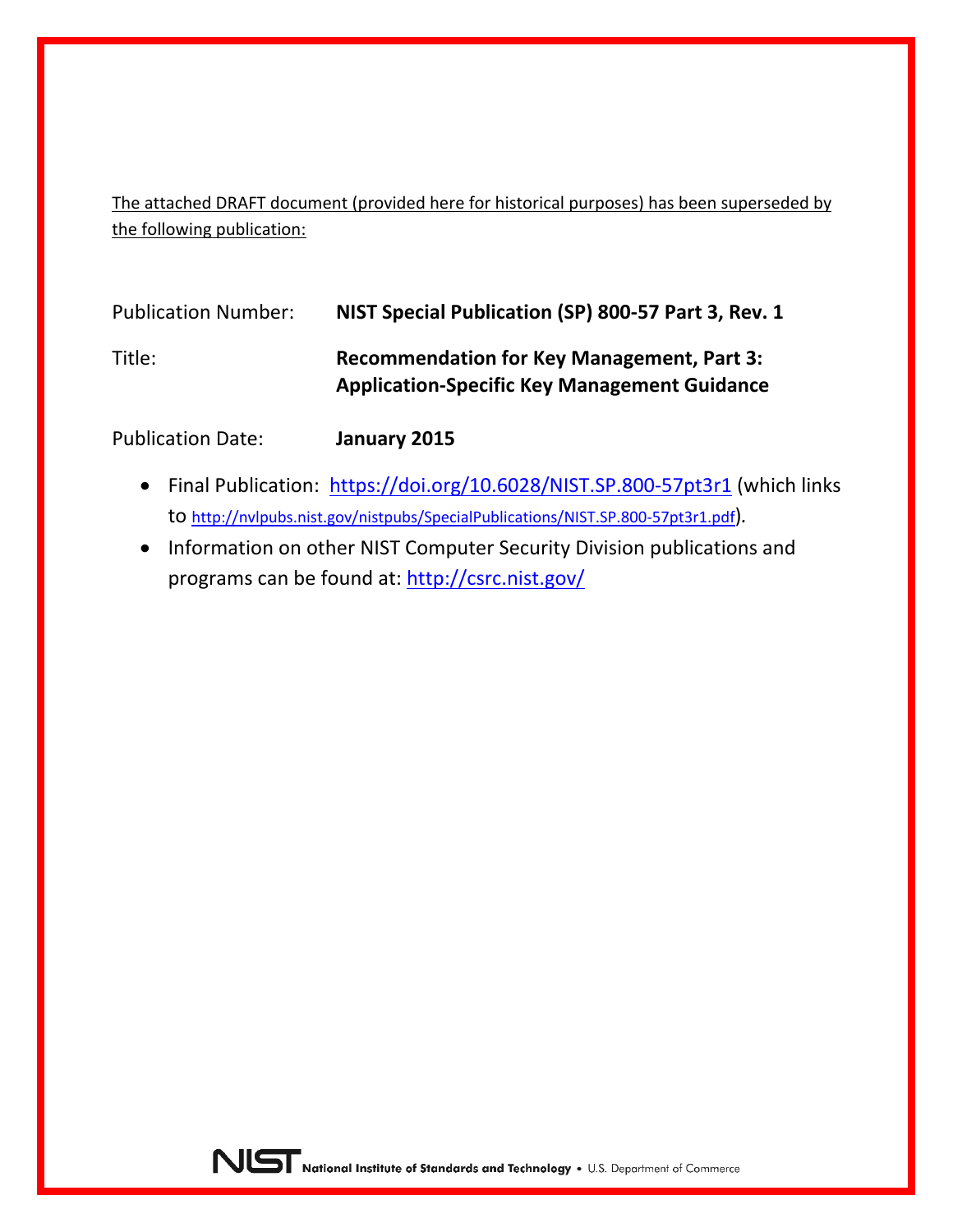The following information was posted with the attached DRAFT document:

May 5, 2014

#### *SP 800-57 Part 3-Rev.1*

#### *DRAFT Recommendation for Key Management: Part 3 - Application-Specific Key Management Guidance*

NIST would like to request comments on a Draft Revision of SP 800-57 Part 3, Recommendation for Key Management: Application-Specific Key Management Guidance.

This revision updates cryptographic requirements for the protocols and applications in the document so that the current required security strengths, as specified in SP 800-131A, can be achieved. This revision also adds security-related updates from the protocols addressed in the original version of the document, and a new section for Secure Shell (SSH).

Comments should be sent to SP80057Part3 @ nist.gov, with "Comments on SP 800-57, Part 3" in the subject line. Comments should be submitted by *July 5th, 2014*.

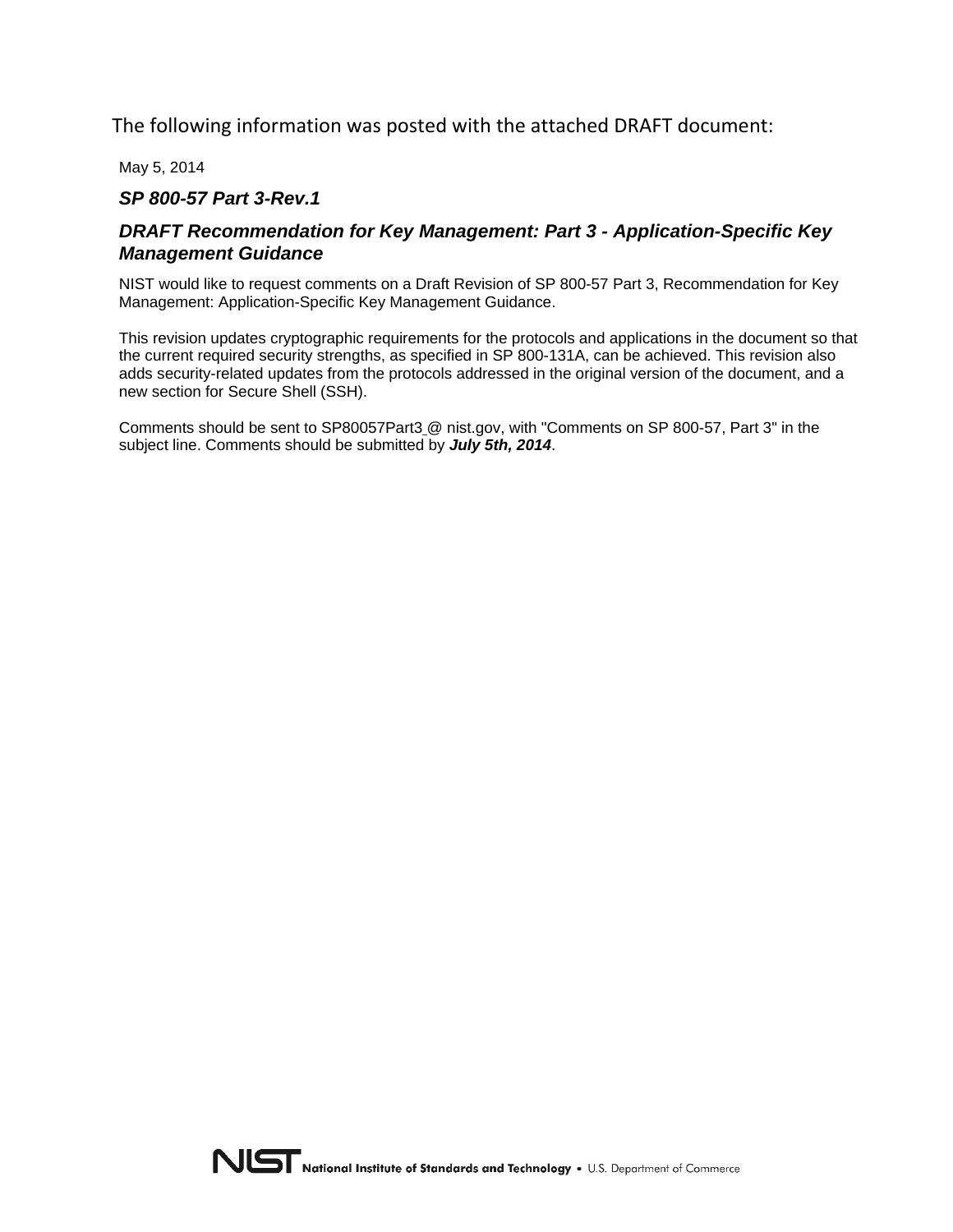**Draft NIST Special Publication 800-57 Part 3 Revision 1** 

# **Recommendation for Key Management**

 *Part 3: Application-Specific Key Management Guidance* 

> **Quynh Dang Elaine Barker**

## **C O M P U T E R S E C U R I T Y**

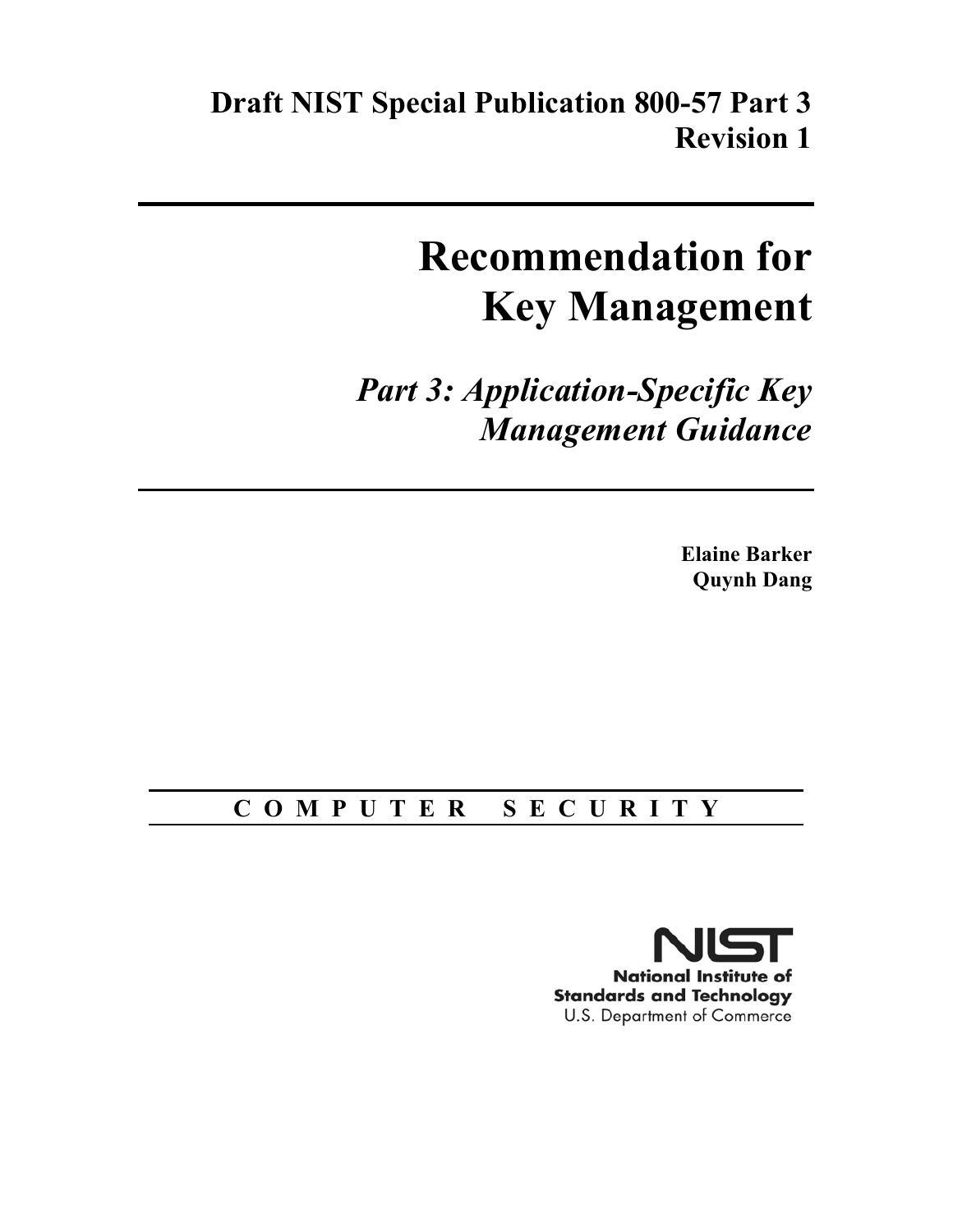## **Draft NIST Special Publication 800-57 Part 3 Revision 1**

# **Recommendation for Key Management**

## *Part 3: Application-Specific Key Management Guidance*

 *Computer Security Division Information Technology Laboratory*  Elaine Barker Quynh Dang

May 2014



 U.S. Department of Commerce *Penny Pritzker, Secretary* 

 National Institute of Standards and Technology *Patrick D. Gallagher, Under Secretary of Commerce for Standards and Technology and Director*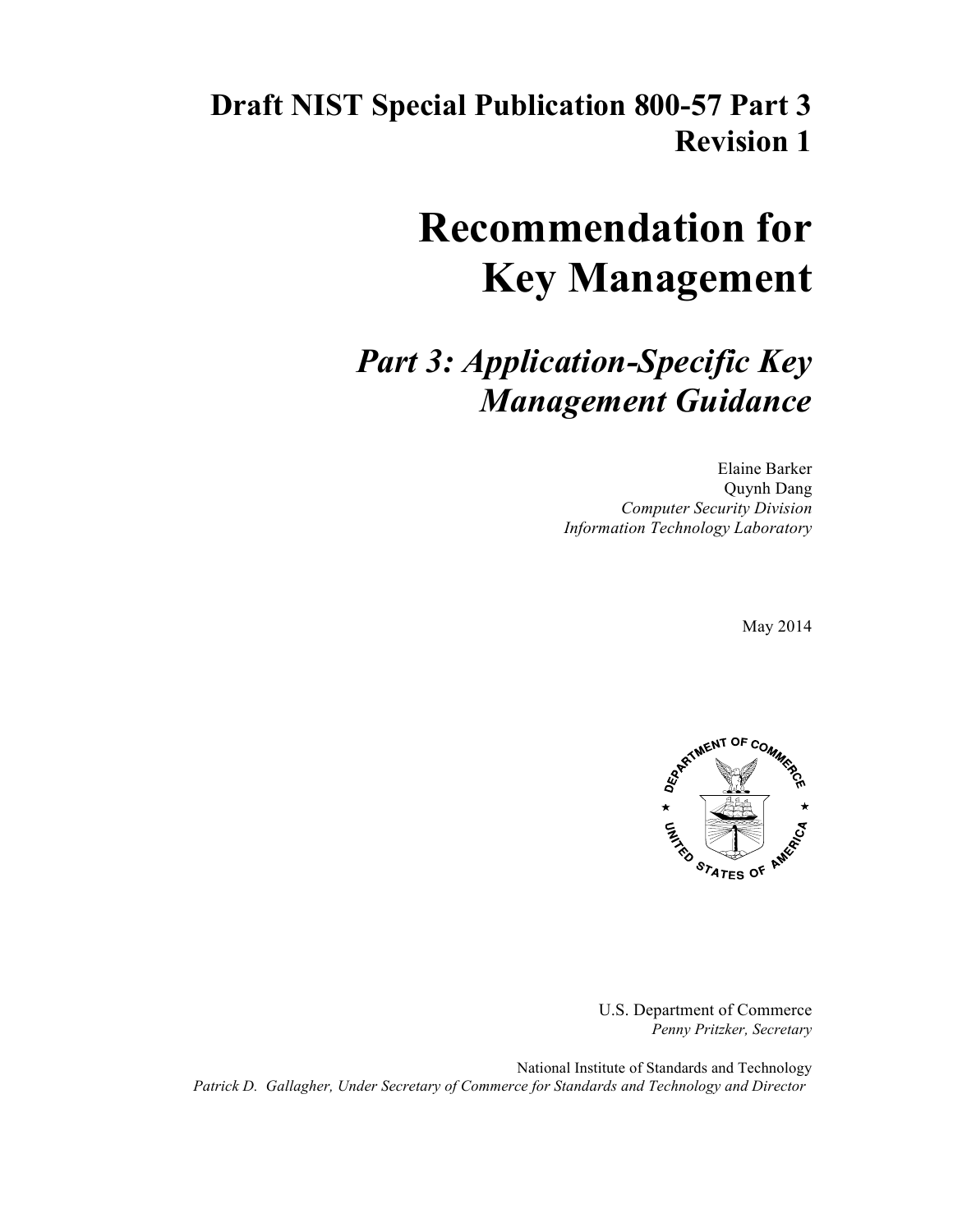#### **Authority**

 This publication has been developed by NIST to further its statutory responsibilities under the Federal Information Security Management Act (FISMA), Public Law (P.L.) 107-347. NIST is responsible for developing information security standards and guidelines, including minimum requirements for Federal information systems, but such standards and guidelines shall not apply to national security systems without the express approval of appropriate Federal officials exercising policy authority over such systems. This guideline is consistent with the requirements of the Office of Management and Budget (OMB) Circular A-130, Section 8b(3), *Securing Agency Information Systems*, as analyzed in Circular A-130, Appendix IV: *Analysis of Key Sections*. Supplemental information is provided in Circular A-130, Appendix III, *Security of Federal Automated Information Resources*.

 Nothing in this publication should be taken to contradict the standards and guidelines made mandatory and binding on Federal agencies by the Secretary of Commerce under statutory authority. Nor should these guidelines be interpreted as altering or superseding the existing authorities of the Secretary of Commerce, Director of the OMB, or any other Federal official. This publication may be used by nongovernmental organizations on a voluntary basis and is not subject to copyright in the United States. Attribution would, however, be appreciated by NIST.

#### National Institute of Standards and Technology Special Publication 800-57 Part 3, Natl. Inst. Stand. Technol. Spec. Publ. 800-57 Part 3, Revision 1, 97 pages (May 2014) Revision 1 CODEN: NSPUE2

Certain commercial entities, equipment, or materials may be identified in this document in order to describe an experimental procedure or concept adequately. Such identification is not intended to imply recommendation or endorsement by NIST, nor is it intended to imply that the entities, materials, or equipment are necessarily the best available for the purpose.

 There may be references in this publication to other publications currently under development by NIST concepts and methodologies, may be used by Federal agencies even before the completion of such companion publications. Thus, until each publication is completed, current requirements, guidelines, and procedures, where they exist, remain operative. For planning and transition purposes, Federal agencies may wish to closely follow the development of these new publications by NIST. in accordance with its assigned statutory responsibilities. The information in this publication, including

 Organizations are encouraged to review all draft publications during public comment periods and provide feedback to NIST. All NIST Computer Security Division publications, other than the ones noted above, are available at http://csrc.nist.gov/publications.

#### **Public comment period:** *May 5th, 2014* **through** *July 5th , 2014*

 National Institute of Standards and Technology Attn: Computer Security Division, Information Technology Laboratory 100 Bureau Drive (Mail Stop 8930) Gaithersburg, MD 20899-8930 Email: SP80057Part3@nist.gov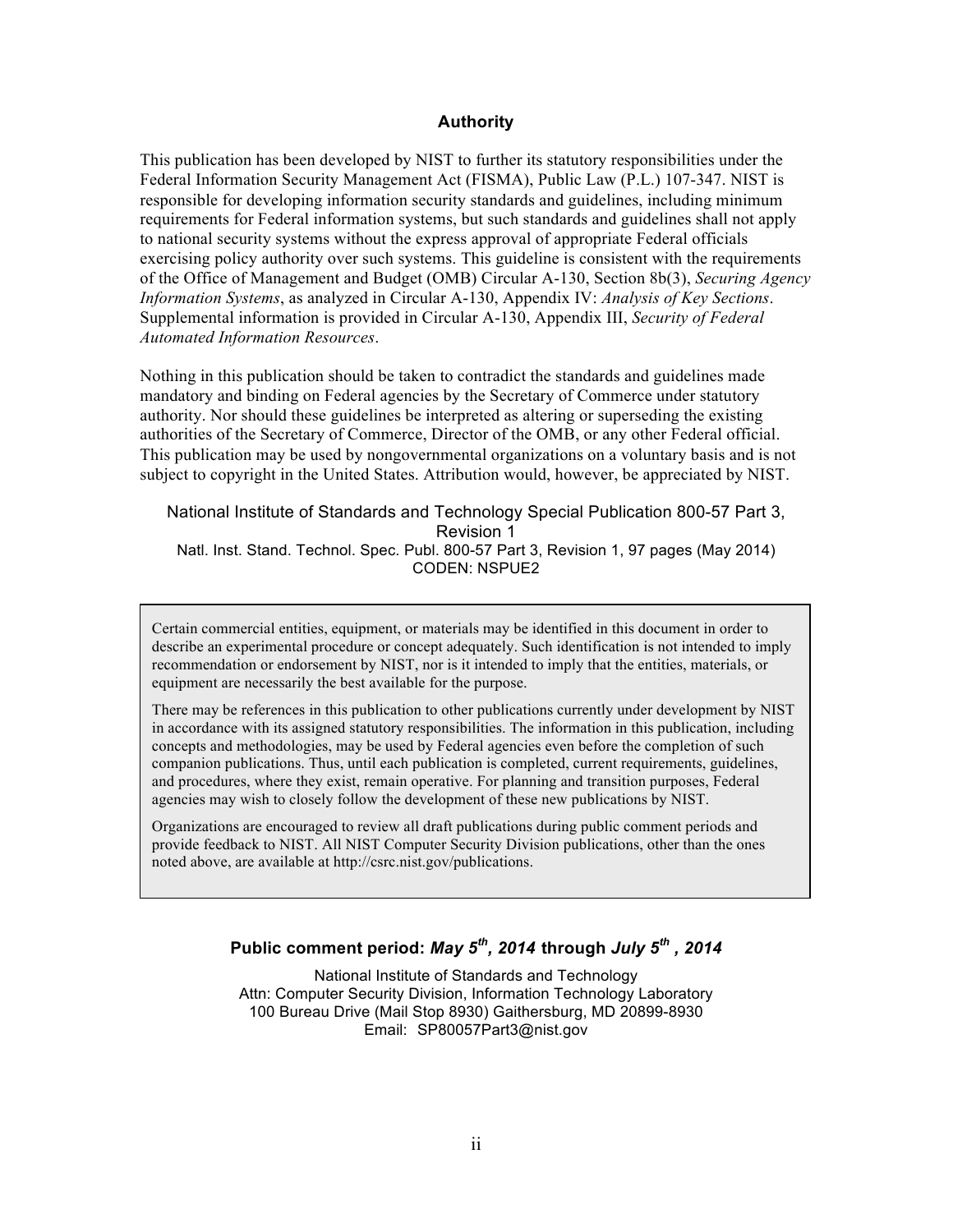#### **Reports on Computer Systems Technology**

The Information Technology Laboratory (ITL) at the National Institute of Standards and Technology (NIST) promotes the U.S. economy and public welfare by providing technical leadership for the Nation's measurement and standards infrastructure. ITL develops tests, test methods, reference data, proof of concept implementations, and technical analyses to advance the development and productive use of information technology. ITL's responsibilities include the development of management, administrative, technical, and physical standards and guidelines for the cost-effective security and privacy of other than national security-related information in Federal information systems. The Special Publication 800-series reports on ITL's research, guidelines, and outreach efforts in information system security, and its collaborative activities with industry, government, and academic organizations.

#### **Abstract**

 Special Publication 800-57 provides cryptographic key management guidance. It consists of three parts. Part 1 provides general guidance and best practices for the management of cryptographic keying material. Part 2 provides guidance on policy and security planning requirements for U.S. government agencies. Finally, Part 3 provides guidance when using the cryptographic features of current systems.

#### **Keywords**

accreditation; assurances; authentication; authorization; availability; backup; certification; compromise; confidentiality; cryptanalysis; cryptographic key; cryptographic module; digital signature; key management; key management policy; key recovery; private key; public key; public key infrastructure; security plan; trust anchor; validation.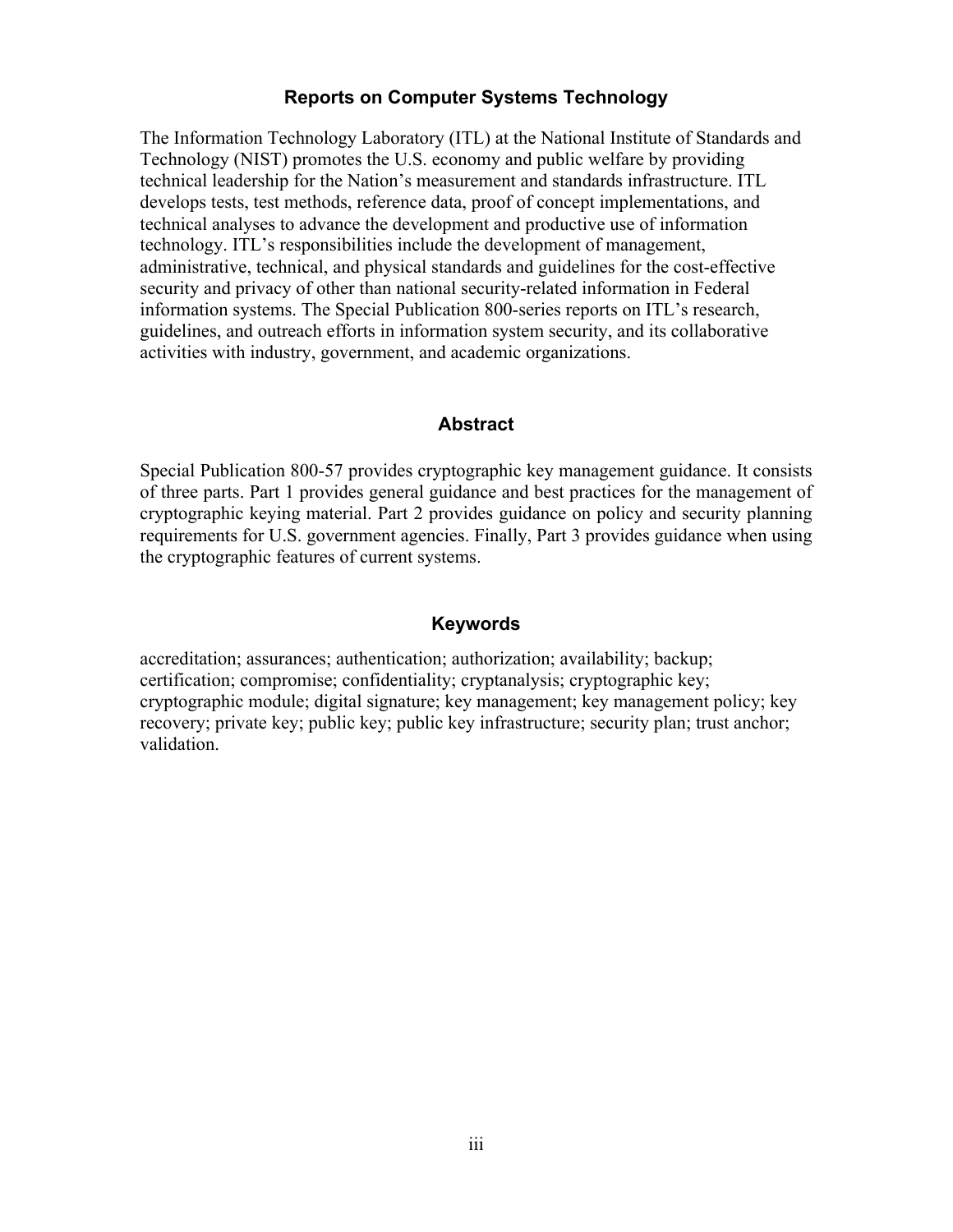#### **Acknowledgements**

 The co-authors of this version of SP 800-57, Part 3 greatly appreciate the contributions of previous co-authors of this document, namely William Burr, Alicia Jones, Timothy Polk, David Cooper of NIST, Katrin Hoeper and many others in the public and private sectors Scott Rose and Miles Smid. We also appreciate contributions by Sheila Frankel and whose thoughtful and constructive comments improved the quality and usefulness of this publication.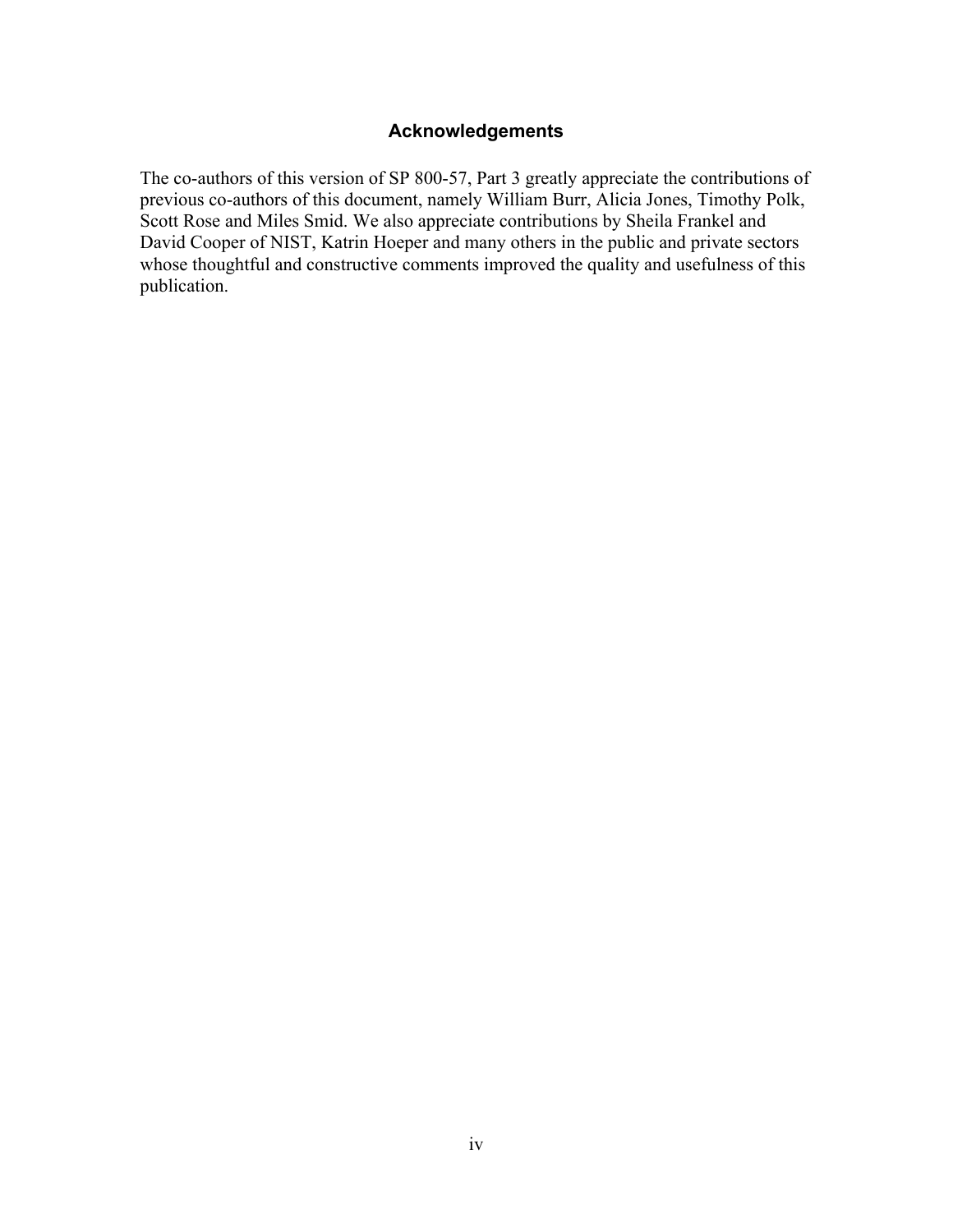#### **Table of Contents**

| 1            |                                                                        |  |
|--------------|------------------------------------------------------------------------|--|
|              | 1.1                                                                    |  |
|              | 1.2                                                                    |  |
|              |                                                                        |  |
|              |                                                                        |  |
|              |                                                                        |  |
|              |                                                                        |  |
|              |                                                                        |  |
| $\mathbf{2}$ |                                                                        |  |
|              | 2.1                                                                    |  |
|              | 2.2                                                                    |  |
|              |                                                                        |  |
|              |                                                                        |  |
|              |                                                                        |  |
|              |                                                                        |  |
|              |                                                                        |  |
|              |                                                                        |  |
|              |                                                                        |  |
|              |                                                                        |  |
|              |                                                                        |  |
|              |                                                                        |  |
|              |                                                                        |  |
|              | 2.4.4 PKI Repositories for the Distribution of Certificates and CRLs19 |  |
|              |                                                                        |  |
|              |                                                                        |  |
|              |                                                                        |  |
|              |                                                                        |  |
| 3            |                                                                        |  |
|              | 3.1                                                                    |  |
|              | 3.2                                                                    |  |
|              |                                                                        |  |
|              |                                                                        |  |
|              |                                                                        |  |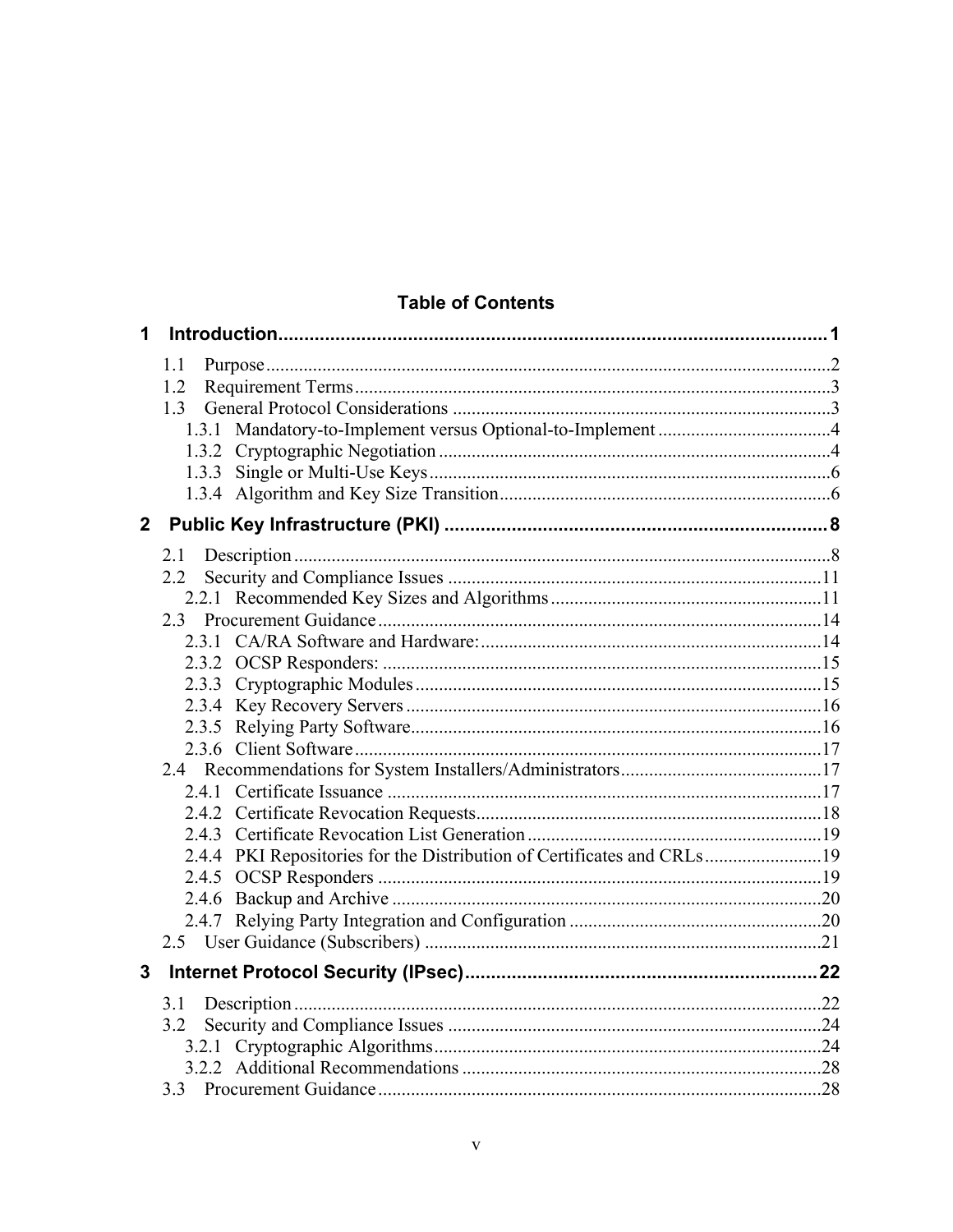|   | 3.4                                                                                                                                                  |  |
|---|------------------------------------------------------------------------------------------------------------------------------------------------------|--|
|   | 3.5                                                                                                                                                  |  |
|   | 3.6                                                                                                                                                  |  |
| 4 |                                                                                                                                                      |  |
| 5 |                                                                                                                                                      |  |
|   | 5.1                                                                                                                                                  |  |
|   | 5.2                                                                                                                                                  |  |
|   | 5.3                                                                                                                                                  |  |
|   | 5.4                                                                                                                                                  |  |
|   | 5.5                                                                                                                                                  |  |
|   | 5.6                                                                                                                                                  |  |
| 6 |                                                                                                                                                      |  |
|   | 6.1                                                                                                                                                  |  |
|   | 6.2                                                                                                                                                  |  |
|   | 6.3                                                                                                                                                  |  |
|   | 6.4                                                                                                                                                  |  |
|   | 6.5                                                                                                                                                  |  |
|   | 6.6                                                                                                                                                  |  |
| 7 | Over-The-Air Rekeying (OTAR) Key Management Messages (KMMs)  42                                                                                      |  |
|   |                                                                                                                                                      |  |
|   |                                                                                                                                                      |  |
|   |                                                                                                                                                      |  |
|   |                                                                                                                                                      |  |
|   |                                                                                                                                                      |  |
|   |                                                                                                                                                      |  |
|   |                                                                                                                                                      |  |
|   |                                                                                                                                                      |  |
|   |                                                                                                                                                      |  |
|   | 7.4                                                                                                                                                  |  |
|   | 7.6                                                                                                                                                  |  |
|   |                                                                                                                                                      |  |
| 8 | Domain Name System Security Extensions (DNSSEC)47                                                                                                    |  |
|   |                                                                                                                                                      |  |
|   |                                                                                                                                                      |  |
|   |                                                                                                                                                      |  |
|   | 8.1.3 DNS Cryptographic Algorithms/Schemes, Modes and Combinations 49                                                                                |  |
|   |                                                                                                                                                      |  |
|   | 8.1.5                                                                                                                                                |  |
|   | 8.2                                                                                                                                                  |  |
|   | 8.3                                                                                                                                                  |  |
|   | 8.4                                                                                                                                                  |  |
|   | 8.4.1 Recommendations for System Installers (Authoritative Servers) 52<br>8.4.2 Recommendations for System Installers (Caching Recursive Servers) 53 |  |
|   |                                                                                                                                                      |  |
|   |                                                                                                                                                      |  |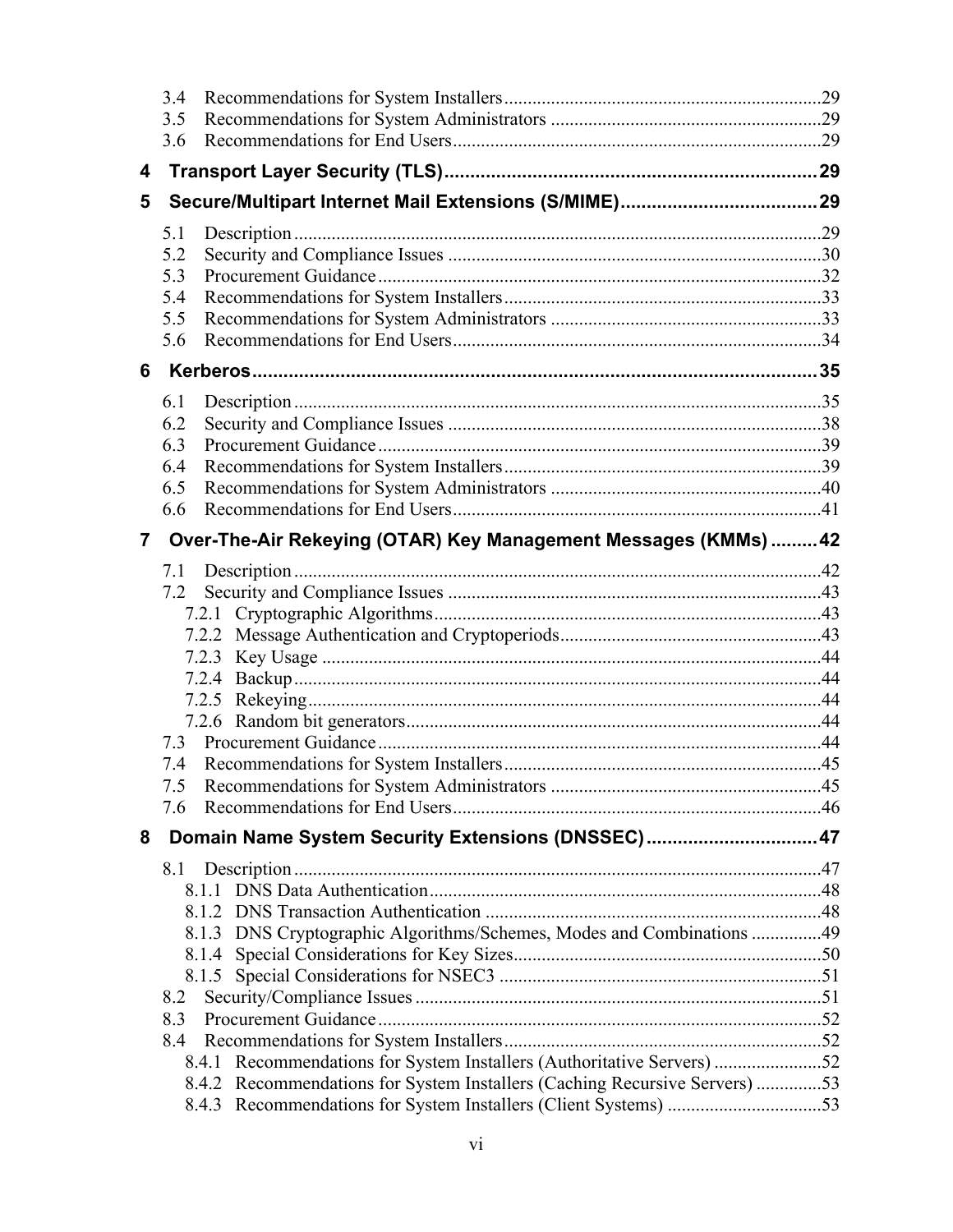|   | 8.5.1 Recommendations for System Administrators (Authoritative Server) 53     |  |
|---|-------------------------------------------------------------------------------|--|
|   | 8.5.2 Recommendations for System Administrators (Caching Recursive Servers)53 |  |
|   |                                                                               |  |
|   |                                                                               |  |
| 9 |                                                                               |  |
|   |                                                                               |  |
|   |                                                                               |  |
|   |                                                                               |  |
|   | 9.2                                                                           |  |
|   | 9.3                                                                           |  |
|   | 9.4                                                                           |  |
|   | 9.5                                                                           |  |
|   | 9.6                                                                           |  |
|   |                                                                               |  |
|   |                                                                               |  |
|   |                                                                               |  |
|   |                                                                               |  |
|   |                                                                               |  |
|   |                                                                               |  |
|   |                                                                               |  |
|   |                                                                               |  |
|   |                                                                               |  |
|   |                                                                               |  |
|   |                                                                               |  |
|   |                                                                               |  |
|   |                                                                               |  |
|   |                                                                               |  |
|   |                                                                               |  |
|   |                                                                               |  |
|   |                                                                               |  |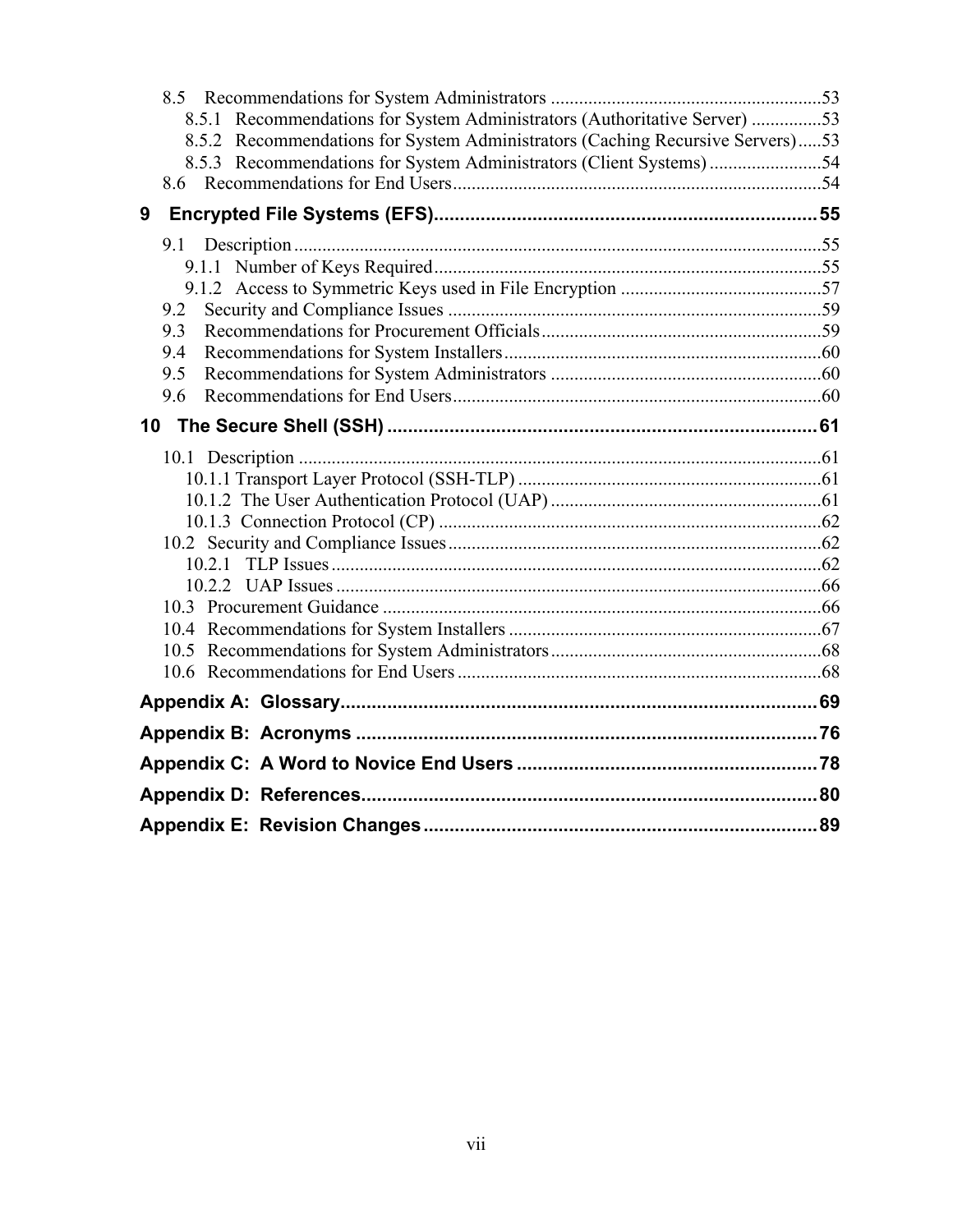| <b>RECOMMEND</b>            |
|-----------------------------|
| <b>Part 3: Application-</b> |

# **RECOMMENDATION FOR KEY MANAGEMENT<br>Part 3: Application-Specific Key Management Guida<br>1 Introduction Part 3: Application-Specific Key Management Guidance**

#### $\mathbf 1$ 5 **Introduction**

1

2 3 4

 Section 6 – Kerberos 6 7 8 9 10 11 12 13 14 15 16 17 18 19 20 21 22 23 24 25 26 27 28 29 30 31 32 33 34 35 36 37 38 39 40 41 42 43 44 "Application-Specific Key Management Guidance", Part 3 of the Recommendation for Key Management is intended primarily to help system administrators and system installers adequately secure applications based on product availability and organizational needs and to support organizational decisions about future procurements. This document also provides information for end users regarding application options left under their control in normal use of the application. Recommendations are given for a select set of applications, namely: Section 2 – Public Key Infrastructures (PKI) Section 3 – Internet Protocol Security (IPsec) Section 4 – Transport Layer Security (TLS) Section 5 – Secure/Multipurpose Internet Mail Extensions (S/MIME) Section 7 – Over-the-Air Rekeying of Digital Radios (OTAR) Section 8 – Domain Name System Security Extensions (DNSSEC) Section 9 – Encrypted File Systems (EFS) Section 10 – Secure Shell (SSH) The following is provided for each topic: • A brief description of the system under discussion that is intended to provide context for the security guidance, • Recommended algorithm suites and key sizes and associated security and compliance issues, • Recommendations concerning the use of the mechanism in its current form for the protection of Federal government information, Security considerations that may affect the security effectiveness of key management processes, General recommendations for purchase decision makers, system installers, system administrators and end users. Following Section 10 are five appendices with a glossary, an explanation of acronyms, basic information for novice and end users on obtaining and using keys, references for documents cited herein, and changes incorporated into this revision. This document does not reflect a comprehensive view of current products and technical specifications. Future versions of this document will include updates to the topics covered, and may include additional subjects as new techniques are widely implemented.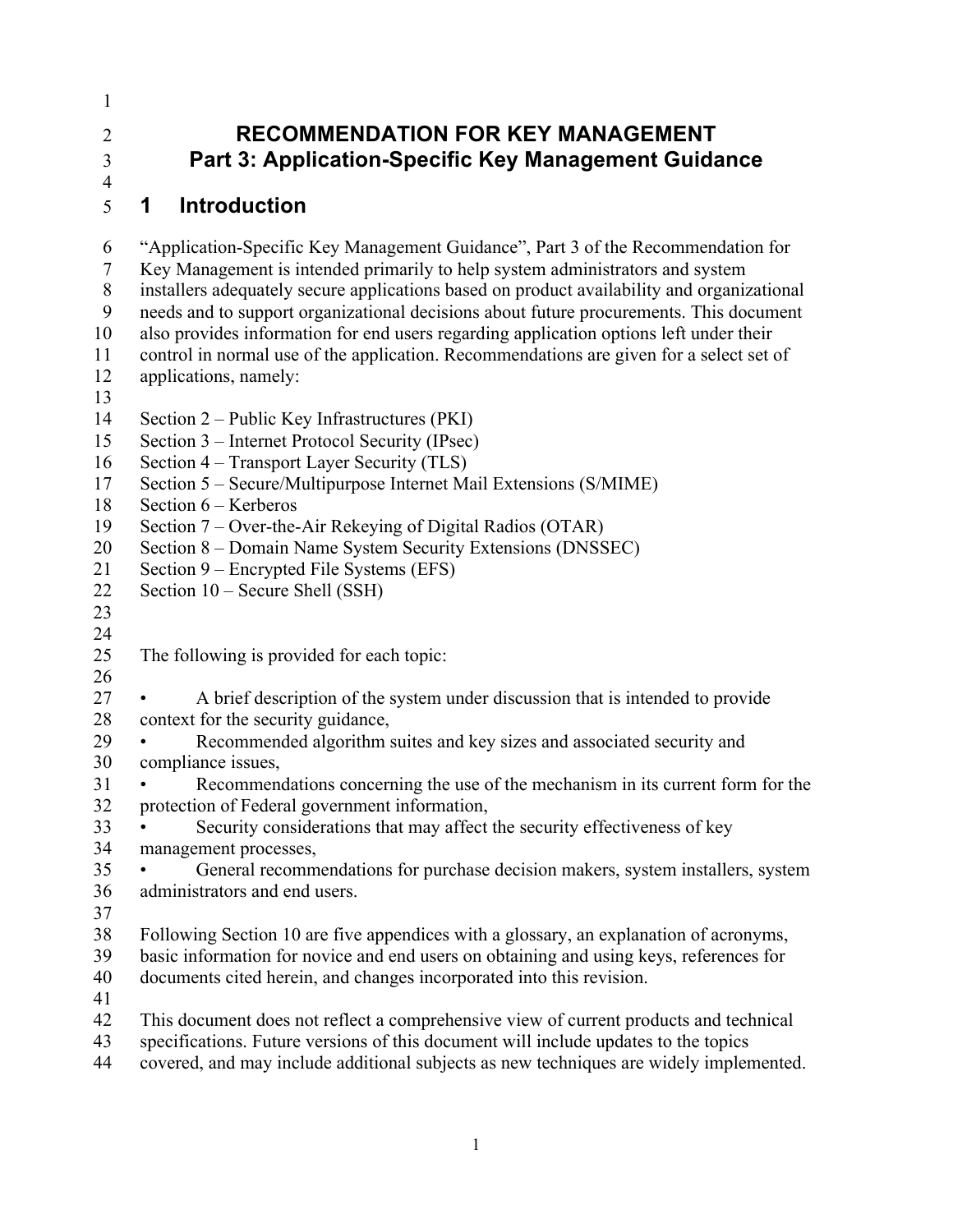#### 1 **1.1 Purpose**

 $\overline{a}$ 

 31 context for the security guidance provided, 33 compliance issues, 37 management processes, and 2 Part 3 of the *Recommendation for Key Management*, *Application-Specific Key*  3 *Management Guidance*, is intended to address the key management issues associated 4 with currently available cryptographic mechanisms. *General Guidance*, Part 1 of the 5 *Recommendation for Key Management*, contains basic key management guidance for 6 users, developers and system managers regarding the "best practices" associated with the 7 generation and use of the various classes of cryptographic keying material. *General*  8 *Organization and Management Requirements,* Part 2 of the Recommendation, provides a 9 framework and general guidance to support establishing cryptographic key management 10 within an organization, and a basis for satisfying the key management aspects of statutory 11 and policy-based security planning requirements for Federal government organizations. 12 13 This document, Part 3 of the Recommendation, is designed for system installers, system 14 administrators and end users of existing key management infrastructures, protocols, and 15 other applications, as well as the people making purchasing decisions<sup>1</sup> for new systems 16 using currently available technology. Note that end users who act as their own system 17 installers, administrators and purchasing agents may find the guidance intended for 18 administrators, installers and purchasers to be beneficial. In centrally managed 19 organizations, the organization's management must establish a security policy that acts as 20 a foundation for all end-user guidance. 21 22 Recommendations are made for mechanisms designed to protect stored data and data in 23 transit. This document will not provide a complete restatement of existing standards or 24 implementation directives. Standards and guidelines with this level of detail are 25 referenced where appropriate. 26 27 For each of the key management infrastructures, protocols, and applications addressed in 28 Part 3, the following is provided: 29 <sup>30</sup> • A brief description of the system under discussion that is intended to provide<br><sup>31</sup> • context for the security guidance provided. <sup>32</sup> • Recommended algorithm suites and key sizes, and associated security and compliance issues. <sup>34</sup> • Recommendations concerning the use of the mechanism in its current form for the protection of Federal government information, protection of Federal government information, <sup>36</sup> • Security considerations that may affect the security effectiveness of key management processes, and <sup>38</sup> • General recommendations for people making purchasing decisions, system installers, system administrators and end users. installers, system administrators and end users. 40 41 The logistics of how one should obtain, store or transfer keys or key pairs within a given 42 application or system are application and implementation-specific and beyond the scope

43 of this document. In large Federal systems, these functions are frequently handled by

 $1$  This is not necessarily a procurement officer, but likely a person making the decision on the IT product to be used.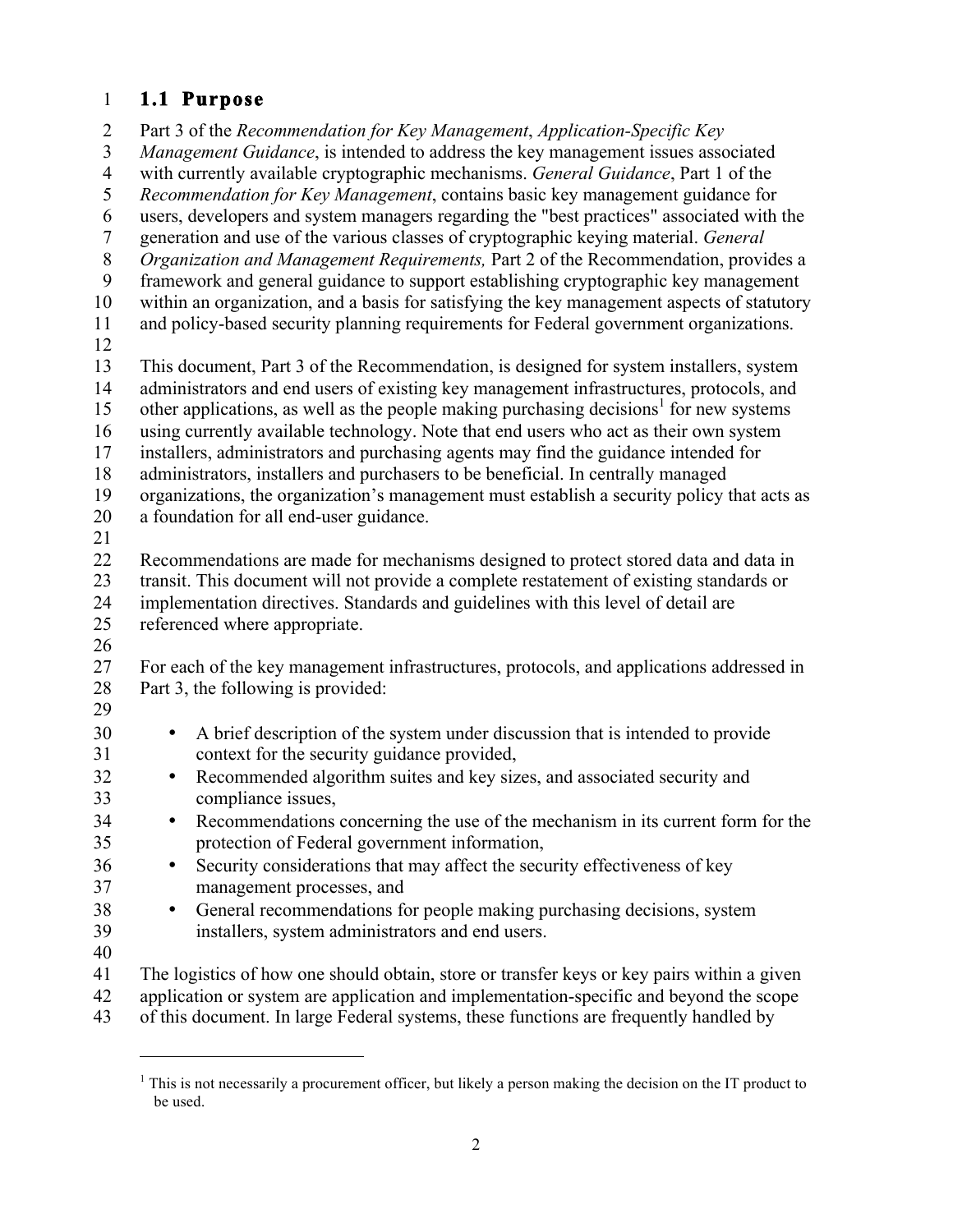- 1 system administrators or completed with direct guidance from system administrators. For
- 2 end users faced with these tasks on their own, an informative appendix has been included
- 3 with general information intended to point the end user in the right direction.
- 4
- 5 Since some of the infrastructures, protocols and applications addressed in this
- 6 Recommendation will be refined or replaced over time, the guidance provided herein will
- 7 become obsolete. Similarly, it is anticipated that new infrastructures, protocols, and
- 8 applications will be developed. Although this document will be updated as mechanisms
- 9 and techniques evolve, it may not always reflect a comprehensive view of current
- 10 products and technical specifications. Hence, references to version numbers or other
- 11 implementation status information are provided to enable an evaluation of the
- 12 applicability of particular elements of guidance to the specific version of an
- 13 infrastructure, protocol, or application into which a mechanism is integrated.
- 14
- 15 Note that many of the applications described in Part 3 are currently in use by U.S.
- 16 government agencies. Some of these applications were developed and implemented prior
- 17 to the release of Part 1 of this Recommendation, and therefore, may not follow all of the
- 18 principles identified in Part 1. The use of current implementations of these applications
- 19 may be necessary until more carefully designed applications are available. It is very
- 20 important that each implementation that does not comply with NIST standards and
- 21 guidelines be evaluated for associated risks and that steps be taken to mitigate those risks
- 22 as discussed in this Recommendation.
- 23

#### 24 **1.2 Requirement Terms**

- 25 This Recommendation often uses "requirement" terms; these terms have the following 26 meaning in this document:
- 29 conformance to this Recommendation. Note that **shall** may be coupled with **not** to become **shall not**. 30 27 1. **shall**: This term is used to indicate a requirement of a Federal Information 28 Processing Standard (FIPS) or a requirement that must be fulfilled to claim
- 31 2. **should**: This term is used to indicate an important recommendation. Ignoring the 38 Federal systems. Note that **should** may be coupled with **not** to become **should**  35 32 recommendation could result in undesirable results. Ignoring recommendations to 33 accommodate the acceptance of messages protected with commonly used, 34 unapproved cryptography may create interoperability issues. Ignoring recommendations to select new products with approved, seldom-used 36 cryptographic mechanisms may leave an organization ill-prepared to migrate 37 away from mechanisms that will soon be inappropriate for the protection of 39 **not**.
- 40

#### **41 1.3 General Protocol Considerations**

- 42 There are a number of general issues associated with the protocols discussed in Part 3.
- 43 Four of these issues are briefly discussed in order to familiarize the reader with concepts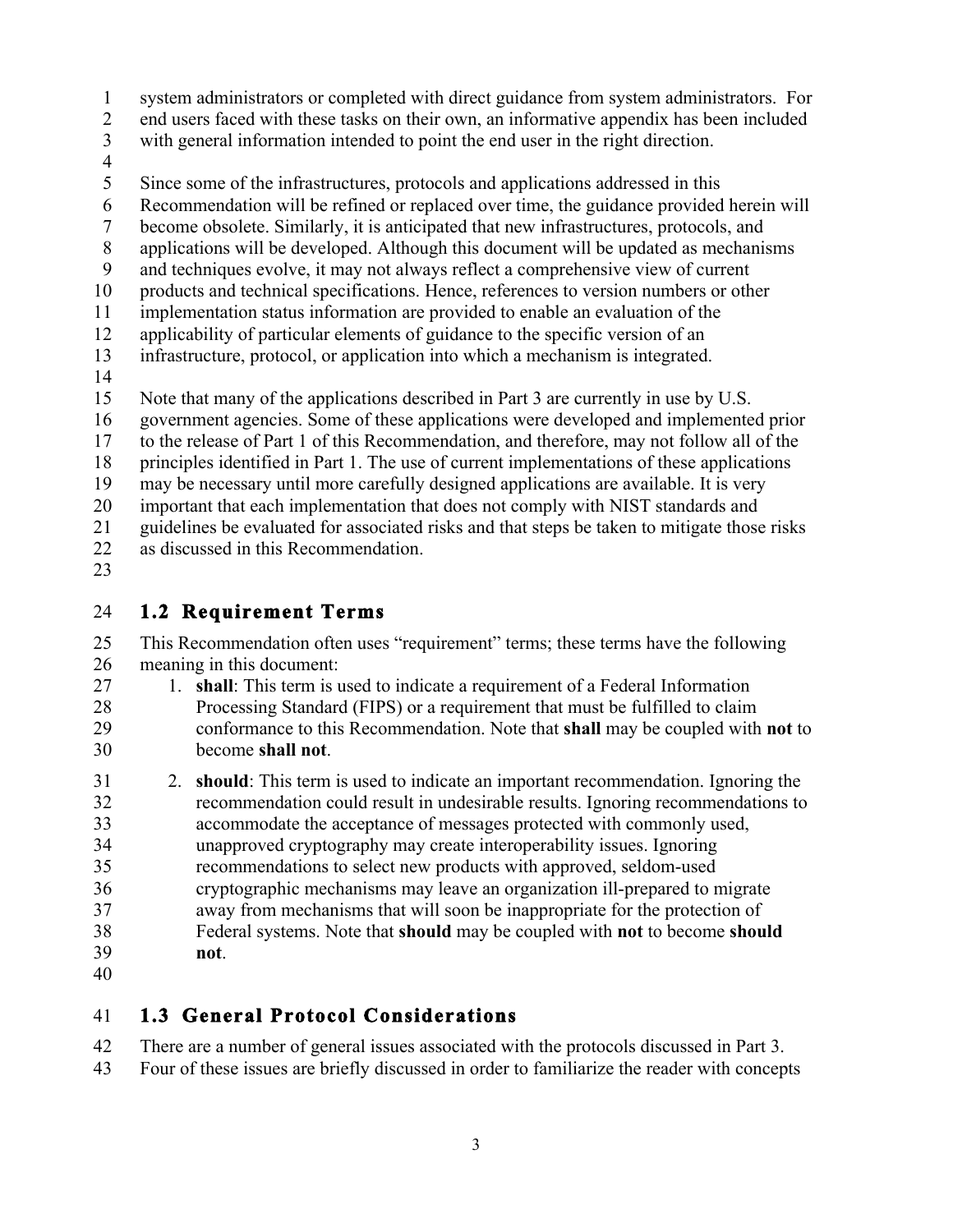- 1 that will be repeated throughout the document and to help frame the upcoming
- 2 discussions:
- 3 Mandatory-to-implement vs. optional-to-implement,
- 4 Cryptographic negotiation,
	- Single or multi-use keys, and
- 6 Algorithm and key size transitions.
- 7

5

#### 8 **1.3.1 Mandatory-to-Implement versus Optional-to-Implement**

 public standards (e.g., IETF RFCs, American National Standards, etc.). In these 10 9 Many of the cryptographic security services described in this document are based on 11 standards, algorithms are frequently described as mandatory-to-implement or optional-to-12 implement. Neither of these terms provides information about the security of the 13 algorithm.

14

15 Mandatory-to-implement algorithms will be in any product that meets the public 16 standards, allowing interoperability between products.

17

18 Optional-to-implement algorithms tend to be next-generation algorithms that may

19 become mandatory-to-implement algorithms in a future version of the standard. There

20 could be considerable delay in the widespread use of these new algorithms for a variety

21 of reasons, ranging from a need for supporting hardware or software upgrades, to issues

22 of interoperability. For example, an algorithm that is optional-to-implement within an

23 S/MIME protocol may not currently be supported by the system's cryptographic module.

25 24 However, these algorithms often offer improved security that could significantly increase the longevity of the system. Therefore, one may want to consider buying products that

26 support the optional-to-implement algorithms, even if those algorithms will not be 27 available to all end users immediately.

28

 29 As previously defined, the terms **shall** and **should** are used to provide information about 32 security (e.g., Data Encryption Standard (DES) or RC2), and this document will say they 33 **shall not** be used. Similarly, there may be optional-to-implement algorithms that have 34 greater security (e.g., AES), and this document may say that these algorithms **should** or 30 35 whether algorithms have adequate security for use on Federal computer networks. As 31 such, there may be mandatory-to-implement algorithms that do not provide adequate **shall** be used in a given situation.

36

 39 security may be required for different applications running on the same system. This is 40 37 The distinction between mandatory-to-implement and optional-to-implement is important 38 when two users on different systems desire to communicate or when different levels of further discussed in the next section on cryptographic negotiation.

41

42

### 43 **1.3.2 Cryptographic Negotiation**

45 44 Parts 1 and 2 of this Recommendation establish a sound basis for selecting appropriate cryptographic algorithms and managing the corresponding cryptographic keys. However,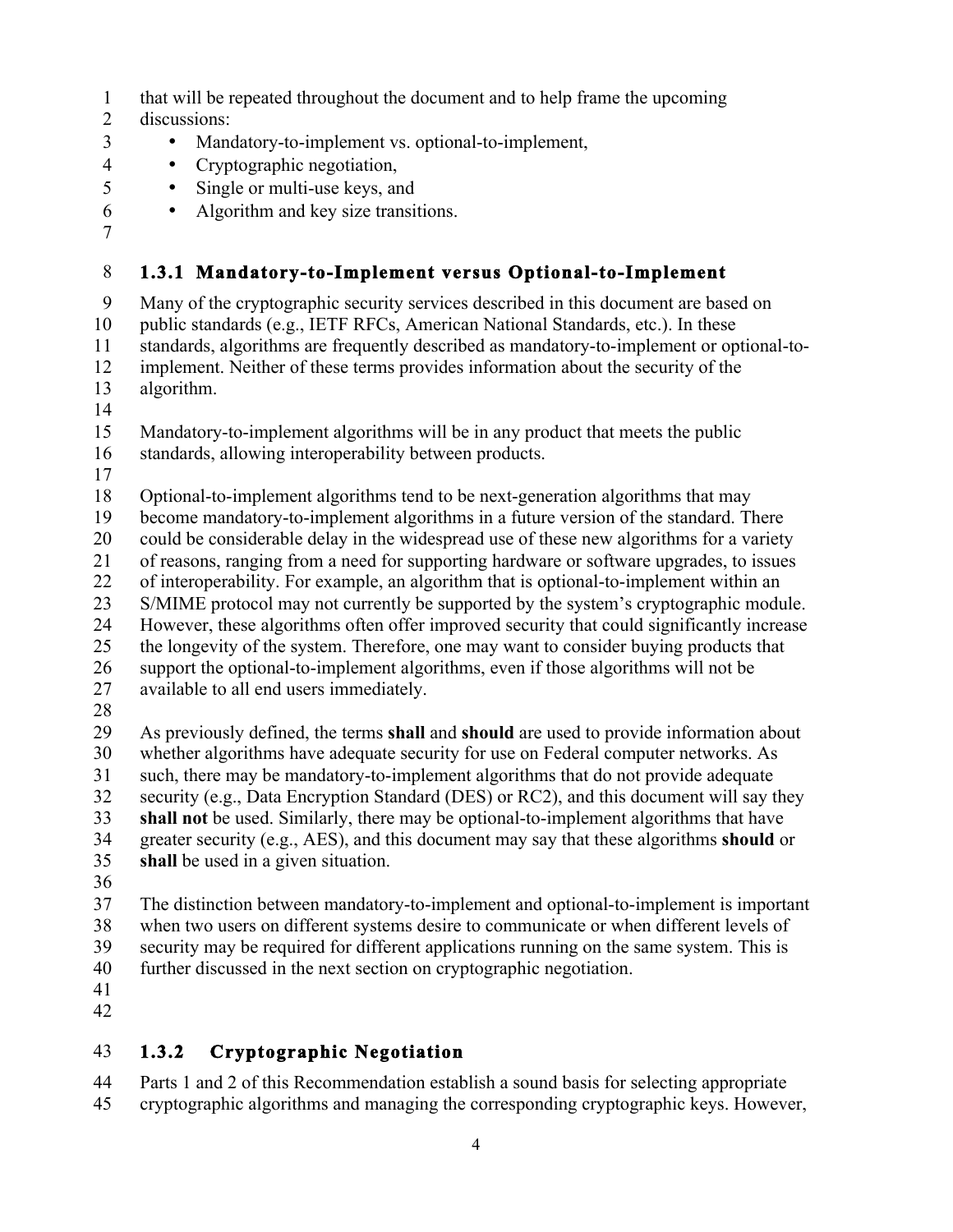1 enforcing these guidelines can be problematic for a number of reasons, including the

2 unavailability of certain algorithms or key sizes, the preferences of the communicating

3 parties or other system limitations. When servers dictate the algorithms used, the server

4 may select the algorithms that optimize overall system performance, rather than the ones

- 5 that provide the highest level of security.
- 6

20 action.<br>21 7 In some multi-party protocols where multiple algorithms are supported for the same 8 purpose, a client can enforce the rules in Parts 1 and 2 through negotiation within the 9 protocol. Some protocols (e.g., S/MIME) allow the initiating client to select the 10 cryptographic algorithms without negotiating with the receiving client. In this case, as in 11 the case where applications do not permit negotiation, a receiving client may be presented 12 with information that has been inadequately protected. For example, a receiving client 13 14 may receive a signed and encrypted S/MIME e-mail message that was encrypted using DES and signed with a 512-bit RSA key<sup>2</sup>. Rejecting such messages does not necessarily 15 enhance security (in this case, the message has already been sent over the Internet), but 16 the receiving user should be aware that the security services purportedly provided by the 17 digital signature and content encryption are suspect and cannot be depended upon. It may 18 be appropriate to reject the message or terminate the protocol. A risk assessment and 19 subsequent organizational policy may be required to determine the appropriate course of

 27 other party are not of the same security strength, or where approved algorithms are not 22 In other protocols (e.g., TLS), the client proposes a set of options, and the server chooses 23 from the proposed list during a negotiation phase of the protocol. Where negotiation is 24 supported, protocols may be designed to negotiate cipher suites or to negotiate each 25 algorithm independently. In either case, a client or server may be faced with a situation 26 where the preferred algorithms of the client or server and the proposed algorithms of the 28 available.

29

30 Another issue may arise when a protocol is designed to negotiate algorithms, but not key 31 sizes. In such a case, the clients may find themselves communicating with approved

the client might get a message signed with a  $512$ -bit RSA key<sup>3</sup>.

algorithms, but inadequate key sizes. For example, after negotiating for RSA signatures,

- 32 33
- 34

35 Enforcing the recommendations from Parts 1 and 2 may also be complicated by system or 36 application design decisions. Systems may have application-specific controls for 37 cryptographic algorithms, or they may have system-wide controls. For example, a user

38 may wish to restrict one application to using AES, and another to using TDEA, while the

39 system design may only allow the use of TDEA. Often the only limitation on public key 40 sizes is an indirect limitation through the choice of root CA keys. (See Section 2.1).

41

42 When there are a variety of algorithms or key sizes available for a given communication 43 protocol, the following questions need to be addressed:

Is negotiation mandatory, optional or unsupported?

<sup>1</sup> • Is negotiation mandatory, optional or unsupported?<br> $\frac{1}{2}$ The DES algorithm and the 512-bit RSA key size do not provide adequate security (see Part 1).

 $3 \text{ A } 512$ -bit RSA key does not provide an acceptable security strength (see Part 1).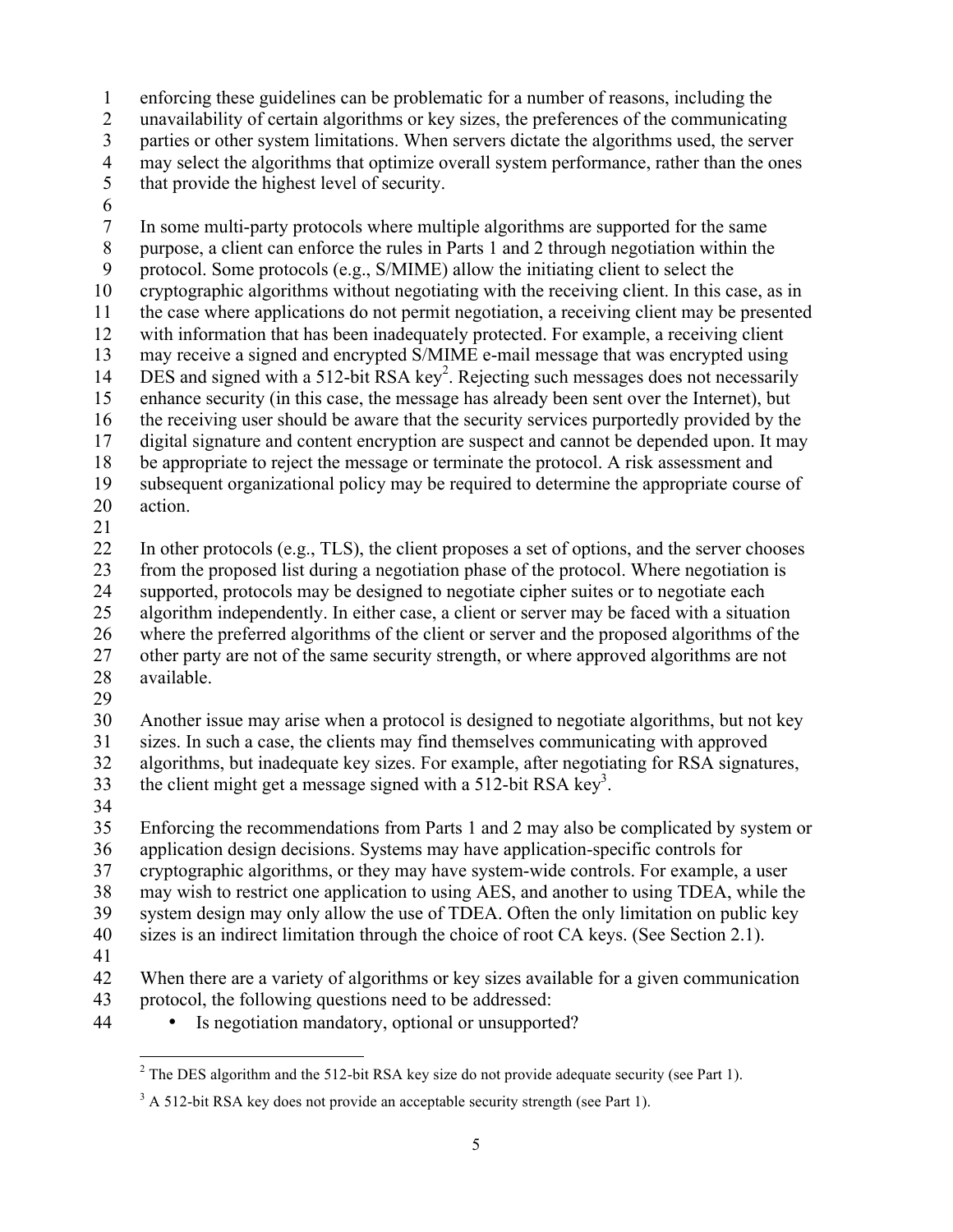| 1<br>2                               | $\bullet$           | When negotiation is supported, who proposes the cryptographic mechanisms to be<br>used, who selects the mechanisms, and what are the selection criteria?                                                                                                                                                                                                                                                                                         |
|--------------------------------------|---------------------|--------------------------------------------------------------------------------------------------------------------------------------------------------------------------------------------------------------------------------------------------------------------------------------------------------------------------------------------------------------------------------------------------------------------------------------------------|
| 3<br>4                               |                     | Is negotiation based on predefined cipher suites, or is each algorithm proposed<br>independently?                                                                                                                                                                                                                                                                                                                                                |
| 5<br>6                               | $\bullet$           | What is the granularity for the negotiation: just algorithms, both algorithms and<br>key sizes, combinations of algorithms and/or key sizes, or protocol versions?                                                                                                                                                                                                                                                                               |
| 7                                    |                     | What cannot be specified?                                                                                                                                                                                                                                                                                                                                                                                                                        |
| 8<br>9<br>10<br>11<br>12<br>13<br>14 |                     | A good start at ensuring communication security in a multi-algorithm setting would be to:<br>Limit the list of algorithms available to the application to those best suited for<br>users of the system and those needed for interoperability,<br>Adopt a policy that disallows sending messages using an inadequate level of<br>protection,<br>Adopt a policy explaining how to respond to messages received without adequate<br>protection, and |
| 15<br>16<br>17<br>18                 | $\bullet$<br>sizes. | Adopt a policy explaining what to do when faced with a need for secure<br>communications with a party using un-approved algorithms or inadequate key                                                                                                                                                                                                                                                                                             |
| 19                                   |                     | 1.3.3 Single or Multi-Use Keys                                                                                                                                                                                                                                                                                                                                                                                                                   |

 A major thrust from Part 1 of this Recommendation is that, in general, keys **shall not** be 28 practices indicate that a server's TLS keys **should not** be used to support other 20 25 30 21 used for multiple cryptographic purposes. For example, the same key **shall not** be used to 22 generate a digital signature and to establish other keying material (see Part 1, Section 23 8.1.5.1.1.2 for the rare exceptions to this guidance). It is less clear as to whether a digital 24 signature key, for example, can be used only for a specific application (e.g., signing email) or for multiple applications (e.g., for both signing e-mail and signing documents). 26 In some cases, it may be acceptable for an application to share keys with other 27 applications. In other cases, sharing keys may not be desirable. For example, best 29 applications. Even where keys are used to perform the same cryptographic operation (e.g., digital signatures), sharing keys may be inappropriate because one application 31 could be providing one service (e.g., authentication), while a second application could be 32 providing a different service (e.g., non-repudiation). It is important to remember that it 33 may be a bad idea to use keys for multiple applications. 34

35 An agency **should** perform a risk assessment when considering the use of the same key 36 for multiple applications.

37

#### 38 **1.3.4 Algorithm and Key Size Transition**

39 Part 1 of this Recommendation provides timeframes for transitioning from algorithms

40 and key sizes currently in use by many applications and protocols in order to increase the

- 41 strength of the security mechanisms in the future. In many cases, the algorithms and key
- 42 sizes required to provide adequate security are not available within the current
- 43 implementations or are unavailable uniformly across the community of users that need to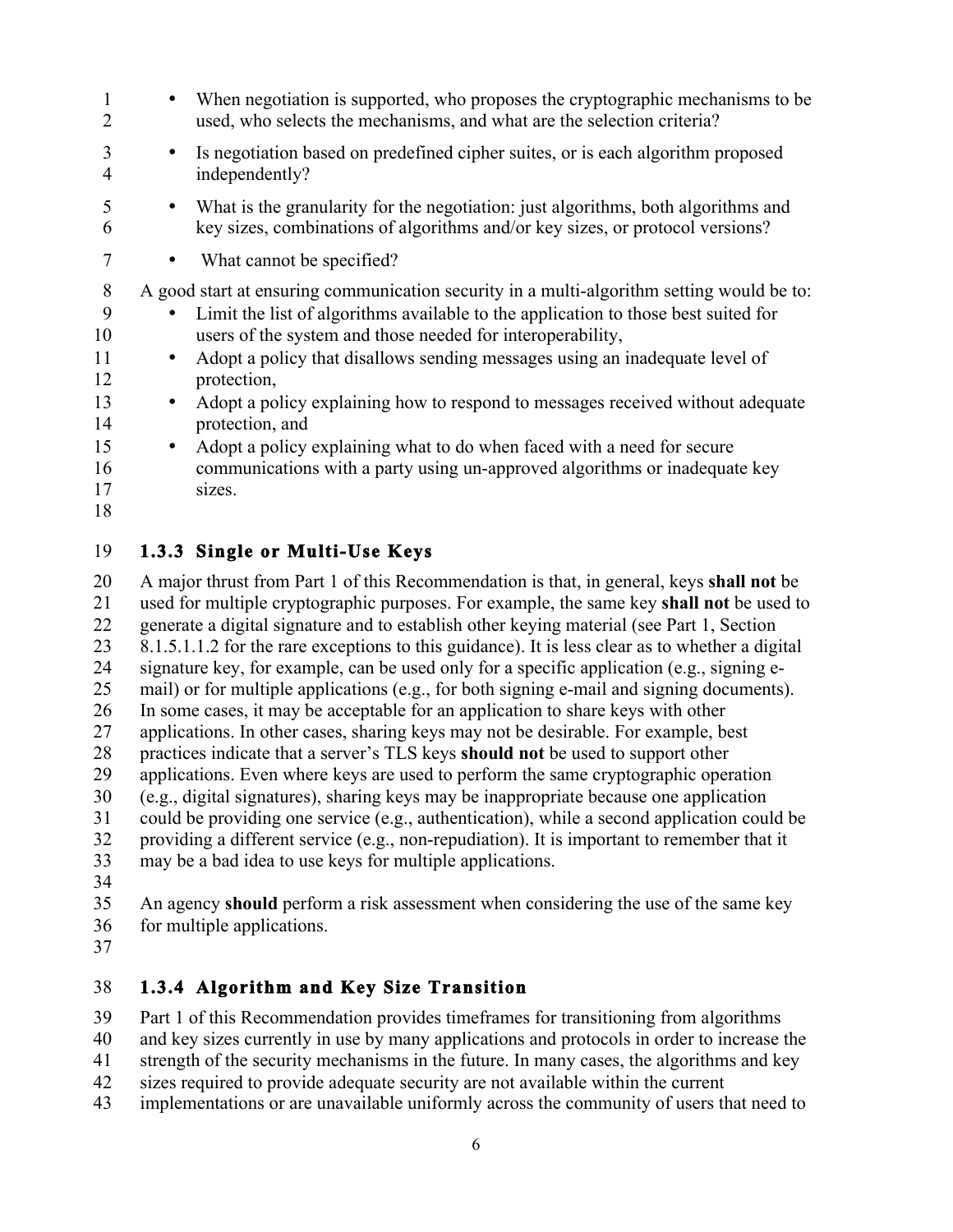1 interoperate. Transitions to new algorithms or key sizes will not necessarily occur

2 instantaneously, but will require gradual upgrades across a system. For example, a system

3 owner may have the need to upgrade his system's e-mail package before upgrading the

4 cryptographic module. Hence, for a period of time, the system may be running with an e-

5 mail package capable of TDEA and AES 128 encryption, but a cryptographic module that

6 can only handle TDEA. There will be a need to upgrade components of a system with

7 new capabilities, while continuing to support the old capabilities, until all components

8 have been upgraded.

9 During this transition period, interaction between components can proceed in one of the 10 following ways:

- 21 different strengths in effect, nullifying the higher security strength provided by 11 1. Some means is provided to determine when the new security mechanism is 12 available to all parties in a given transaction so that it can be used instead of the 13 old security mechanism (e.g., using a protocol that negotiates the security 14 mechanisms to be used). When the new security mechanism is not available to all 15 parties involved in a transaction, the old security mechanism can be used. This 16 approach has the advantage that when a set of parties have the newer mechanism, 17 their transactions are protected at a higher security level. The disadvantage is that 18 those transactions using the old security mechanism are not as well protected; this 19 also raises the possibility that the same information could be sent in different 20 transactions between two or more sets of parties using security mechanisms of 22 the new security mechanism<sup>4</sup>.
- 23 2. All components use the old security mechanism until all components have been 24 updated; at that time, the system immediately transitions to the new capability. 25 This approach has the potential problem that all components would not be 26 updated by the deadline, thus providing inadequate protections for all information 27 during the period following the deadline until such time as all components have 28 been upgraded. However, this approach has the advantage that the same data will 29 not be sent at two different security levels.<sup>5</sup>
- 30 Most of the applications and protocols discussed in Part 3 require an upgrade of the 31 available security mechanisms to be compliant with Part 1. The following sections 32 provide guidance on how the existing mechanisms may best be used until appropriate 33 upgrades can be made. Organizations and system administrators must determine the 34 approach for transitioning to stronger security mechanisms within a system.
- 35

 $\overline{a}$ 

<sup>&</sup>lt;sup>4</sup> This becomes an issue when higher security-level users are unaware that others may be using a lower security-level mechanism to protect the same information.

 $<sup>5</sup>$  Assuming that data sent before the transition is not also sent after the transition.</sup>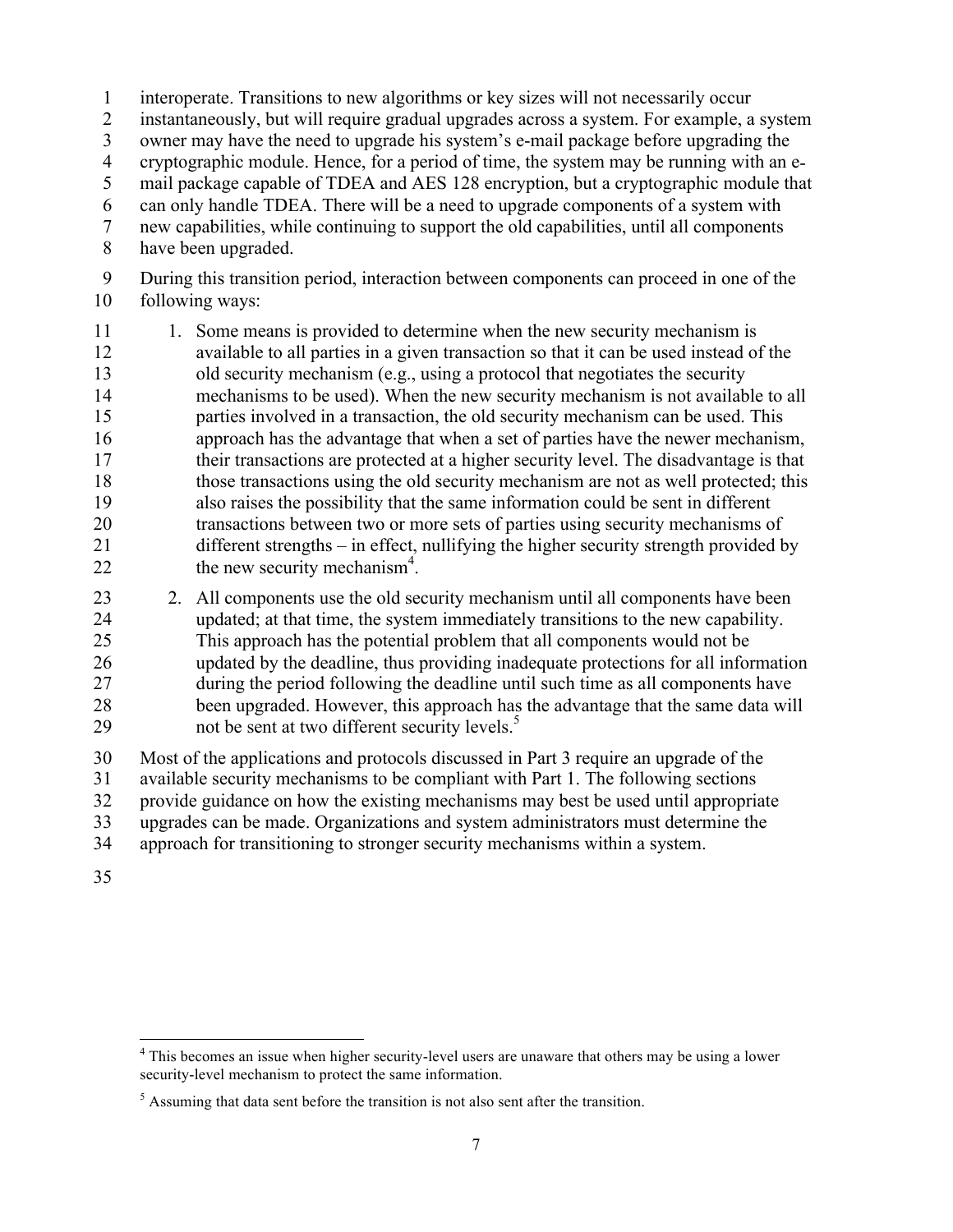#### 1 **2 Public Key Infrastructure (PKI)**

#### 2 **2.1 Description**

 8 identity of the user associated with this key pair. In a PKI, the infrastructure establishes 13 management. For broader and more detailed information on PKI, see SP 800-32 [SP 800- 14 32]. 15 3 A PKI is the most common key management approach for the distribution of public keys. 4 As described in SP 800-57, Part 1, [SP 800-57, Part 1] public keys are used to establish 5 security services after obtaining a variety of assurances: assurance of integrity, assurance 6 of domain parameter validity (where appropriate), assurance of public key validity, and 7 assurance of private key possession. In most cases, applications must also establish the 9 the user's identity and the required assurances to provide a strong foundation for security 10 services in PKI-enabled applications and protocols, including IPsec (Section 3), 11 Transport Layer Security (Section 4), S/MIME secure e-mail (Section 5) and some 12 versions of Kerberos (Section 6). This section presents basic guidance for PKI-based key

16 Public key certificates bind two names to a public key, the user's name and the issuer's

17 name, using a digital signature generated by the issuer. The user is the party authorized to 18 use the private key associated with the public key in the certificate. The issuer is a trusted

19 third party that generates and signs the certificate after verifying: the identity of the user;

20 the validity of the public key, associated algorithms and any relevant parameters; and the

21 user's possession of the corresponding private key. The issuer is known as a Certificate 22 Authority (CA). In many cases, the CA will delegate responsibility for the verification of

23 the subject's identity to a Registration Authority (RA). The certificate is used to distribute 24 the user's public key to other interested parties, known as relying parties, since they rely

25 on the assurances provided by the PKI and the certificate creation process.<br>26

 30 applications, and are generally kept in what is often called a *root certificate store*. Much 36 them. There is a similar "Keychain" facility in the Apple operating systems. Some 38 root certificate stores and also have a feature that allows them to share a root certificate 39 store with other applications. $6$ 27 CAs generally issue a self-signed certificate called a *root certificate* (sometimes also 28 called a *trust anchor*); this is used by applications and protocols to validate the 29 certificates issued by a CA. CA certificates play a key role in many protocols and 31 of the business of properly configuring applications and protocols consists of ensuring 32 that only appropriate root certificates are loaded into the root certificate store. In 33 Microsoft Windows operating systems, there are root certificate stores that are 34 maintained by the operating system for various purposes that are shared by various 35 Microsoft protocols and applications, and by other applications that may choose to use 37 applications, intended to be portable between operating systems, can maintain their own

40

 $\overline{a}$ 

 Internet Explorer, Outlook and Internet Information Server all use the Windows root certificate store; Apple Safari and Mail use the Keychain; and Mozilla Firefox, Thunderbird and SeaMonkey all have their own root certificate stores, and they also can share a root certificate store from Mozilla's Network Security Services (NSS) utility.  $6$  The various Mozilla browsers and e-mail clients, and the Apache web servers are examples. Microsoft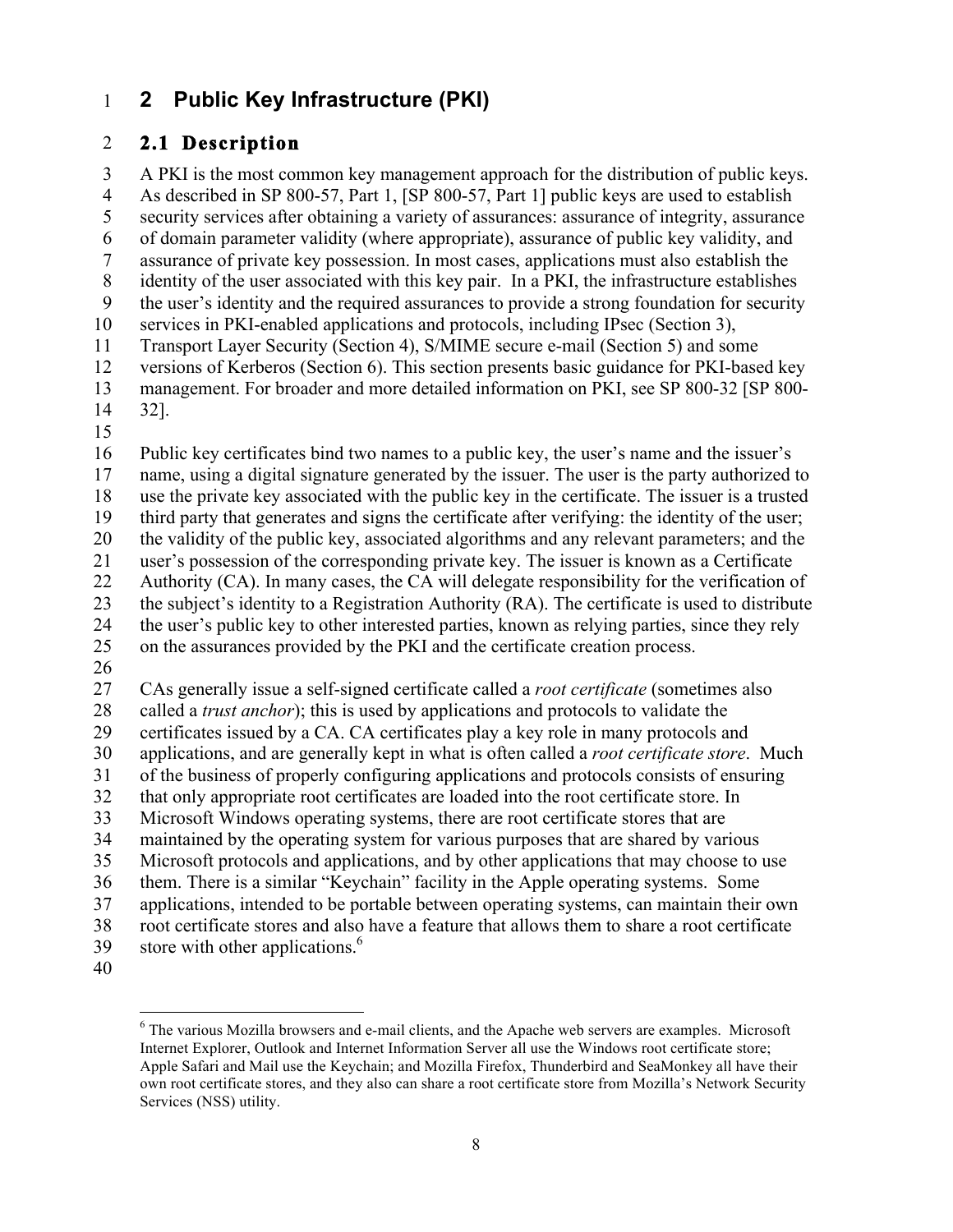requires these algorithms and key sizes in its subordinate certificates. Current used in the certificate – the application will simply use the specified keys to compute the 1 2 3 4 5 6 7 8 9 10 11 12 Certificates are generally issued in accordance with a *certificate policy*. Generally that policy can be found on the issuing CA's website. If an organization's policy, for example, is to accept only certificates that use at least 2048-bit RSA, 2048-bit DSA or 224-bit elliptic curve cryptography, and either, SHA-224 or SHA-256, then the only practical way to ensure that public key sizes meet the requirements is usually to ensure that the root certificate store contains only root certificates with a certificate policy that applications that use PKI will check to ensure that a certificate has been issued under the root certificate in the application's root store, and that it has not been subsequently revoked, but will not otherwise check the suitability of the public key or hash algorithms mathematically correct results. So, correctly configuring root certificate stores is a critical

- 13 step in key management.
- 14

15 16 17 18 19 20 21 22 23 The specifics of where the root certificate store is located and how it is managed for each application and protocol are beyond the scope of this Recommendation. Typically, however, there are menus for viewing and managing certificate stores in the browser applications, but this is subject to change with each product update. There may also be utilities and features in the operating system or application for centralized management by the system administrator. When a browser or other application encounters an unrecognized CA certificate, end users may be prompted to add that certificate to their permanent trusted certificate store, temporarily trust the certificate, or reject the certificate and close the application.

24

25 26 27 28 29 30 31 32 33 34 The most common certificate format is the X.509 version 3 (X.509v3) certificate; see RFC 5280 [RFC 5280]. In addition to the user and issuer names and the public key, all X.509 certificates also include a digital signature, validity (starting and expiring times), and identifiers that specify the cryptographic algorithm(s) to be used with the public key and signature. X.509v3 certificates include an extensibility feature; CAs usually include standard extensions in their certificates to indicate which cryptographic operations the public key was intended to support, the policy that governed certificate issuance, and where to find out if the certificate has been revoked (i.e., an authoritative source for certificate status information). CAs may also include "private" extensions in their certificates that contain information particular to an application or domain of users.

35

 about the issuer, and has already decided to trust certificates issued by that CA. CAs that 36 37 38 39 40 41 42 A relying party is an individual or organization that relies on the certificate and the CA that issued the certificate to provide valid information (see Appendix A). Before a relying party uses the public key in a certificate, he must determine whether the key used by the issuer to sign this certificate can be trusted. In the simplest case, the relying party knows a relying party trusts directly are called *trust anchors*. When multiple trust anchors are recognized, the set of trust anchors is referred to as the trust list.

43

 In some cases, a relying party will wish to process user certificates that were signed by 44

- 45 issuers other than a CA in its trust list. To support this goal, CAs issue cross certificates
- 46 that bind another issuer's name to that issuer's public key. Cross certificates are an
- 47 assertion that a public key may be used to verify signatures on other certificates. A
- relying party may be able to develop a certification path a sequence of certificates 48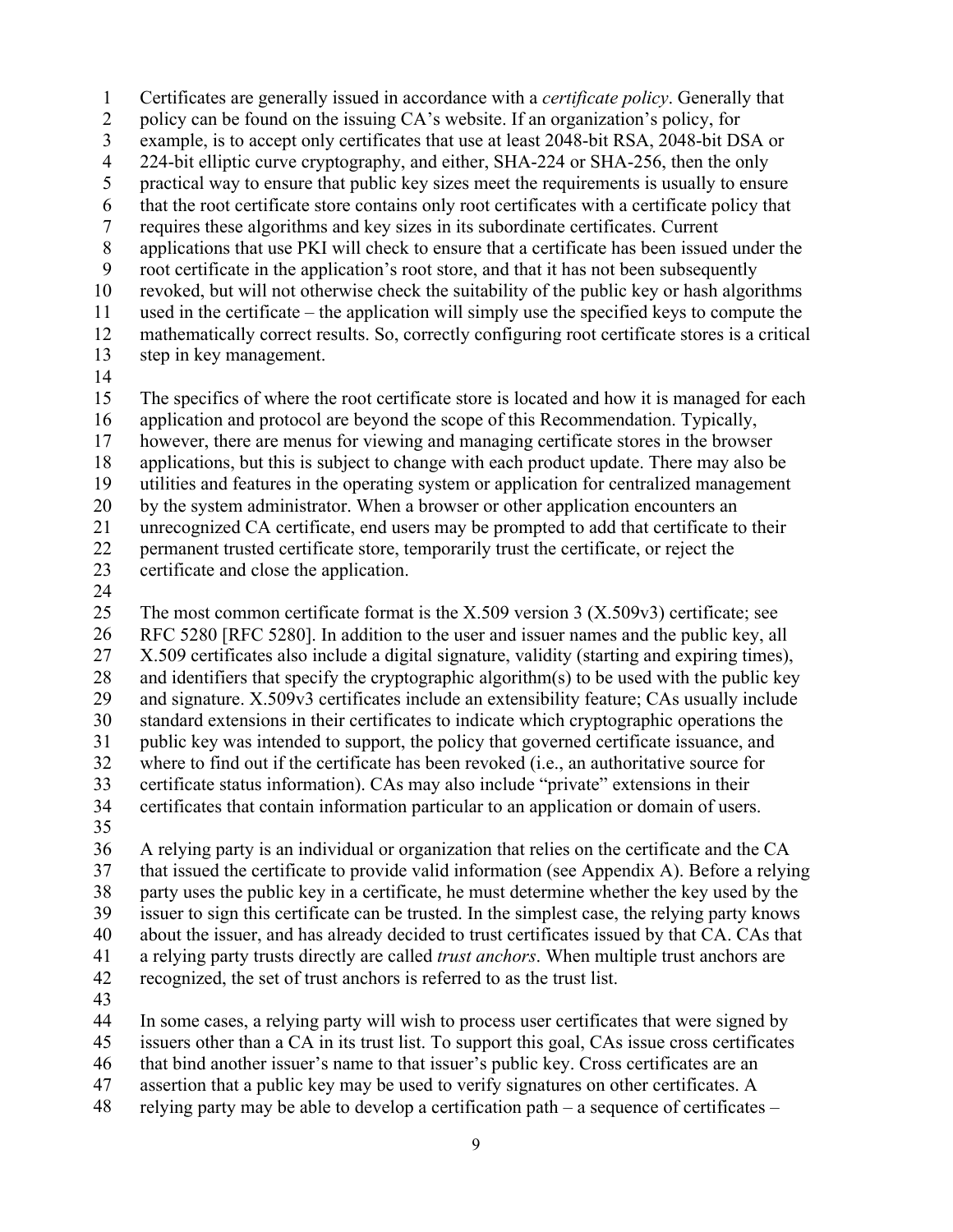24 (OCSP) responder (see RFC 6960 [RFC 6960]). An OCSP responder is a trusted 34 future. These services can provide the private key to the user in the event of loss or 1 demonstrating that a user's public key certificate can be trusted, even though it was 2 issued by a CA that is not in the relying party's trust list. All certification paths begin 3 with a trust anchor, include zero or more intermediate certificates, and end with the 4 certificate that contains the user's public key. This can be an iterative process, and 5 finding the appropriate intermediate certificates (a.k.a., path discovery) is one of PKI's 6 challenges. 7 8 The entire path must be examined to ensure that the certificates have not been revoked, 9 were issued under appropriate policies, and that each public key is suitable for the use to 10 which it has been put. This process is known as path validation. 11 12 As noted above, the certificate itself will usually include a pointer to an authoritative 13 source for certificate status information. Certificate status information may be provided 14 using one of two standard mechanisms: 15 <sup>16</sup> • The most common source is a certificate revocation list, or CRL. An X.509 CRL contains a list of certificates issued by that CA that have been revoked, indicates contains a list of certificates issued by that CA that have been revoked, indicates 18 when they were revoked, and may include the reason for revocation (see RFC 19 5280). If the serial number of an unexpired certificate does not appear on the 20 CRL, then it is still valid. CRLs are digitally signed, like a certificate, so they can 21 be distributed through untrusted systems. Most commonly, CRLs are distributed 22 via  $LDAP<sup>7</sup>$  directories or web servers. <sup>23</sup> • An alternative source for this information is an Online Certificate Status Protocol<br><sup>24</sup> (OCSP) responder (see RFC 6960 [RFC 6960]). An OCSP responder is a trusted 25 system, and provides signed status information, on a per certificate basis, in 26 response to a request from a relying party. Relying parties can authenticate the 27 response by verifying the OCSP responder's digital signature. As the OCSP 28 responder is providing authoritative status information, there is generally a formal 29 (e.g., contractual) relationship between the CA and OCSP responder. 30 31 In many cases, PKIs will also provide key recovery services (using Recovery Servers) to 32 support business continuity. Key recovery services store private keys that support key 33 establishment to ensure that the plaintext of encrypted data may be recovered in the 35 failure of their cryptographic module, or to the user's management when policy or legal 36 requirements exist. When supported, this service removes a key management burden 37 from PKI-enabled applications. 38 39 This section provides guidance for general-purpose PKIs when users from different 40 organizations need to support a variety of applications. For large, general-purpose PKIs, 41 interoperability is an important consideration. Less commonly, PKIs may be deployed to 42 support a small, closed community of users or for a single application, where wider

43 interoperability is less important. The requirements within this section are focused on

<u>.</u>

 organizations, individuals, and other resources, such as files and devices in a network, whether on the Internet or on a corporate intranet. See [RFC 4511] Lightweight Directory Access Protocol (LDAP): The Protocol and [RFC 4512] Lightweight Directory Access Protocol (LDAP): Directory Information Models. <sup>7</sup>**Lightweight Directory Access Protocol** (LDAP) is a software protocol for enabling anyone to locate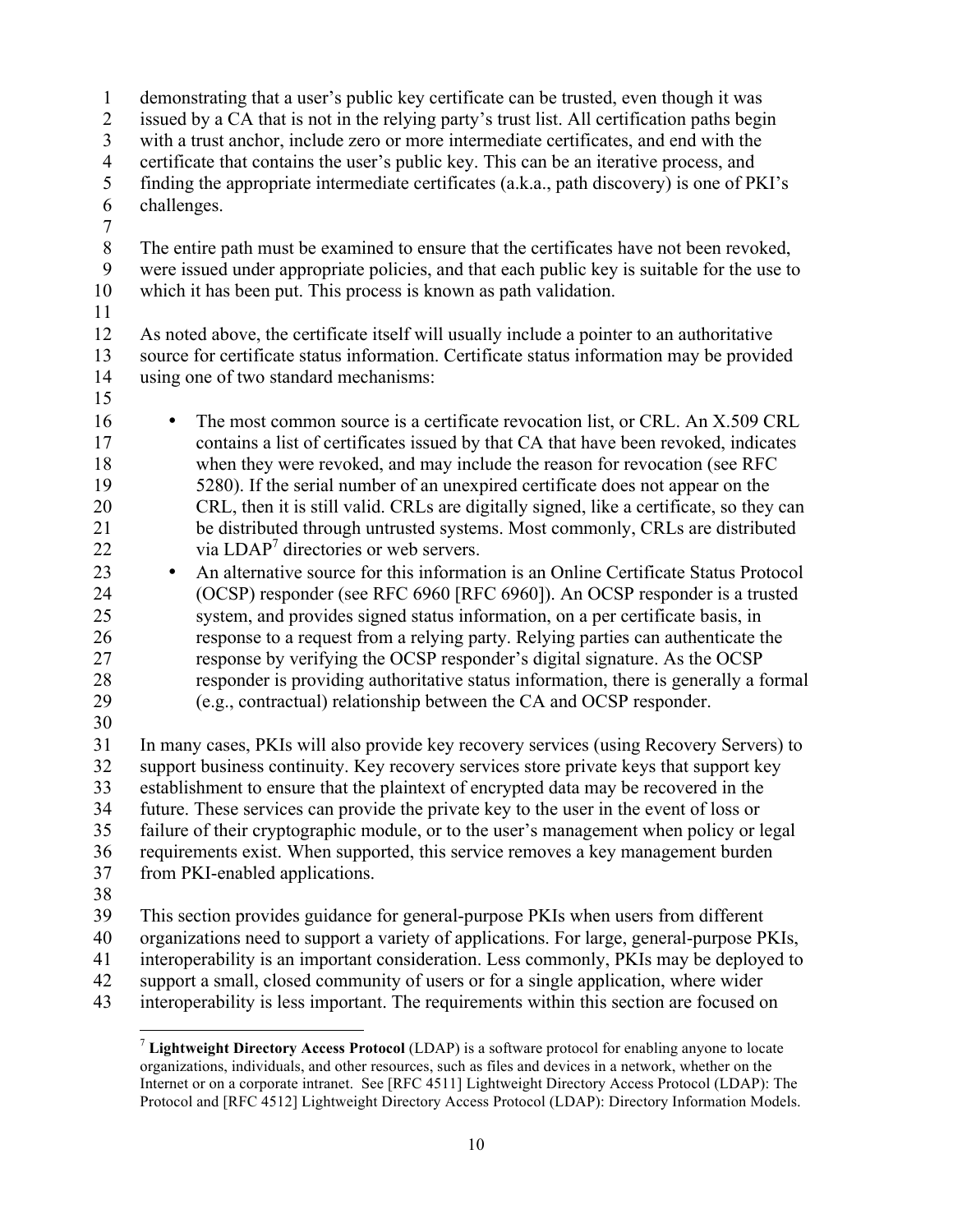1 large, general-purpose PKIs, such as the Federal PKI. For PKIs requiring less

2 interoperability, these requirements **should** be evaluated for appropriateness within their

- 3 systems. In general, cryptographic algorithm and key size standards **should** be met by all
- PKIs.
- 5

# 4 PKIs. 6 **2.2 Security and Compliance Issues**

#### 7 **2.2.1 Recommended Key Sizes and Algorithms**

 9 and infrastructure components. The PKI uses the term *digital signature key* to refer to a 10 8 Table 2-1 below summarizes the recommended key sizes for key pairs used by PKI users private signature key or public signature verification key (as defined in Part 1) that 11 provides a non-repudiation service. The term *authentication key* is used by the PKI to 12 refer to a private authentication key or public authentication key as defined in Part 1. 13 Note that both a digital signature key and an authentication key are used with a digital 14 signature algorithm.

15

16 The dates in this table are consistent with those that appear in Part 1, where:

- 17 A digital signature key is as defined above.
- 18 A key establishment key is an asymmetric key pair used to provide key agreement 19 or key transport, and
- A CA and OCSP responder signing key is an asymmetric key pair used to sign 21 and verify certificates.
- 22

20

23 Approved algorithms and key sizes specified in Table 2-1 and certificate expiration dates

24 are two different things. These algorithms and key sizes are approved for use beyond the

25 year 2013. However, a digital signature or key establishment certificate may expire at any

26 time, depending on the organization's security policy.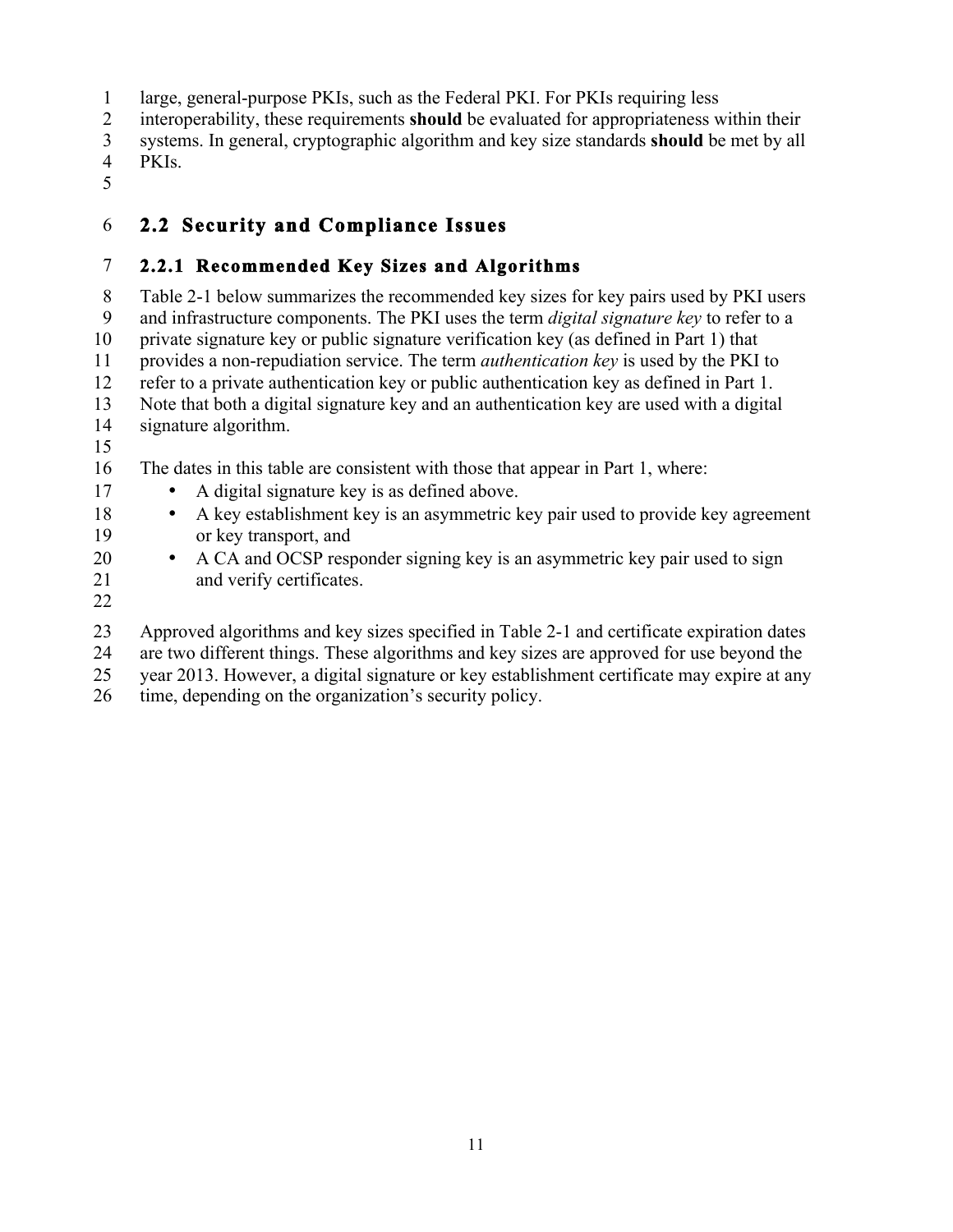#### 1 **Table 2-1 Recommended Algorithms and Key Sizes**

| <b>Key Type</b>                                                                  | <b>Algorithms and Key Sizes</b>                                               |
|----------------------------------------------------------------------------------|-------------------------------------------------------------------------------|
| Digital Signature<br>keys used for<br>authentication (for<br>Users or Devices)   | RSA (2048 bits)<br>ECDSA (Curve P-256)                                        |
| Digital Signature<br>keys used for non-<br>repudiation (for Users<br>or Devices) | RSA (2048 bits)<br>ECDSA (Curves P-256 or P-384)                              |
| CA and OCSP<br>Responder Signing<br>Keys                                         | RSA: (2048 or 3072bits)<br>ECDSA: (Curves P-256 or P-384)                     |
| Key Establishment<br>keys (for Users or<br>Devices)                              | RSA (2048 bits)<br>Diffie-Hellman (2048 bits)<br>ECDH (Curves P-256 or P-384) |

2

3 Note that some approved algorithms and key sizes, such as DSA 2048, are omitted to

4 enhance interoperability. RSA and ECDSA, which are included in Table 2-1 above, have

5 been widely deployed in PKIs. Therefore, they are recommended for use to enhance

6 interoperability. However, DSA (2048 and 3072) as specified in FIPS 186-4 are allowed

7 as long as the required security strength is satisfied. For ECDSA, only the two elliptic

8 curves listed in Table 2-1 above of the elliptic curves are recommended for use in PKIs

9 for digital signatures [FIPS 186-4]. Similarly, Elliptic Curve Diffie-Hellman (ECDH) is

10 recommended to support key establishment, rather than Elliptic Curve MQV.

11

12 While Table 2-1 is focused on the strength of the public key contained in a certificate, the 13 strength of the digital signature on a certificate itself is equally important. The signature

14 security strength also reflects the security strength of the hash algorithm, and possibly the

15 padding scheme<sup>8</sup>, in addition to the strength of the private key used to generate the

16 signature. Table 2-2 below summarizes the recommended algorithms, key sizes, hash

17 functions, and padding schemes for signing certificates and CRLs by CAs, and OCSP

- 18 status messages by OCSP responders.
- 19

 $\overline{a}$ 

 signature generated using ECDSA is not affected by a padding scheme. <sup>8</sup> RSA has two padding schemes used in the PKI: PKCS #1 v1.5, and PSS. The security strength of a digital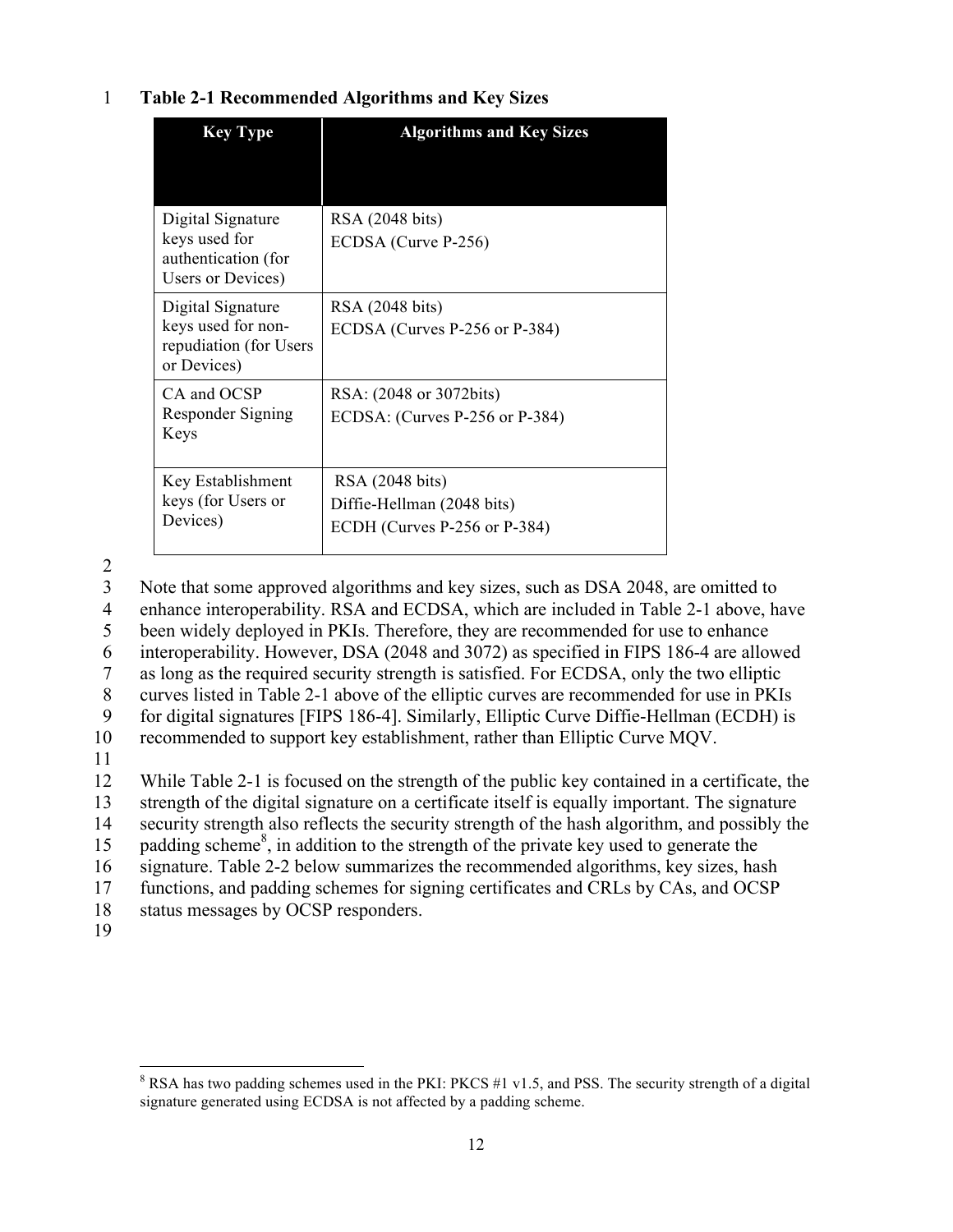| <b>Public Key Algorithms</b><br>and Key Sizes | <b>Hash Algorithms</b> | Padding<br><b>Scheme</b>    |
|-----------------------------------------------|------------------------|-----------------------------|
| RSA (2048 or 3072 bits)                       | SHA-256                | PKCS #1 v1.5,<br><b>PSS</b> |
| ECDSA (Curve P-256)                           | <b>SHA-256</b>         | N/A                         |
| ECDSA (Curve P-384)                           | <b>SHA-384</b>         | N/A                         |

#### 1 **Table 2-2 Digital Signature Recommendations for CAs and OCSP Responders**

2

3 User certificates containing RSA or Diffie-Hellman public keys **should** be signed using

4 the RSA signature algorithm. User certificates containing elliptic curve public keys

5 **should** be signed using ECDSA.

6

7 Not all combinations of algorithms and key sizes are appropriate for the protection of

8 Federal government information. To enhance interoperability, users **should** obtain

9 authentication, signature, and key establishment certificates with complementary

10 algorithms for all public keys.<sup>9</sup> For most users, signature and key establishment keys

11 **should** provide the same cryptographic strength. Table 2-3 below shows preferred

- 12 combinations for user keys. 13
- 

14 While symmetric key cryptography is not strictly required, block ciphers are used in

15 practically all PKI implementations and PKI-enabled applications. All components using

16 block ciphers **shall** support the AES-128 algorithm. To support legacy implementations,

17 components that process RSA keys **should** support three-key Triple-DEA (see [SP 800-

18 67]). Components that support P-384 elliptic curve keys and the SHA-384 algorithm

19 **shall** support AES-256.

#### 20 **Table 2-3 Recommended Combinations for the Recommended Algorithms and Key**  21 **Sizes**

| <b>Authentication Key</b><br><b>Type</b> | <b>Signature Key</b> | <b>Key Establishment Key</b> |
|------------------------------------------|----------------------|------------------------------|
| RSA 2048                                 | RSA 2048             | RSA 2048                     |
| <b>RSA 2048</b>                          | RSA 2048             | Diffie-Hellman 2048          |
| ECDSA P-256                              | ECDSA P-256          | $ECDH$ P-256                 |
| ECDSA P-256                              | ECDSA P-384          | ECDH P-384                   |
| ECDSA P-384                              | ECDSA P-384          | ECDH P-384                   |

22

 $\overline{a}$  $9<sup>9</sup>$  In general, protocols and applications are designed to use cryptographic algorithms from one mathematical family. For example, applications that encounter certificates with ECDSA digital signatures would expect to use elliptic curve Diffie-Hellman for key establishment services. Users that obtain an ECDSA certificate (i.e., a certificate containing an ECDSA public key to be used for verifying digital signatures), and an RSA key establishment certificate (i.e., a certificate containing an RSA public key to be used for key establishment), for example, may find they cannot use the keys together in a single application. Other combinations of certificates are commonly used (see Table 2-3). It is advisable that users obtain authentication, signature, and key establishment certificates that are complementary to ensure that the keys can be used together in applications and protocols.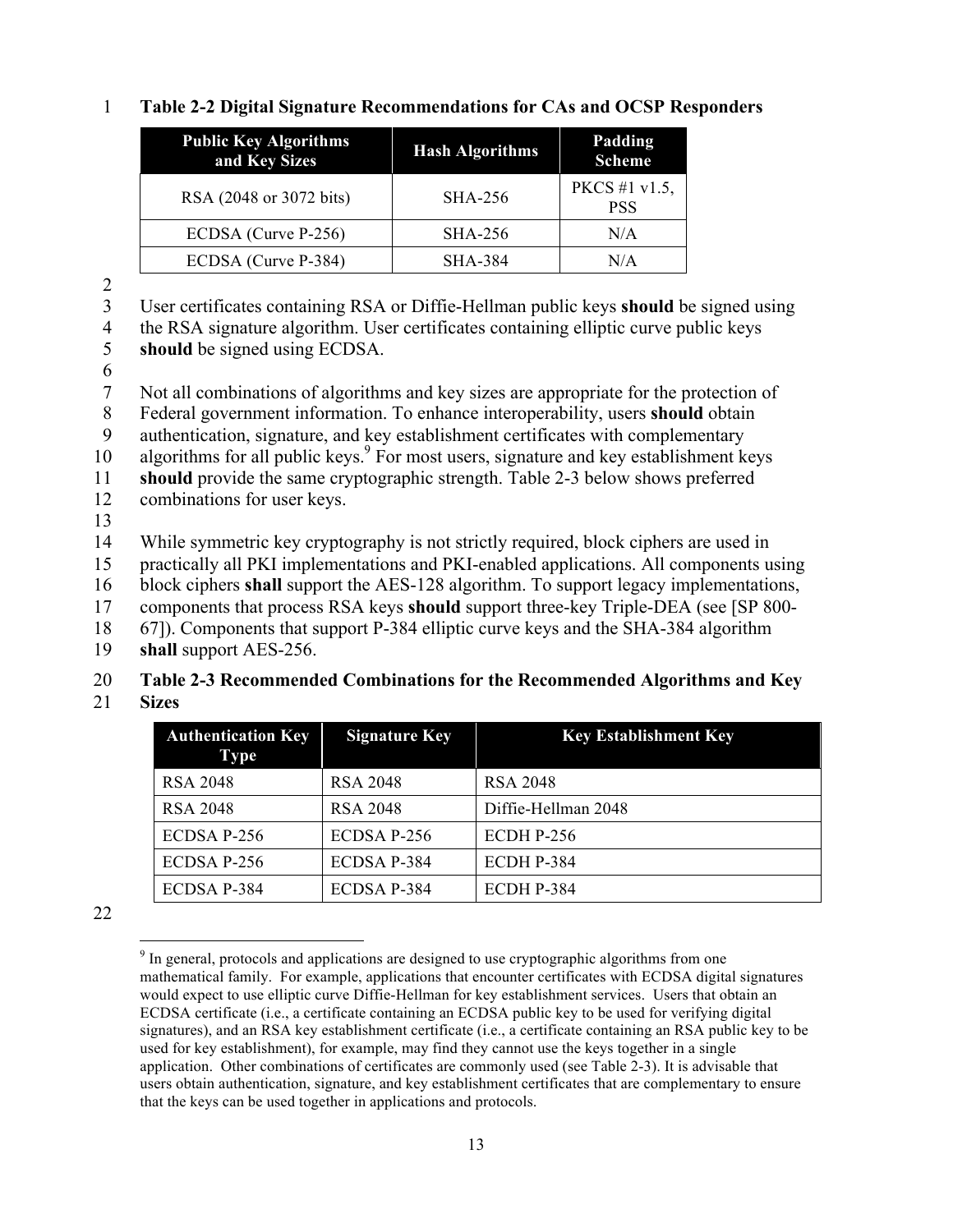#### 1 **2.3 Procurement Guidance**

<u>.</u>

2 The following provides guidance for those responsible for making decisions about which 3 products to purchase in support of a PKI.

#### 4 **2.3.1 CA/RA Software and Hardware:**

5 1. CA and RA software **shall** support at least one of these protocols: the Certificate 7 [RFC 7030] and Certificate Management Using Cryptographic Message Syntax 8 (CMC); see RFC 5272 [RFC 5272]. 10 2. CAs **shall** follow the practices outlined in their respective Certificate Policy and 14 3. All CAs **shall** support the generation of certificates and CRLs that conform to RFC 15 18 4. CAs **shall** be capable of issuing multiple certificates to users, and for all said 20 22 5. CAs **shall** be capable of including the CRL distribution points extension. At a 23 minimum, CAs **shall** support the inclusion of LDAP and HTTP URLs to specify the 24 location of CRLs. CAs **shall** be capable of specifying an authoritative OCSP 25 28 in the certificates and CRLs it issues.<sup>10</sup> CAs **shall** be able to generate all mandatory 30 32 a) CAs that implement Federal agency-specific policies **shall** be able to generate 35 b) CAs that implement the Common Policy Framework [COMMON] **shall** be able 39 7. CAs **should** support the inclusion of "private" extensions in certificates and CRLs.<sup>11</sup> 40 6 Management Protocol (CMP) [RFC 4210], Enrollment over Secure Transport (EST) 11 Certification Practices Statement. Recommended practices are described in NIST IR 12 7924 [NISTIR 7924]. 13 5280. (Specific requirements with respect to certificate and CRL extensions are 16 detailed below.) 17 19 certificates, asserting the key usage extension. Each key **shall** be used for only one purpose. 21 responder in the Authority Information Access extension. 26 27 6. Each PKI has its own certificate profile, identifying certificate extensions that appear 29 extensions in the appropriate profiles. For CAs owned or operated on behalf of Federal agencies, the following specific guidance applies: 31 33 certificates and CRLs that meet the agency profile and the Federal PKI Certificate 34 Profile [FPKI PROF]. 36 to generate certificates and CRLs meeting the Shared Services Certificate and 37 CRL Profile [COMMON PROF]. 38

 $10$  This profile is often documented explicitly, but may be implicitly specified through the certificate policy.

<sup>&</sup>lt;sup>11</sup> Private extensions are defined by an organization to meet their own unique requirements. Note that noncritical private extensions do not impact the interoperability of certificates or CRLs.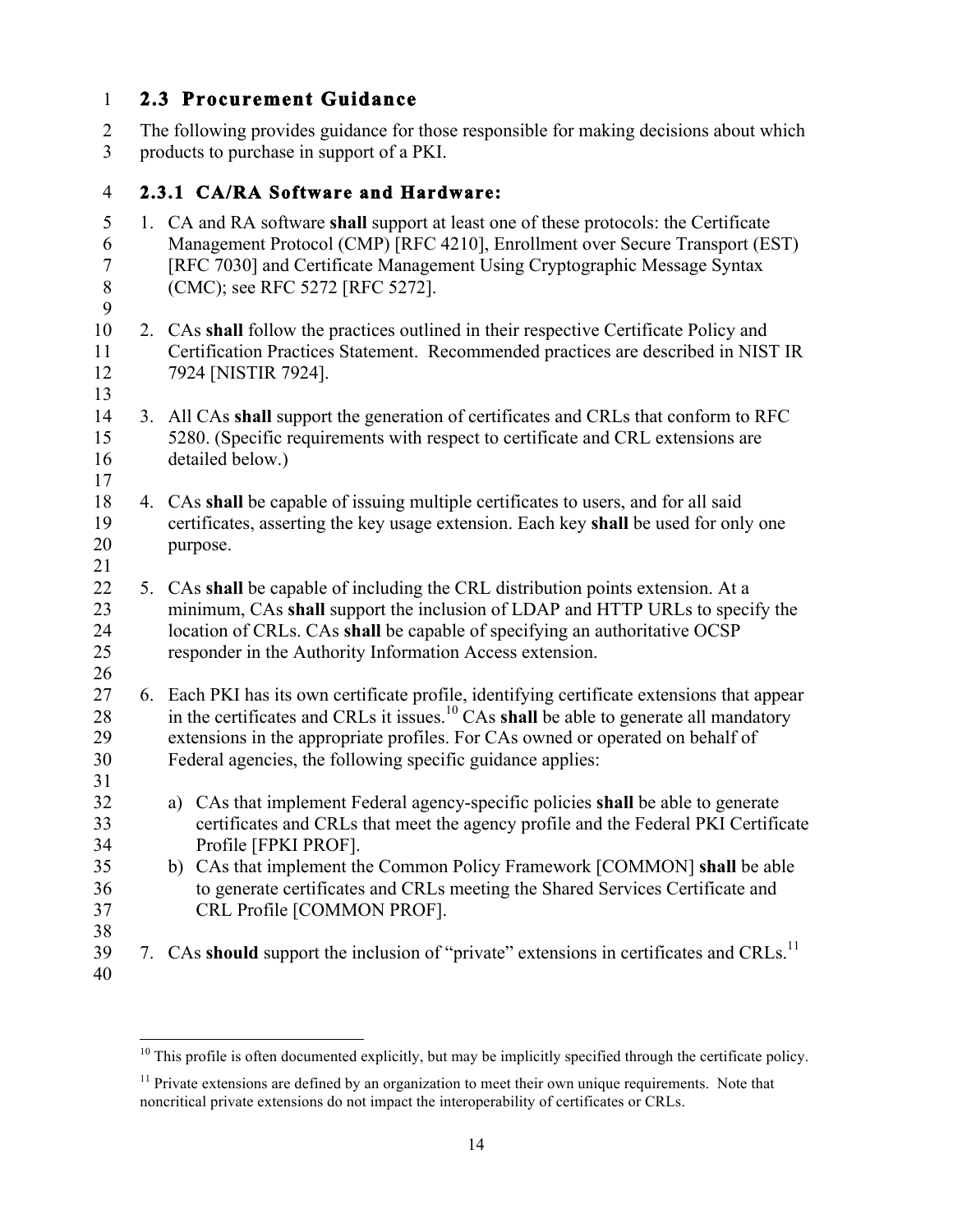| $\mathbf{1}$<br>$\overline{2}$<br>$\overline{3}$<br>$\overline{\mathcal{A}}$<br>5 |    | 8. CAs shall support at least one of the following algorithms for digitally signing<br>certificates and CRLs: RSA with PKCS#1 v1.5 padding; RSA with PSS Padding<br>[RFC 3447], DSA or ECDSA. To maximize flexibility, CAs should support RSA and<br>ECDSA. <sup>12</sup>                                                                                                                                                                                                                                                                                                                             |
|-----------------------------------------------------------------------------------|----|-------------------------------------------------------------------------------------------------------------------------------------------------------------------------------------------------------------------------------------------------------------------------------------------------------------------------------------------------------------------------------------------------------------------------------------------------------------------------------------------------------------------------------------------------------------------------------------------------------|
| 6<br>$\overline{7}$<br>8<br>9<br>10<br>11                                         |    | 9. CAs shall include backup and archive capabilities to support reconstitution of the CA<br>in the event that the root key is corrupted, destroyed or lost, and it is necessary to<br>rebuild the CA using a backup root key, rather than simply recovering the lost state of<br>the CA. CAs should include backup and archive capabilities in order to establish<br>when certificates were issued and revoked, and under whose authority.                                                                                                                                                            |
| 12<br>13<br>14                                                                    |    | 10. CA/RA components shall be shipped or delivered via controlled methods that provide<br>a continuous chain of accountability, from the purchase location to the CA's or RA's<br>physical location.                                                                                                                                                                                                                                                                                                                                                                                                  |
| 15                                                                                |    | 2.3.2 OCSP Responders:                                                                                                                                                                                                                                                                                                                                                                                                                                                                                                                                                                                |
| 16<br>17                                                                          |    | 1. OCSP responders shall conform to RFC 6960, Online Certificate Status Protocol.                                                                                                                                                                                                                                                                                                                                                                                                                                                                                                                     |
| 18<br>19<br>20<br>21<br>22                                                        |    | 2. OCSP responders shall be capable of processing both signed and unsigned requests<br>and shall be capable of processing requests that either include or omit the name of the<br>relying party making the request. However, OCSP responders may ignore signatures<br>and requester names, if present.                                                                                                                                                                                                                                                                                                |
| 23<br>24<br>25                                                                    | 3. | OCSP responders shall be capable of processing certificate status requests and<br>generating responses for non-error conditions as specified in RFC 5019 [RFC 5019].                                                                                                                                                                                                                                                                                                                                                                                                                                  |
| 26<br>27<br>28<br>29<br>30<br>31<br>32<br>33                                      |    | 4. Where supported, the OCSP responder should sign the OCSP response with the<br>algorithm and key size used to sign the certificate. OCSP responders shall support at<br>least one of the following algorithms for digitally signing response messages: RSA<br>with PKCS#1 v1.5 padding; RSA with PSS Padding, DSA or ECDSA. The supported<br>algorithms should include the algorithm(s) used by the corresponding CA when<br>signing the certificate whose status is in question. To support future algorithm<br>transitions by the CA, OCSP responders should support RSA and ECDSA. <sup>13</sup> |
| 34                                                                                |    | 2.3.3 Cryptographic Modules                                                                                                                                                                                                                                                                                                                                                                                                                                                                                                                                                                           |

- 35 1. Cryptographic modules for CAs, Key Recovery Servers, and OCSP responders **shall**  36 be hardware modules validated as meeting FIPS 140-2 Level 3 or higher.
- 37

 $\overline{a}$ 

 $12$  The algorithm used to sign certificates and CRLs in an operational CA is dependent upon both the cryptographic module in use and the CA's software. The selected algorithm must appear in both sets of supported algorithms.

<sup>&</sup>lt;sup>13</sup> As with CAs, the algorithm used to sign responses in an operational OCSP responder is dependent upon both the cryptographic module in use and the OCSP responder's software. The selected algorithm must appear in both sets of supported algorithms.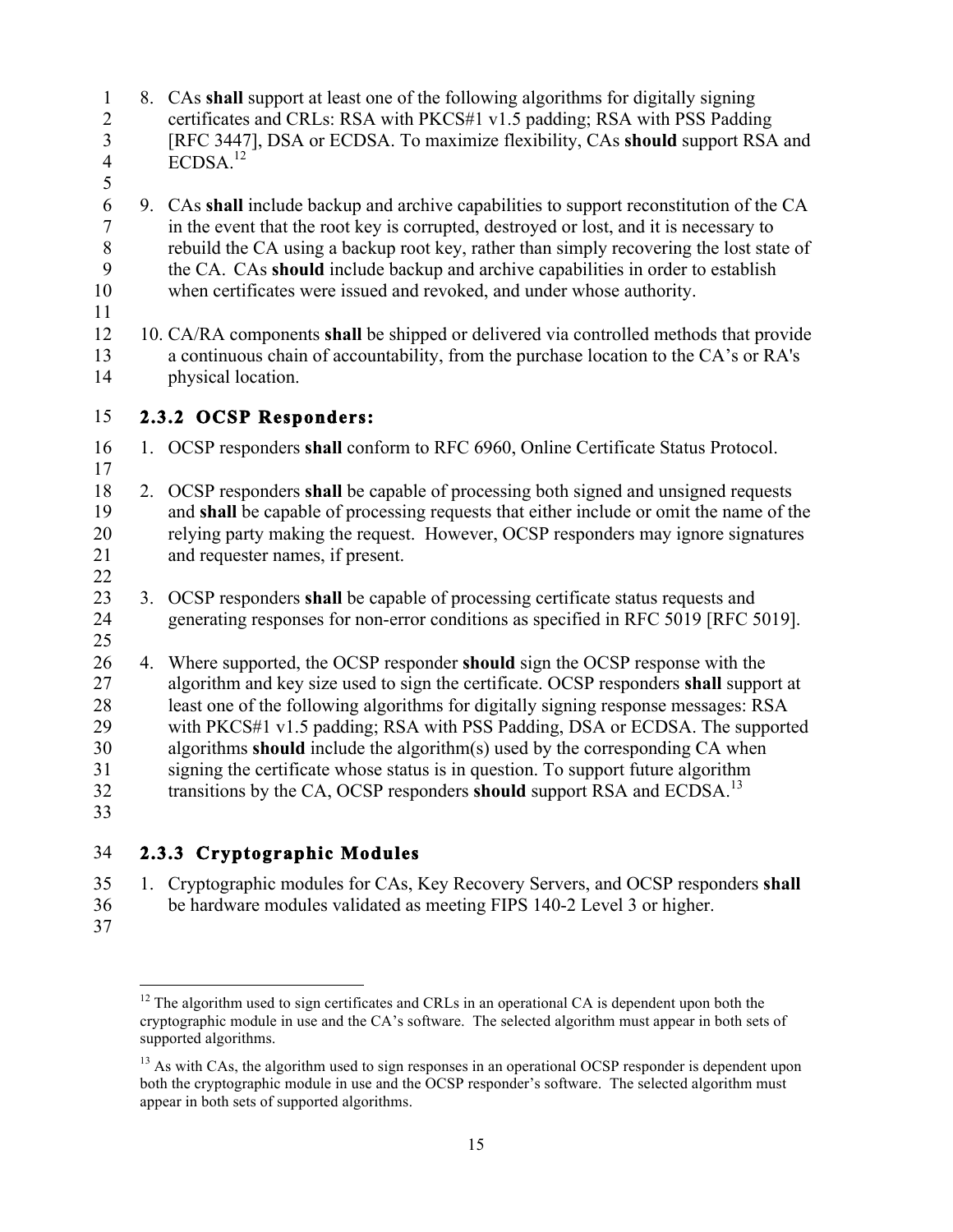- 
- 1 2. Cryptographic modules for RAs **shall** be hardware cryptographic modules validated 2 as meeting FIPS 140-2 Level 2 or higher.
- 3
- 4 3. Relying party and user cryptographic modules **shall** be validated as meeting FIPS 140-2 Level 1 or higher.
- 5 6

#### 7 **2.3.4 Key Recovery Servers**

- 10 11 2. Implementations **should** support automated, user-initiated key recovery; key recovery 12 by the organization **should** also be supported.14 8 1. If the PKI supports key establishment (i.e., certificates will include key transport or 9 key agreement keys), the PKI **should** include a key recovery mechanism.
- 13

#### 14 **2.3.5 Relying Party Software**

- 15 1. Relying party path validation
- 16 a) Relying party implementations **shall** implement RFC 5280-conformant path 17 validation; see RFC 5280.
- 18 b) Where interoperability outside a single organization is required (e.g., a single 19 Federal agency), path validation modules **should** conform to requirements for an 20 Enterprise path validation module (PVM), as specified in NIST Recommendation 21 for X.509 Path Validation[X.509 Path Validation].
- 22 c) Where interoperability across organizations is required, path validation modules 23 **should** conform to requirements for a Bridge-Enabled PVM, as specified in NIST 24 Recommendation for X.509 path validation [X.509 Path Validation].
- 25 d) Relying party implementations **shall** support CRLs for certificate status, and 26 **should** support OCSP for certificate status.
- 28 2. Building certificate paths<br>29 a) Relying party implement
	- 29 a) Relying party implementations **shall** be able to build certification paths.
- 30 b) At a minimum, relying party implementations **should** be able to obtain CA 31 certificates and CRLs using LDAP from an organizationally designated local 32 directory, as well as locations specified within a user certificate.
- 33 c) Implementations **should** support http-based certificate retrieval.
- 35 37 CAs that are hierarchically subordinate to the trust anchor CA. 38 3. Relying parties that work within a single organizational PKI (e.g., a PKI that supports 36 a company or agency) **should** be able to discover paths for user certificates issued by
- 39 4. Relying parties that accept certificates from other organizations **should** be able to 40 discover paths in non-hierarchical PKIs.
- 41

27

34

 $\overline{a}$  control for recovery of a user's keys by the organization is strongly recommended. <sup>14</sup> Organizational key recovery should emphasize security and privacy, rather than performance. Dual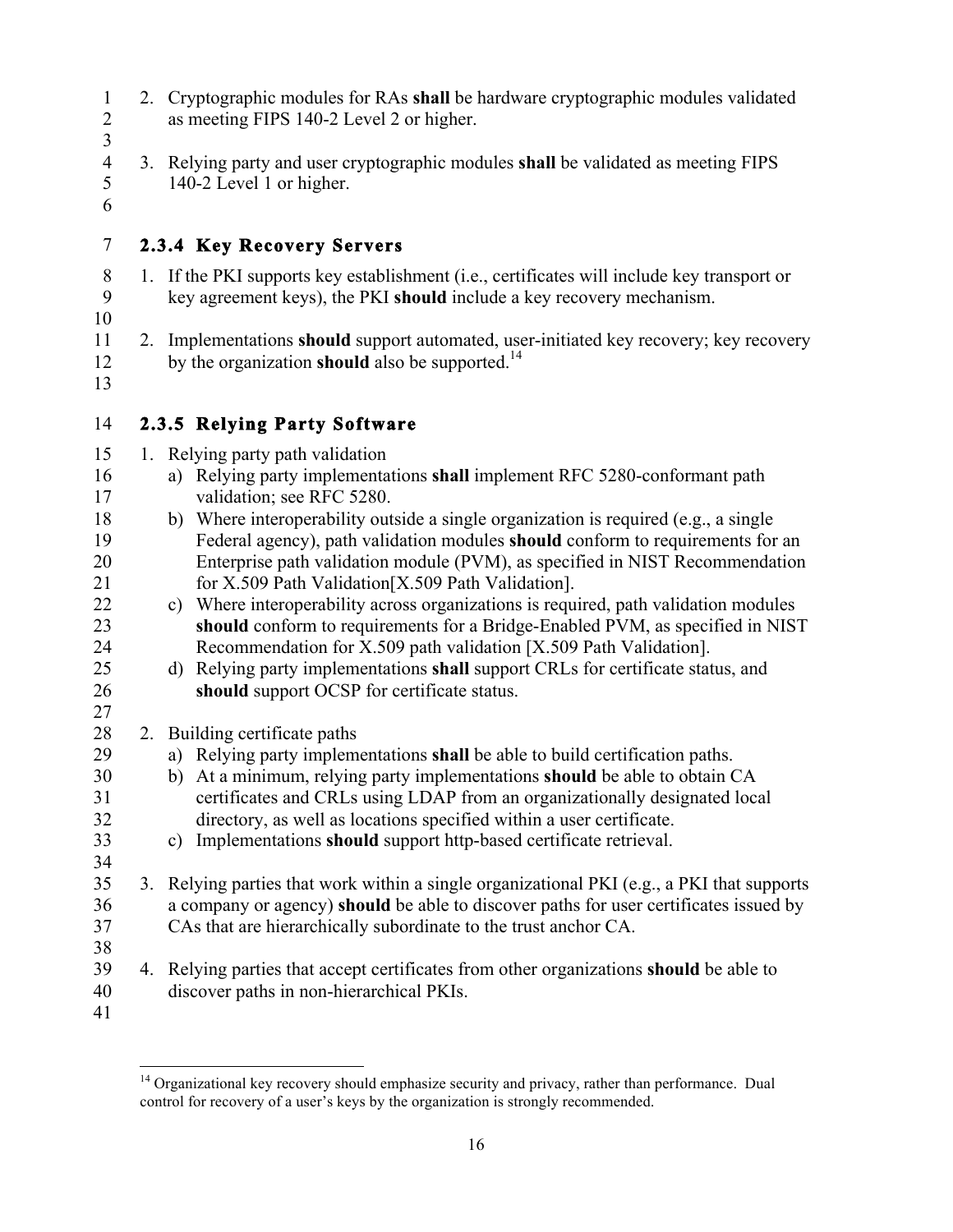#### 1 **2.3.6 Client Software**

- 2 1. Client implementations **shall** support multiple private keys and certificates for each 3 end user to support different cryptographic services. For example, the client 4 implementation **should** support and differentiate between private keys associated 5 with public keys in certificates supporting digital signatures, and private keys 6 associated with public keys in certificates supporting key establishment.
- 7
- 8 2. Client cryptographic modules **shall** be validated at FIPS 140-2 Level 1 or higher. 9
- 10 3. Client implementations **should** support the certificate management protocol 11 supported by the organization's  $CA$ <sup>15</sup>
- 12

#### 13 **2.4 Recommendations for System Installers/Administrators**

14 The system installer and administrator is the person (or people) who are responsible for 15 establishing the PKI and who are responsible for the tasks associated with its day-to-day 16 operation**.** The system administrator **shall** ensure that end users are trained and that the 17 organization's security policy is enforced.

18

#### 19 **2.4.1 Certificate Issuance**

- 20 1. CAs **shall** be configured to ensure that certificates specify public keys with approved 21 key sizes, valid domain parameters (if appropriate), and approved algorithms. 22
- 23 2. For maximum interoperability, CAs and users **should** use RSA key pairs for digital 24 signatures and key transport. 25
- 26 3. For maximum security and performance, CAs and users **should** use elliptic curve key 27 pairs for digital signatures and key agreement.
- 28
- 29 4. When signing certificates or CRLs, CAs **shall** generate digital signatures using a 30 signing algorithm, hash function and a padding scheme (if the signing algorithm is 31 RSA) combination specified in Table 2-2.
- 33 5. For digital signature certificates, CAs **shall** sign the certificate using a digital the subject public key in the certificate<sup>16</sup>. 32 34 signature process (i.e., signature algorithm, hash function and key) whose security 35 strength is equal to or greater than the security strength of the subject public key in 36 the certificate. For key establishment certificates, CAs may sign the certificate using a 37 digital signature process whose security strength is less than the security strength of

 $\overline{a}$ 38 the subject public key in the certificate<sup>16</sup>.<br><sup>15</sup> Where keys and certificates are stored on smart cards, and all updates are performed at the RA, user implementations need not support the certificate management protocol.

 $16$  A public key certificate used for key establishment involves two keys: the subject (key establishment) public key, which is used to establish a symmetric key that will protect data, and the signing key of the Certification Authority (CA), which is used to sign the certificate. The CA's signing key needs to be secure only until the key-establishment certificate expires, but the subject (key establishment) public key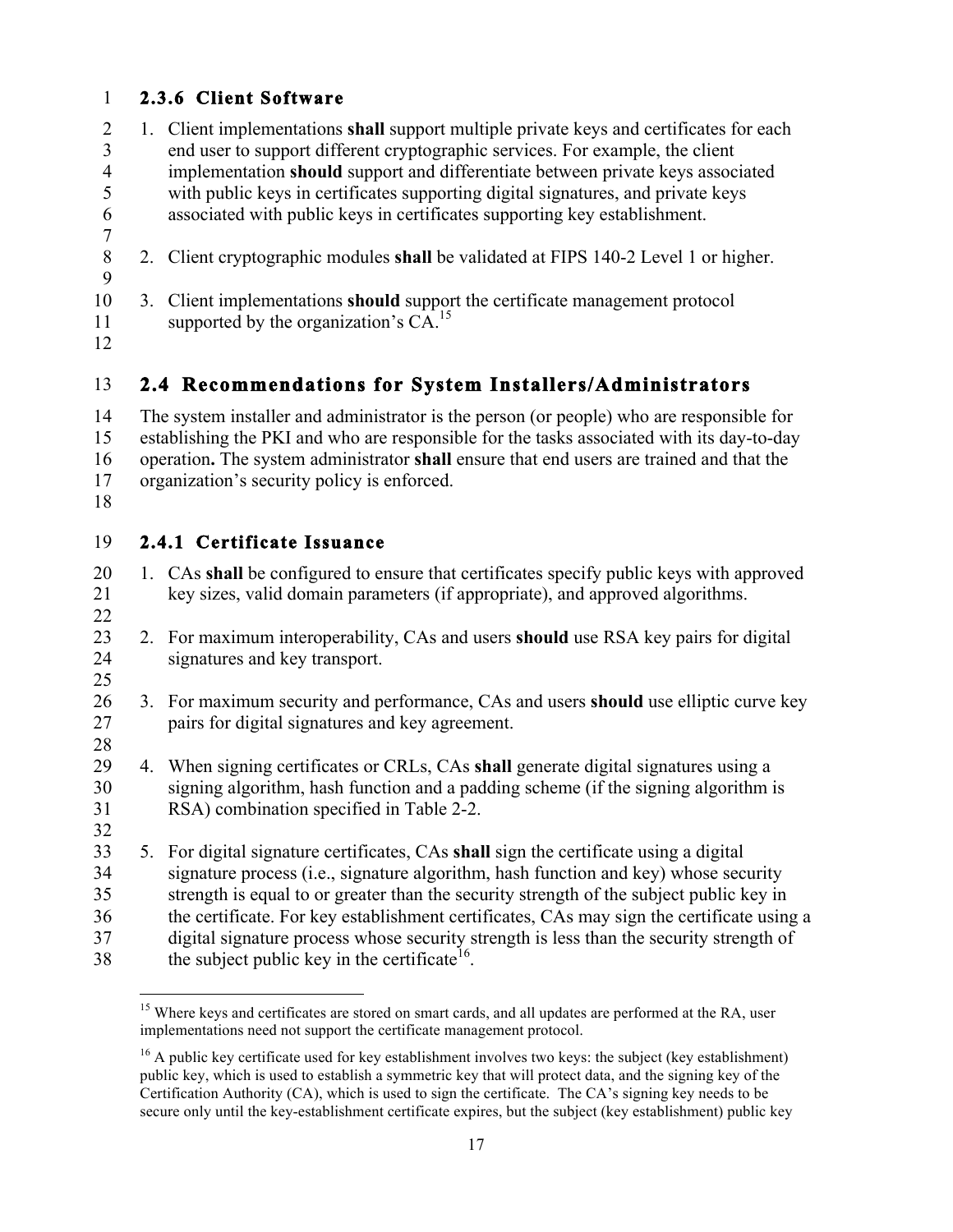| $\mathbf{1}$                                   |                                                                                                                                                                                 |
|------------------------------------------------|---------------------------------------------------------------------------------------------------------------------------------------------------------------------------------|
| $\sqrt{2}$<br>$\mathfrak{Z}$<br>$\overline{4}$ | 6. Generating key pairs:<br>a) Users should generate their own digital signature key pairs.<br>b) Key establishment key pairs may be generated by the user or by the PKI on the |
| 5<br>6                                         | user's behalf; where required, the PKI that generated a user's key pair may retain<br>copies of the key-establishment private key to permit key recovery.                       |
| $\tau$<br>$\,8\,$                              | c) CAs should perform proof of possession for all key pairs before issuing<br>certificates.                                                                                     |
| 9                                              |                                                                                                                                                                                 |
| $10\,$<br>11                                   | 7. CAs shall obtain assurance of public-key validity before issuing certificates.                                                                                               |
| 12                                             | 8. Key usage extension.                                                                                                                                                         |
| 13                                             | a) All certificates issued shall include the key-usage extension.                                                                                                               |
| 14                                             | b) The key-usage extension shall restrict acceptance of the private key to a single                                                                                             |
| 15                                             | cryptographic function: digital signatures, user authentication, or key                                                                                                         |
| 16                                             | establishment.                                                                                                                                                                  |
| 17<br>18                                       | 9. All certificates shall include the CRL distribution-points extension to support the                                                                                          |
| 19                                             | retrieval of status information.                                                                                                                                                |
| 20                                             |                                                                                                                                                                                 |
| 21                                             | 10. If an OCSP responder is supported, a certificate shall include an appropriate URL in                                                                                        |
| 22                                             | the Authority Information Access extension.                                                                                                                                     |
| 23                                             |                                                                                                                                                                                 |
| 24                                             | 11. Certificates should be renewed before they expire and replaced if there is a change in                                                                                      |
| 25                                             | the certificate's contents, such as the domain name or the embedded e-mail address.                                                                                             |
| 26                                             |                                                                                                                                                                                 |
| 27                                             | 2.4.2 Certificate Revocation Requests                                                                                                                                           |
| 28                                             | 1. CAs should be configured to automate revocation processing where practical:                                                                                                  |
| 29                                             | a) CAs should be configured to authenticate and process revocation requests                                                                                                     |
| 30                                             | electronically.                                                                                                                                                                 |
| 31                                             | b) Where the CA can authenticate a digitally signed request submitted by the user of                                                                                            |
| 32<br>33                                       | the associated key pair or an RA, the request should be handled without manual<br>intervention.                                                                                 |
| 34                                             |                                                                                                                                                                                 |
| 35                                             | 2. RAs should be configured to submit digitally signed revocation requests on behalf of                                                                                         |
| 36                                             | users or the organization.                                                                                                                                                      |

37

1

 needs to be secure as long as the data must be secure, which may be long after the key establishment certificate expiration date. As long as the CA's signing key is secure during the certificate's lifetime, and certificate does not affect the validity of the subject (key-establishment) public key or the security that it (the subject public key) can provide. For example, if the security strength of the subject (key establishment) public key is greater than that of the CA's signing key, any break of the signing key after the subject public key is signed does not affect the security of that public key. Therefore, it is acceptable for a key transport or key agreement subject public key to be stronger than the CA key used to sign a certificate containing the key agreement or key transport public key. the certificate has been securely archived, any break of the CA signing key after the expiration of the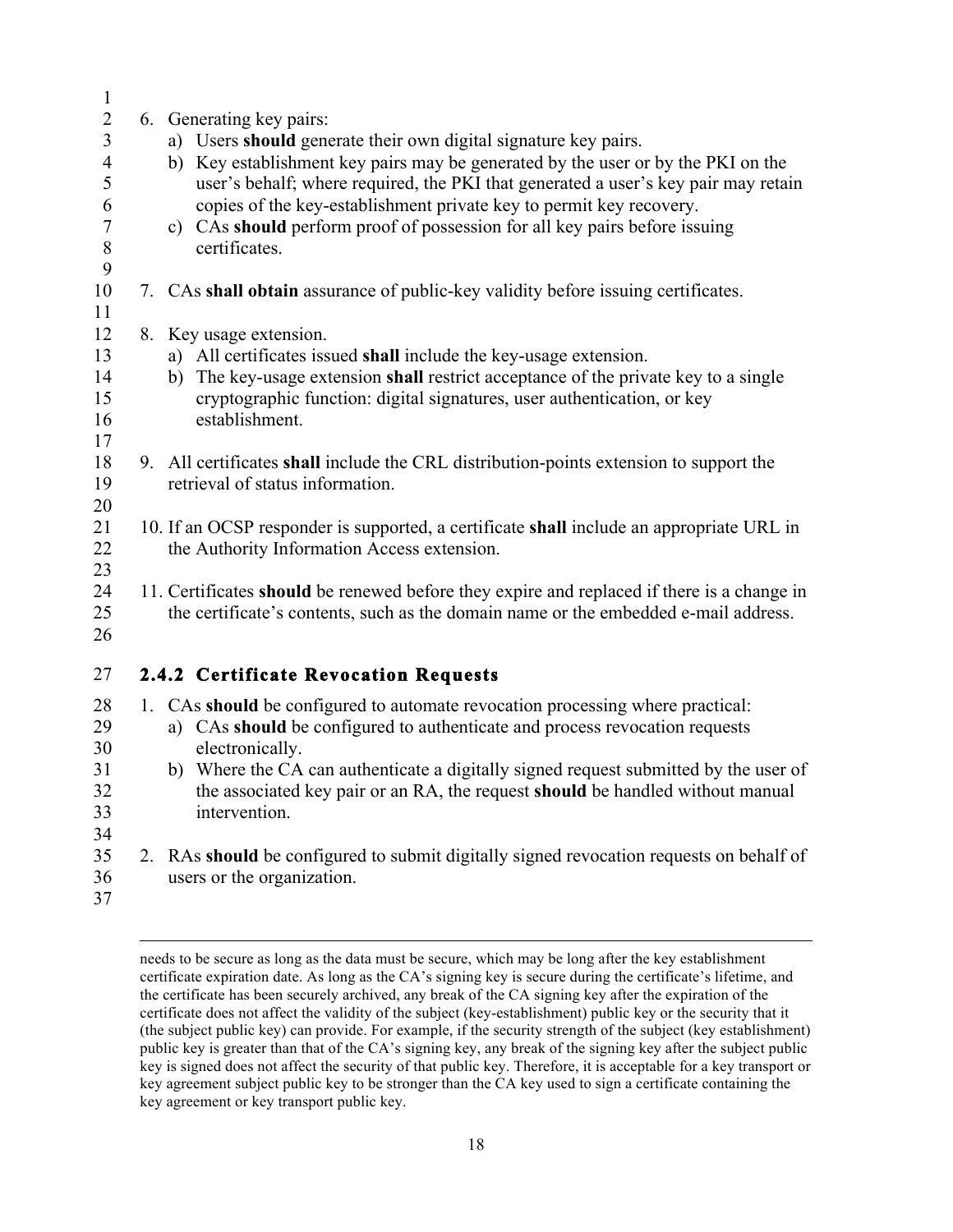| $\mathbf{1}$                                            |    | 2.4.3 Certificate Revocation List Generation                                                                                                                                                                                                                                                                                                                                                      |
|---------------------------------------------------------|----|---------------------------------------------------------------------------------------------------------------------------------------------------------------------------------------------------------------------------------------------------------------------------------------------------------------------------------------------------------------------------------------------------|
| $\overline{2}$<br>$\overline{3}$<br>$\overline{4}$<br>5 |    | 1. To maximize interoperability, all CAs should be configured to generate full CRLs. A<br>full CRL is a single CRL that lists all revoked and unexpired certificates issued by a<br>particular CA.                                                                                                                                                                                                |
| 6<br>$\sqrt{ }$<br>$\, 8$<br>9<br>10<br>11              |    | 2. CAs that serve a large community should generate CRL distribution points in<br>addition to full CRLs. Each CRL distribution point lists a subset of the revoked<br>certificates for a given CA. The number of certificates covered by a CRL distribution<br>point should be limited to a maximum of 250,000 to ensure that the distribution point<br>CRLs do not grow to an unmanageable size. |
| 12                                                      |    | 2.4.4 PKI Repositories for the Distribution of Certificates and CRLs                                                                                                                                                                                                                                                                                                                              |
| 13<br>14<br>15                                          |    | 1. PKIs should be configured to provide certificates and CRLs to requesters without<br>authentication of the requester.                                                                                                                                                                                                                                                                           |
| 16<br>17<br>18                                          |    | 2. PKI repositories shall be configured to require authenticated access to modify the set<br>of certificates and CRLs distributed by the repository.                                                                                                                                                                                                                                              |
| 19<br>20<br>21                                          |    | 3. At a minimum, repositories shall support either the HTTP version 1.1 or LDAP<br>version 3 interface.                                                                                                                                                                                                                                                                                           |
| 22<br>23                                                |    | 4. For maximum interoperability, both HTTP and LDAP should be supported.                                                                                                                                                                                                                                                                                                                          |
| 24<br>25<br>26                                          |    | 5. Replication of repositories (e.g., through directory shadowing or web server<br>replication) to maximize availability should be considered.                                                                                                                                                                                                                                                    |
| 27<br>28<br>29                                          |    | 6. PKI repositories should contain all CA certificates issued by or to the corresponding<br>PKI.                                                                                                                                                                                                                                                                                                  |
| 30<br>31                                                | 7. | PKI repositories shall contain all current CRLs.                                                                                                                                                                                                                                                                                                                                                  |
| 32                                                      |    | 2.4.5 OCSP Responders                                                                                                                                                                                                                                                                                                                                                                             |
| 33<br>34<br>35                                          |    | For Federal agencies, detailed configuration guidance for OCSP responders is specified<br>in Draft Guidance for OCSP Responders in the U.S. Federal PKI. <sup>17</sup>                                                                                                                                                                                                                            |
| 36<br>37<br>38<br>39<br>40<br>41                        |    | 1. If maximum interoperability is required then:<br>a) OCSP responders shall not require that requests be signed and shall not limit the<br>set of relying parties to which certificate status information is provided.<br>b) The responders shall generate OCSP basic responses, and the responses shall not<br>include critical extensions.                                                     |
| 42                                                      |    | 2. Where interoperability requirements are limited to a closed community:                                                                                                                                                                                                                                                                                                                         |

 $\overline{\phantom{0}}$ 

<sup>1</sup> <sup>17</sup> Draft guidance is available at http://cio.nist.gov/esd/emaildir/lists/pkits/doc00000.doc.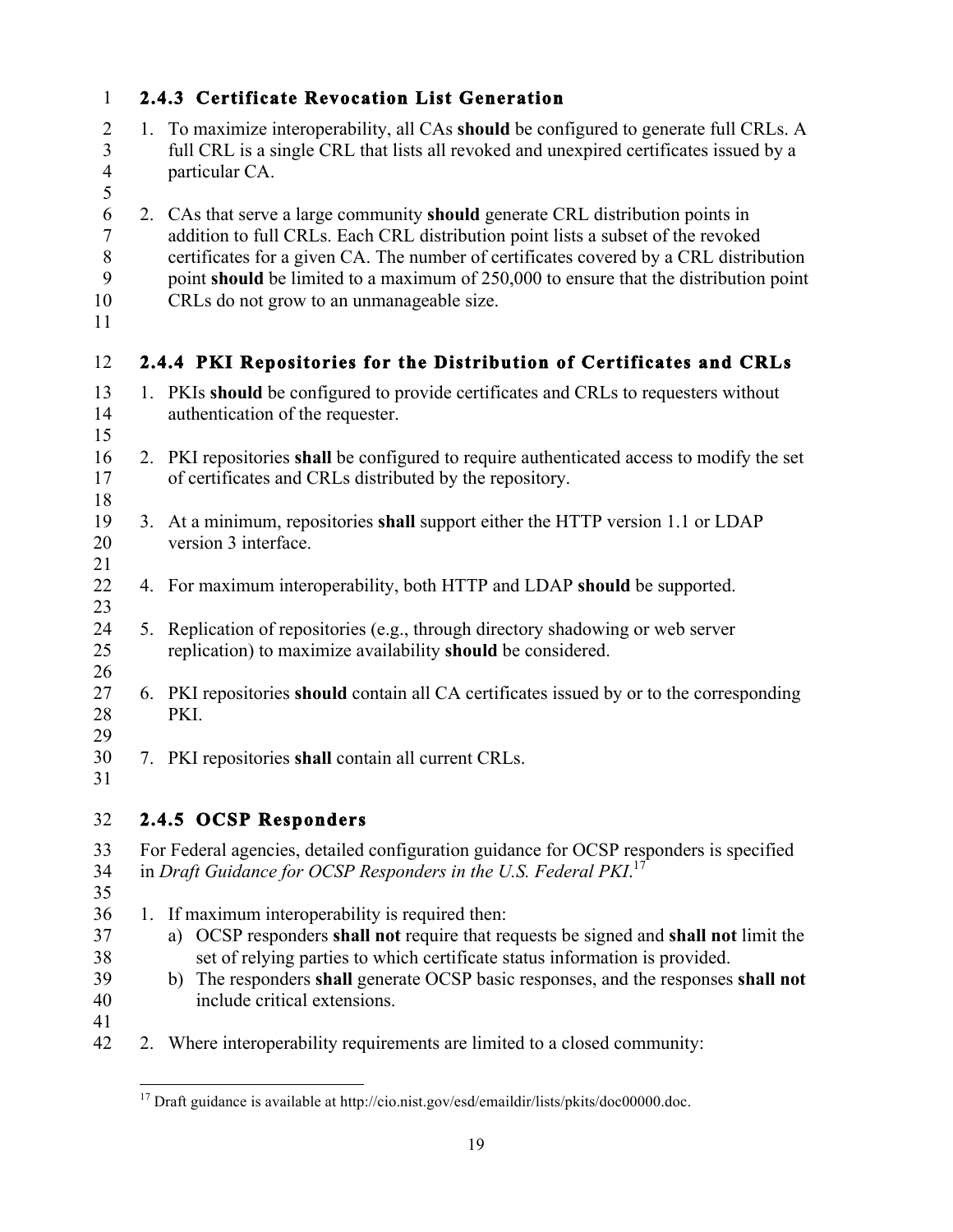| $\mathbf{1}$<br>$\overline{c}$ |    | a) OCSP responders may require signed requests, and may reject requests from<br>entities outside that community.                                                  |  |  |  |
|--------------------------------|----|-------------------------------------------------------------------------------------------------------------------------------------------------------------------|--|--|--|
| $\overline{\mathbf{3}}$        |    | b) OCSP response messages may include private extensions known within the target                                                                                  |  |  |  |
| $\overline{\mathcal{A}}$<br>5  |    | community.                                                                                                                                                        |  |  |  |
| 6                              |    | 2.4.6 Backup and Archive                                                                                                                                          |  |  |  |
| $\tau$                         |    | 1. To maintain the availability of status information, CAs shall ensure that sufficient                                                                           |  |  |  |
| $8\,$<br>9                     |    | information is stored in a secure location to reconstitute the CA after a disaster.                                                                               |  |  |  |
| 10                             |    | 2. CAs should archive sufficient information to establish when certificates were                                                                                  |  |  |  |
| 11                             |    | issued, and under whose authority.                                                                                                                                |  |  |  |
| 12                             |    |                                                                                                                                                                   |  |  |  |
| 13<br>14                       |    | 3. As a general rule, audit logs should be maintained, along with any certificates and<br>CRLs issued by the CA.                                                  |  |  |  |
| 15                             |    |                                                                                                                                                                   |  |  |  |
| 16                             |    | 4. User public signature verification keys should be archived, along with their                                                                                   |  |  |  |
| 17                             |    | corresponding certificates as long as required.                                                                                                                   |  |  |  |
| 18                             |    |                                                                                                                                                                   |  |  |  |
| 19                             |    | 2.4.7 Relying Party Integration and Configuration                                                                                                                 |  |  |  |
| 20                             |    | 1. Path discovery components shall be configured to enable path discovery and                                                                                     |  |  |  |
| 21                             |    | require the retrieval of status information.                                                                                                                      |  |  |  |
| 22                             |    |                                                                                                                                                                   |  |  |  |
| 23                             | 2. | Status information should be accepted in both CRL and OCSP formats.                                                                                               |  |  |  |
| 24<br>25                       |    | 3. Relying party implementations shall be configured to recognize the smallest set                                                                                |  |  |  |
| 26                             |    | of acceptable trust anchors possible.                                                                                                                             |  |  |  |
| 27                             |    |                                                                                                                                                                   |  |  |  |
| 28                             |    | 4. For business-to-government and government-to-government applications, Federal                                                                                  |  |  |  |
| 29                             |    | agencies should use either the Common Policy Root CA or an agency CA that is                                                                                      |  |  |  |
| 30                             |    | cross-certified with the Common Policy Root CA or the Federal Bridge as the                                                                                       |  |  |  |
| 31                             |    | trust anchor.                                                                                                                                                     |  |  |  |
| 32<br>33                       |    |                                                                                                                                                                   |  |  |  |
| 34                             |    | 5. For citizen-to-government applications with limited security requirements (e.g.<br>Level 2 e-Authentication requirements as specified in [OMB 04-04]) and high |  |  |  |
| 35                             |    | interoperability requirements, agency applications may use the pre-installed trust                                                                                |  |  |  |
| 36                             |    | anchors provided in COTS products.                                                                                                                                |  |  |  |
| 37                             |    |                                                                                                                                                                   |  |  |  |
| 38                             |    | 6. Path validation modules:                                                                                                                                       |  |  |  |
| 39                             |    | a) For end-user applications and applications with minimal security                                                                                               |  |  |  |
| 40                             |    | requirements, path validation modules should be configured to accept any                                                                                          |  |  |  |
| 41                             |    | valid path.                                                                                                                                                       |  |  |  |
| 42                             |    | b) For systems with more significant security requirements (e.g., systems using                                                                                   |  |  |  |
| 43                             |    | PKI to satisfy Level 3 or Level 4 e-Authentication), path validation modules                                                                                      |  |  |  |
| 44<br>45                       |    | should be configured to only accept paths that are valid under appropriate<br>policies.                                                                           |  |  |  |
|                                |    |                                                                                                                                                                   |  |  |  |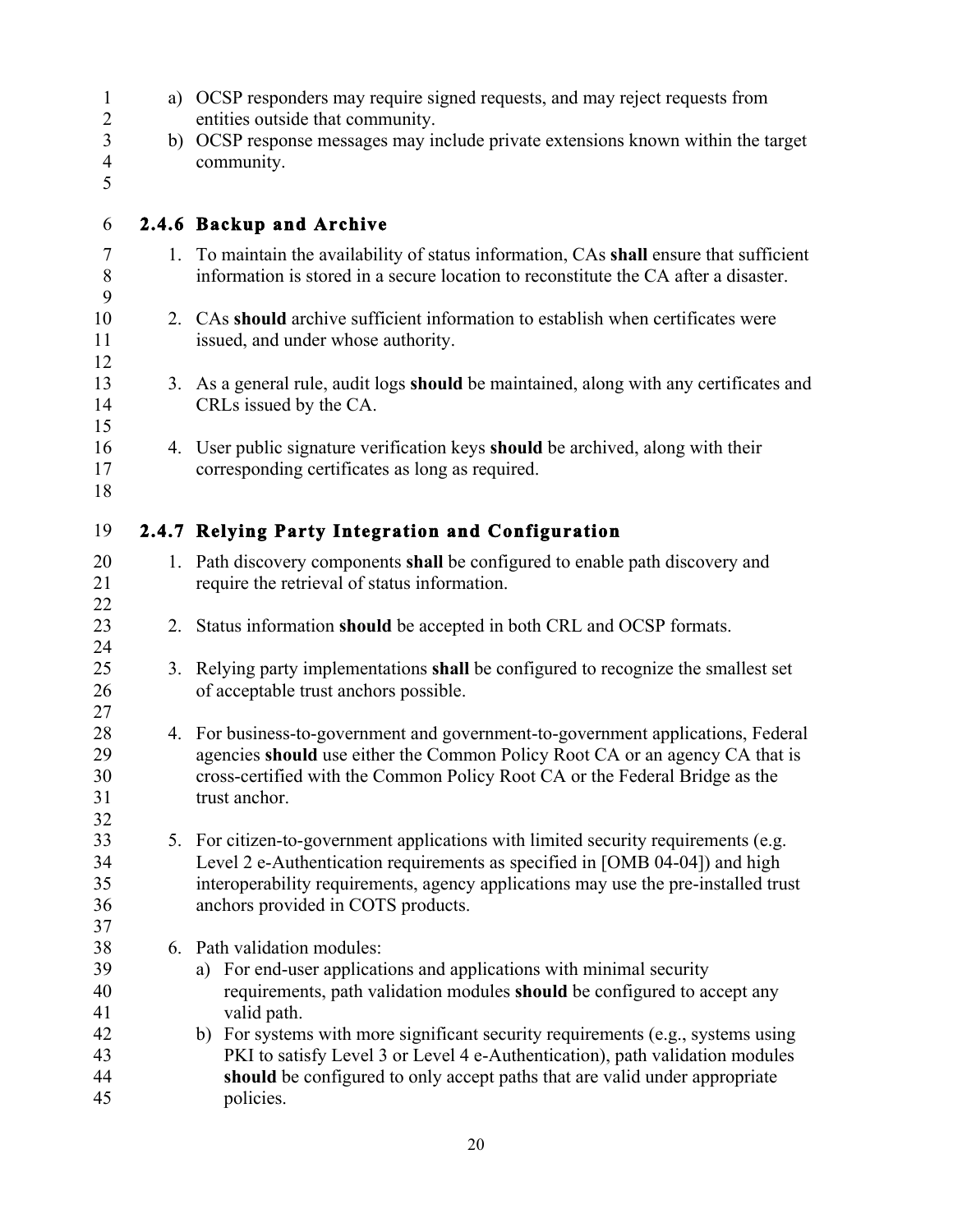1

#### 2 **2.5** User Guidance (Subscribers)

 3 In a PKI, the subject is the identity of the user associated with a public key. The subject 4 may be a person or a device. For the purposes of this section, the term "user" is means 5 either the person associated with a public key, or the administrator of a device associated 6 with a public key.

 8 1. Users **should** generate their own key pairs for digital signatures and 11 2. Users may generate their own key pairs for key establishment, or the key 14 3. Users **shall** protect the authenticators (e.g., the PIN or password) that control 17 4. Users **shall** request the revocation of their certificates if they believe the 5. Users **shall** verify all CRLs before rejecting claimed revoked certificates in the 23 6. Users **shall** control the disposition of "old" key pairs after certificates expire procedures. procedures. 26 a) Private signature keys **should** be destroyed after the corresponding 29 certificate(s) expire. The user **should not** destroy the private key 10 15 20 25 30 35 7 9 authentication. 12 establishment key pairs may be imported from a trusted source. 13 access to their private keys. 16 18 authenticator or cryptographic module has been stolen, copied or compromised. 19 21 CRLs. 22 24 unless otherwise controlled in accordance with Federal agency policy and 27 certificate(s) expire. 28 b) Private key establishment keys need not be destroyed after the corresponding establishment key until all symmetric keys established using this key have 31 been recovered or otherwise protected (e.g., by encrypting under a different 32 key). Premature destruction of private key establishment keys may prevent 33 recovery of the subscriber's plaintext data. 34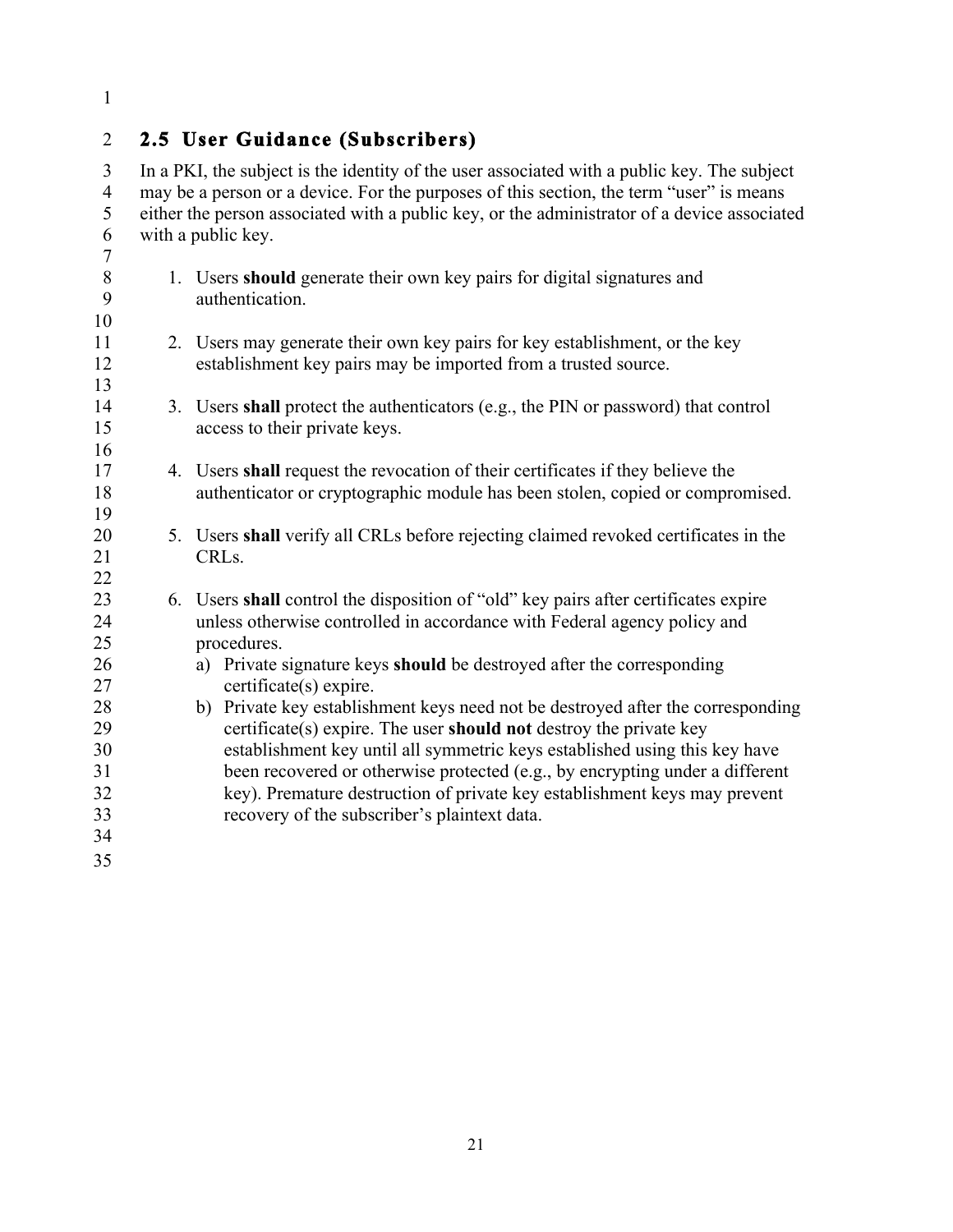#### 1 **3 Internet Protocol Security (IPsec)**

#### 2 **3.1 Description**

 6 telecommuters or travelers to gain secure access to their business networks. IPsec 11 message. The Authentication Header (AH) provides integrity protection. The 3 IPsec is a suite of protocols for securing Internet communications at the network layer 4 5 and operates within the Internet Protocol (IP). It is frequently used to establish Virtual Private Networks (VPNs)<sup>18</sup>, requiring both parties to share keying material, and enabling 7 provides the cryptographic security functions for both versions 4 and 6 of the Internet 8 Protocol. 9 10 IPsec operates by inserting one of two special IPsec headers after the IP header in each

12 Encapsulating Security Protocol (ESP) Header provides confidentiality and/or integrity

13 protection. Hereafter, the terms AH and ESP will be used as shorthand for messages

14 using AH and ESP headers, respectively. Both ESP and AH provide data origin

15 authentication, and optionally provide replay protection. AH protects the IP header and

16 the data following the IP header. ESP, when applied directly to a packet (i.e., in transport

17 mode), protects the data, but not the IP header. However, ESP in tunnel mode (with a

18 new IP header inserted) does protect the original IP header. Furthermore, using ESP with

19 automated keying protects the source and destination addresses in the IP header in either 20 transport or tunnel mode. Since AH processing introduces unnecessary complexity, and

21 since ESP can provide equivalent functionality, the use of AH is not recommended.

22

23 There have been three versions of IPsec.<sup>19</sup> All new systems **should** implement IPsec-v3<sup>20</sup>, 24 as it has many enhancements not found in the previous versions. However, IPsec-v2 is

25 still implemented in numerous current systems, despite the fact that it is obsolete.<sup>21</sup>

26

 33 entity will use the security services to communicate securely) and its secret keys cannot 27 Two classes of key management methods are specified for IPsec: manual keying and 28 automated keying. Manual keying involves an agreement (in an unspecified manner) by 29 the parties in a communication on the IPsec protections to be applied and the symmetric 30 keys to be used. This has a major downside in that it severely limits the scalability of the 31 security solution and requires re-keying to be done in an unspecified manner. A Security 32 Association (SA, i.e., a relationship between two or more entities that describes how each 34 be easily renewed in the cases where the SA expires, has been used for the maximum 35 allowable volume of traffic, or if its keys are compromised.

36

37 To use automated keying, an automated negotiation between peers prior to exchanging

38 IPsec-protected traffic determines the IPsec protections to be applied and the symmetric

39 keys to be used. The same method can be used to maintain, delete, or renegotiate the SA

 $^{20}$  IPsec-v3 is specified in RFC 4301, RFC 4302, RFC 4303 and RFC 4835.

 $\overline{a}$  $18$  See SP 800-77, "Guide to IPsec VNPs" [SP 800-77].

 19 There are no generally accepted names for *IPsec-v3* and *IPsec-v2*; these terms are used in this document to make the requirements more understandable

<sup>&</sup>lt;sup>21</sup> IPsec-v2 is specified in RFC 2401, RFC 2402 and RFC 2406.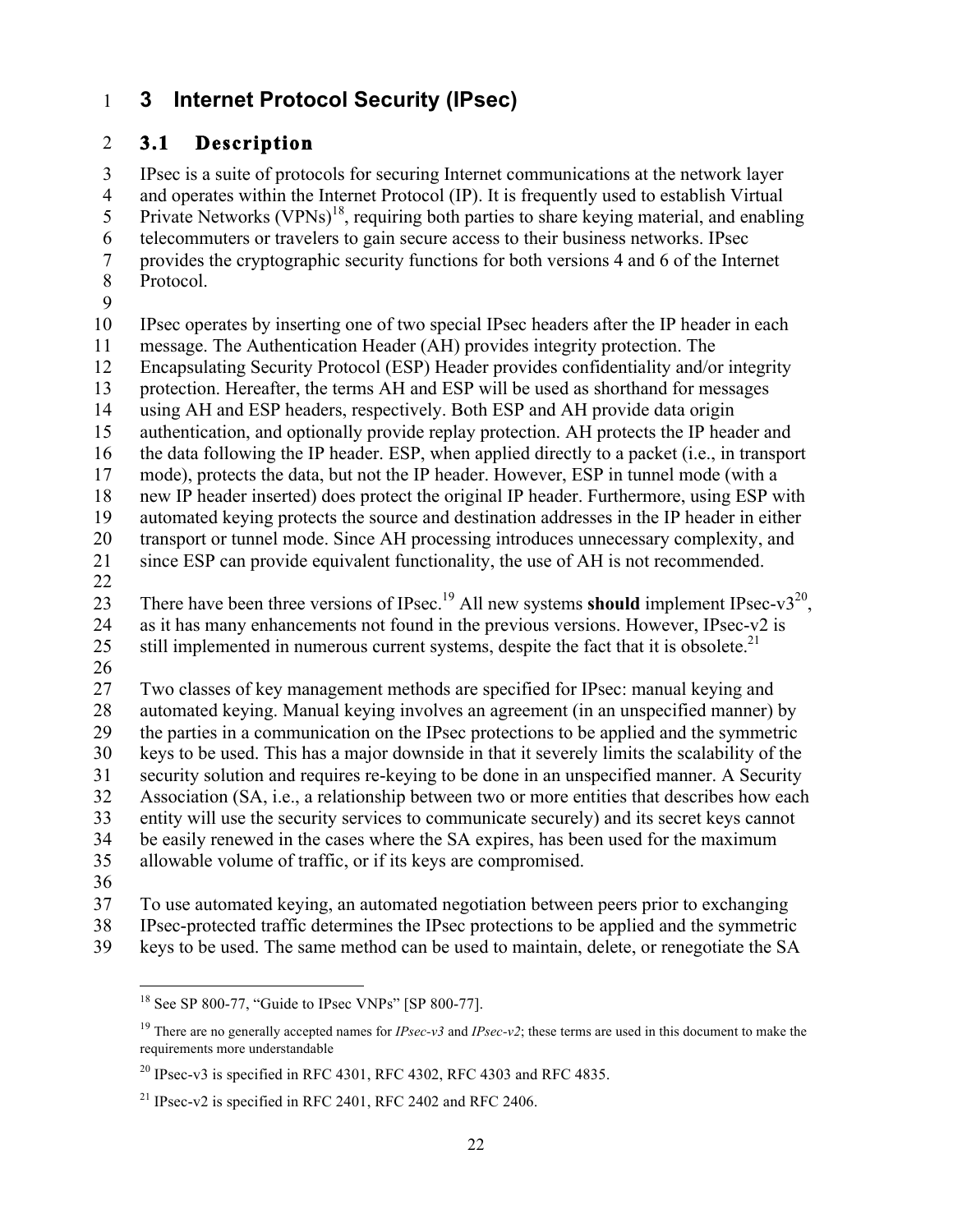- 1 (e.g., to rekey). This approach permits a decoupling of the key management mechanism
- 2 from the other security mechanisms, thus facilitating the use of alternative key
- 3 management methods without having to modify other security mechanisms.
- 4
- 5 The preferred automated keying method is IKE, the Internet Key Exchange protocol that
- 6 was designed specifically for use with IPsec. IKE generates the necessary keying material
- 7 for IPsec via an authenticated secure channel between the two IKE peers. There are two
- 8 versions of IKE in use: IKEv1 [RFC 2407, RFC 2408 and RFC 2409] and IKEv2 [RFC
- 9 5996]; both versions perform mutual authentication, and establish and maintain security
- 10 associations. SAs will be valid for a specified period of time or volume of traffic. IKEv1
- 11 is still implemented in numerous current systems, despite the fact that it is obsolete.
- 13 and efficient than IKEv1; therefore, IKEv2 **should** be used. 12 These two versions of IKE are not interoperable. IKEv2 was designed to be more reliable
- 14
- 15 Table 3-1 provides the IETF reference materials for versions 2 and 3 of IPsec.
- 16

#### 17 **Table 3-1. Summary of References for IPsec**

| Version    | Security<br>Architecture | Privacy         | Authentication       | <b>Automated Key</b><br>Management |
|------------|--------------------------|-----------------|----------------------|------------------------------------|
| $IPsec-v2$ | <b>RFC 2401</b>          | <b>RFC 2406</b> | <b>RFC 2402, RFC</b> | <b>RFC 2407, RFC</b>               |
|            |                          |                 | 2406                 | 2408, RFC 2409                     |
| $IPsec-v3$ | <b>RFC 4301</b>          | <b>RFC 4303</b> | <b>RFC 4302, RFC</b> | <b>RFC 5996</b>                    |
|            |                          |                 | 4303                 |                                    |

18

19 The IPsec security mechanisms are not tied to any specific cryptographic algorithms; in 20 fact, many algorithms and modes have IETF Requests For Comment (RFCs) describing 21 their use with IPsec. This, however, can result in a situation where there are so many 22 choices for typical system administrators to make that it is difficult to achieve

23 interoperability. To improve interoperability in IPsec-v3, two cipher suites: VPN-A and

24 VPN-B were specified [RFC 4308]. However, these two cipher suites are not NIST-

25 approved cipher suites. Four additional cipher suites have been defined in RFC 6379

26 [RFC 6379]: Suite-B-GCM-128, Suite-B-GCM-256, Suite-B-GMAC-128 and Suite-B-

- 27 GMAC-256 and they are NIST-approved.
- 28

29 Implementers may allow the individual selection of security algorithms (i.e., rather than

30 selecting one of the pre-specified suites of algorithms) specified in the RFC 6379, but

31 users must be aware that picking non-standard groupings of algorithms may result in

32 limited interoperability. However, when IPsec is used in the context of a VPN, security

33 policy can be centrally managed, thus ensuring interoperability without the use of pre-

34 defined cipher suites. Current IETF algorithm guidance is under development at

36

<sup>35</sup> http://tools.ietf.org/html/draft-ietf-ipsecme-esp-ah-reqts-07.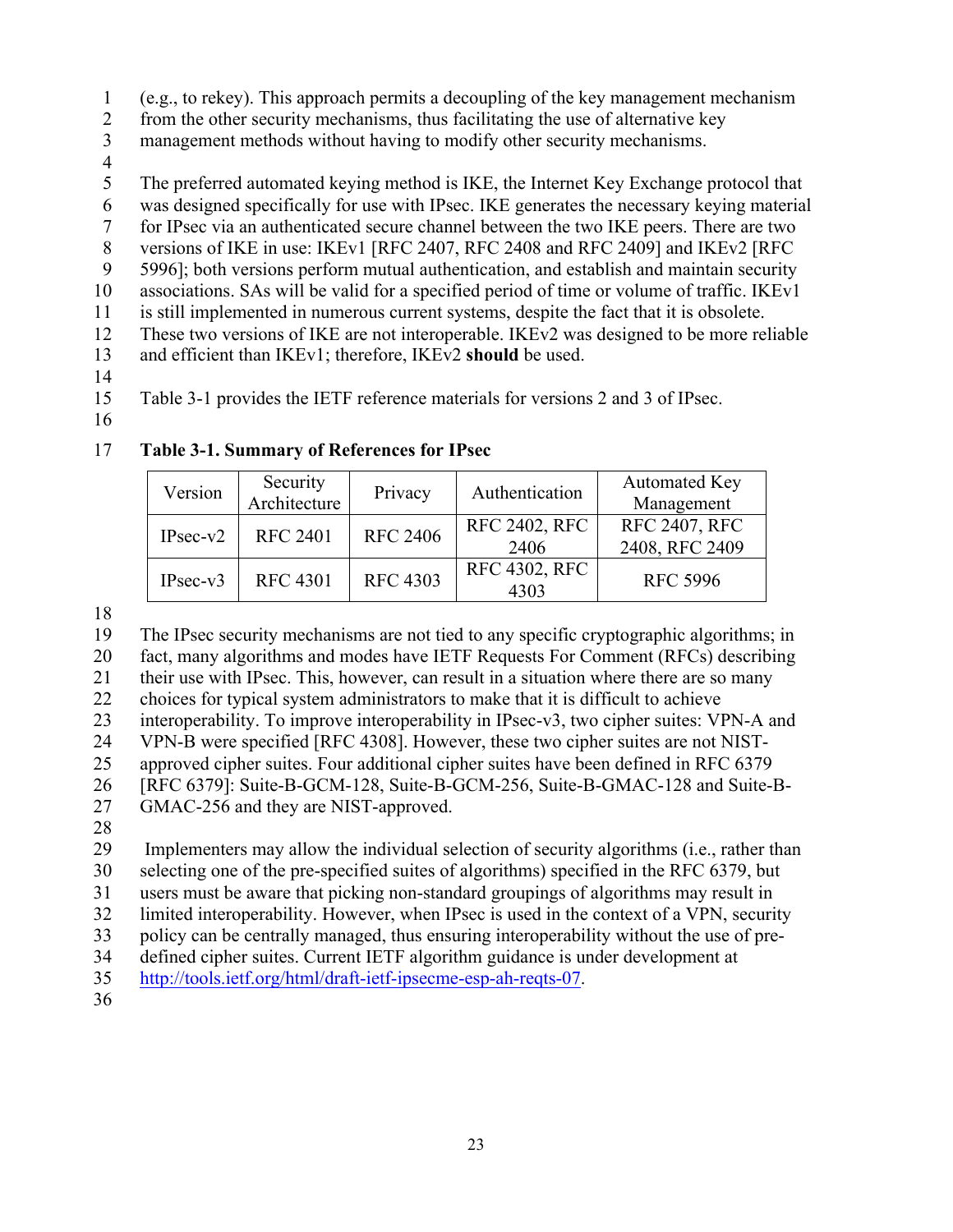#### **1 3.2 Security and Compliance Issues**

#### 2 **3.2.1 Cryptographic Algorithms**

3 Table 3-2 below gives cryptographic algorithm recommendations for use within IPsec.

4 The algorithms that are specified for IKE are used to protect IKE's own traffic. The

5 algorithms used in ESP and AH are used to provide IPsec protection to data traffic; for

6 these algorithms to be used within ESP or AH, IKE must be capable of negotiating their

7 use.<br>8

9 In Table 3-2 below, column four lists the IETF conformance requirements as specified in

10 the RFCs by using the three IETF requirement levels: MUST, SHOULD and MAY to

11 indicate whether the algorithm needs to be implemented. See RFC 2119 [RFC 2119] for

12 definitions of these requirement levels and further information on IETF Conformance

13 language. Column five, however, states Federal conformance requirements using two

14 levels: Mandatory and Optional. Mandatory means that the feature is required to be

- 15 available in an implementation, and Optional means that implementation of the technique
- 16 is permitted.
- 17

#### 18 **Table 3-2. Cryptographic Algorithm Recommendations**

| Protocol   | Cryptographic<br><b>Service</b> | Algorithm/Mode                                                                               | <b>IETF Requirement</b><br>(draft-ietf-ipsecme-<br>esp-ah-reqts-01) | Federal<br>Requirement                                                   |
|------------|---------------------------------|----------------------------------------------------------------------------------------------|---------------------------------------------------------------------|--------------------------------------------------------------------------|
| <b>ESP</b> | Encryption                      | <b>TDEA</b> in CBC<br>mode                                                                   | Under development,<br>MAY is the current<br>status.                 | Optional; if<br>used,<br><b>TDEA</b> shall<br>use three<br>distinct keys |
| <b>ESP</b> | Encryption                      | AES with 128-bit<br>keys in CBC<br>mode                                                      | Under development,<br>MUST is the<br>current status.                | Mandatory                                                                |
| <b>ESP</b> | Encryption                      | $AES-128$ in<br>Counter mode                                                                 | Under development,<br>MAY is the current<br>status.                 | Optional; if<br>used, shall be<br>used with<br>integrity<br>protection   |
| ESP or AH  | Integrity<br>Protection         | HMAC SHA1-96<br>(key strength)<br>shall be equal to<br>or greater than<br>$112 \text{ bits}$ | Under development,<br>MUST is the<br>current status.                | Mandatory                                                                |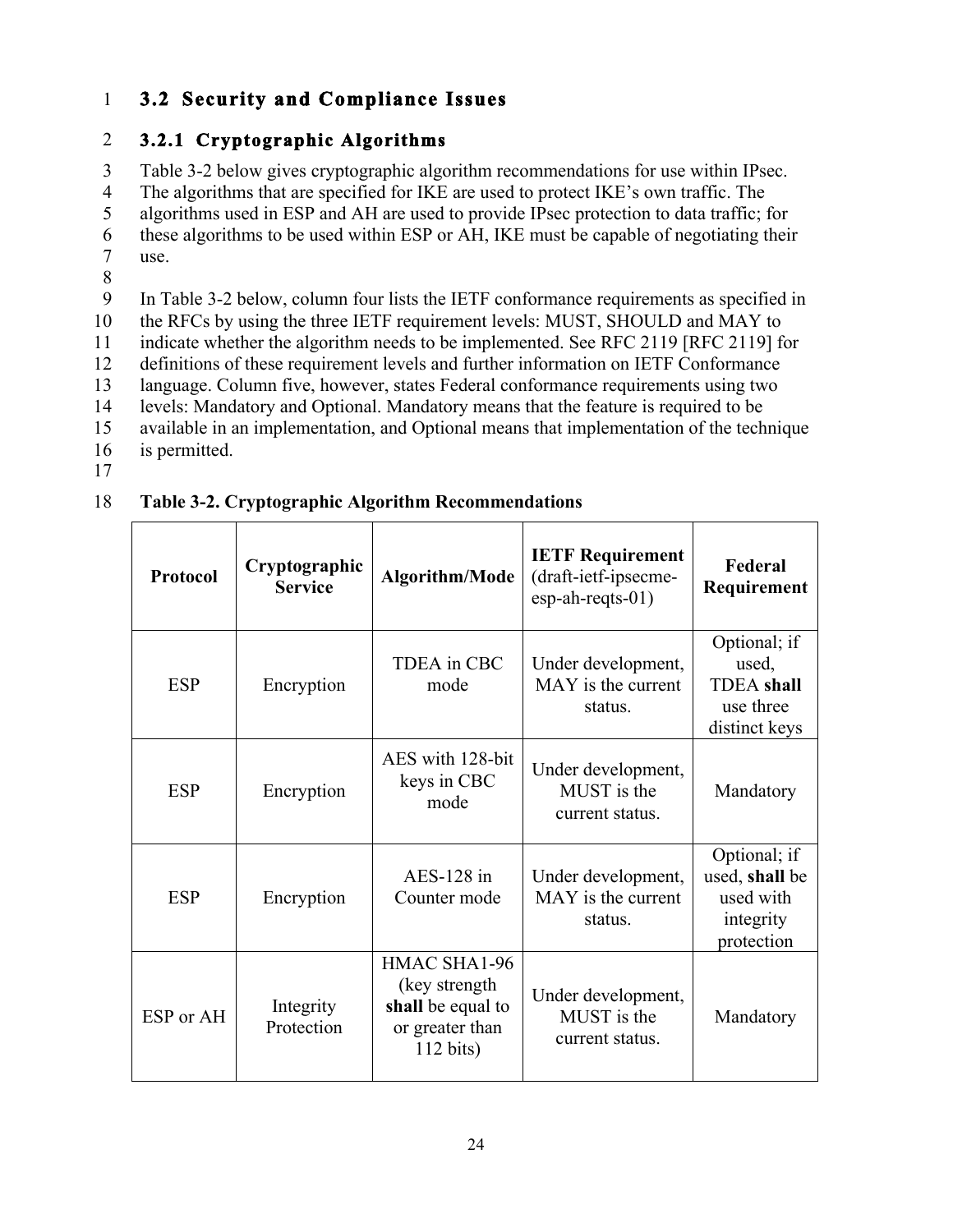| Protocol                      | Cryptographic<br><b>Service</b>           | Algorithm/Mode                                                                                             | <b>IETF Requirement</b>                             | Federal<br>Requirement                                                   |
|-------------------------------|-------------------------------------------|------------------------------------------------------------------------------------------------------------|-----------------------------------------------------|--------------------------------------------------------------------------|
| ESP or AH                     | Integrity<br>Protection                   | <b>HMAC SHA-</b><br>256-128<br>(key strength<br>shall be equal to<br>or greater than<br>$112 \text{ bits}$ | [RFC 4868]<br><b>SHOULD</b>                         | Optional                                                                 |
| <b>ESP</b>                    | Encryption and<br>Integrity<br>Protection | AES-128 in<br>Galois/Counter<br>Mode                                                                       | [RFC 4106], [RFC<br>4835]                           | Optional                                                                 |
| <b>ESP</b>                    | Encryption and<br>Integrity<br>Protection | $AES-128$ in<br>Counter mode<br>with CBC-MAC                                                               | [RFC 4309], [RFC<br>4835]<br><b>MAY</b>             | Optional                                                                 |
| ESP or AH                     | Integrity<br>Protection                   | $AES-128$ in<br><b>GMAC</b> Mode                                                                           | [RFC 4543]                                          | Optional                                                                 |
| IKEv1 or<br>IKE <sub>v2</sub> | Encryption                                | <b>TDEA</b> in CBC<br>mode                                                                                 | Under development,<br>MAY is the current<br>status. | Optional; if<br>used,<br><b>TDEA</b> shall<br>use three<br>distinct keys |
| IKEv1 or<br>IKE <sub>v2</sub> | Encryption                                | AES-128 in CBC<br>mode                                                                                     | Under development,<br>MUST is the<br>current status | Mandatory                                                                |
| IKEv1 or<br>IKE <sub>v2</sub> | Pseudo-random<br>function                 | HMAC-SHA1                                                                                                  | [RFC 4109], RFC<br>4307]<br><b>MUST</b>             | Mandatory                                                                |
| IKEv1 or<br>IKE <sub>v2</sub> | Pseudo-random<br>Function                 | HMAC-SHA-<br>256                                                                                           | <b>[RFC 4868]</b><br><b>SHOULD</b>                  | Optional                                                                 |
| IKEv1 or<br>IKE <sub>v2</sub> | Diffie-Hellman<br>Group 24                | 2048-bit MODP                                                                                              | [RFC 5114]                                          | Mandatory                                                                |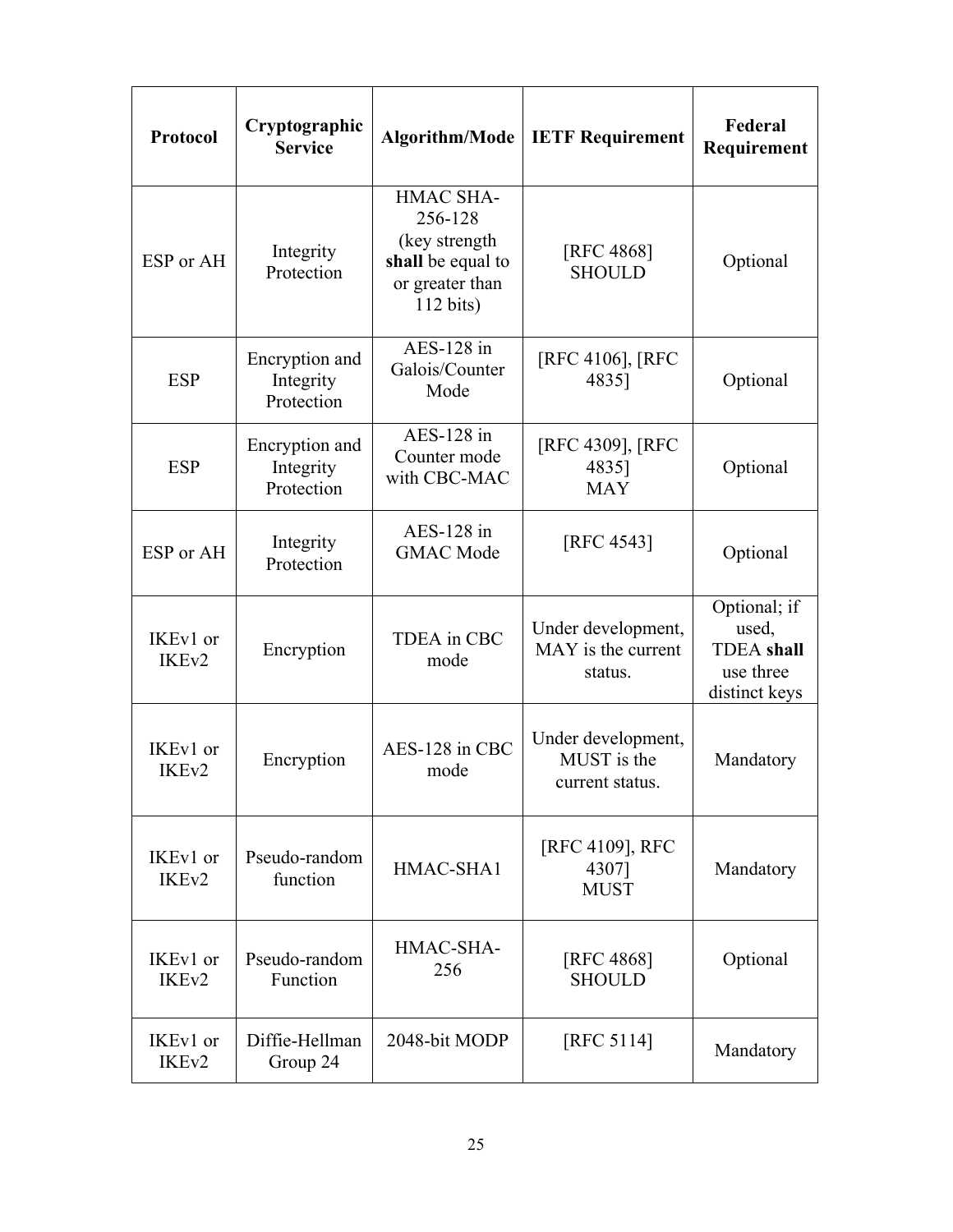| Protocol                      | Cryptographic<br><b>Service</b> |                                                                                                 | Algorithm/Mode   IETF Requirement         | Federal<br>Requirement |
|-------------------------------|---------------------------------|-------------------------------------------------------------------------------------------------|-------------------------------------------|------------------------|
| IKEv1 or<br>IKE <sub>v2</sub> | Diffie-Hellman<br>Group 14      | 2048-bit MODP                                                                                   | [RFC 4109], RFC<br>4307]<br><b>SHOULD</b> | Optional               |
| IKEv1 or<br>IKE <sub>v2</sub> | Integrity                       | HMAC-SHA1-<br>96<br>(key strength<br>shall be equal to<br>or greater than<br>$112 \text{ bits}$ | [RFC 4109], [RFC<br>4307]<br><b>MUST</b>  | Mandatory              |
| IKEv1 or<br>IKE <sub>v2</sub> | Integrity                       | HMAC-<br>SHA256-128<br>key strength shall<br>be equal to or<br>greater than 112<br>bits)        | [RFC 4868]<br><b>SHOULD</b>               | Optional               |
| IKE <sub>v1</sub>             | Peer<br>Authentication          | 2048-bit RSA<br>with SHA256                                                                     | [RFC 4109]<br><b>SHOULD</b>               | Mandatory              |
| <b>IKEv1</b>                  | Peer<br>Authentication          | DSA with<br><b>SHA256</b>                                                                       | [RFC 4109]<br><b>MAY</b>                  | Mandatory              |
| IKE <sub>v2</sub>             | Peer<br>Authentication          | 2048-bit RSA<br>with SHA256                                                                     | [RFC 5996]<br><b>MUST</b>                 | Mandatory              |
| IKE <sub>v2</sub>             | Peer<br>Authentication          | DSA with<br><b>SHA256</b>                                                                       | [RFC 5996]<br><b>MAY</b>                  | Optional               |
| IKEv1 or<br>IKE <sub>v2</sub> | Peer<br>Authentication          | ECDSA-256 or<br>ECDSA-384                                                                       | [RFC 4754]<br><b>MAY</b>                  | Should                 |

1

2 In RFC 4835 [RFC 4835] and RFC 2410 [RFC 2410], ESP provides options for NULL

3 integrity protection or NULL encryption, which means that either no integrity protection

4 would be applied or no encryption would be used, respectively; however, RFC 4835

5 specifies that at least one of them MUST be applied. In the RFCs, NULL integrity

6 protection (often referred to as NULL authentication) is intended for use in situations

7 where confidentiality is required without the need for integrity protection. NULL

8 integrity protection **shall not**, and in fact cannot, be used with NULL encryption. ESP,

9 for example, could send unencrypted packets, (encryption set to NULL), but would be

10 required to integrity-protect them, for example, by using HMAC-SHA1. On the other

11 hand, ESP could send packets encrypted with AES-128 in CBC mode, but omit the

12 integrity check (integrity protection set to NULL).

13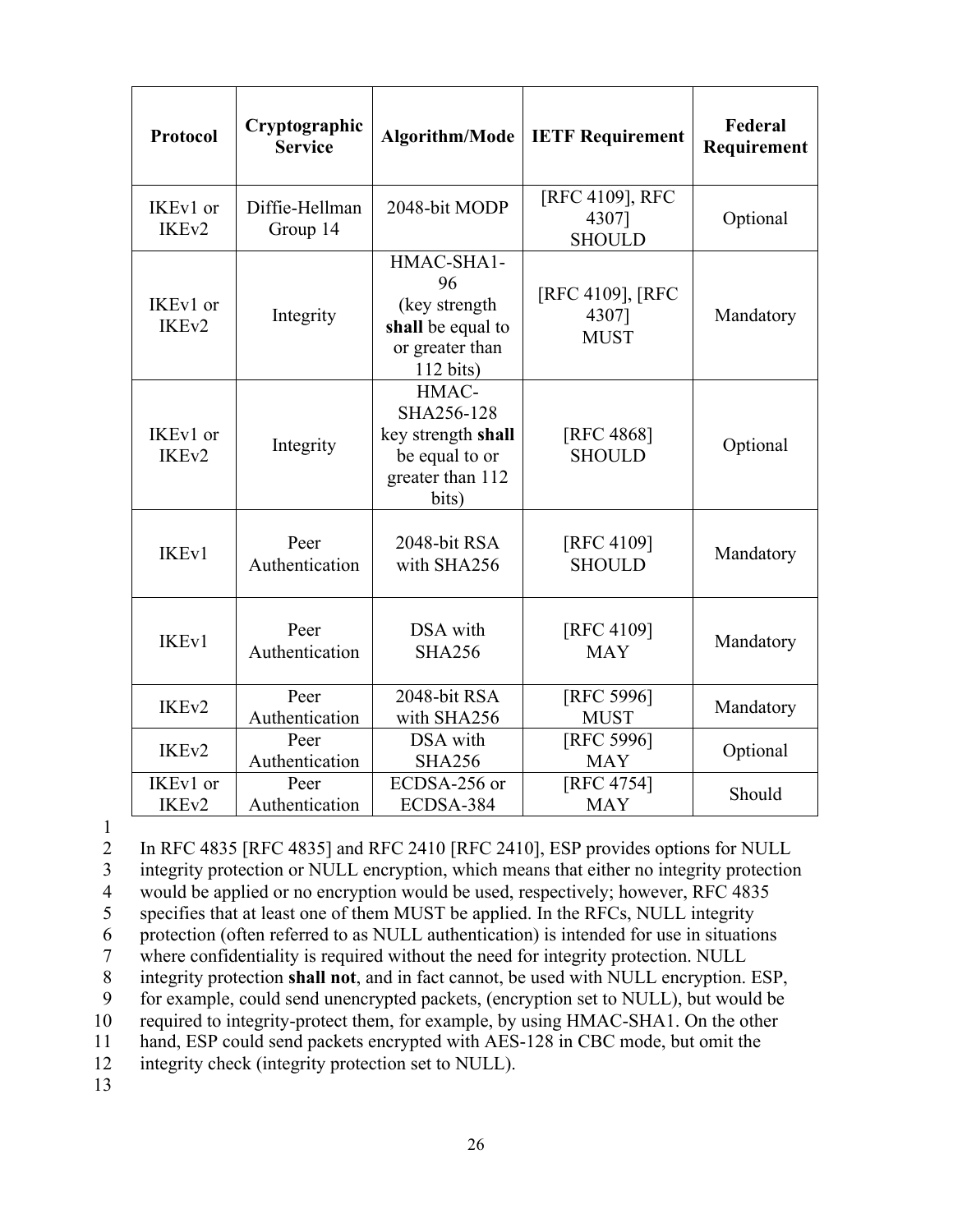1 However, to be compliant with this Recommendation, IPsec ESP-protected traffic **shall**  2 3 such as HMAC-SHA1-96, or through the use of a combined-mode algorithm, such as 4 AES-128 in Galois/Counter Mode. Therefore, encrypted ESP **shall not** be used with 5 6 7 8 stored in the Integrity Check Value field of the ESP payload (see RFC 4303) or in the 9 10 is referred to as the "Authentication Data" field in IPsec-v2 [RFCs 2406 and 2402]. 11 12 13 14 SHA1-96 and HMAC-SHA256-128 is 96 and 128 bits, respectively (see RFC 4868 [RFC 15 4868]). 16 15 4868]).<br>16<br>17 Although the IETF still recommends supporting AES-XCBC-MAC (see [RFC 3566 and 18 RFC 4434] and http://tools.ietf.org/html/draft-ietf-ipsecme-esp-ah-reqts-07), and also 19 20 21 22 23 24 25 26 27 4106] and AES in counter mode with CBC-MAC (AES-CCM) [RFC 4309]. 28 29 30 provides integrity protection, but does not provide encryption. This mode may be used 31 within either the ESP or AH header. 32 33 34 Implementations **shall** support an ICV size of 16 bytes for these three algorithms [RFCs 35 4309, 4106, 4543]. 36 37 38 39 40 41 keying presents a major challenge to this limit, manually distributed keys **shall not** be 42 43 44 duplicate keys. 45 46 47 mandatory-to-implement; however, this algorithm **shall not** be used to protect 48 always be integrity-protected, either through the use of an integrity-protection algorithm, NULL integrity-protection. When IPsec-protected traffic is integrity-protected, an Integrity Check Value (ICV) is Integrity Check Value field of the Authentication Header (AH) (see RFC 4302); this field When HMAC is used for integrity protection, the length of the ICV value is at most the size of the output value of the hash function. For example, the ICV value for HMACallows the use of HMAC-MD5 (not shown in the table), neither is approved for use by the Federal government. As such, AES-XCBC-MAC and HMAC-MD5 **shall not** be used for integrity protection. A new class of algorithms, called combined-mode algorithms, appears in the above table. They can be negotiated by IKE and used within IPsec-v3 cipher suites. These algorithms provide both encryption and integrity protection. Two combined-mode algorithms have been approved for Federal government use: AES in Galois/Counter Mode (GCM) [RFC There is also a variant of AES-GCM, referred to as AES-GMAC [RFC 4543], that The maximum size of the ICV for AES-CCM, AES-GCM and AES-GMAC is 16 bytes. AES-GCM, AES-CCM, AES-CTR, and AES-GMAC shall not be used with manually distributed keys. If the counter value, in AES-CTR or AES-CCM, or the IV value, in AES-GCM or AES-GMAC, is used for more than one packet with the same key, the security of the algorithm's confidentiality mechanism is compromised. Since manual used with these algorithms. Automated keying using IKE establishes secret keys for the two peers within each Security Association, with an extremely small probability of In previous IETF guidance, single DES using the CBC mode [RFC 2405] was information.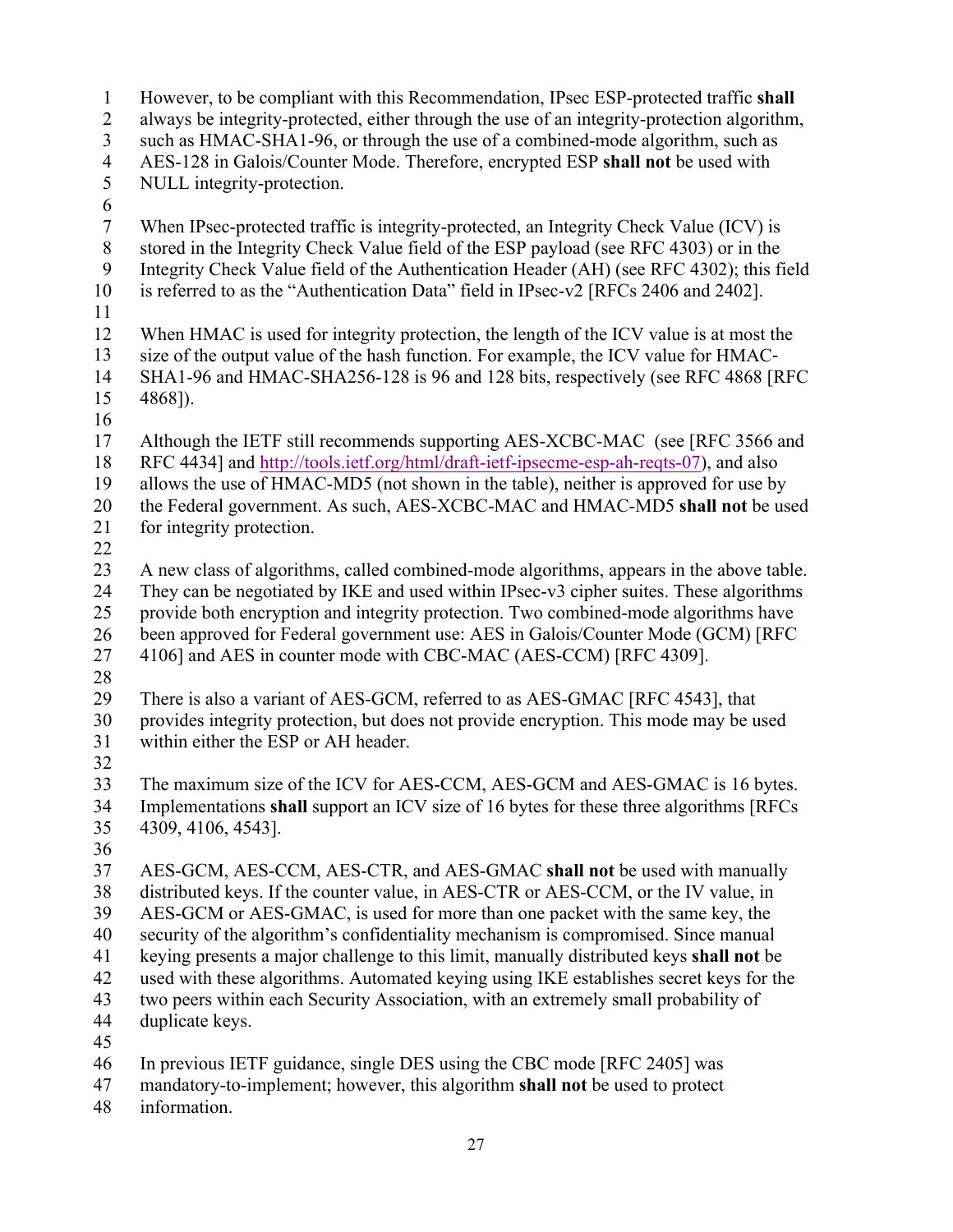- 1
- 2 IPsec allows the individual selection of security algorithms. As an example, an
- 3 implementer using Table 3-2 and following the guidance of Part 1 of SP 800-57, could
- 4 select the following algorithms to form an IPsec suite with an overall security strength of
- 5 112 bits:
- 6 ESP Encryption: AES in CBC mode
- 7 ESP Integrity Protection: HMAC-SHA1
- 8 IKEv2 Encryption: AES in CBC mode
- 9 IKEv2 Pseudo-random function: HMAC-SHA1
- 10 • IKEv2 Diffie-Hellman group: 2048-bit MODP
- 11 IKEv2 Integrity: HMAC-SHA1
- 12 IKEv2 Peer Authentication: 2048-bit RSA with SHA-256
- 13

14 The Suite-B-GCM-128 and Suite-B-GCM-256 suites are both defined in RFC 6379. At

- 15 present, these cipher suites are not widely available or deployed. SP 500-267 states that
- 16 support for these cipher suites is optional. However, wherever practical, implementations
- 17 **should** be procured that support these cipher suites, and they **should** be selected for use
- 18 wherever very high performance and security strength are required. As discussed above,
- 19 AES-GCM is a combined-mode algorithm that provides both encryption and integrity

 protection; therefore these suites provide integrity, despite the fact that the integrity 20 21 mechanism is listed in RFC 6379 as NULL for both suites.

- 22 **3.2.2 Additional Recommendations**
- 23
- 24 1. The Authentication Header (AH) **should not** be used in IPsec version 3.
- 25
- 26 2. IKE **should** be used for automated key management to ensure a re-keying capability 27 and scalability.
- encryption keys **shall** continue to be protected by the system and kept secret as long 30 28 29 3. Once an ESP Security Association has expired or is no longer in use, its ESP 31 as the data they were used to protect needs to be kept secret.
- 32

# 33 **3.3 Procurement Guidance**

- 35 34 These recommendations are written to assist individuals responsible for selecting security products that include IPsec for the security of the IP layer. 36
- 37 1. Any IPsec system for use within the Federal government **should** include an IKE 38 implementation for automated key management.
- 39
- 2. IPsec implementations **shall** include approved algorithms for each IPsec security 41 component. 42 40
- 43 3. IPsec implementations **should** include the algorithms used in the Suite B cipher 44 suites.
- 45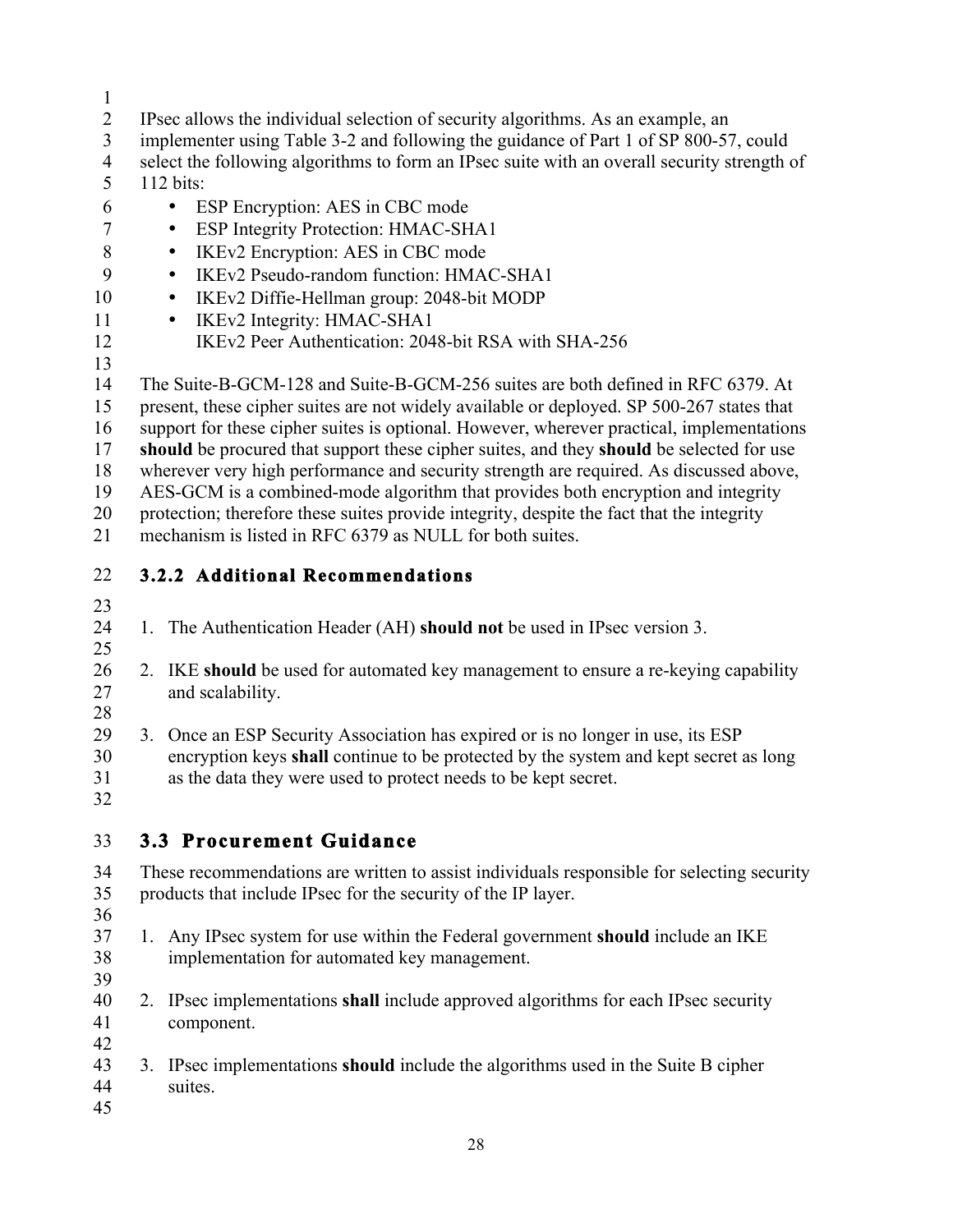| $\mathbf{1}$                                       | <b>3.4 Recommendations for System Installers</b>                                                                                                                 |  |
|----------------------------------------------------|------------------------------------------------------------------------------------------------------------------------------------------------------------------|--|
| $\overline{2}$<br>$\overline{3}$<br>$\overline{4}$ | Systems installers are those individuals that install products that include IPsec for<br>security.                                                               |  |
| 5<br>6                                             | 1. IKE should be used for automated key management within any IPsec system.                                                                                      |  |
| $\tau$<br>$\, 8$<br>9                              | 2. NULL encryption shall only be employed when integrity protection is required, but<br>confidentiality is not needed.                                           |  |
| 10<br>11<br>12                                     | Installers should select approved algorithms for each security component, as<br>3 <sub>1</sub><br>specified in Section 3.2.                                      |  |
| 13                                                 | 3.5 Recommendations for System Administrators                                                                                                                    |  |
| 14<br>15<br>16                                     | System administrators are those individuals responsible for the day-to-day functioning of<br>the security product containing IPsec. System administrators shall: |  |
| 17<br>18<br>19                                     | 1. Ensure that end users are properly trained and that the organization's security policy<br>is enforced.                                                        |  |
| 20<br>21                                           | 2. Ensure that a key used by the product is protected throughout its lifespan.                                                                                   |  |
| 22                                                 | 3.6 Recommendations for End Users                                                                                                                                |  |
| 23<br>24<br>25                                     | An end user is the individual using a product that relies on IPsec for security. End users<br>shall:                                                             |  |
| 26<br>27<br>28                                     | 1. Be aware of and trained to follow the organization's security policy for using the<br>product.                                                                |  |
| 29<br>30                                           | 2. Operate their system as instructed by their organization and system administrator.                                                                            |  |

# 31 **4 Transport Layer Security (TLS)**

32 33 This section was moved to SP 800-52 revision 1 and this document has been published at http://csrc.nist.gov/publications/PubsSPs.html#800-52.

34

#### 35 **5 Secure/Multipart Internet Mail Extensions (S/MIME)**

#### 36 **5.1 Description**

37 Secure/Multipurpose Internet Mail Extensions (S/MIME) provides a consistent way to

38 send and receive secure Internet mail. S/MIME is a set of specifications that are defined

- 39 by a series of IETF RFCs, namely RFC 5751 [RFC 5751], RFC 5652 [RFC 5652], RFC
- 40 2045 [RFC 2045], RFC 2046 [RFC 2046], RFC 2047 [RFC 2047], RFC 4288 [RFC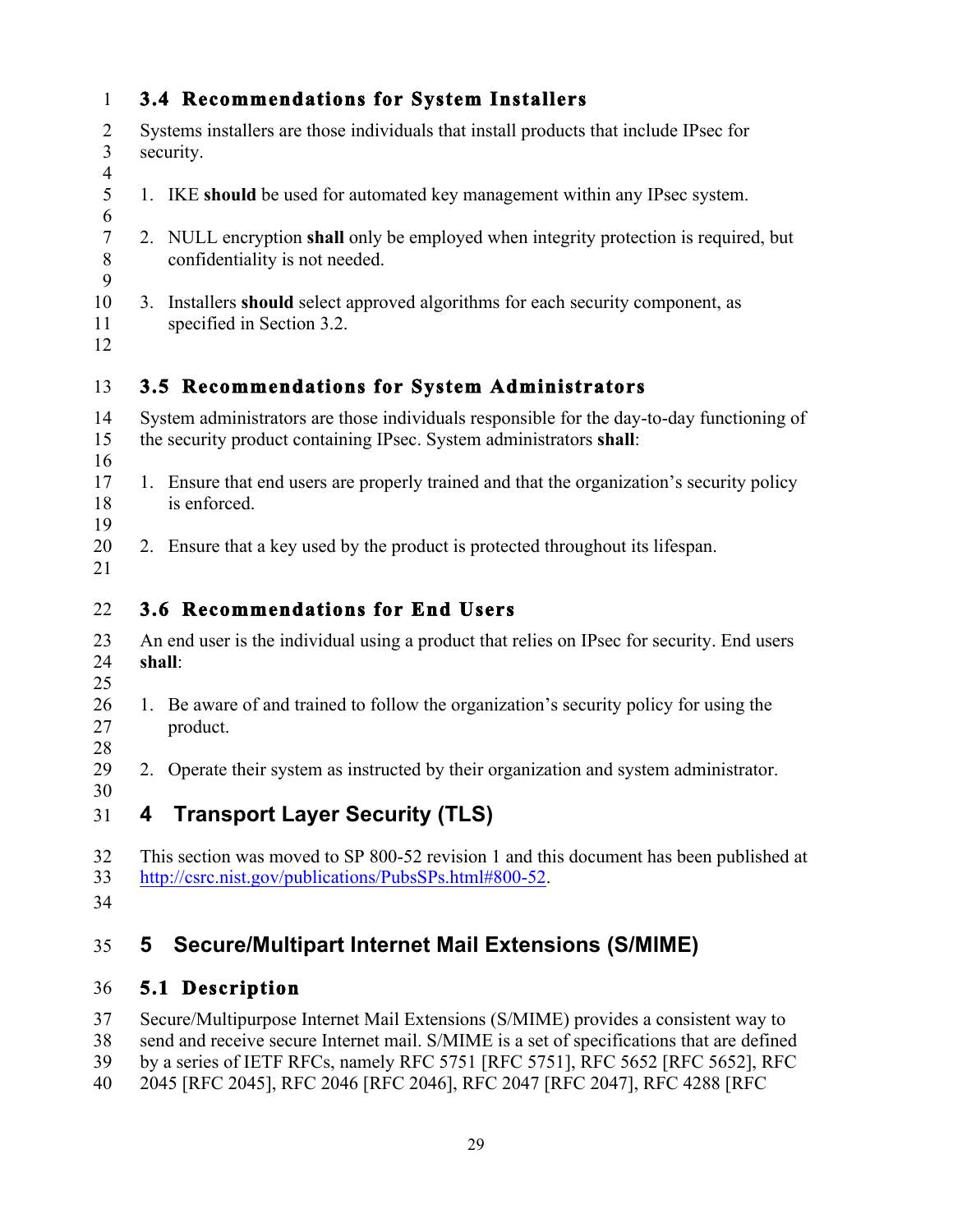- 1 4288], RFC 4289 [RFC 4289] and RFC 2049 [RFC 2049]. S/MIME provides the
- 2 following cryptographic security services for electronic messaging applications:
- 3

- 4 Authentication of a sending party using digital signatures,
	- Message integrity and non-repudiation of origin using digital signatures, and
- 6 Confidentiality using encryption.

 8 S/MIME, therefore, requires a suite of algorithms for creating digital signatures, well as some means of establishing and sharing digital identities. Federal information on PKIs, see Section 2 of this Recommendation. 10 15 20 7 9 generating hash values, establishing keys and encrypting the content of the e-mail, as 11 implementations rely on a public key infrastructure, specifically X.509 PKI, to establish 12 S/MIME user identities, to bind those identities to the user's public key through public 13 key certificates, to provide digital signatures, to provide keys to be used for content 14 encryption, or to establish symmetric keys for use on a per message basis. For detailed 16 17 Stored electronic mail encompasses key management issues associated with encrypted 18 file integrity and with transmission over a network. It is therefore necessary 1) to 19 establish pair-wise and/or multicast (sent to more than one recipient) key management relationships between the sender and receiver(s) and 2) to securely store the key(s) 21 associated with encrypted e-mail until it is no longer necessary for a recipient to be able 22 to decrypt or verify the integrity of the e-mail.

23

25 24 S/MIME is not restricted to e-mail; it can be used with any transport mechanism that employs MIME protocols, such as the Hypertext Transfer Protocol (HTTP).

26

# 27 **5.2 Security and Compliance Issues**

30 28 S/MIME products can be implemented with different combinations of security features 29 and a variety of cryptographic algorithms. Senders and receivers may have different capabilities and may be sending messages protected with algorithms of different 31 strengths. This can lead to numerous interoperability issues. Federal clients using secure 32 e-mail **shall** be able to perform the following:

33

- 34 Send and receive signed messages,
	- Send and receive encrypted messages,
- 36 Send and receive signed and encrypted messages,
- 37 Request, send and process signed receipts, and
- 38 Process messages from secure e-mail list clients (includes suppressing receipts, as 39 required, and nondisclosure of list recipients, as required). 40
- 41 Furthermore, Federal systems **shall**:
- 42 Utilize cryptographic modules that are FIPS 140-1 or FIPS 140-2 certified,
- 43 Support cryptographic Cipher Suite 1 (see Table 5-1 below), and
- 45 44 • Support X.509 certificates that conform to Federal PKI X.509 Certificates and the CRL Extensions Profile.
- 46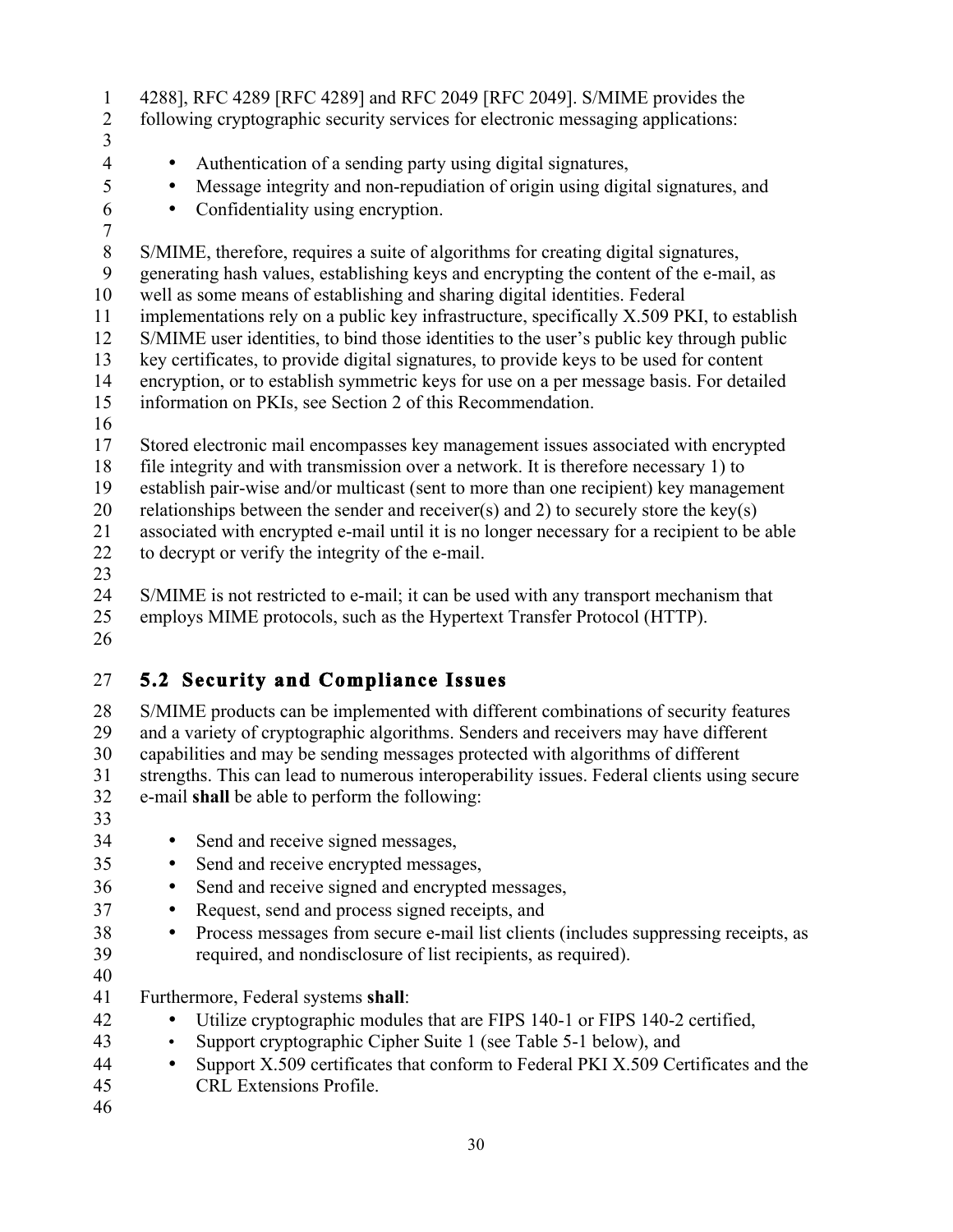- 1 Federal clients **should** be capable of sending and processing e-mail with security labels
- 2 and securely binding senders' certificates to their signatures through the signing
- certificate attribute as described in RFC 5035  $[RFC 5035]^{22}$ 3
- 4
- 5 The most widely accepted, standard S/MIME profile is RFC 5751. Not all cryptographic
- 6 algorithms available for use in support of the features in the profile are appropriate for the
- 7 protection of Federal government information. The S/MIME specifications allow the
- 8 selection of individual algorithms. However, a number of cipher suites have been
- 9 specified to define a specific combination of algorithms. Federal organizations **shall** use
- 10 approved algorithms within S/MIME implementations for key establishment and
- 11 transmitting messages. Tables 5-1 through 5-3 specify a variety of cipher suites that may
- 12 be used to protect Federal information and information systems (based on [SP 800-49],
- 13 [RFC 6318]). Any of the algorithms listed in the following tables may be used, in
- 14 accordance with security strength time frame restrictions given in Part 1 and SP 800-
- 15 131A [SP 800-131A] to protect Federal information in combinations other than those
- 16 displayed.
- 17

### 18 **Table 5-1: Cipher Suite 1**

| Mechanism  | Guidance                                     |  |  |
|------------|----------------------------------------------|--|--|
| Digital    | DSA with key sizes $\geq$ 2048 bits          |  |  |
| Signatures | <b>FIPS 186-41</b>                           |  |  |
| Hash       | <b>SHA-256</b>                               |  |  |
|            | <b>FIPS 180-41</b>                           |  |  |
| Key        | Diffie-Hellman with key size $\geq$ 2048bits |  |  |
| Agreement  | [SP 800-56A]                                 |  |  |
| Encryption | AES-128 in CBC mode                          |  |  |
|            | FIPS 197] and [SP 800-38A]                   |  |  |

19

### 20 **Table 5-2: Cipher Suite B, Level 1\***

| Mechanism  | Guidance                    |
|------------|-----------------------------|
| Digital    | ECDSA with P-256            |
| Signatures | [X9.62]                     |
| Hash       | <b>SHA-256</b>              |
|            | [FIPS 180-4]                |
| Key        | ECDH with P-256             |
| Agreement  | SEC <sub>1</sub>            |
| Key        | Based on SHA-256            |
| Derivation | SEC <sub>1</sub>            |
| Key Wrap   | <b>AES-128</b>              |
|            | [RFC 3394]                  |
| Encryption | AES-128 in CBC mode         |
|            | [FIPS 197] and [SP 800-38A] |

21 \*see [RFC 6318]

<sup>1</sup>  $^{22}$  Both of these services are defined in S/MIME V3 standards RFC 2634 [RFC 2634].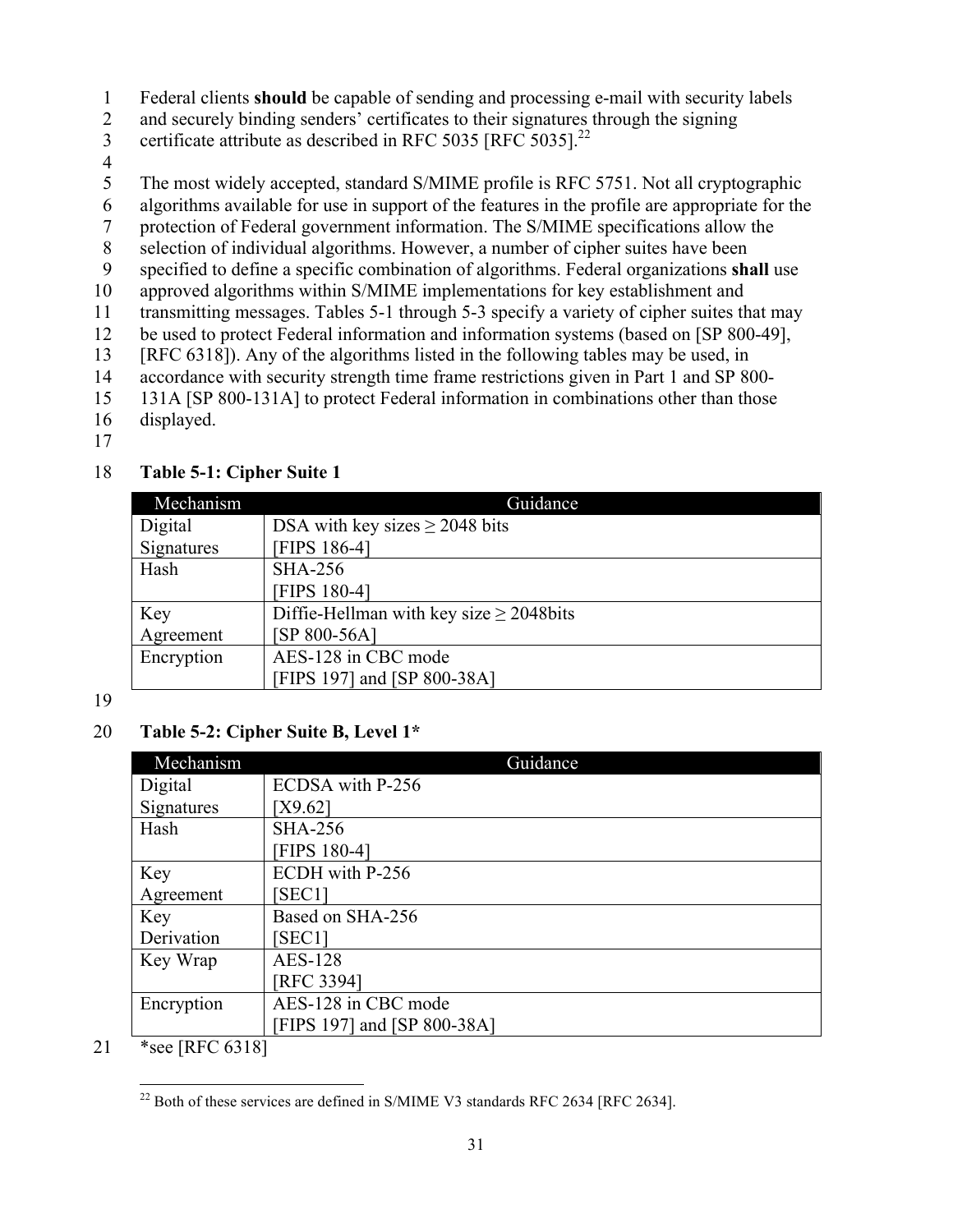### 2 **Table 5-3: Cipher Suite B, Level 2\***

| Mechanism        | Guidance                    |
|------------------|-----------------------------|
| Digital          | ECDSA with P-384            |
| Signatures       | [X9.62]                     |
| Hash             | <b>SHA-384</b>              |
|                  | <b>FIPS 180-41</b>          |
| Key              | ECDH with P-384             |
| Agreement        | [SEC1]                      |
| Key              | Based on SHA-384            |
| Derivation       | [SEC1]                      |
| Key Wrap         | AES-256                     |
|                  | [RFC 3394]                  |
| Encryption       | AES-256 in CBC mode         |
|                  | [FIPS 197] and [SP 800-38A] |
| * see [RFC 6318] |                             |

4

 5 Federal clients **shall** be supported by a Public Key Infrastructure with valid Federal PKI 6 X.509 certificates for senders and receivers.

 8 Cryptographic modules used in Federal systems **shall** comply with FIPS 140-2.  $\frac{7}{8}$ 

9

 12 Federal use in sending protected messages. In those instances, users **should** be presented 10 Federal S/MIME implementations may, in accordance with organizational policies, be 11 capable of receiving messages protected with algorithm suites that are not approved for 13 with a warning banner explaining that the cryptographic mechanisms used are weak and, 14 therefore, that integrity and authentication cannot be assured.

15

19

25

### 16 5.3 Procurement Guidance

17 The following recommendations are for any individual that makes a purchasing decision 18 for acquiring an S/MIME-enabled component.

- 21 Federal information systems **shall** support Cipher Suite 1. 20 1. In support of security and compatibility across the Federal government, all 22
- 23 2. Procurement officials **should** buy products that support Cipher Suite B, either 24 Level 1, Level 2, or both.
- 26 3. Federal clients **may** support RC2 for use only in the event that users receive 27 correspondence encrypted with this weaker and unapproved algorithm.
- 29 4. Federal agencies **shall not** use SHA-1 for digital signature generation; however, it 31 Cryptographic algorithm implementations **should** be modular so as to allow for 28 30 can be used for the verification of digital signatures signed using SHA-1. 32 new algorithms.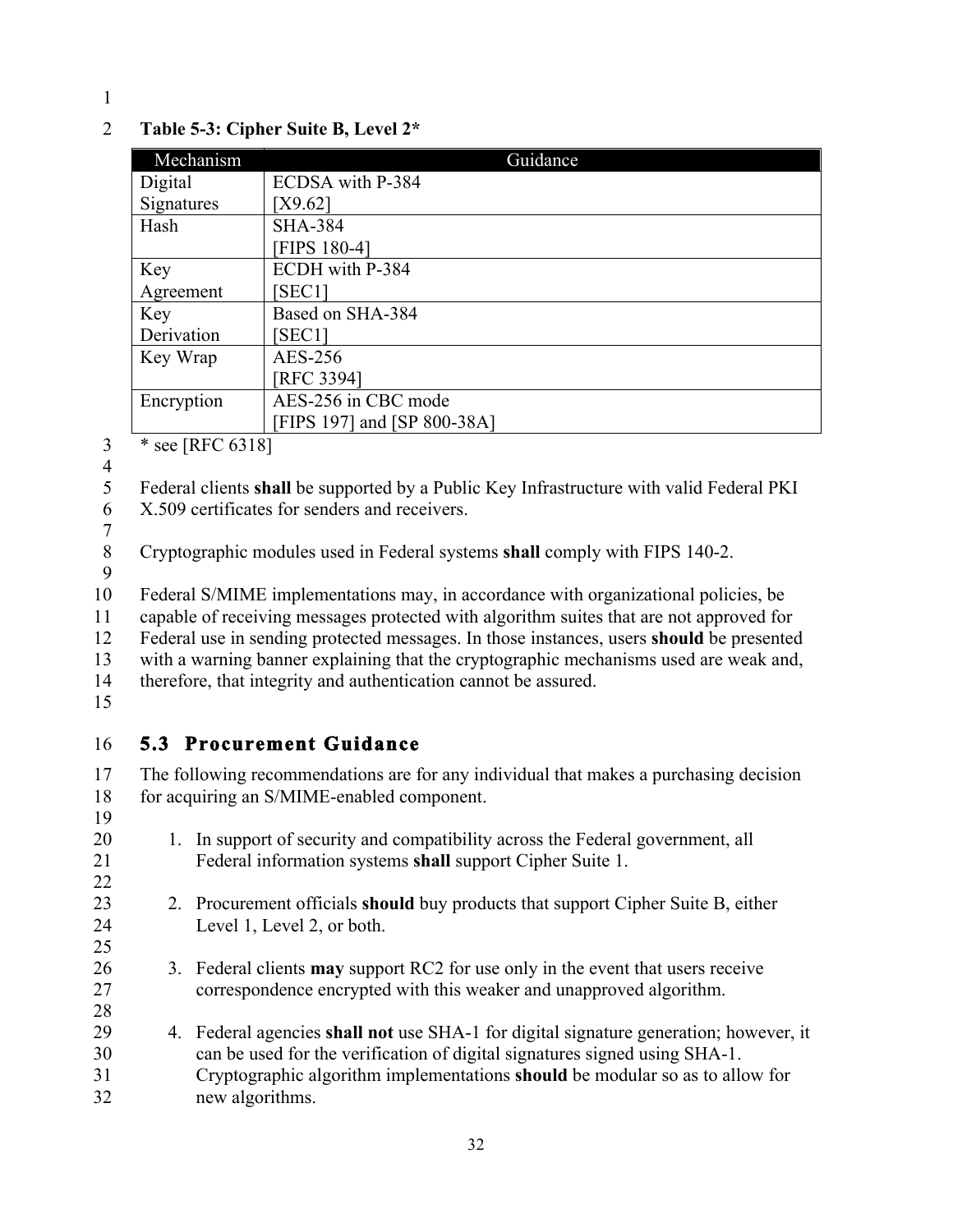- 
- 2 5. If an S/MIME client needs to generate a key pair, then the S/MIME client or some 3 related administrative utility or function **shall** be capable of generating public/ 4 private key pairs on behalf of the user.
- 6 **5.4 Recommendations for System Installers**

7 The system installer is the individual that installs the S/MIME application and performs 8 the initial configuration of the system. 9

- 1. Federal clients **shall** be configured to support Cipher Suite 1 for interoperability 11 as described above in Section 5.2.
- 13 2. Systems **shall** be configured so that they only permit the use of approved 14 cryptographic algorithms and approved key sizes to encrypt or sign new messages.
- 18 use of an approved cipher algorithm suite. Furthermore, installers **should**  20 17 3. Installers **should** install and configure S/MIME clients so that they default to the 19 configure clients so that there is a straightforward means for end users to change default settings and select algorithms as needed for interoperability and in 21 accordance with organizational needs and policies. 22
- 23 4. System installers **should** configure clients so that end users can use unique 25 24 certificates for each security function (e.g., encryption, digital signatures) at their disposal.
- 26

33

37

5

1

10

12

15

16

# 27 **5.5 Recommendations for System Administrators**

30 28 The System Administrator is the individual who runs the S/MIME application on a day-29 to-day basis and, on client implementations, interacts with the end user.

- 31 1. The system administrator **shall** ensure that end users are properly trained and that the organization's security policy is enforced. the organization's security policy is enforced.
- 34 2. Systems **shall** be maintained so that they only permit the use of approved 35 cryptographic algorithms and approved key sizes to encrypt or sign new 36 messages.
- 39 an approved cipher algorithm suite. Furthermore, administrators **should** maintain 40 38 3. Administrators **should** maintain S/MIME clients so that they default to the use of a straightforward means for end users to change default settings and select 41 algorithms as needed for interoperability and in accordance with organizational 42 needs and policies.
- 43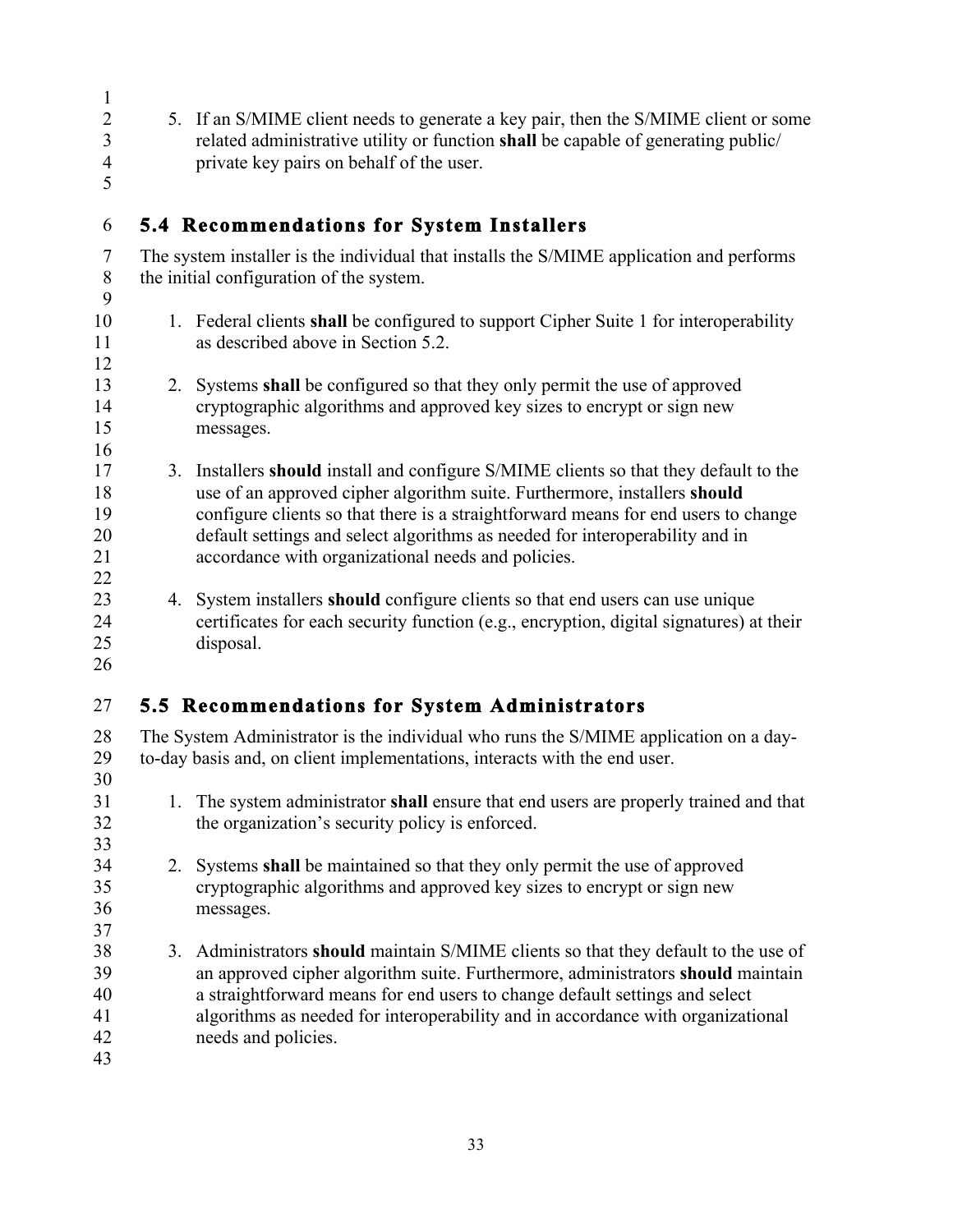1 4. System administrators **should** provide training for users on the relative security 5 5. System administrators **should** provide end users with guidance on how 17 2. Users **should** use unique certificates for each security function at their disposal.<sup>23</sup> 21 4. Users **should not** send the same message in both encrypted and plain text. 2 provided by various cryptographic algorithms and on organizational policies for 3 their use. 4 6 certificates and keys are stored and managed, and identify the end user's related 7 responsibilities. 8 9 **5.6 Recommendations for End Users**  10 An end user is the individual using a client to access the system. Even within a centrally 11 managed environment, end users may find that they have a significant amount of control 12 over some of the security features within an SMIME implementation. 13 14 1. Users **shall** operate their system as instructed by their organization and system 15 administrators. 16 18 19 3. Users **shall** protect their private keys from unauthorized disclosure. 20 22 23 24

 from a number of organizations via the web.  $2<sup>23</sup>$  If they have not been supplied with certificates by their home organizations, users can obtain certificates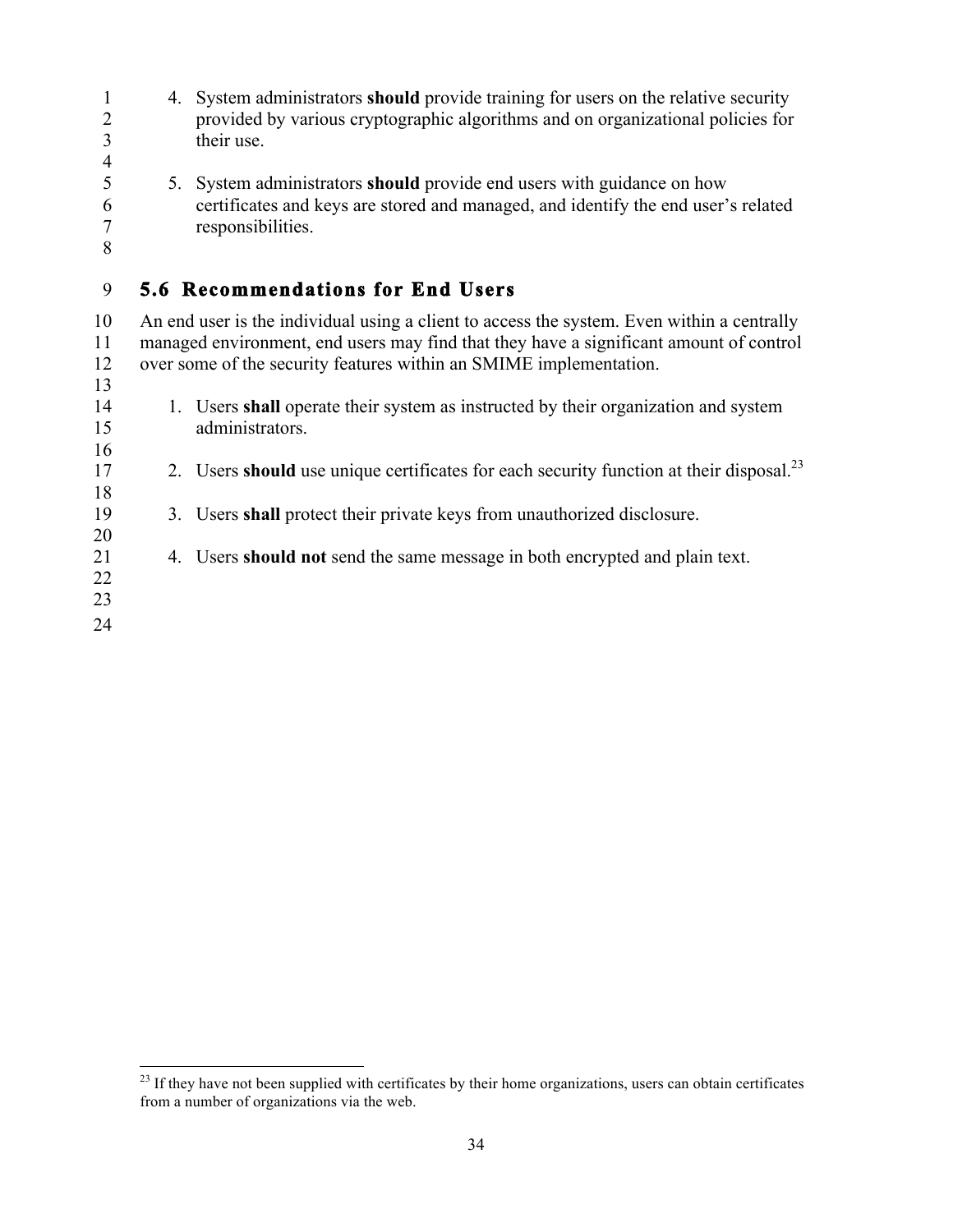### 1 **6 Kerberos**

 $\overline{a}$ 

### 2 **6.1 Description**

3 The Kerberos authentication mechanism was developed at MIT to enable the secure 4 authentication of users to Target Servers (TSs) over an unprotected network, where client 5 software acts on behalf of a user<sup>24</sup>. The original design and implementation of Kerberos 6 and its first three revisions (i.e., versions 1 through 4) was primarily the work of Steve 7 Miller, Clifford Neuman, Jerome Saltzer and Jeffrey Schiller<sup>25</sup>. Kerberos is used for local 8 logins, remote (over the network) authentication, and for client-to-TS requests. It can also 9 be extended to provide for the establishment of cryptographic keys between a client and a 10 TS. Kerberos has been designed so that a user and a TS rely on a trusted third party to 11 provide assurance of each party's identity. This assurance is granted by means of tickets 12 and authentication information, each encrypted with symmetric keys. 13 14 The trusted third party is a Key Distribution Center (KDC), which consists of an 15 Authentication Server (AS) and a Ticket Granting Service (TGS). The AS and TGS may 16 or may not reside on the same machine. The KDC has a database of user, TS, and TGS 17 symmetric keys. All KDC symmetric keys are accessible by the TGS. The user's key is 18 normally created by hashing a user's password with other information. 19 20 An overview of the Kerberos version 5 protocol is shown in Figure 6-1. The following is 21 a simplification of the process (e.g., the generation of most keys and the use of most 22 cryptographic operations are not specified). For example, tickets and authentication 23 information are protected with checksums and encryption when transmitted. 24 1. A user logs onto a client by entering a password, from which a user symmetric 25 key is generated. 26 2. The client, acting on behalf of the user, requests a Ticket Granting Ticket from the 27 AS. 28 3. The AS generates a Ticket Granting Ticket, for a specified validity period, and 29 sends it to the client. 30 4. The client provides the Ticket Granting Ticket to the TGS, along with his own 31 authentication information, which includes the client identifier and a time stamp. 32 5. The TGS checks the authentication information and the validity period of the 33 Ticket Granting Ticket. The TGS then generates a Target Server Ticket and sends 34 it to the client. 35 6. The client sends authentication information and the Target Server Ticket to the 36 TS.

 $2<sup>24</sup>$  Note that a single client implementation may be used by multiple users, and a single user may use multiple client implementations (e.g., a user could access different workstations, each with its own client implementation).

 $25$  The design was based in part upon a protocol proposed by Needham and Schroeder [NEED] with modifications provided by Denning and Sacco [DENN]. For more detail on the goals, motivations, and rationale of Kerberos see [NEUM].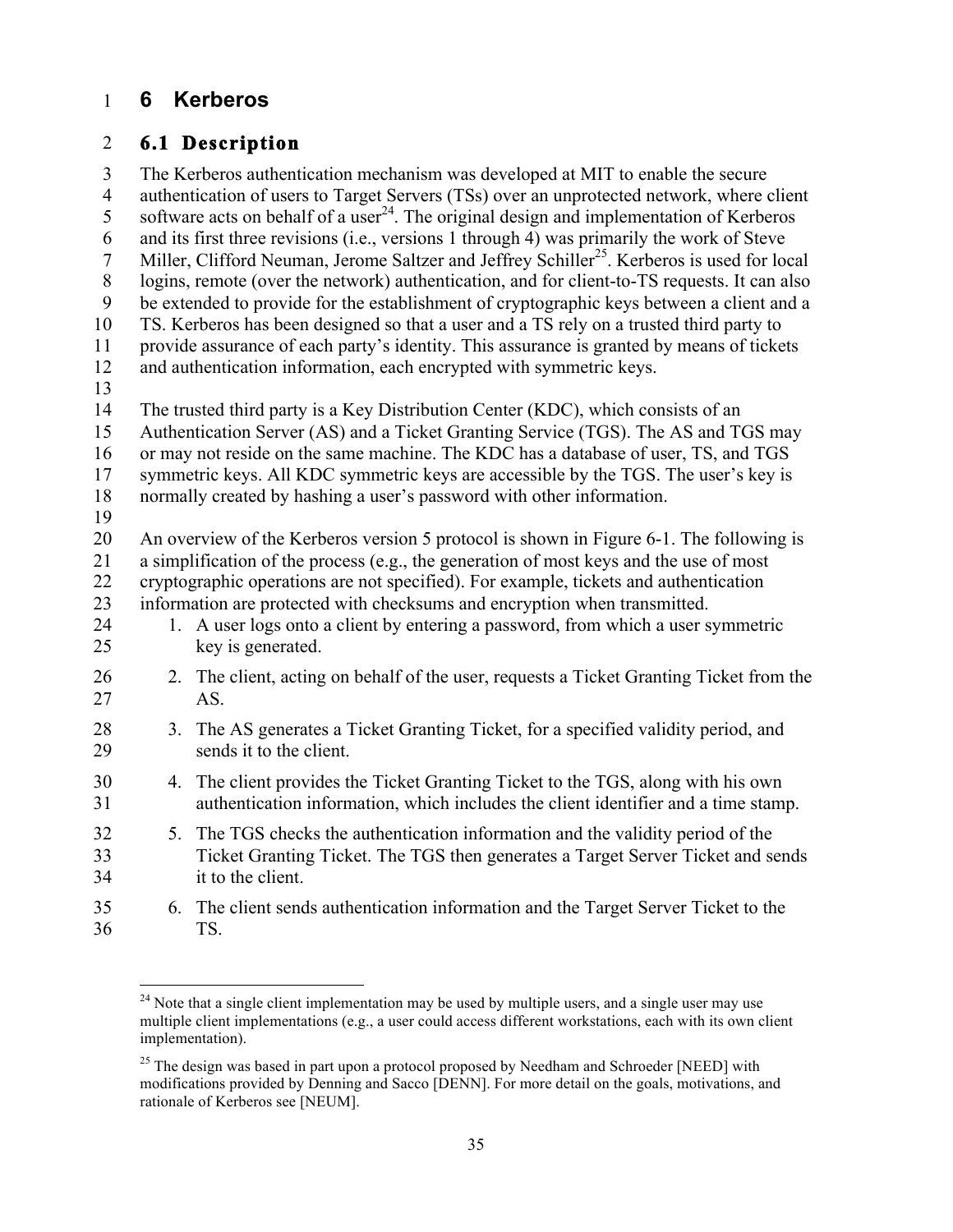- 1 7. The TS checks the authentication information and the validity period of the Target 2 Server Ticket; if the information is reasonable, the user is authenticated to the TS.
- 3

4 The protocol may be extended to authenticate the TS to the user, and a ticket may be re-5 used within its validity period.

- 6
- 7



8



10

11 Each TGS has its own "realm" of clients and TSs. However, different realms may be 12 linked by the sharing of inter-realm keys between TGS's (see Figure 6-2). A client in

13 Realm 1 wishing a service on a TS in Realm 2 may obtain a ticket from TGS1 that

14 introduces the client to TGS2. This ticket is encrypted with the inter-realm key shared

15 between TGS1 and TGS2. The client can then request a ticket from TGS2 for the desired

16 service on the TS in Realm 2. Thus, realms may be networked to provide clients with

- 17 inter-realm services.
- 18
- 19
- 20
- 21
- 22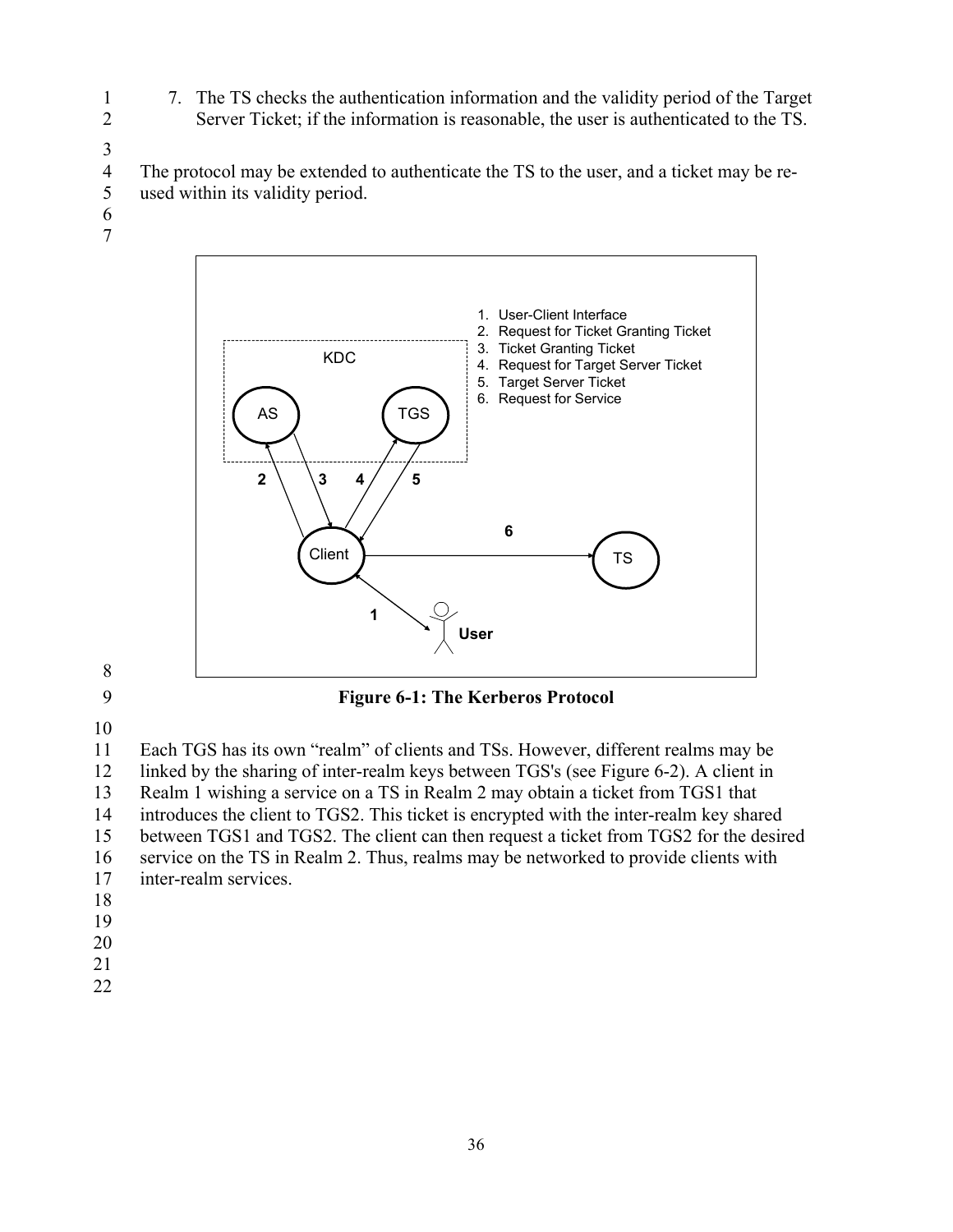







 19 Kerberos implementations may provide an additional authentication capability that is 20 called pre-authentication, as described in RFC 6113 [RFC 6113]. TLS may also be 6 In an alternative Kerberos protocol between the client and the AS (as specified in RFC 7 4556 [RFC 4556]), either both the user and the AS have key-establishment public key 8 pairs with corresponding certificates, or the user has a key-establishment key pair and 9 associated certificate, and the AS has a digital signature key pair and digital signature 10 certificate. The user symmetric key can then be established between the client and the 11 KDC in one of two ways: 12 1. using key agreement (e.g., Diffie-Hellman) between the AS and the client<sup>26</sup>, or 13 2. using key transport (e.g., RSA), where the AS generates the user symmetric key, 14 and sends the key to the client<sup>27</sup>. 15 Once the user symmetric key is established, the remainder of the protocol proceeds as 16 previously described. In this case, the need for user symmetric keys generated from 17 passwords can thus be avoided. 18 21 implemented to protect all communication between the clients and KDCs as described in

- 22 RFC 6251 [RFC 6251].
- 23

 $^{26}$  In this case, both the user and the AS have key-establishment key pairs.

 $^{27}$  In this case, the user has a key-establishment key pair, and the AS has a digital-signature key pair.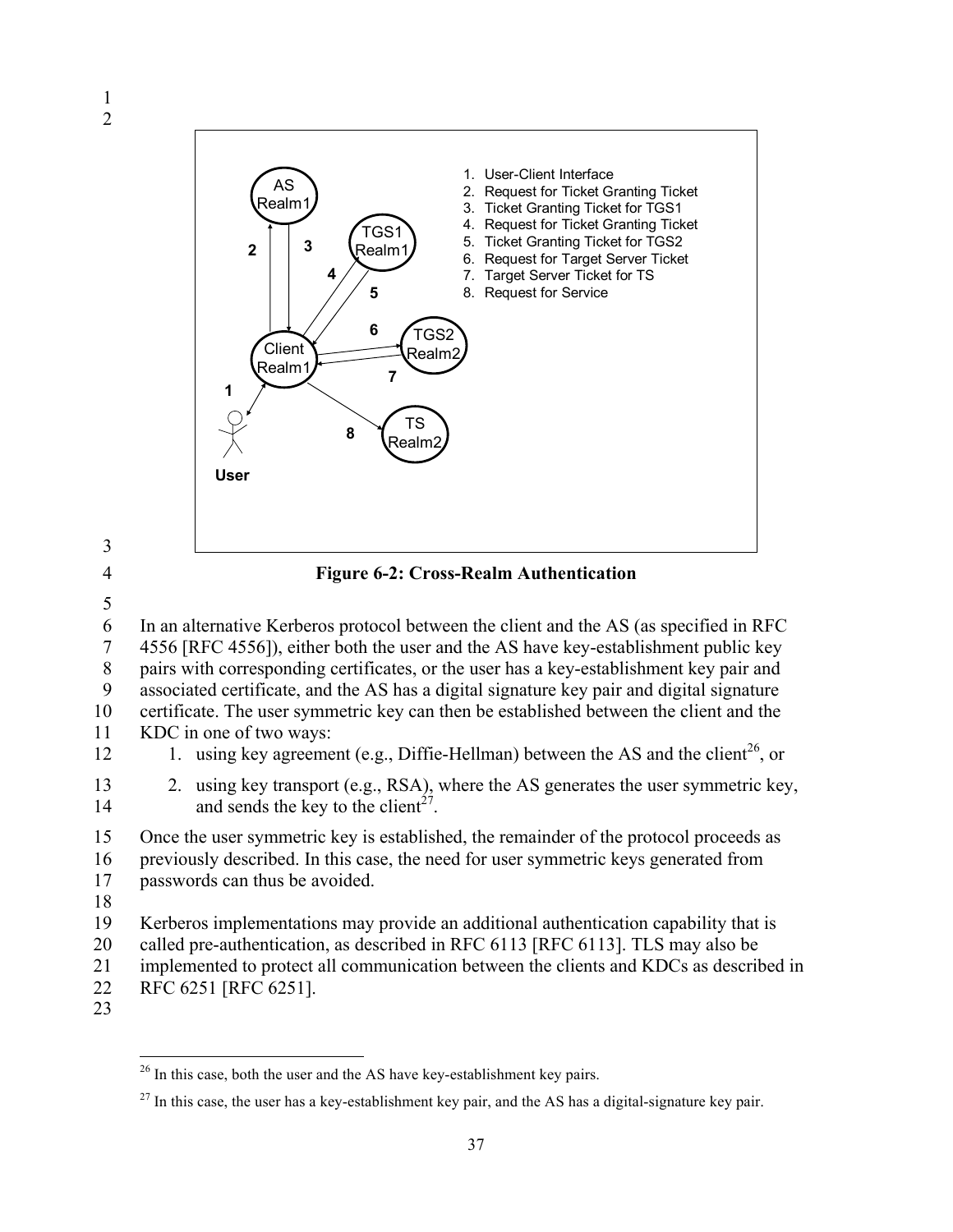### 2 1. Kerberos version 5 was initially specified in RFC 1510 [RFC 1510]. More 3 recently, the security was updated in version 5; see RFC 4120 [RFC 4120] and 1 **6.2 Security and Compliance Issues**  4 RFC 6649 [RFC 6649]; however, many existing implementations still correspond 5 to the initial RFC. 6 2. Many current Kerberos implementations based on RFC 1510 rely on DES for 7 symmetric encryption functions. DES is no longer approved for use in protecting 8 Federal government information and has been deprecated as well in Kerberos 9 [RFC 6649].

- 10 3. If a keyless checksum computation is used for the data integrity of Kerberos 11 messages, the integrity of the message may be inadequate.
- 12 4. Some Kerberos implementations rely solely on the entropy (i.e., randomness) 13 provided by the user password to generate the symmetric client key (the client key 14 is a hash of the user's password). Passwords, in general, do not provide enough 15 randomness for generating a key. In such cases, a dictionary attack<sup>28</sup> is feasible. If 16 passwords are used to generate cryptographic keys, they **should** be selected to 17 maximize the difficulty of a password guessing attack, thus increasing the 18 difficulty of an off-line dictionary attack; see SP 800-118 [SP 800-118].<sup>29</sup>
- 19 5. Compromising the client, KDC, or TS could compromise the symmetric keys that 20 they contain and thereby compromise parts of the system. In particular, the KDC 21 stores keying information for all the KDC users, the TGS, and any TS that 22 communicates directly with the KDC TGS. These symmetric keys require 23 protection that is commensurate with the protection required for the data that they 24 protect (e.g., tickets, other keys, authentication information, and shared data).
- 25 6. The TGS has read-only access to the KDC database. If the TGS and database do 26 not reside on the same machine, a secure channel is required for the TGS to obtain 27 the required TS keys.
- 28 7. A failure of the AS or the TGS would prevent all AS users from obtaining new 29 tickets and corresponding new services.
- 30 8. Clocks must be synchronized in order to accurately assess the validity of clock 31 authentication information and tickets. If the TS's clock is running behind the 32 clock of the KDC (or AS), then previous authentication information and tickets 33 could be played back to the TS after they have expired.
- 34 9. If a Kerberos implementation has a TLS capability, then it **should** be used when 35 the DH key agreement or RSA key transport method discussed above is not used.
- 36

<sup>1</sup>  of words commonly found in a dictionary, or derived from words commonly found in a dictionary. Each selected candidate is tested as though it were the actual password until the result of the test indicates that <sup>28</sup> A **dictionary attack** is a technique for guessing a password by selecting candidate passwords from a list the correct password has been selected.

<sup>&</sup>lt;sup>29</sup> SP 800-118 Guide to Enterprise Password Management is currently under development. The current draft can be found at http://csrc.nist.gov/publications/PubsSPs.html.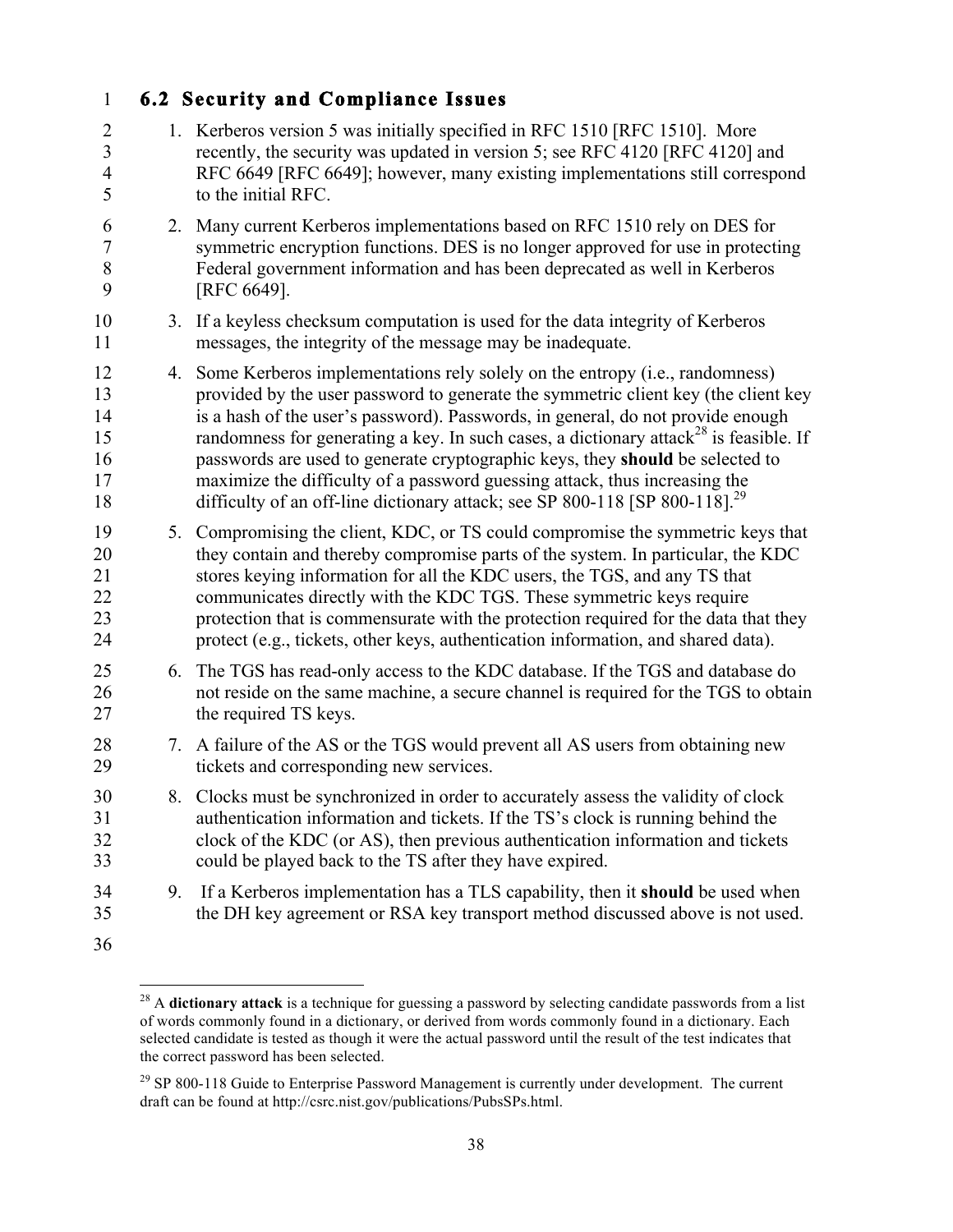# 2 **6.3 Procurement Guidance**

 4 for acquiring a Kerberos capability. 5 3 The following recommendations are for any individual that makes a purchasing decision

- 6 1. New procurements **shall** conform to version 5; see RFC 4120 and RFC 6649.
- 7 2. Government procurements **shall** specify the inclusion of approved symmetric key 8 encryption algorithms (e.g., the Advanced Encryption Standard (AES)) RFC 3962 9 [RFC 3962].
- 10 3. An approved MAC computation (e.g., HMAC-SHA1 or HMAC-SHA256-128) 11 **shall** be available for data integrity with encryption (see RFC 3962 and 12 http://tools.ietf.org/html/draft-ietf-kitten-aes-cbc-hmac-sha2-00).
- 17 the token **shall** be available and the password generation function **shall** be a 15 20 13 4. Kerberos version 5 permits the use of smart cards or tokens (e.g., FIPS 201 14 Personal Identity Verification cards, [FIPS 201]) to store a user's password. Passwords stored on tokens **shall** be randomly generated; therefore, when tokens 16 are used, a means of generating random passwords and securely writing them on 18 NIST-approved random number generation function, see [SP 800-90A]. When 19 tokens are used, the manual entry of passwords **shall not** be permitted except to authenticate the user to the token.
- 21 5. If passwords are used to form user symmetric keys, then the password mechanism 22 **shall** support the use of strong passwords (see SP 800-118), and an approved hash 23 algorithm (e.g., SHA-1 or stronger) **shall** be used as the hash algorithm.
- 25 24 6. If passwords are generated by users, then the system software **shall** enforce a strong password policy in accordance with SP 800-118.
- 27 provide stronger security than the use of password-based keys and **should** be 28 available where PKI mechanisms are available. See RFC 4556 and RFC 5349 30 26 7. Kerberos with public key authentication and subsequent key establishment can 29 [RFC 5349] for further information. Key-establishment methods (i.e., keyagreement or key-transport methods) used **shall** have at least 112 bits of security; 31 see SP 800-57, Part 1 and SP 800-131A for further information.
- 32 8. TLS **should** be used when the system supports it.
- 33 9. Procurement officials **should** consider whether inter-realm networking is 34 necessary and include the capability in the software if it's needed.
- 10. Cryptographic modules used by CAs, TSs and clients **shall** be validated at FIPS 35 36 140-2 Level 1 or higher.
- 37

### 38 **6.4 Recommendations for System Installers**

40 39 The system installer is any individual(s) that installs a Kerberos capability and performs the initial configuration of the system.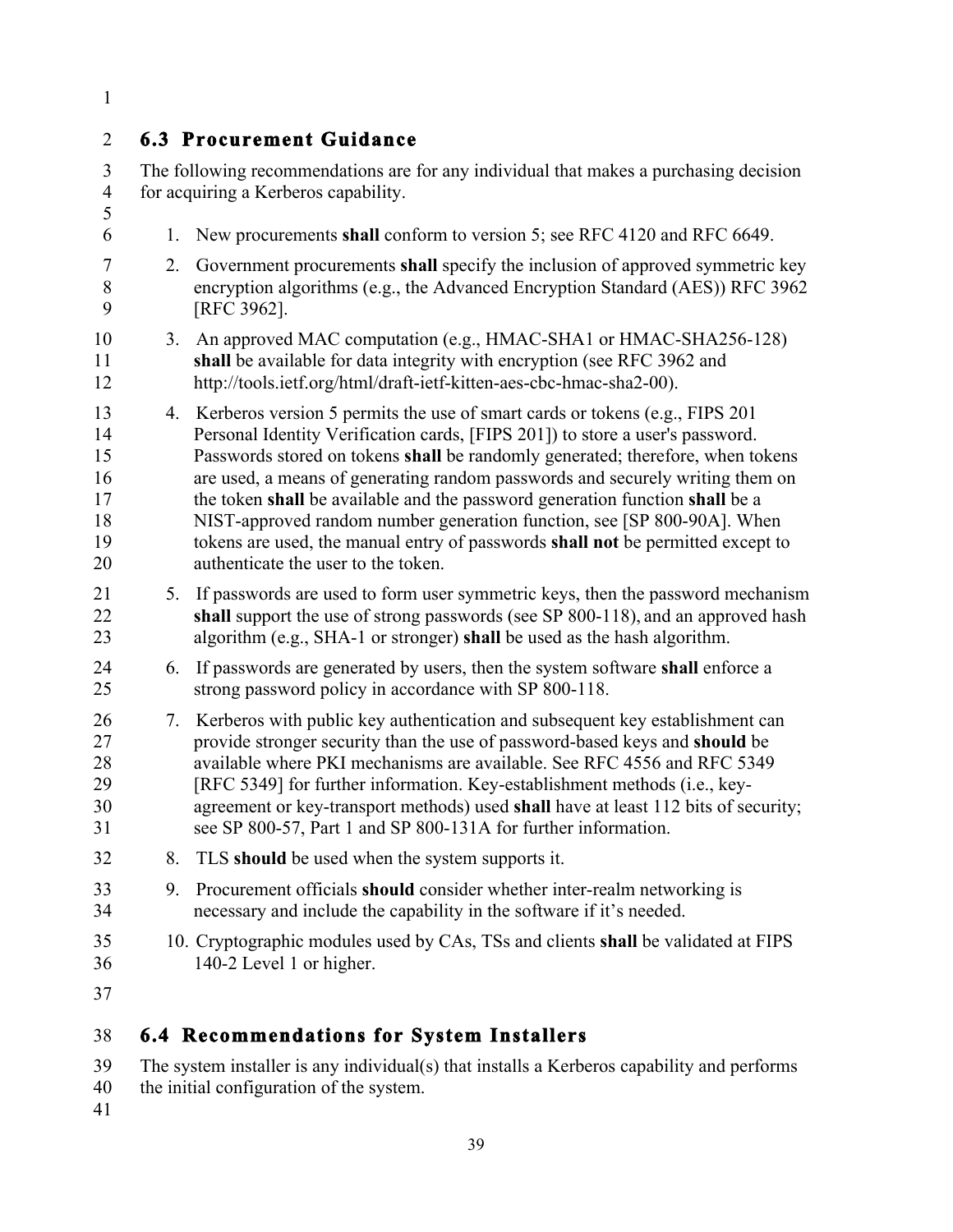| $\mathbf{1}$<br>$\overline{2}$             |    | 1. Government systems shall be configured so that approved algorithms (e.g., AES)<br>shall be used (see RFC 3962), and DES shall not be used [RFC 6649].                                                                                                                                                                                                                                                                                                                                                                                                            |
|--------------------------------------------|----|---------------------------------------------------------------------------------------------------------------------------------------------------------------------------------------------------------------------------------------------------------------------------------------------------------------------------------------------------------------------------------------------------------------------------------------------------------------------------------------------------------------------------------------------------------------------|
| 3<br>4<br>5                                | 2. | An approved MAC checksum (e.g., HMAC-SHA1 or HMAC-SHA256-128) shall<br>be installed and used in all implementations for data integrity purposes; see RFC<br>3962 and http://tools.ietf.org/html/draft-ietf-kitten-aes-cbc-hmac-sha2-00.                                                                                                                                                                                                                                                                                                                             |
| 6<br>7                                     | 3. | The AS, TGS, TSs, and clients shall use strong access control mechanisms <sup>30</sup><br>(physical and logical) for protecting and updating keys.                                                                                                                                                                                                                                                                                                                                                                                                                  |
| 8<br>9<br>10<br>11<br>12<br>13<br>14<br>15 |    | 4. Kerberos version 5 permits the use of smart cards or tokens (e.g., FIPS<br>201 Personal Identity Verification cards) to store a user's password.<br>Passwords stored on tokens shall be randomly generated; therefore, when<br>tokens are used, a means of generating random passwords by a NIST-approved<br>random number generation function, see [SPs 800-90 A, B and C], and securely<br>writing them on the token shall be used. When tokens are used,<br>manual entry of passwords shall not be permitted except to authenticate<br>the user to the token. |
| 16<br>17<br>18<br>19                       |    | 5. Kerberos with public key-based user authentication and key establishment can<br>provide stronger security than password-based keys and <b>should</b> be installed where<br>PKI mechanisms are available and the software has the capability. See RFC 4556<br>for further information.                                                                                                                                                                                                                                                                            |
| 20<br>21                                   | 6. | TLS should be used when the system supports it, see Section 4 for guidelines on<br>using TLS.                                                                                                                                                                                                                                                                                                                                                                                                                                                                       |
| 22<br>23<br>24<br>25                       |    | 7. If user passwords are generated by the system, the system shall generate strong<br>passwords; see SP 800-118 [SP 800-118]. If passwords are used to form user<br>symmetric keys, then an approved hash algorithm (e.g., SHA-1 or stronger) shall<br>be used as the password-hashing algorithm.                                                                                                                                                                                                                                                                   |
| 26<br>27<br>28                             |    | 8. If user passwords are used to generate cryptographic keys, the password<br>mechanism shall be configured to use and require strong passwords; see SP 800-<br>$118^{29}$                                                                                                                                                                                                                                                                                                                                                                                          |
| 29<br>30                                   |    | 9. A backup AS and TGS should be provided so as to minimize the impact in case<br>of operational failure or denial-of-service attacks.                                                                                                                                                                                                                                                                                                                                                                                                                              |
| 31<br>32                                   |    | 10. Clocks should be synchronized periodically and whenever a new system is<br>brought on-line <sup>31</sup> .                                                                                                                                                                                                                                                                                                                                                                                                                                                      |
| 33                                         |    |                                                                                                                                                                                                                                                                                                                                                                                                                                                                                                                                                                     |
|                                            |    |                                                                                                                                                                                                                                                                                                                                                                                                                                                                                                                                                                     |

# 34 **6.5** Recommendations for System Administrators

- 35 The System Administrator is any individual(s) who runs a system with a Kerberos
- 36 capability on a day-to-day basis and interacts with the end user.
- 37

 $\overline{a}$ 

 sensitive data. These controls may be physical (e.g., locks, guards, or alarms) or logical (e.g., encryption, data integrity, or entity authentication). <sup>30</sup> Strong access control mechanisms either prevent or detect unauthorized attempts to access or replace

<sup>31 (</sup>see http://www.nist.time.gov).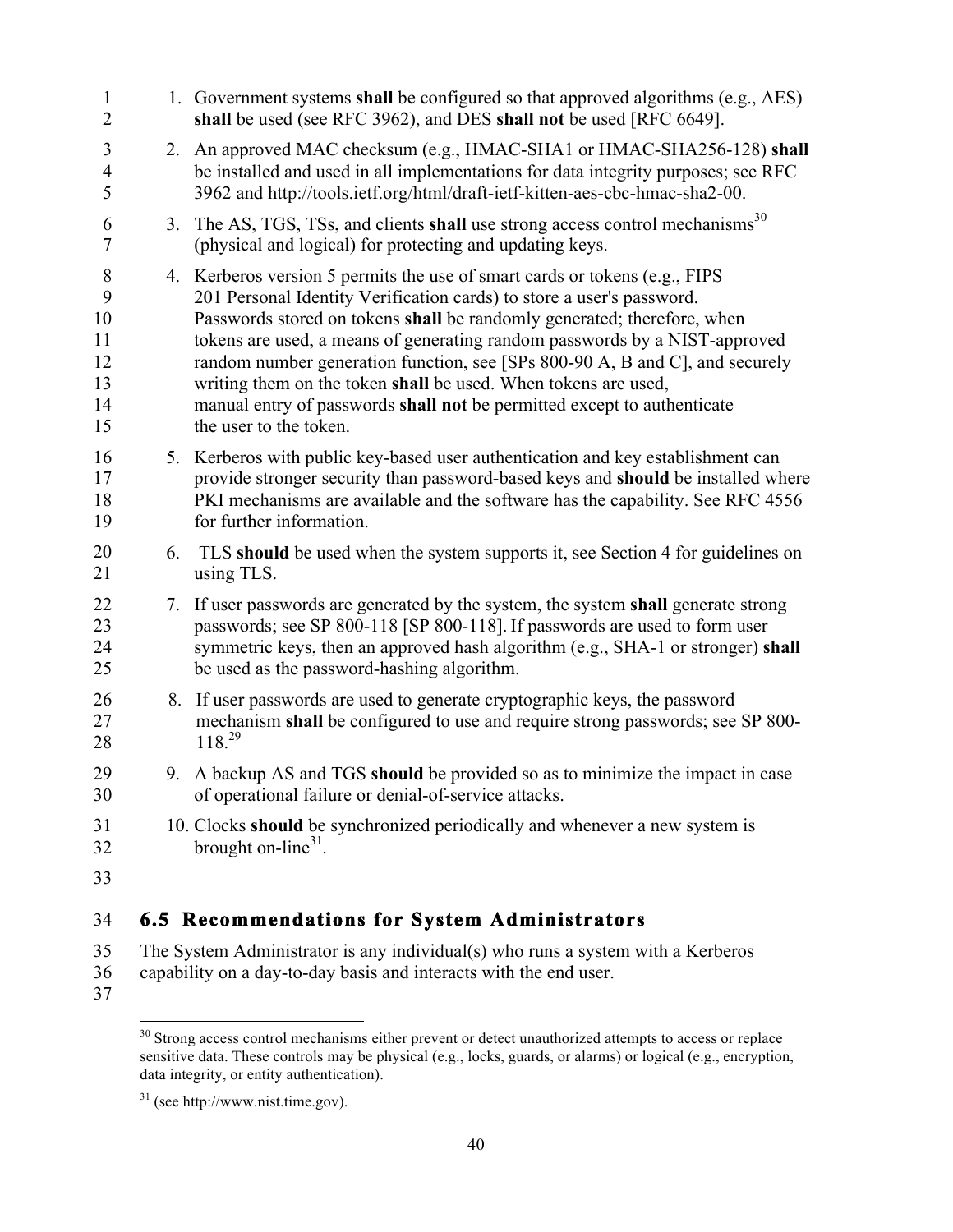| 1<br>2               | 1. | System administrators shall ensure that users are properly trained and that the<br>organization's security policy is enforced.                                                                                                                                        |
|----------------------|----|-----------------------------------------------------------------------------------------------------------------------------------------------------------------------------------------------------------------------------------------------------------------------|
| 3                    | 2. | The AS, TGS, TS, and client shall be physically secured.                                                                                                                                                                                                              |
| 4                    | 3. | Tickets shall be encrypted or physically protected at the client, TS, and TGS sites.                                                                                                                                                                                  |
| 5<br>6               | 4. | If the passwords are generated by the user, then the system administrator shall<br>develop a policy for selecting strong passwords that is enforced by the software;<br>see SP 800-118. <sup>29</sup>                                                                 |
| 8<br>9               | 5. | System clocks shall be periodically verified to ensure synchronization.                                                                                                                                                                                               |
| 10                   |    | 6.6 Recommendations for End Users                                                                                                                                                                                                                                     |
| 11<br>12             |    | An end user is the individual using the Kerberos capability.                                                                                                                                                                                                          |
| 13<br>14             |    | 1. If user-selected passwords are allowed, they shall be generated in accordance<br>with the organization's password policy.                                                                                                                                          |
| 15<br>16<br>17<br>18 |    | 2. Users shall protect their password from unauthorized disclosure. If a token<br>containing a password or key is provided, users shall protect the token from<br>unauthorized use. Users shall report the loss of physical tokens or the<br>compromise of passwords. |
| 19                   |    |                                                                                                                                                                                                                                                                       |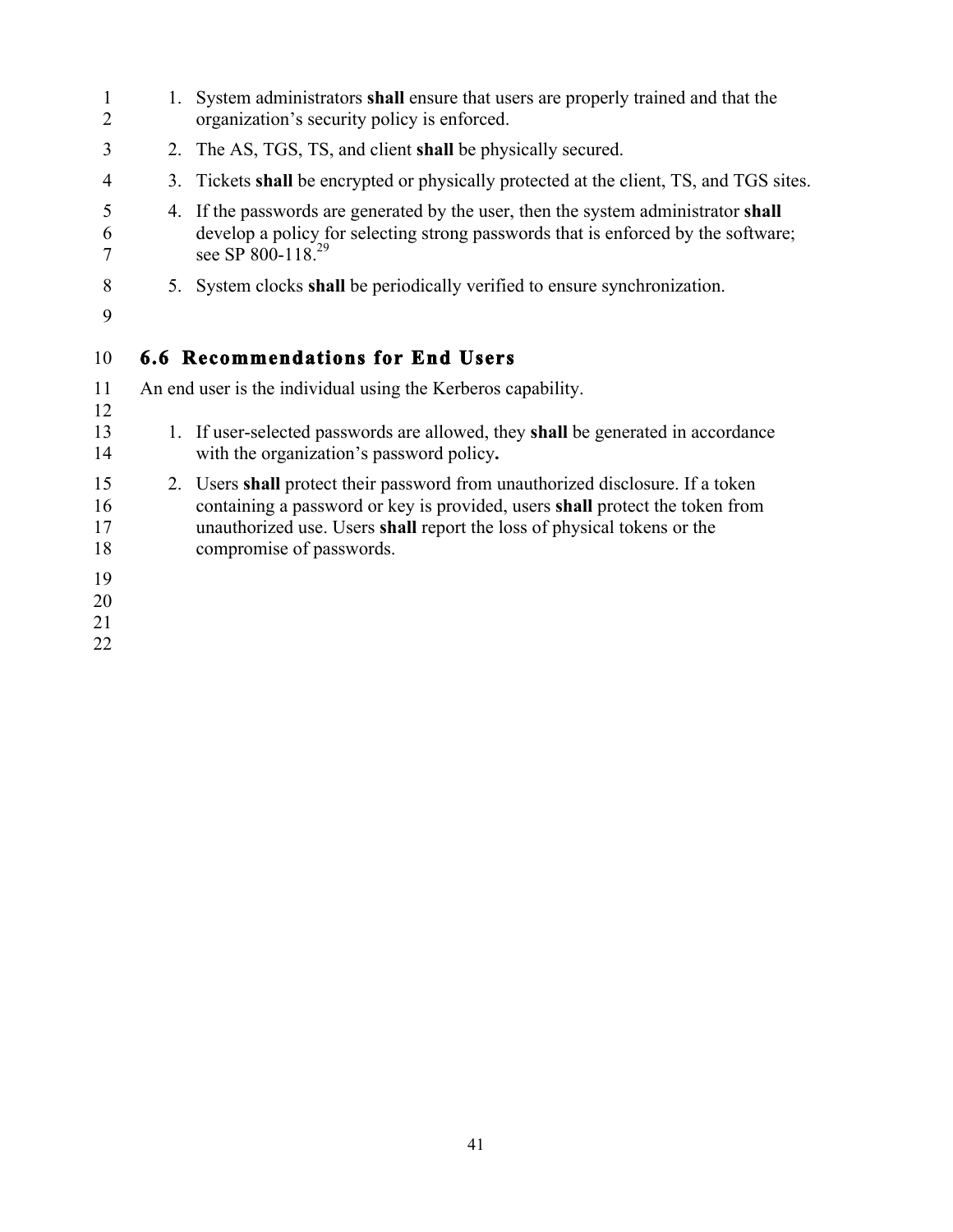### 2 **7 Over-The-Air Rekeying (OTAR) Key Management Messages** 1 3 **(KMMs)**

# 4 **7.1 Description**

5 A key management protocol has been specified for over-the-air rekeying of digital radios

6 (OTAR) [OTAR]. This protocol has been designed to handle several types of

7 cryptographic security, one of which, Type 3, has been designed for unclassified,

8 sensitive communications and is discussed herein. The only differences between the

9 security types are the cryptographic algorithms used and the security requirements. The

10 Type 3 algorithms and security requirements are addressed in both OTAR and OTAR1

- 11  $[OTARI]^{\frac{32}{2}}$ .
- 12

13 For key management, a secure mobile system consists of Key Management Facilities

- 14 (KMFs) and mobile radios that are subordinate to each KMF. Key Management
- 15 Messages (KMMs) are exchanged between each KMF and its subordinate mobile radios
- 16 (see Figure 7-1). Cryptographic keys are transferred from a KMF to a mobile radio and
- 17 protected using a key-wrapping algorithm and key wrapping key; many of the KMMs are
- 18 protected by encrypting the data in the messages; the integrity of the messages is
- 19 protected using a Message Authentication Code (MAC).



<sup>&</sup>lt;u>.</u> the general security requirements for transmitting Type 3 key management messages (KMMs), the requirements for wrapping the keys, the techniques used for KMM integrity and the mechanism used to protect against replay of the KMMs.  $32$  [OTAR] provides an overview of the key management techniques and the protocol. [OTAR1] specifies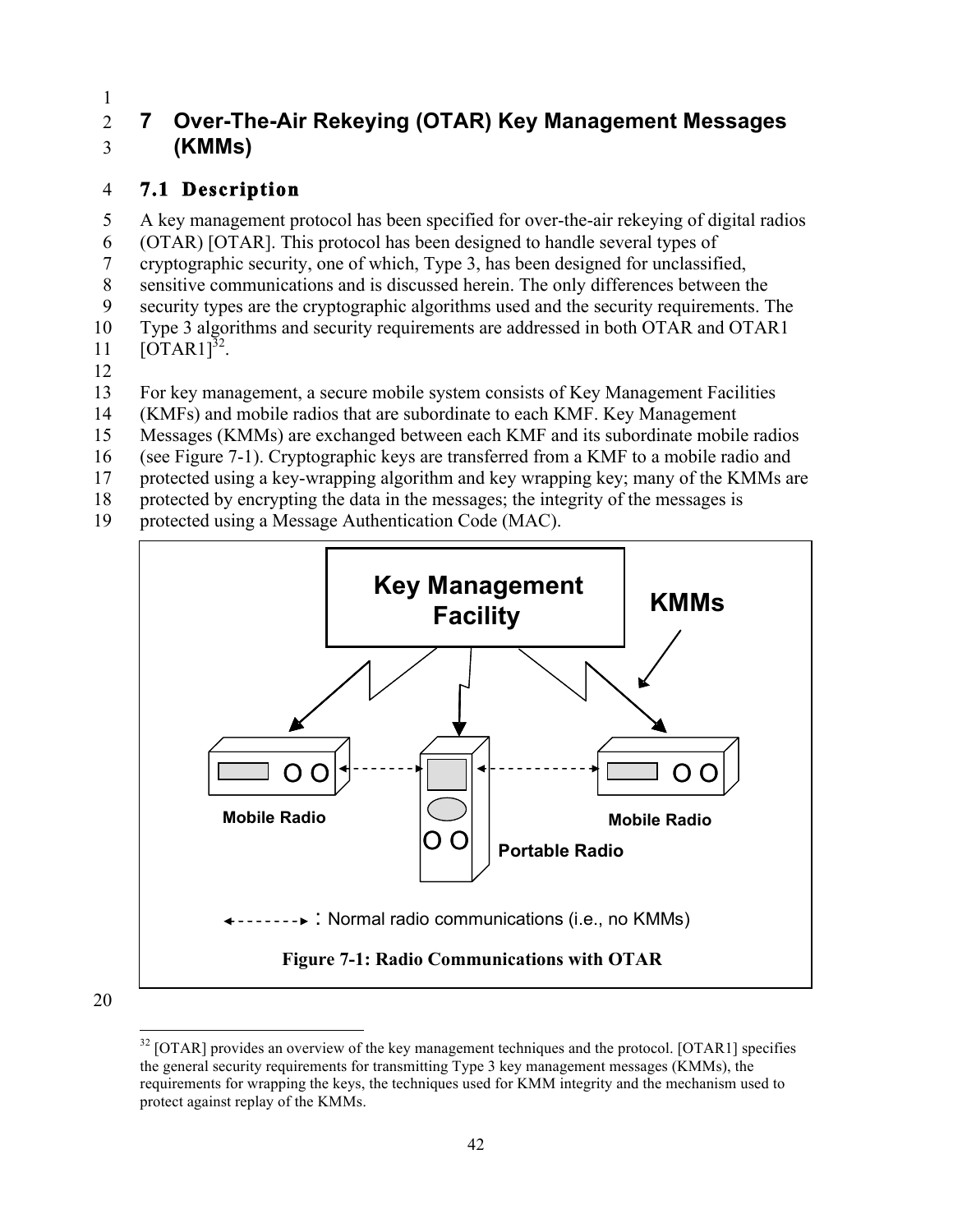- 2 Three general types of keys are used in OTAR: a Key-Wrapping Key  $(KWK)^{33}$ , a
- 3 Traffic-Encryption Key (TEK) and a key to be used for the computation of a Message
- 4 Authentication Code (MAC).
- 5

# 6 **7.2 Security and Compliance Issues**

### 7 **7.2.1 Cryptographic Algorithms**

8 Although the protocol has been designed to allow the use of any block cipher algorithm 9 to apply the cryptographic protection, only three block cipher algorithms have been 10 included in the specification: DES, TDEA and AES.

11

12 Approval for DES has been withdrawn because DES no longer provides the security that 13 is needed to protect Federal government information.

14

 15 TDEA, as specified in SP 800-67, uses three DES encryption/decryption operations with 16 a "key bundle" consisting of three separate DES keys. Two versions of TDEA have been

17 included in the OTAR specification: a one-key version, whereby all three keys are the

18 same for compatibility with DES, and a three-key version (3-TDEA), whereby the three 19 keys are different. Since DES is no longer considered secure, the one-key version of the

20 TDEA is also no longer considered secure and **shall not** be used.

21

# 22 **7.2.2 Message Authentication and Cryptoperiods**

23 A Message Authentication Code (MAC) is used to authenticate and protect the integrity 24 of many of the KMMs as specified in OTAR1, using the CBC-MAC mode of operation. 25 The security of a MAC depends, in part, on the block size of the MAC algorithm. AES 26 has a larger block size than 3-TDEA, and so the security of AES CBC-MAC is better 27 than 3-TDEA CBC-MAC. The OTAR documentation provides no guidance on the length 28 of cryptoperiods (i.e., the number of messages or the length of time that a key may be

29 used before it must be changed).

30 31 For AES, the number of messages that can be authenticated using a given key is, in

32 practice, not an issue. However, AES keys **shall** be periodically updated because of other 33 threats to the system, e.g., lost radios or an undetected compromise of a key.

34

35 When using 3-TDEA, no more than 1,000,000 messages **shall** be sent using a given key

- 36 because of threats to the security of the algorithm. However, like AES, it may be prudent
- 37 to update the 3-TDEA keys more frequently because of other threats to the system.
- 38

<sup>1</sup>  $33$  A Key Wrapping Key may also be referred to as a Key Encryption Key (KEK).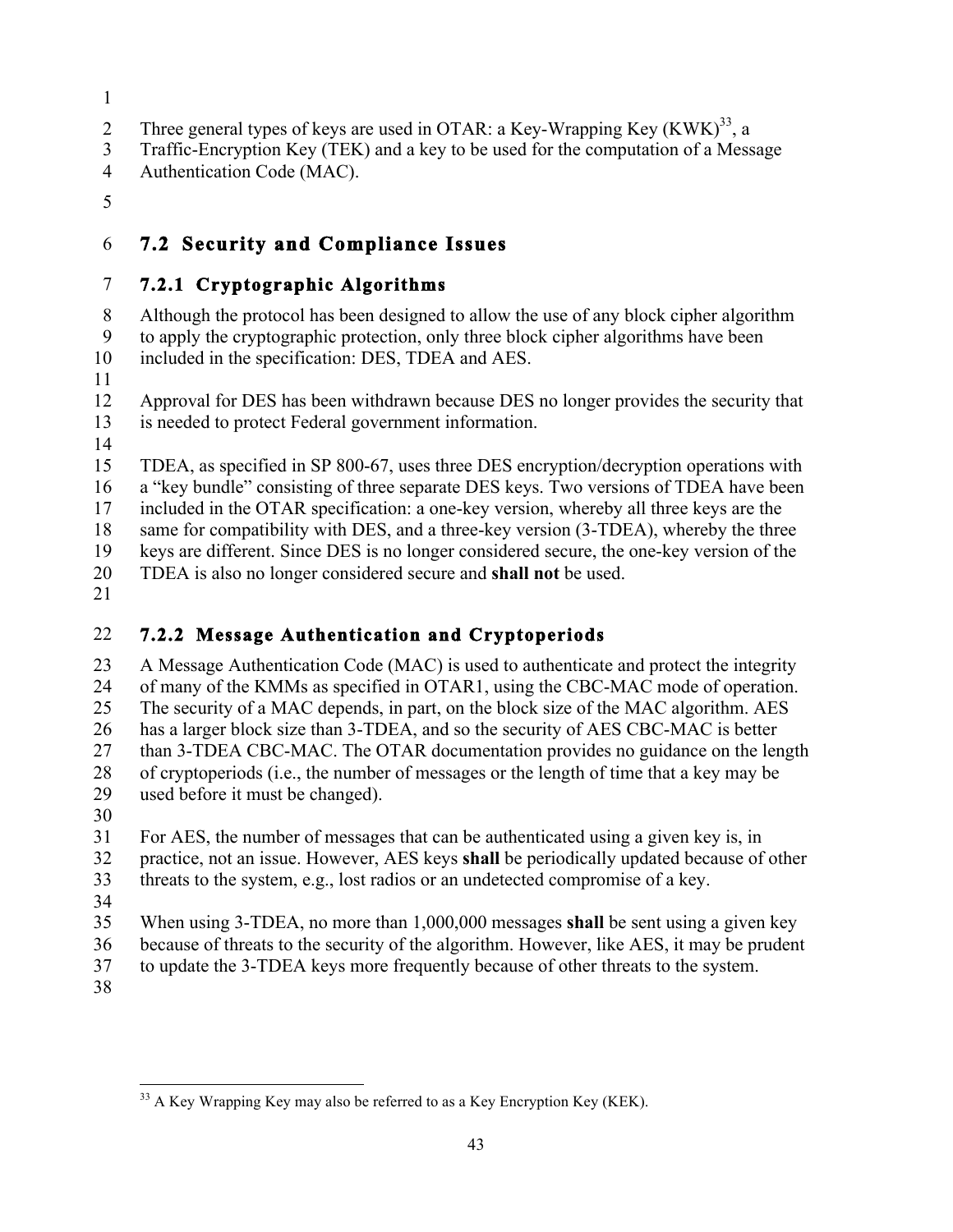### 1 **7.2.3 Key Usage**

- 2 Part 1 of this Recommendation states that keys **shall** be used for only one purpose.<sup>34</sup>
- 3 However, OTAR1 states that the key used to generate a MAC must be either a key
- 4 reserved for authentication and integrity protection purposes, or a key derived from a
- 5 Traffic-Encryption Key (TEK) using a key wrapping algorithm. In this latter case, note
- 6 that the TEK might be used for both encryption and for key derivation. In order to
- 7 comply with the recommendation to use a key for only one purpose, the MAC key **shall**
- 8 be a key reserved for a single purpose.
- 9

#### 10 **7.2.4 Backup**

11 The KMF **should** backup all keying material shared with and among the mobile radios so

- 12 that it can be recovered if necessary. When a key is no longer required, it **should** be
- 13 deleted from both normal operational storage and backup storage.
- 14

#### 15 **7.2.5 Rekeying**

16 Procedures **shall** be in place to rekey all radios in the network in the event of a key

- 17 compromise. If a radio is lost, procedures **shall** enable rekeying other radios in the
- 18 network so that the lost radio no longer has the capability of communicating securely
- 19 with other radios in the network.
- 20

### 21 **7.2.6 Random bit generators**

- 22 Keys **shall** be generated at the KMF using an approved random bit generator that
- 23 provides sufficient randomness for the desired security strength of the cryptographic
- 24 processes. NIST-approved random bit generation methods are specified in SPs 800-90 A,
- 25 B and C (under development) [SPs 800-90 A, B and C].
- 26

# 27 **7.3 Procurement Guidance**

- 28 The following recommendations are for any individual(s) that makes a purchasing 29 decision for acquiring OTAR equipment.
- 30
- 31 1. Procurements **shall** include the AES or TDEA algorithm. 32
- 33 2. If TDEA is provided in an implementation, the three-key version **shall** be included.
- 34
- 35 3. Procurements that include TDEA **shall** be capable of limiting the number of uses of a 36 single TDEA key bundle to 1,000,000.<sup>35</sup> 37
- 38 4. KMFs and radios **shall** conform to OTAR and OTAR1.

<sup>1</sup>  $34$  There is an allowed exception to this rule, but it does not apply to OTAR (see Section 5.2 in Part 1).

 $35$  See Section 7.2.2.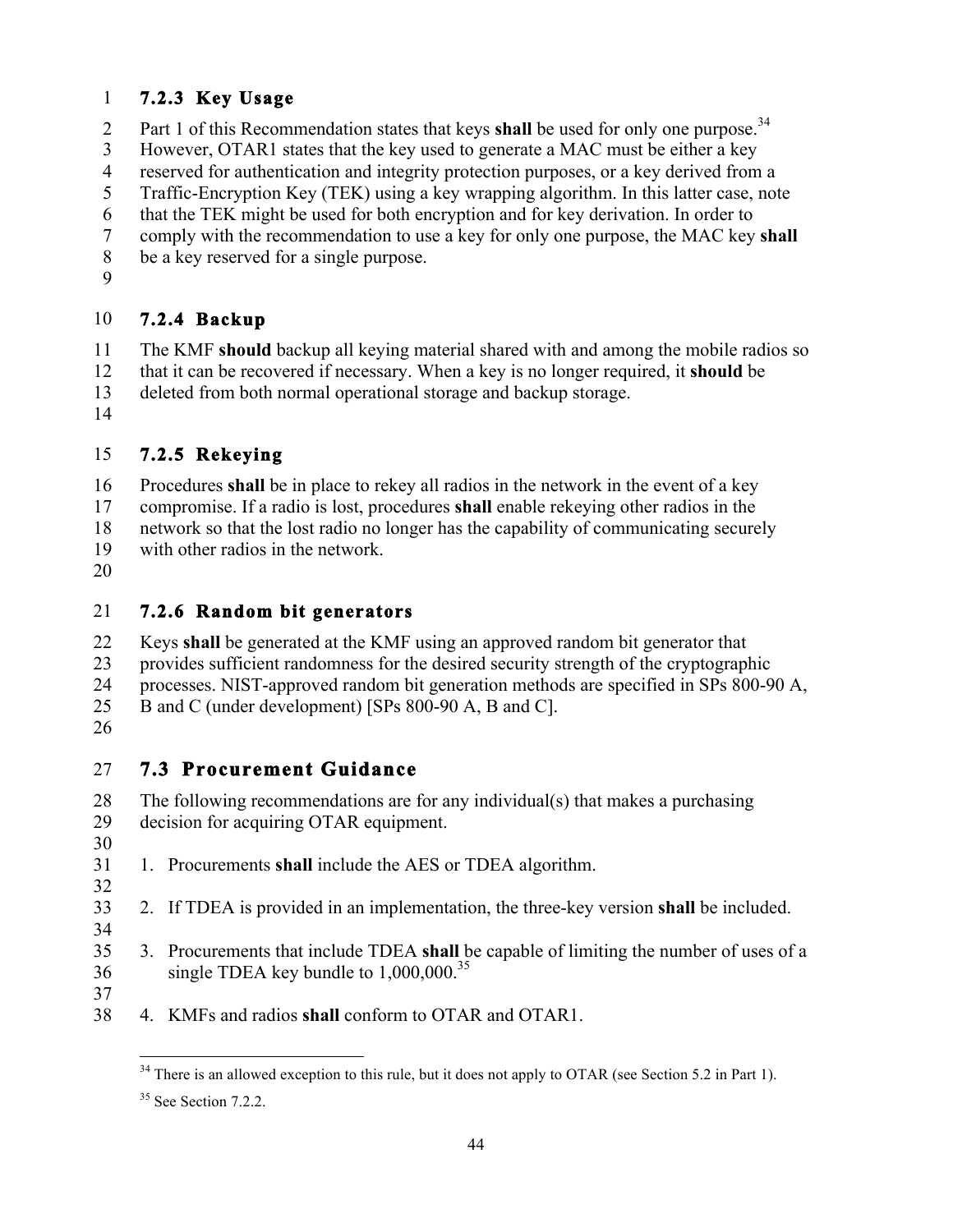|    | 5. When keys are generated within KMFs, they shall be generated using approved<br>random bit generators.                                                                                                                                                                                                                                  |
|----|-------------------------------------------------------------------------------------------------------------------------------------------------------------------------------------------------------------------------------------------------------------------------------------------------------------------------------------------|
|    |                                                                                                                                                                                                                                                                                                                                           |
|    | 6. Cryptographic modules used by the KMF and the mobile radios shall be validated at<br>FIPS 140-2 Level 1 or higher.                                                                                                                                                                                                                     |
|    | 7. KMFs shall include backup and archive capabilities to support reconstitution of the<br>KMF in the event of a disaster (e.g., fire, earthquake).                                                                                                                                                                                        |
|    | <b>7.4 Recommendations for System Installers</b>                                                                                                                                                                                                                                                                                          |
|    | The system installer is the individual(s) that installs an OTAR capability and performs                                                                                                                                                                                                                                                   |
|    | the initial configuration of the system components.                                                                                                                                                                                                                                                                                       |
|    | 1. The KMF shall use and have strong physical and logical access control mechanisms<br>to protect the cryptographic keys (e.g., physical locks, alarms or password token).                                                                                                                                                                |
| 2. | Backup KMFs shall be provided.                                                                                                                                                                                                                                                                                                            |
|    | 3. A TEK should not be used for multiple purposes. Reserved MAC keys should be<br>used for message authentication and integrity protection.                                                                                                                                                                                               |
| 4. | Maximum cryptoperiods for each key type shall be determined at the KMF in<br>accordance with the organization's security policy and Section 7.2.2.                                                                                                                                                                                        |
|    | 5. Radios shall be accounted for; in the case of a lost or stolen radio, an assessment of<br>the effect of a loss of the keys contained in that radio shall be made. The use of any<br>key contained in that radio shall be discontinued. Procedures shall be in place for<br>replacing these keys if used by the KMF or by other radios. |
|    | 6. Implementations shall be configured to use the AES or TDEA algorithms, and to<br>disallow the use of DES.                                                                                                                                                                                                                              |
|    | If TDEA is provided and is to be used, the three-key version shall be used, and the<br>one-key version shall not be used.                                                                                                                                                                                                                 |
|    | For implementations using TDEA in which the cryptoperiod of a key bundle is<br>configurable, the cryptoperiod shall be set to a value less than 1,000,000 messages.                                                                                                                                                                       |
|    | <b>7.5 Recommendations for System Administrators</b>                                                                                                                                                                                                                                                                                      |
|    | The System Administrator is the individual who manages the OTAR system or its                                                                                                                                                                                                                                                             |
|    | components on a day-to-day basis and interacts with the end users.                                                                                                                                                                                                                                                                        |
|    | System administrators shall ensure that the organization's security policy is<br>1.<br>enforced.                                                                                                                                                                                                                                          |
|    | 7.<br>8.                                                                                                                                                                                                                                                                                                                                  |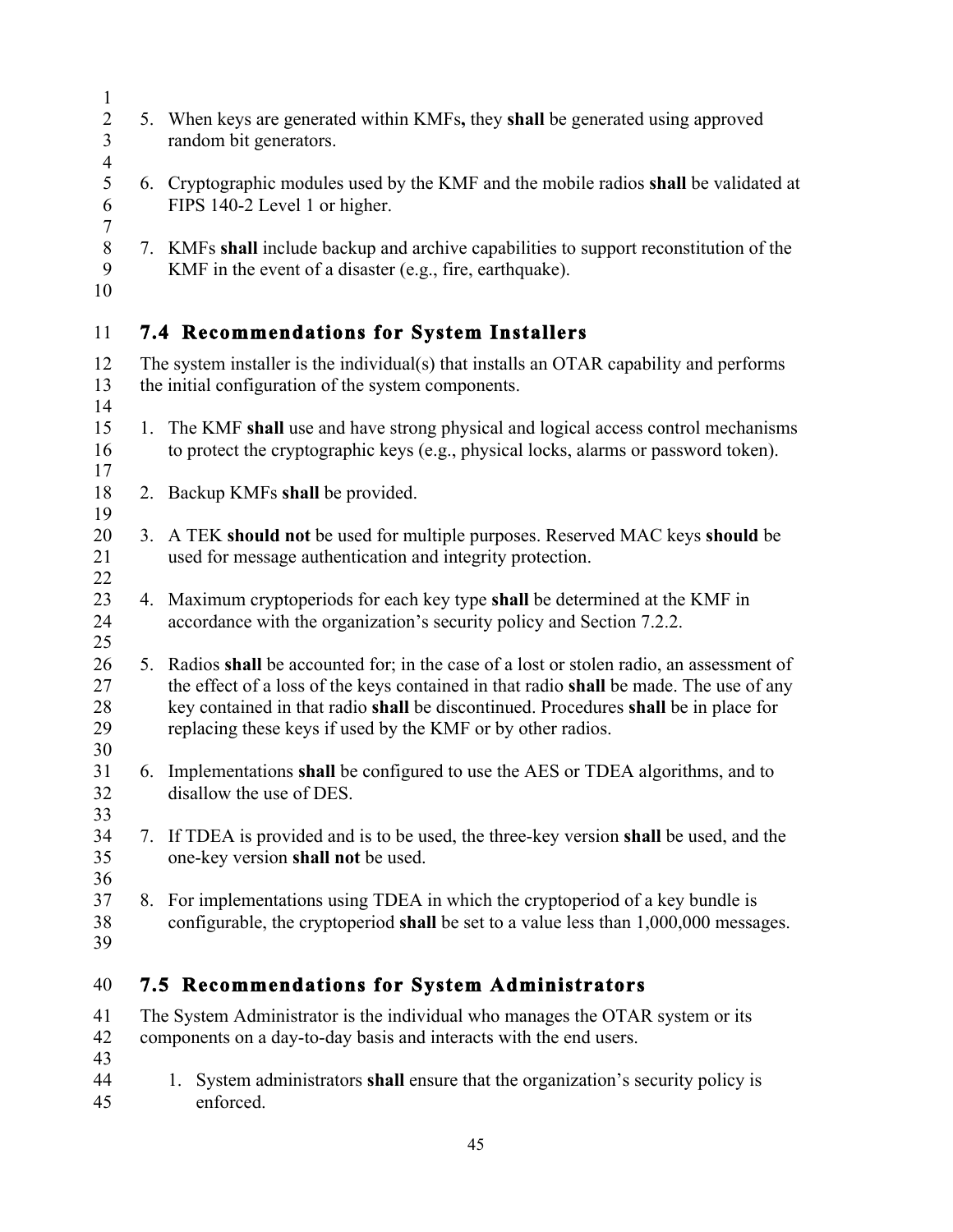| $\mathbf{1}$                    |    |                                                                                                                                                                                                           |
|---------------------------------|----|-----------------------------------------------------------------------------------------------------------------------------------------------------------------------------------------------------------|
| $\overline{2}$<br>3             |    | 2. System administrators shall protect the keying material from disclosure and<br>modification.                                                                                                           |
| $\overline{4}$                  |    |                                                                                                                                                                                                           |
| 5                               |    | Procedures shall be in place for replacing keys at the end of their cryptoperiod.<br>3.                                                                                                                   |
| 6<br>$\boldsymbol{7}$<br>8<br>9 |    | 4. To maintain the availability of the KMF, system administrators shall ensure that<br>sufficient information is stored in a secure location to reconstitute the KMF after a<br>disaster.                 |
| 10<br>11<br>12<br>13            |    | 5. Backup KMFs along with a strategy and procedures to transition from a primary<br>KMF to a backup KMF, and from a backup KMF to the primary KMF shall be<br>established.                                |
| 14<br>15<br>16<br>17            |    | 6. System administrators shall train end users in the use of their radios and the<br>procedures to be followed in the case of lost radios or suspected key<br>compromises.                                |
| 18<br>19<br>20                  |    | 7. Audit logs should be maintained at the KMF with sufficient information to<br>indicate which keys are shared by which radios.                                                                           |
| 21                              |    | <b>7.6 Recommendations for End Users</b>                                                                                                                                                                  |
| 22<br>23                        |    | An end user is the individual using a radio that has an OTAR capability.                                                                                                                                  |
| 24<br>25<br>26                  |    | 1. End Users shall operate radios as instructed by their organization and system<br>administrators.                                                                                                       |
| 27<br>28                        | 2. | End users shall protect their radios from loss and unauthorized access.                                                                                                                                   |
| 29<br>30<br>31<br>32<br>33      |    | 3. In the event that a radio is lost or a key is suspected of being compromised, end users<br>shall immediately notify the system administrator in accordance with the<br>organization's security policy. |
|                                 |    |                                                                                                                                                                                                           |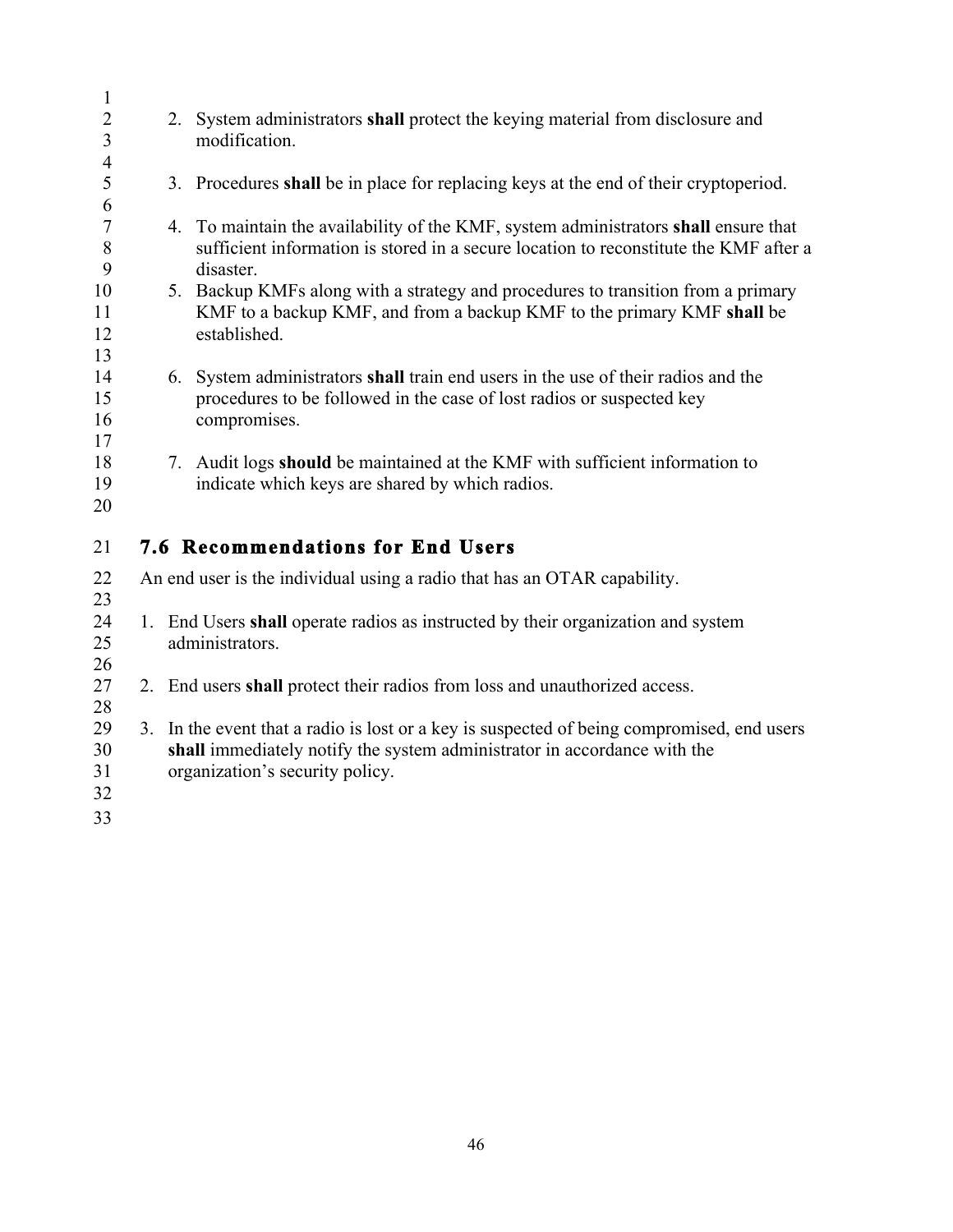# 1 **8 Domain Name System Security Extensions (DNSSEC)**

### 2 8.1 Description

 3 The Domain Name System (DNS), as defined in [RFC 1034] and [RFC 1035], is the 5 7 forms of data as well, such as host system information, the geographic location of 10 delegations under the ".gov" parent zone. 4 global hierarchical distributed database system for mapping Internet addresses, SMTP servers, and other information to a human-readable name. Its main purpose is handling 6 mappings between host domain names and Internet addresses, but it can handle other 8 servers, even encoded digital certificates. DNS data is stored as individual Resource 9 Records (RR) that associate a piece of data (e.g., IP address, mail server name) with a domain name and an identifying Resource Record type code (RR type). All the RRs for a 11 particular organization are stored in an administrative unit called a zone. Multiple zones 12 form a domain. A domain is hierarchical, in that one zone may act as a delegating parent 13 to one or more child-delegated zones. For example, most Federal agencies are child 14 delegations under the ".gov" parent zone.<br>15 Zone information is maintained on *authoritative* servers, which are distributed all over

15

16 the Internet to answer queries according to the DNS network protocols. The DNS

17 infrastructure is comprised of a small group (or single server) known as a primary master

18 authoritative server that has a local zone database, and multiple secondary servers that

19 obtain their copies of the zone database from the primary authoritative master server.

20 Another set of components are *caching recursive* servers<sup>36</sup>, which query the authoritative

21 servers and cache any replies. On the end user's client system, software components

22 known as resolvers make DNS queries to recursive caches and/or authoritative servers.

23 Figure 8-1 depicts the relationship between the DNS components.





38 The basic DNS does not have many security features; see SP 800-81-2 [SP 800-81r2]. A

39 suite of RFCs has been developed to provide security enhancements contained in three

40 IETF documents, collectively called the DNS security extensions (DNSSEC) [RFC 4033,

<sup>1</sup> <sup>36</sup> Caching Recursive Server is sometimes shortened to "caching server" or "recursive server". However, the role remains the same.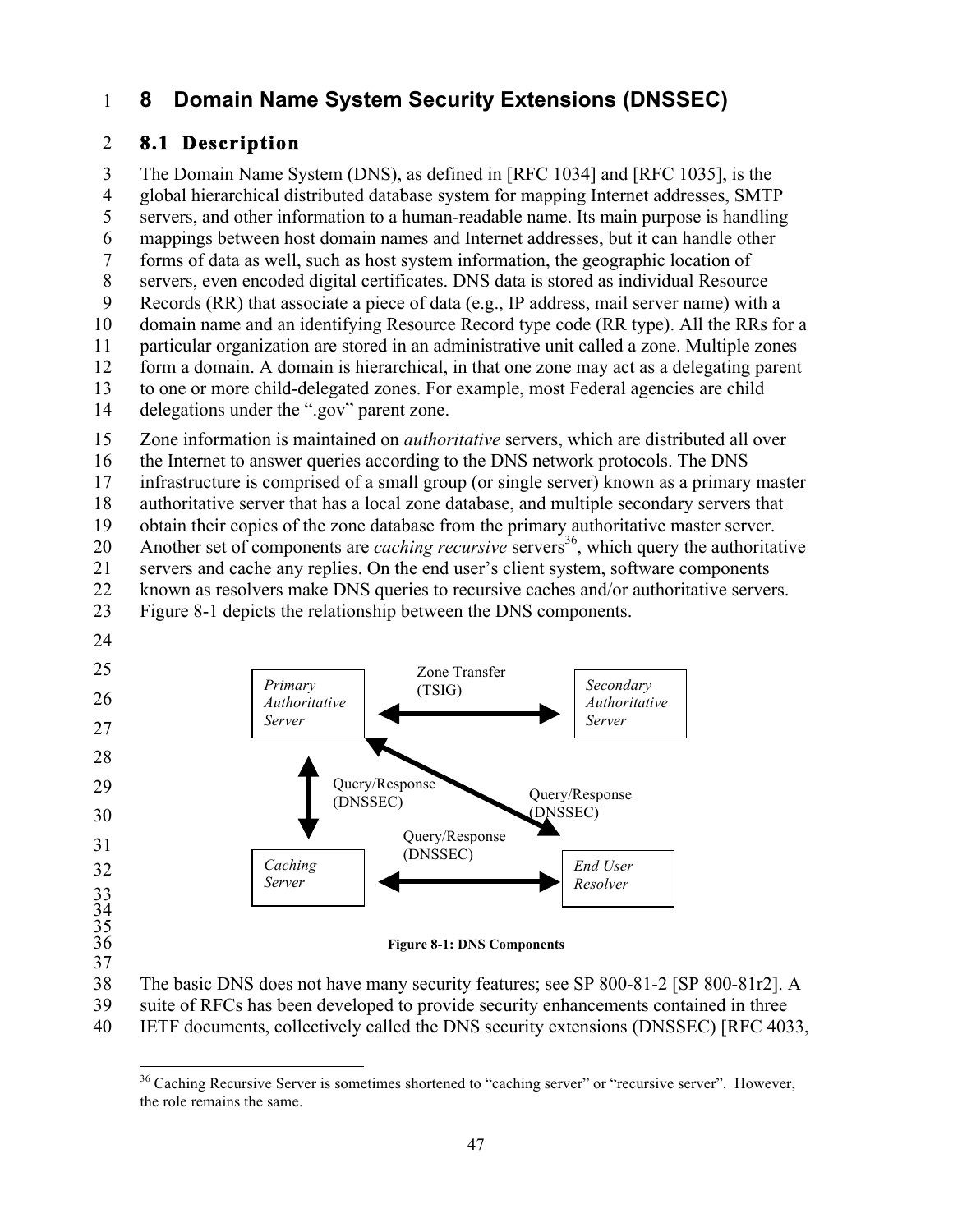- 1 RFC 4034, and RFC 4035]. DNSSEC provides a layer of authentication and integrity
- 2 protection for any kind of data stored in the DNS, including data used by other protocols.
- 3 For example, there are RR types allocated for storing Secure Shell (SSH) keys in the
- 4 DNS, which then rely on DNSSEC to protect the integrity of that information.

#### 5 **8.1.1 DNS Data Authentication**

10 pair is used to sign the zone key set (known as the Key Signing Key or KSK). While 13 the zone – using it, a client can authenticate the ZSK (by validating the signature over the 14 ZSK using the KSK public key), and then use the ZSK to authenticate the zone data. The 15 KSK is also used to link the security chain<sup>37</sup> from the zone to its delegating parent. Since 20 in DNSSEC, and clients may only understand certain digital signature algorithms. There 6 Cryptographically generated public key-based digital signatures provide authentication 7 for DNS data. Commonly, there will be two or more digital signature public-key pairs 8 (which make up the key set) used to implement DNSSEC in a zone. One key pair is used 9 to sign the zone data (referred to as the Zone Signing Key or ZSK), and a separate key 11 some zones may only use one key pair for both ZSK and KSK, it is not recommended for 12 Federal agency zones. This KSK is also known as the Secure Entry Point (SEP) key for 16 the KSK is used to link security from the zone (e.g. "example.gov") to the delegating 17 parent zone (e.g. ".gov") [RFC 4035], it is often longer lived, and used infrequently (used 18 only to sign the zone key set). Multiple digital signature algorithms can be supported, so 19 there may be multiple keys (one for each algorithm), as there is no algorithm negotiation 21 is one mandatory-to-implement algorithm as defined by the IETF, so there is at least one 22 agreed-upon digital-signature algorithm that all servers and clients will understand.

23

25 30 24 Currently, both RSA using SHA-1 and SHA-256 have been specified and can be used with DNSSEC zones. Most modern implementations either support both or will do so 26 after an upgrade. Zones deploying DNSSEC for the first time can start with RSA using 27 SHA-256. Zones that initially deployed with RSA using SHA-1 **should** migrate to RSA 28 (2048-bit RSA key) using SHA-256: see SP 800-131A for information about guidelines 29 for using RSA with different key sizes and hash algorithms. However, both hash algorithms (i.e., SHA-1 and SHA-256) **should** be used to generate digital signatures for 31 DNS data for a period of time to ensure that client systems that cannot validate RSA with 32 SHA-256 can still authenticate DNS data. The length of this transition period depends on 33 the widespread availability and deployment of client-system software that understands 34 RSA with SHA-256.

#### 35 **8.1.2 DNS Transaction Authentication**

- 36 Additional authentication mechanisms are used for server-server communication and
- 37 administrative control. Transaction authentication is performed by computing an HMAC
- 38 over the entire DNS message and a secret random string that is known by both
- 39 authoritative DNS servers in the transaction, and transmitting the result in a Transaction
- 40 Signature (TSIG) RR appended to the original message. Transaction authentication is

<sup>&</sup>lt;u>.</u> public keys that can be used to trace a logical path from the data to be validated back to a trusted, installed public key on the client, see SP 800-81-2. This chain of public keys and signatures is similar to a PKI certificate chain (see Section 2.1), but entirely contained within the DNS.  $37$  The security chain (also referred to as "chain of authentication") is the collection of digital signatures and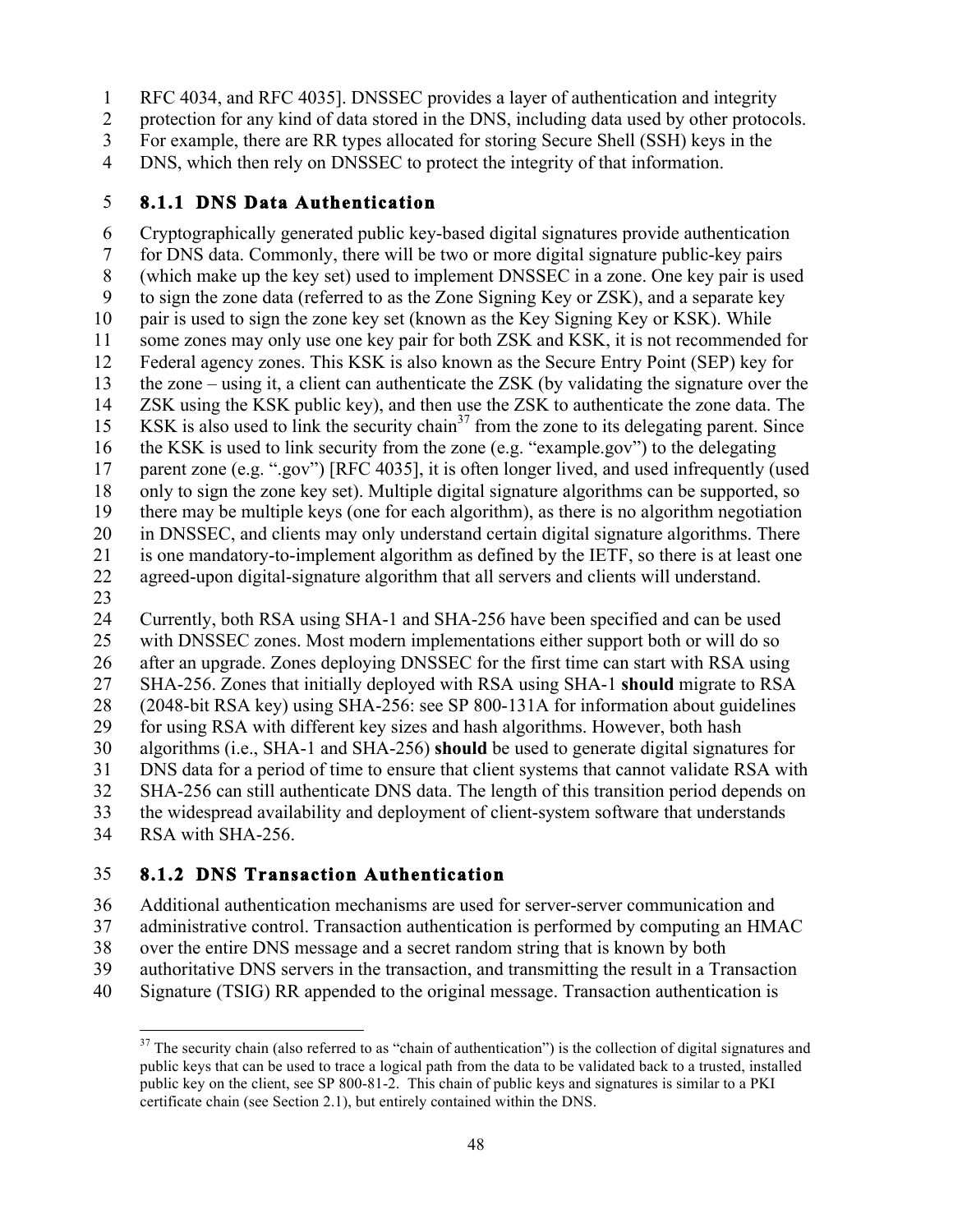- 1 usually used for special transactions, such as zone transfers or dynamic updates. A zone
- 2 transfer is a special query type that is used to keep secondary authoritative servers up-to-
- 3 date with the most recent version of the zone data. Dynamic update is a feature that
- 4 allows an authorized administrator to add or delete DNS data by sending a specially
- 5 formatted message. This is frequently used in local area networks where the Dynamic
- 6 Host Configuration Protocol (DHCP) is used to assign IP addresses dynamically. The
- 7 DHCP server may update the DNS server by sending a dynamic update message to
- 8 reflect network changes.
- 9

10 The currently defined algorithms used in TSIG authentication are HMAC using SHA-1

11 and the SHA-2 family of hash algorithms (SHA-224, SHA-256, SHA-384 and SHA-512).

12 The use of SHA-1 is acceptable for current security practices when using HMAC with a

13 suitably random secret string. All DNS server administrators taking part in the transaction

- 14 must agree on which algorithm and secret string size will be used for transaction
- 15 authentication and must ensure that all parties have the same secret random string (which
- 16 may include out-of-band transactions to distribute keys).

### 17 **8.1.3 DNS Cryptographic Algorithms/Schemes, Modes and**  18 **Combinations**

19 DNS does not support algorithms in isolation, but specifies suites of algorithms and

20 schemes. Algorithm/scheme combinations for zone data signing and for message

- 21 authentication are provided in Tables 8-1 ([RFC 6944], [RFC 6605]) and 8-2 ([RFC
- 22 3645], [RFC 4635]):
- 23

# 24 **Table 8-1: Recommended Algorithm and Scheme Combinations for Zone Data**

25 **Signing** 

| <b>Suite</b>    | Authentication | <b>Digest</b>  | <b>IETF Status</b> | <b>Approved for<br/>Federal Use<sup>38</sup></b> |
|-----------------|----------------|----------------|--------------------|--------------------------------------------------|
| RSA SHA-256     | <b>RSA</b>     | <b>SHA-256</b> | Recommended        | <b>YES</b>                                       |
|                 |                |                | to Implement       |                                                  |
| RSA SHA-512     | <b>RSA</b>     | <b>SHA-512</b> | Recommended        | <b>YES</b>                                       |
|                 |                |                | to Implement       |                                                  |
| ECDSAP256SHA256 | <b>ECDSA</b>   | <b>SHA-256</b> | Recommended        | <b>YES</b>                                       |
|                 |                |                | to Implement       |                                                  |
| ECDSAP384SHA384 | <b>ECDSA</b>   | <b>SHA-384</b> | Recommended        | <b>YES</b>                                       |
|                 |                |                | to Implement       |                                                  |

26 27

 $\overline{a}$ 

<sup>&</sup>lt;sup>38</sup> Refer to Part 1 of this guide for approved key lengths and for algorithm lifetimes.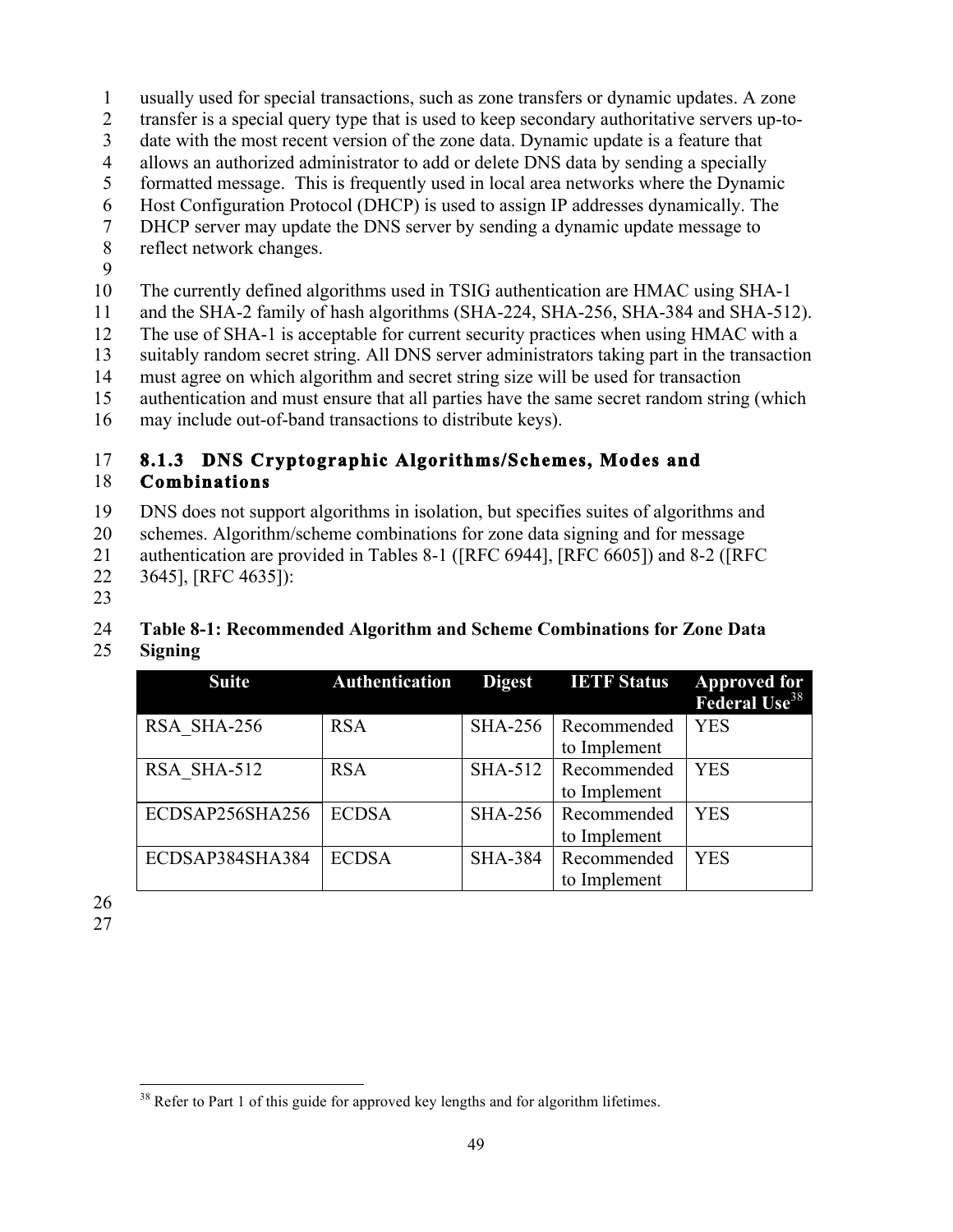| <b>Suite</b>   | <b>IETF</b> status | <b>Approved for</b><br><b>Federal Use</b> |
|----------------|--------------------|-------------------------------------------|
| HMAC SHA1      | Mandatory          | <b>YES</b>                                |
| HMAC SHA-224   | Optional           | <b>YES</b>                                |
| HMAC SHA-256   | Mandatory          | <b>YES</b>                                |
| HMAC SHA-384   | Optional           | <b>YES</b>                                |
| HMAC SHA-512   | Optional           | <b>YES</b>                                |
| $GSS$ $TSIG39$ | Optional           | YES                                       |

### 1 **Table 8-2: Recommended Message Authentication Algorithms**

2

3 It should be noted that HMAC-MD5.SIG-ALG.REG.INT is a suite that is widely

4 implemented and often set as the default choice. However, it **shall not** be used for

5 Federal implementations. Since TSIG message authentication is used between servers

6 where there is an existing trust relationship, the administrators must agree on the method

7 used and the secret (random) string used with the TSIG method.

8

9 Due to message size constraints (See Section 8.1.4 below), large RSA keys may result in

10 DNS transaction failures that are often interpreted by clients as DNS failures. It is

11 recommended that, instead, a digital signature algorithm that has the same security

12 strength, but with smaller sized keys be used, such as ECDSA [RFC 6605]. . It is

13 recommended that DNS administrators plan to migrate to ECDSA for zone signing by

14 October 1, 2015, or plan to migrate earlier as soon as it becomes available in DNS

15 software components.

### 16 **8.1.4 Special Considerations for Key Sizes**

17 There are some special considerations needed when choosing the size of the RSA

18 DNSSEC signing keys. Early deployments have shown that large RSA keys can result in

19 protocol issues, such as response messages that are too large to fit in a standard UDP

20 packet. DNSSEC requires the use of larger DNS packet sizes up to 4KB, but practical

- 21 limits are around 1500 bytes or less.
- 22

23 It is recommended that DNS administrators maintain 1024-bit RSA/SHA-1 and/or

RSA/SHA-256 ZSK's until Oct  $1<sup>st</sup>$  2015, or until it is proven that the majority of routers, 24

25 caches and other network middle boxes can handle packet sizes over 1500 bytes (if

26 before 2015). However, 1024-bit RSA keys are allowed until the 2015 date to

27 accommodate older versions of DNS clients that may be older network components that

28 cannot handle UDP packets with sizes over 1500 bytes. This is an exception to the

29 security guidance provided in SP 800-131A. However, this exception on RSA key sizes

30 does not apply to Key Signing Keys. KSK's **shall** follow the guidance set in Part 1 of this

- 31 Recommendation.
- 32

 $\overline{a}$ 

 may be found in some server implementations. <sup>39</sup> Generic Security Service Algorithm for Secret Key Transaction Authentication (GSS-TSIG [RFC3645])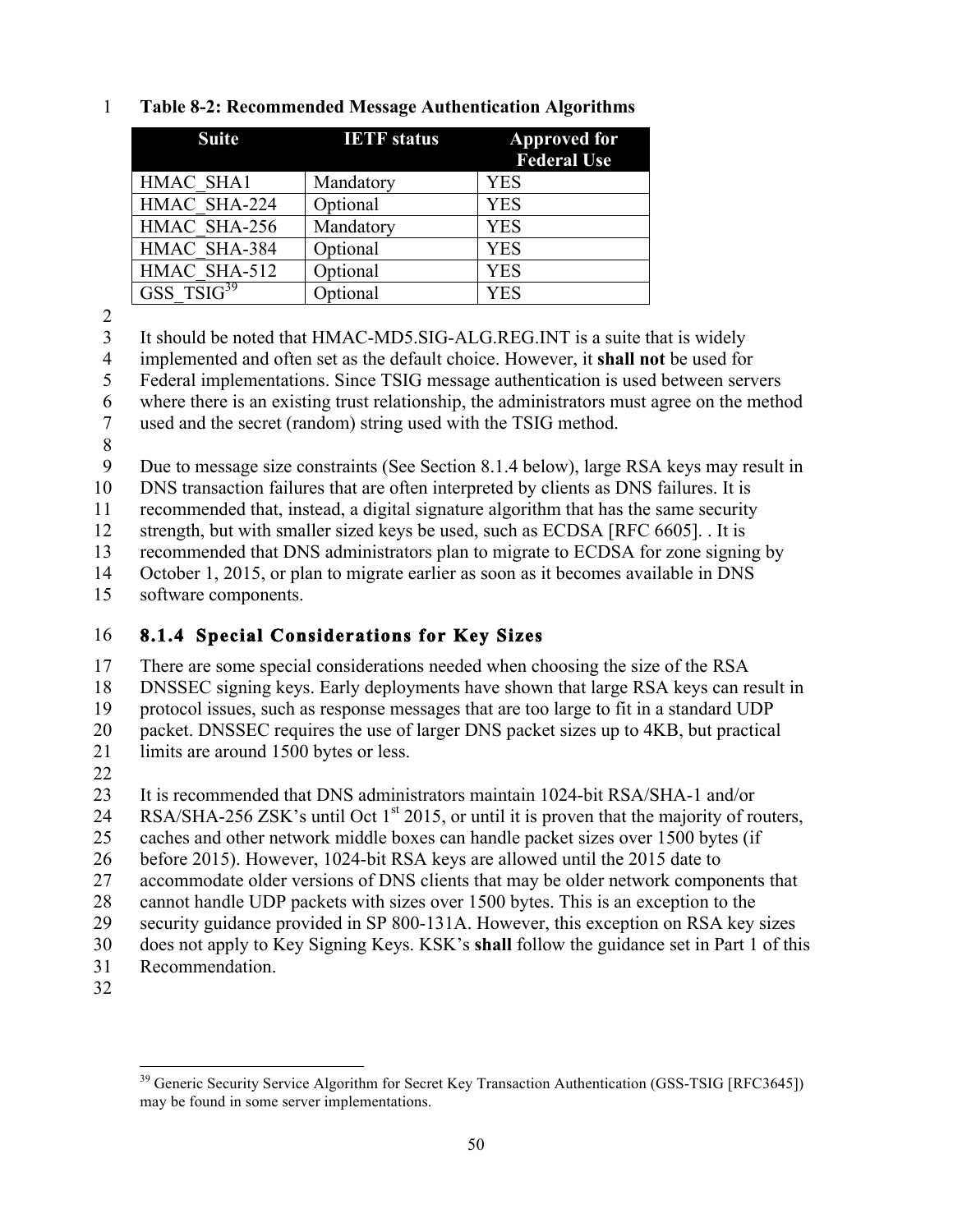- 1 It is recommended that zone administrators migrate DNSSEC zone signing algorithms to
- 2 ECDSA by 2015 or when support for ECDSA appears in DNSSEC components,
- 3 whichever is sooner.
- 4
- To minimize the risk when using 1024-bit RSA ZSK's with DNSSEC, ZSK's should be 5
- 6 changed more frequently: every one to three months, with a signature validity period of
- 7 five to seven days. The ZSK-rollover sequence discussed in the NIST Special Publication
- 8 800-81 [SP 800-81r2] is recommended to maintain a valid chain of authentication in
- 9 DNS data.

#### 10 **8.1.5 Special Considerations for NSEC3**

- 11 There is a special variant to DNSSEC that minimizes the risk of information leakage and
- 12 is known as the Hashed Next Secure (NSEC3) RR; see RFC 5155 [RFC 5155]. In
- 13 DNSSEC, a client can map the contents of the zone by sending a series of queries for the
- 14 Next Secure (NSEC) RR type found in error messages. These NSEC RRs provide signed
- 15 proof that the queried name did not exist, but also provides two names that do exist in the
- 16 zone as part of that proof. NSEC3 attempts to minimize this information leakage of zone
- 17 names by using the hash values of the two existing names (currently using SHA-1 only).
- 18 However, this requires the server and client to be able to perform multiple SHA-1 hash
- 19 calculations during runtime; note that this method could be used to mount a Denial of
- 20 Service attack against the server if multiple requests are made.
- 21 NSEC3 was designed to solve a specific class of information leakage that could lead to a
- 22 complete mapping of network resources in a DNS zone. NSEC3 deployment risks are
- 23 often greater than the usefulness provided by using NSEC3, unless there is an overriding
- 24 need to deploy NSEC3 beyond zone content protection (examples include protecting
- 25 personally identifying information that may be contained in the DNS). However, it is a
- 26 good idea to use NSEC3-aware client software, because a client may access a zone that
- 27 uses NSEC3 RRs with DNSSEC.
- 28 System installers and administrators **should** develop a transition plan to migrate from
- 29 SHA-1 to SHA-256, and to do so when SHA-256 becomes available in major software
- distributions. This would involve deploying both SHA-1 and SHA-256-based NSEC3 30
- 31 RRs until it is observed that SHA-256-aware implementations have become widely used
- 32 in the Internet community.

# 33 **8.2 Security/Compliance Issues**

- older versions of DNS clients, 2048-bit RSA keys are strongly recommended for use. 35 34 1. Even though 1024-bit RSA keys are allowed until October 1, 2015 to accommodate
- 36 2. Although not strictly necessary to the specification, a Key Signing Key **should** be
- 37 used to maintain security chains from the parent zone (e.g., .gov) to the zone (e.g.,
- 38 nist.gov). This KSK **should** be securely transmitted to the delegating parent
- 39 according to the policy and procedure established by the parent zone.
- TSIG-shared secret strings **should** be random for use in providing integrity protection for 40
- 41 DNS message transactions, and generated at appropriate security strengths. The system
- 42 installers using the TSIG secret string **shall** agree on which TSIG algorithm to use. 51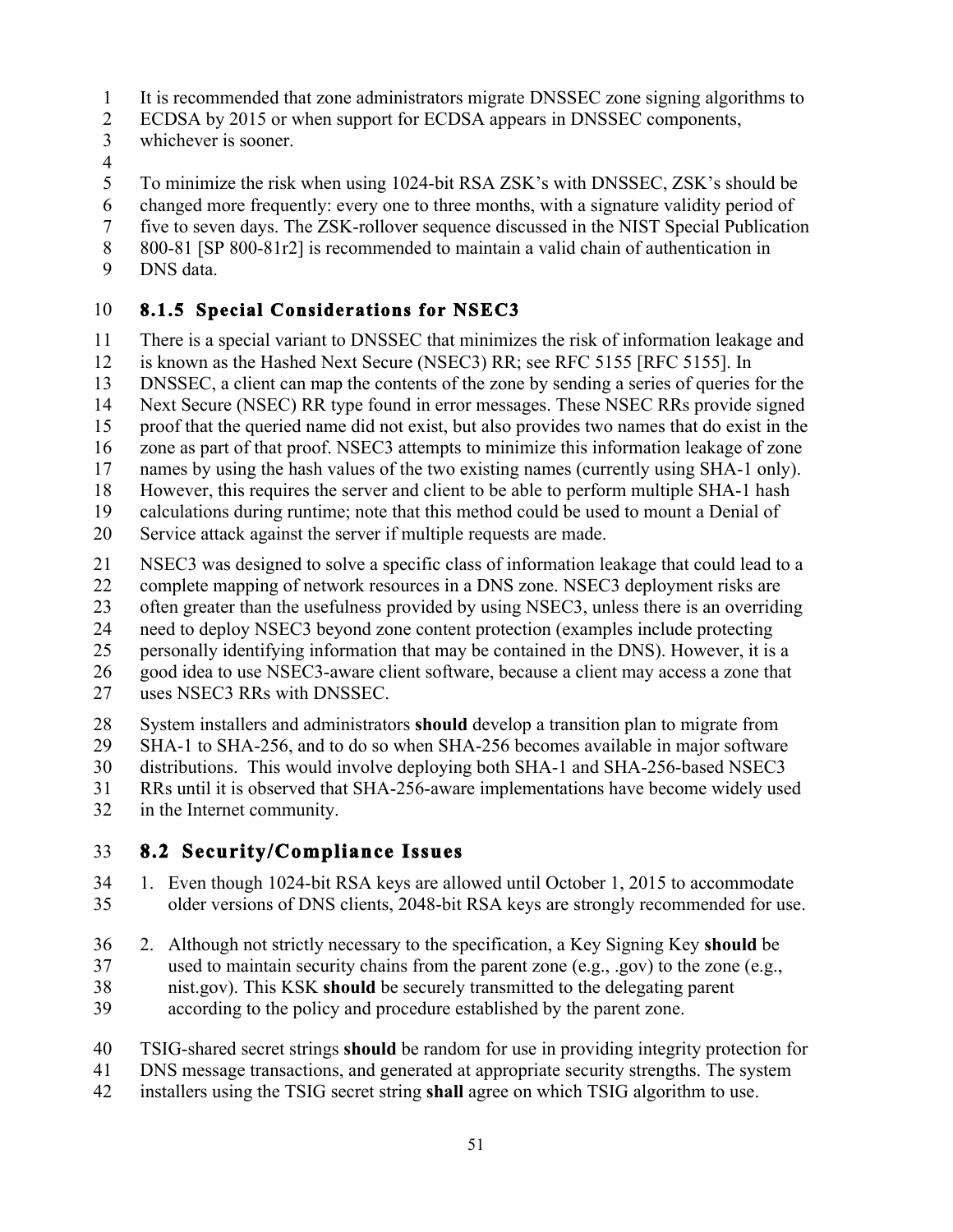#### 1 **8.3 Procurement Guidance**

- 2 3 The following recommendations are for any individual that makes a purchasing decision for acquiring DNSSEC-capable components for their network infrastructure.
- 1. DNSSEC utilities shall use FIPS140-2-compliant cryptographic modules. 4 5
- 6 7 2. DNS server software **should** generate and serve NSEC3 RRs, if required by zone policy.
- 3. DNS server software **shall** use an approved random bit generator to generate random 8 9 10 strings for use with TSIG message authentication using HMAC that is consistent with the hash-algorithm security-strength recommendations in Part 1.
- 4. DNSSEC-enabled versions of network applications **shall** be purchased as required by 11 12 security policy, if available.
- 13 14 5. DNSSEC software implementing SHA-256 **shall** be included in procurements when available.

#### **8.4 Recommendations for System Installers**  15

- 16 17 The system installer is the individual(s) that installs a DNS component and performs the initial configuration of the component.
- 18

#### 19 **8.4.1 Recommendations for System Installers (Authoritative Servers)**

- 1. Authoritative server installers **shall** configure a DNS authoritiative server to serve 20 21 DNSSEC-signed zone data.
- 22
- 23 24 25 2. Authoritiative server installers **shall** use an approved random bit generator (as discussed in NIST Special Publication 800-90A) to create and configure an initial, random secret string for use with TSIG in transactions.
- 26
- 3. Authoritative servers **shall** be configured to generate and sign zone data with a key 27 28 29 pair that is consistent with the key size recommendations for digital signatures as specified in Part 1.
- 4. Authoritative servers **shall** be configured to generate and sign the key set with a key 30 31 32 pair that is consistent with the key sizes recommended for digital signatures, as specified in Part 1.
- 5. Authoritative servers **shall** be configured to generate and use a random secret string servers. The security strength of the random bit generator process **shall** support the 33 34 35 36 for zone transfer-message authentication (via TSIG) between primary and secondary security strength required by the servers.
- 6. Authoritative servers **shall** be configured to generate and use a separate shared secret of the random bit generator process **shall** support the security strength required by the 37 38 39 40 string for dynamic update-message authentication (via TSIG). The security strength servers.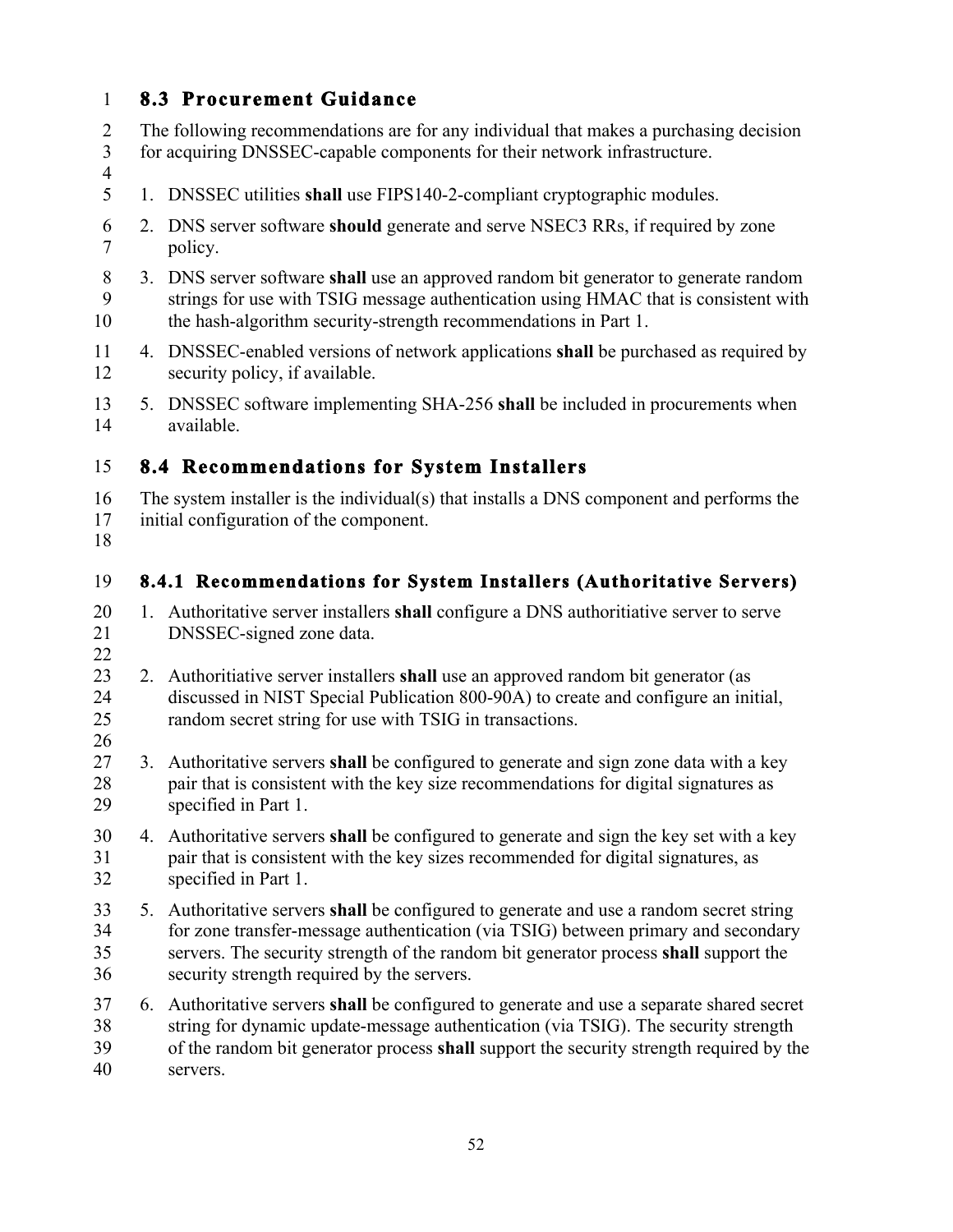### 1 **8.4.2 Recommendations for System Installers (Caching Recursive**  2 **Servers)**

- 3 1. Recursive caching server installers **shall** configure DNS servers to be DNSSEC-4 aware.
- 5
- 6 2. Recursive caching server installers **shall** install at least one public key used for 7 DNSSEC validation. The key(s) **shall** be kept up-to-date to insure successful 8 validations.

### 9 **8.4.3 Recommendations for System Installers (Client Systems)**

- 1. Client systems **shall** be configured to send DNS queries to a DNSSEC-enabled 10 11 caching recursive server.
- 12 2. Client systems **should** be configured to use DNSSEC-enabled applications, if they are 13 available.

# 14 **8.5 Recommendations for System Administrators**

15 The System Administrator is the individual who runs the DNS application on a day-to-16 day basis and interacts with the end user.

### 17 **8.5.1 Recommendations for System Administrators (Authoritative**  18 **Server)**

- 19 1. The organization security policy regarding the Authoritative servers **shall** be 20 enforced.
- 21 2. Cryptographic keys shall be protected as specified in Part 1.
- 22 3. System administrators **shall** replace zone data-signature Resource Records before the 23 end of their validity period.
- 25 24 4. Zone data-signature Resource Records **shall** be replaced if the private key associated with the public key is compromised, when the administrator of the DNS zone leaves 26 the organization, and for other reasons listed in the organization's security policy.
- 27 5. Administrators **shall** utilize methods for handling and protecting the private key (e.g., 28 using a smart card that requires appropriate user authentication).
- 29 Administrators **shall** follow the key lifecycle procedures found in NIST Special
- 30 Publication 800-81, Secure Domain Name System (DNS) Deployment Guide.

### 31 **8.5.2 Recommendations for System Administrators (Caching**  32 **Recursive Servers)**

- 33 1. Server administrators **shall** ensure that there is an organization security policy for 34 using the Caching Recursive Server.
- 2. Cryptographic keys **shall** be adequately protected (see Part 1). 35
- 36 3. The trust anchors for DNS validating caches **should** be kept up to date.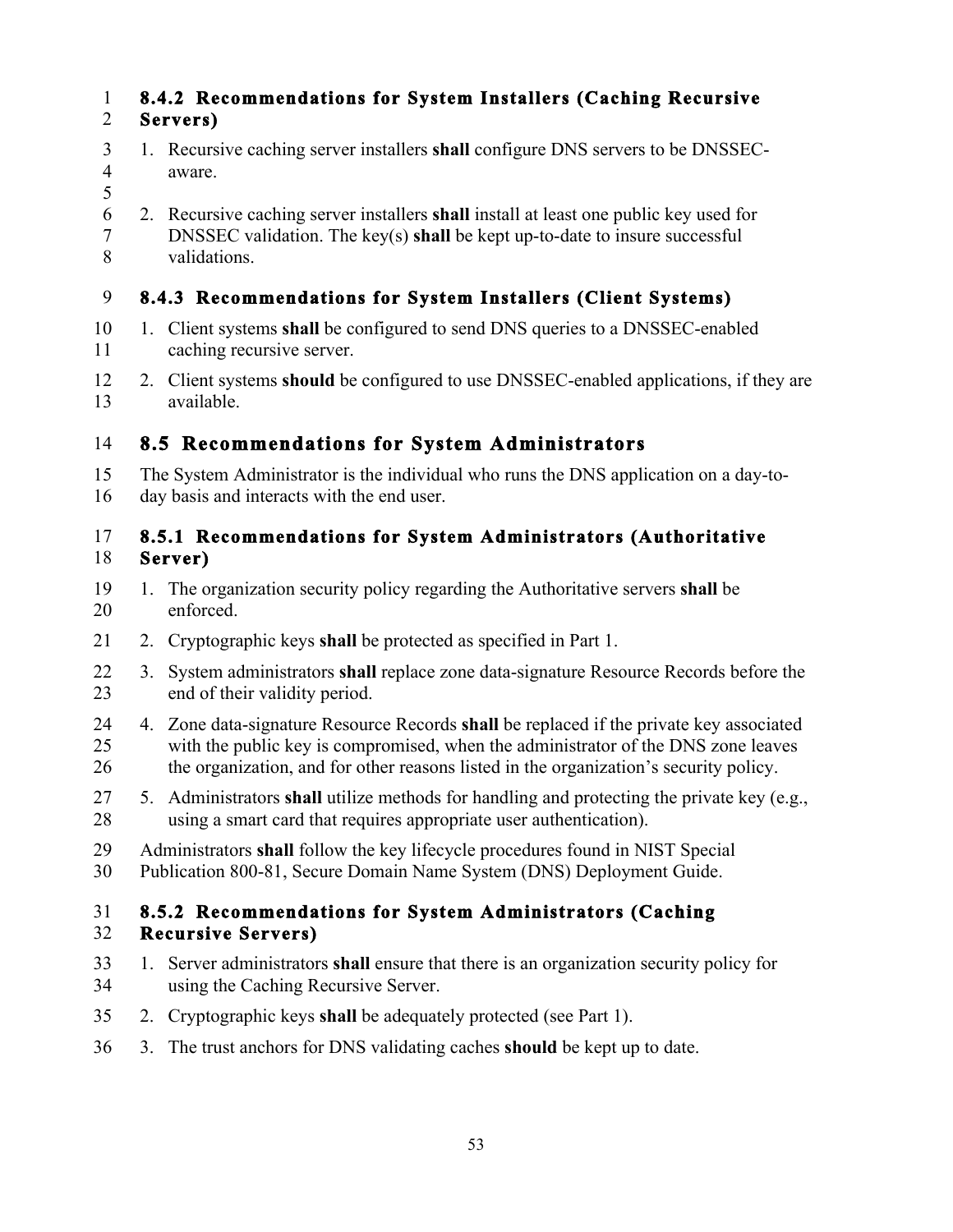#### **8.5.3 Recommendations for System Administrators (Client Systems)**

- 1. Server administrators **shall** ensure that there is an organization security policy for using the client systems.
- 2. Server administrators **shall** ensure that users are properly trained.

#### **8.6 Recommendations for End Users**

- An end user is the individual using a client to access the system.
- 1. End users **shall** operate their client systems as instructed by their organization and system administrator.
- 
- 
- 
- 
- 
- 
- 
- 
-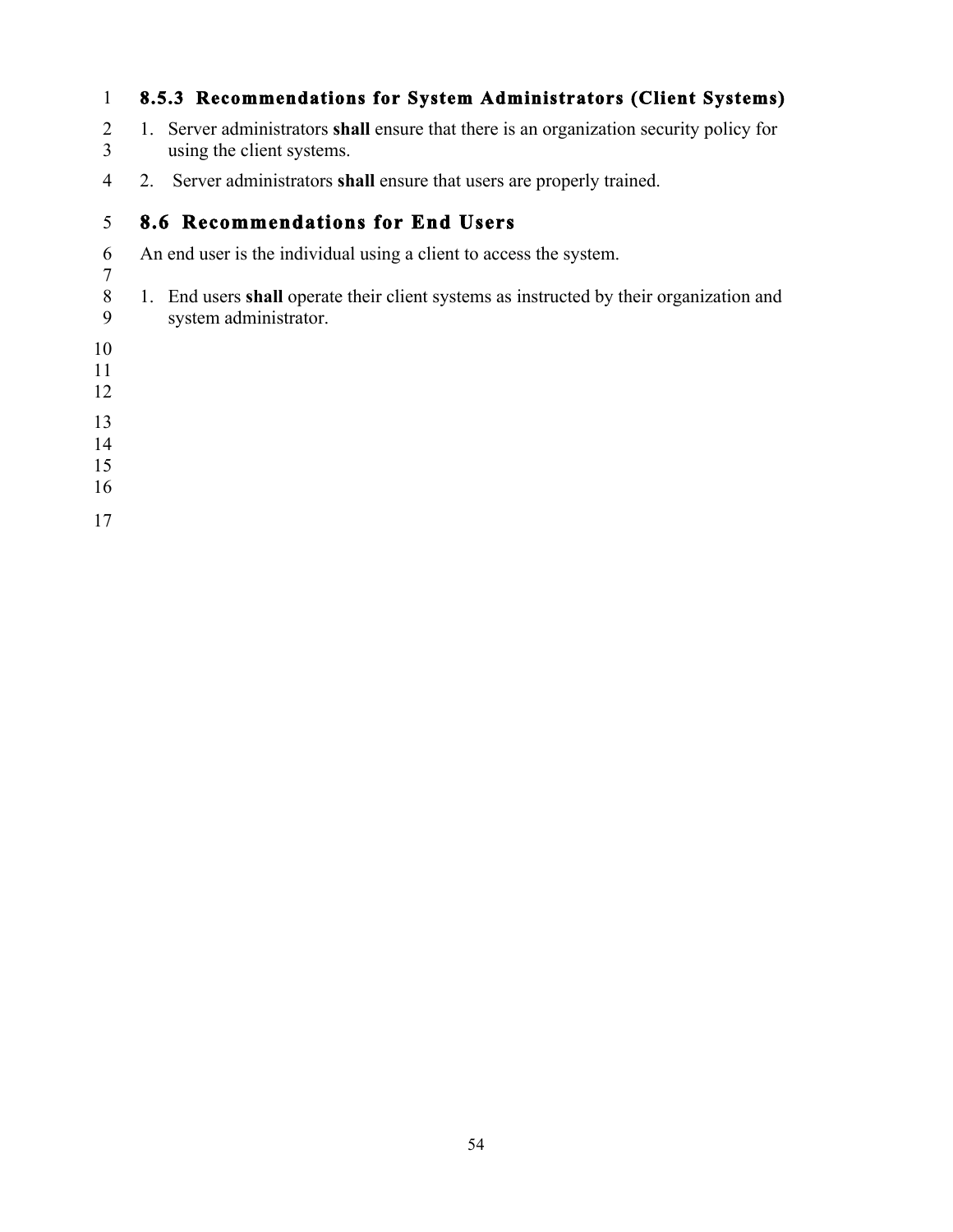#### 1 **9 Encrypted File Systems (EFS)**

# 2 **9.1 Description**

3 The encryption of data files and complete disk volumes presents a somewhat different set 4 of key management issues than those for encryption of network-communicated data.

5 While network communications security focuses on the privacy and integrity of

6 information in transit, storage (e.g., file) security focuses on the privacy and integrity of

7 persistent data and the secure sharing of this data. The key management guidance

8 surrounding file and volume encryption are sufficiently similar to consolidate into a

- 9 single section.
- 10

11 Unlike the previous sections, where the protocols and/or standards have been thoroughly 12 studied by the network security community, the commercial solutions for file encryption 13 utilize a wide variety of security schemes and methods for storing keys. Due to this range 14 of solutions, this section will not be comprehensive, but will cover a variety of methods used for file encryption.

- 15
- 16

17 The most important questions that designers of a file encryption system must answer are:

- 18 How are keys used in the system, and what protection are they afforded?
- 19 Where are the keys stored on the system?

20 • Does the method scale upward for numerous user communities (without requiring 21 an impractical number of keys to be stored)?

### 22 **9.1.1 Number of Keys Required**

 23 For an Encrypted File System, keys are used to encrypt a file or group of files. The 25 30 24 system can either encrypt each file with a distinct symmetric key or encrypt a set of files using the same symmetric key. In the first case, it is very easy to provide access to a 26 sharing user, for example, by simply giving the key to that user. In this way, only that 27 single file can be accessed by the sharing user without providing access to any of the 28 other files in the system. The drawback with this first method is that if many files are<br>29 encrypted, the model can quickly become unwieldy, since a key is required for each 29 encrypted, the model can quickly become unwieldy, since a key is required for each encrypted file and must be provided to the sharing user.

31

35 32 In the second case, many fewer keys are required, which eases the key distribution 33 process. However, when a sharing user requires access to a single file, giving access to 34 that user is more problematic. By simply sending a key to the sharing user, access would be provided to all of the owner's<sup>40</sup> files that were encrypted using that key, rather than to 36 the single file.

37

1

38 However, there are several cryptographic management actions that could be used to grant 39 access to an individual file in the second case above. One option to limit access in this

40 second system is for the owner or system to decrypt the file and re-encrypt it using a new

41 key for transmission to the sharing user (e.g., using network security mechanisms and

42 session keys). In the increasingly rare case of both users sharing a common file server,

 $^{40}$  An owner could be an individual or a group of individuals or processes that share the key.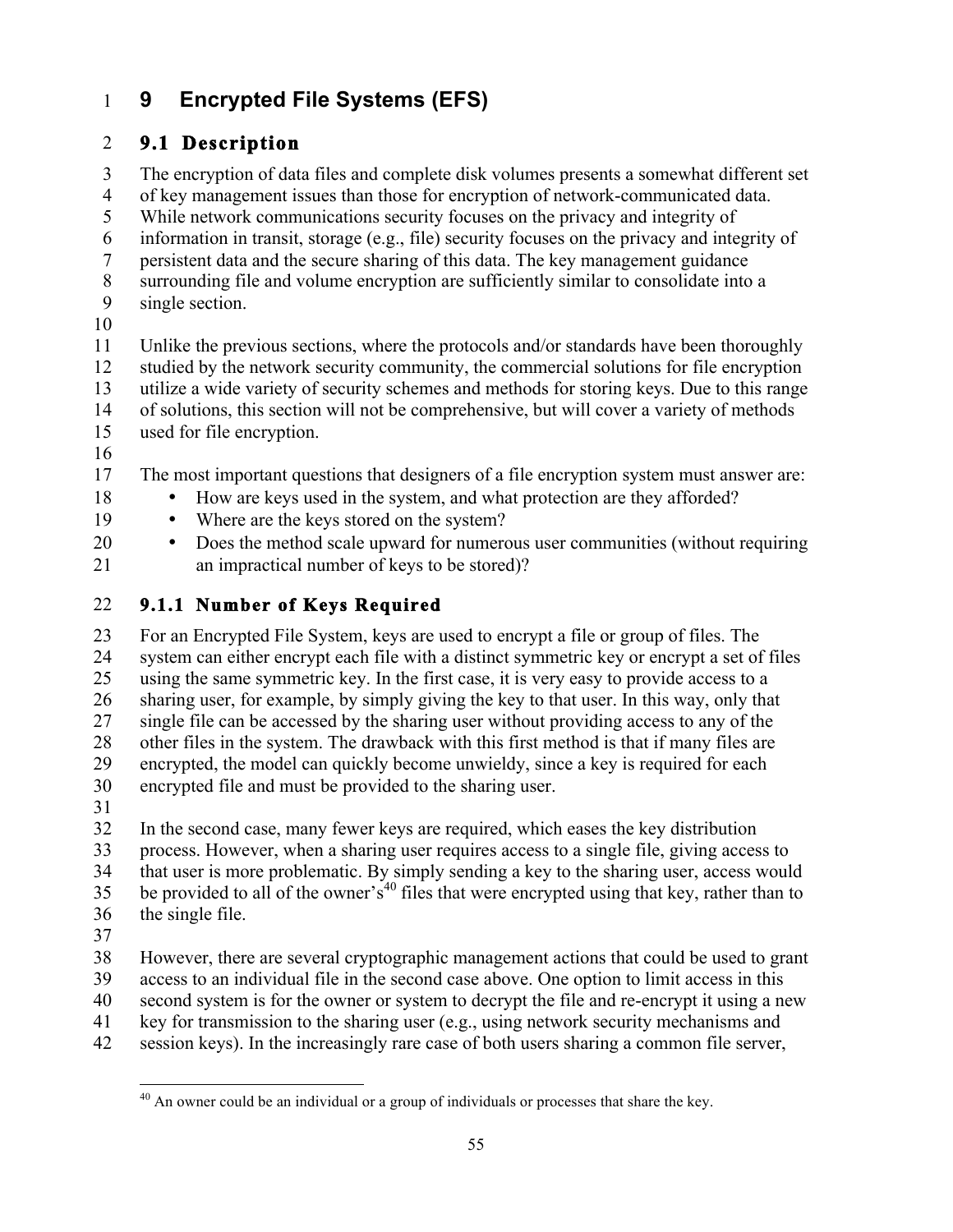1 the decrypted and re-encrypted file would be placed in the sharing user's file space. This

2 would require significant processing overhead and a key management protocol for

3 exchanges between the owner and the sharing user, or between the file system

4 management process and the sharing user. This process requires proper protection for

- 5 these new keys at the same security strength as the original key protecting that file.
- 6

10 7 Another option is for the sharing user to be provided with the encrypted file and the 8 owner's decryption key that could be used to decrypt all of the owner's files, including 9 the one provided to the sharing user. System overhead is reduced, and it may be possible to protect the key from third-party administrators, but it is unlikely that the owner would

11 agree that the requester should be granted access to all files protected under the common

12 key. 13

15 20 21 FEK can then be provided to the requester. This system has several advantages. First, the 25 14 Having provided more extreme examples in the previous two cases, the following is a more common approach that is used. In this case, each user on the system has an 16 asymmetric key pair. Each owner's file is encrypted under a different randomly generated 17 symmetric File Encrypting Key (FEK). The FEK is then encrypted using the public key 18 of the owner and stored with the encrypted file. When the owner of a file wants to share it 19 with another user, the owner decrypts the encrypted FEK (using her private key) and then encrypts the FEK using the sharing user's public key. The encrypted file and re-encrypted 22 owner needs to manage only a single asymmetric key pair. Second, it permits easier file 23 sharing between users. Third, it is very efficient because files do not have to be re-24 encrypted in order to be shared. Finally, the system need not manage any keys separately, since the asymmetric keys are managed by the owners, and the FEKs are stored in

- 26 encrypted form with the files.
- 27

 28 The owner can, of course, use different keys to encrypt different files or sets of files. The 30 29 fewer files that the owner chooses to encrypt with a given key results in more keys and associations (e.g., associations of keys with file identities, file groups, individual 31 identities, or access groups) that would need to be maintained.

32

35 some form of data recovery, such as master administrator passwords, be included.<sup>41</sup> This 40 33 Another important concept within an encrypted file system that must be considered is 34 how data recovery is implemented. If a user loses his keys, without a data recovery 36 capability within the system, the user's data is permanently lost. As such, it is vital that 37 requires a file encryption system that allows multiple passwords to decrypt the file, one 38 of which is provided to the user, and the second is provided to the administrator, in the 39 form of a master administrator password. Another possibility is that the administrator has a method of storing the user's passwords for use only when the user has lost or forgotten 41 their password.

42

43 When the scope of the system expands from a pair of individuals to a large network or

44 internet-work, the factors associated with the management of keys can become unwieldy.

45 Key management challenges associated with large systems include the following:

 $\overline{a}$  $41$ <sup>41</sup> The specifics of how data recovery is accomplished are beyond the scope of this document.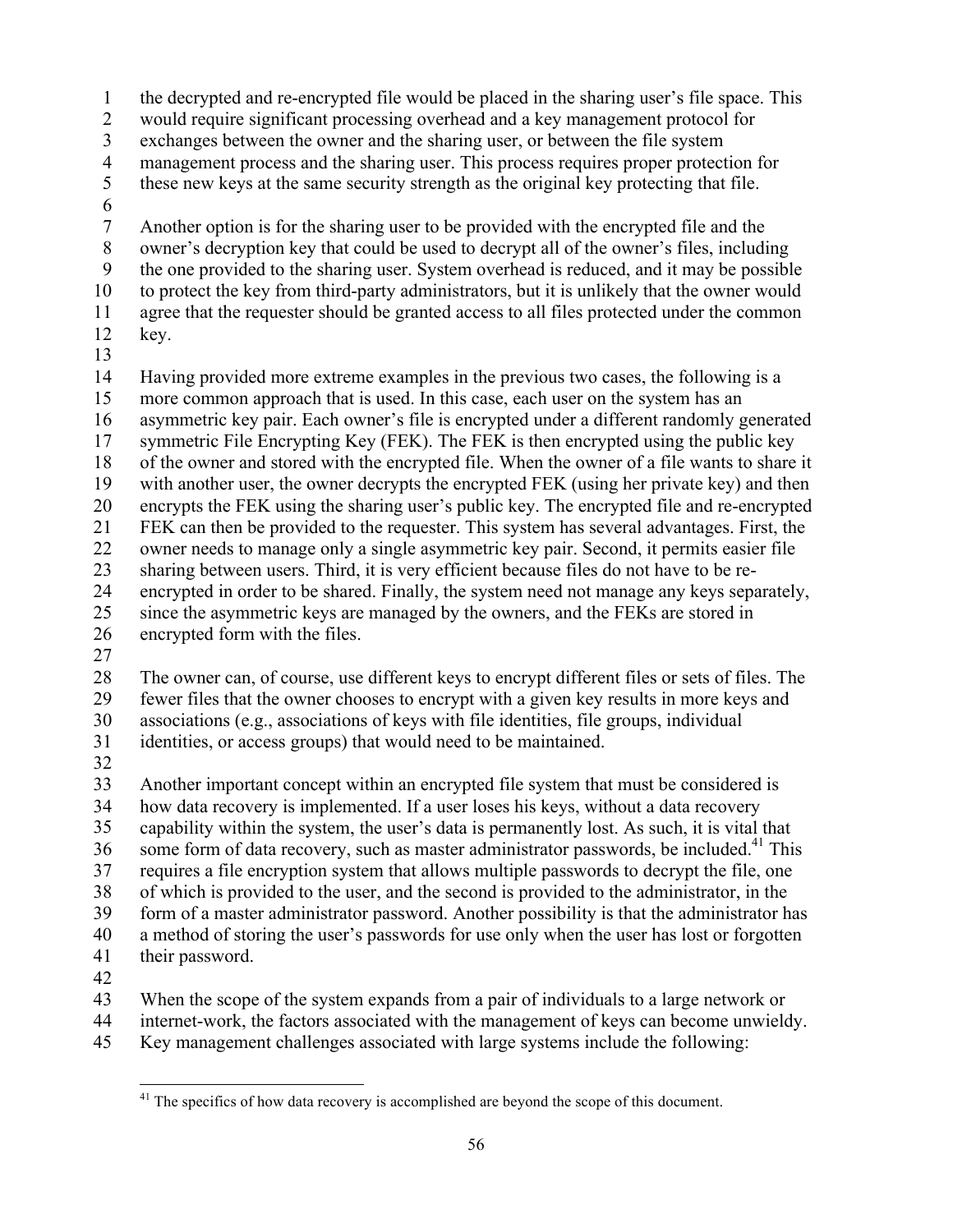6 an attractive target for an adversary − a single point of trust for a large domain. 8 organization, whose subscriptions have expired, or otherwise **should not** be 5 10 15 1 <sup>2</sup> • Maintaining context in the face of global data placement (many owners and large quantities of data). quantities of data). 4 • Very large numbers of keys to manage and distribute. • If numerous keys are stored in a single location within an EFS, that site provides 7 • Difficulty in accounting for revoked users (individuals who have left an 9 authorized to access the file any longer). • Reassignment of ownership of protected data to another individual or 11 organization. 12 • Recovery of data in the event of lost keys (e.g., the case of archived encrypted 13 data that is encrypted and stored by an individual who has left the organization 14 and cannot be found). • A sharing user who has been provided the keys to a number of the owner's files, 16 then provides the keys, and the owner's data, to additional users. 17 **9.1.2 Access to Symmetric Keys used in File Encryption** 

20 18 After the decision has been made about the number of files to be protected with a single 19 symmetric key, key management questions can be considered. How does the File Encryption System generate the encryption keys? How will the keys be stored and 21 protected? This section identifies common ways of answering these questions, as well as 22 discussing their strengths and weaknesses. As technology advances, additional techniques 23 will be developed, and as such, the list below is not complete nor should be considered 24 mandatory.

25

 31 easily). A standard dictionary attack can often recover weak passwords, so a strong  $\frac{30}{31}$ 26 Consider common answers to the important questions above. First, how do file 27 encryption systems generate symmetric keys? A simple method is to derive the key from 28 a password as described in SP 800-132 [SP 800-132]. In this case, the security of the 29 system depends on the randomness of the password; normally, passwords do not contain enough randomness to be used for generating keys (i.e., they can be guessed relatively 32 password is vital for the security of this type of system. It is preferable to utilize a good 33 random bit generator within the system to generate keys. Approved random bit generators 34 can be found in NIST Special Publications 800-90A, B and C.

35

36 Next, consider the question of how to protect the keys. There is a great deal of effort 37 underway by the Trusted Computing Group (TCG) to develop secure storage of keys on

38 computers. As this effort continues to mature, the Trusted Platform Module chip, through

39 its key cache management, offers another format for protecting keys used in EFS.

40

41 Then, consider where these keys will be stored. If keys need to be stored, they could

42 simply be stored on the computer itself or on a hardware token. Alternatively, the key

43 could be split into two (or more) key components with, for example, one component

44 stored on a hardware token and the other key component stored on the computer itself. If

- 45 a split key is employed, the method used to combine the key components is important;
- 46 performing an XOR operation on equal length key components is better than simply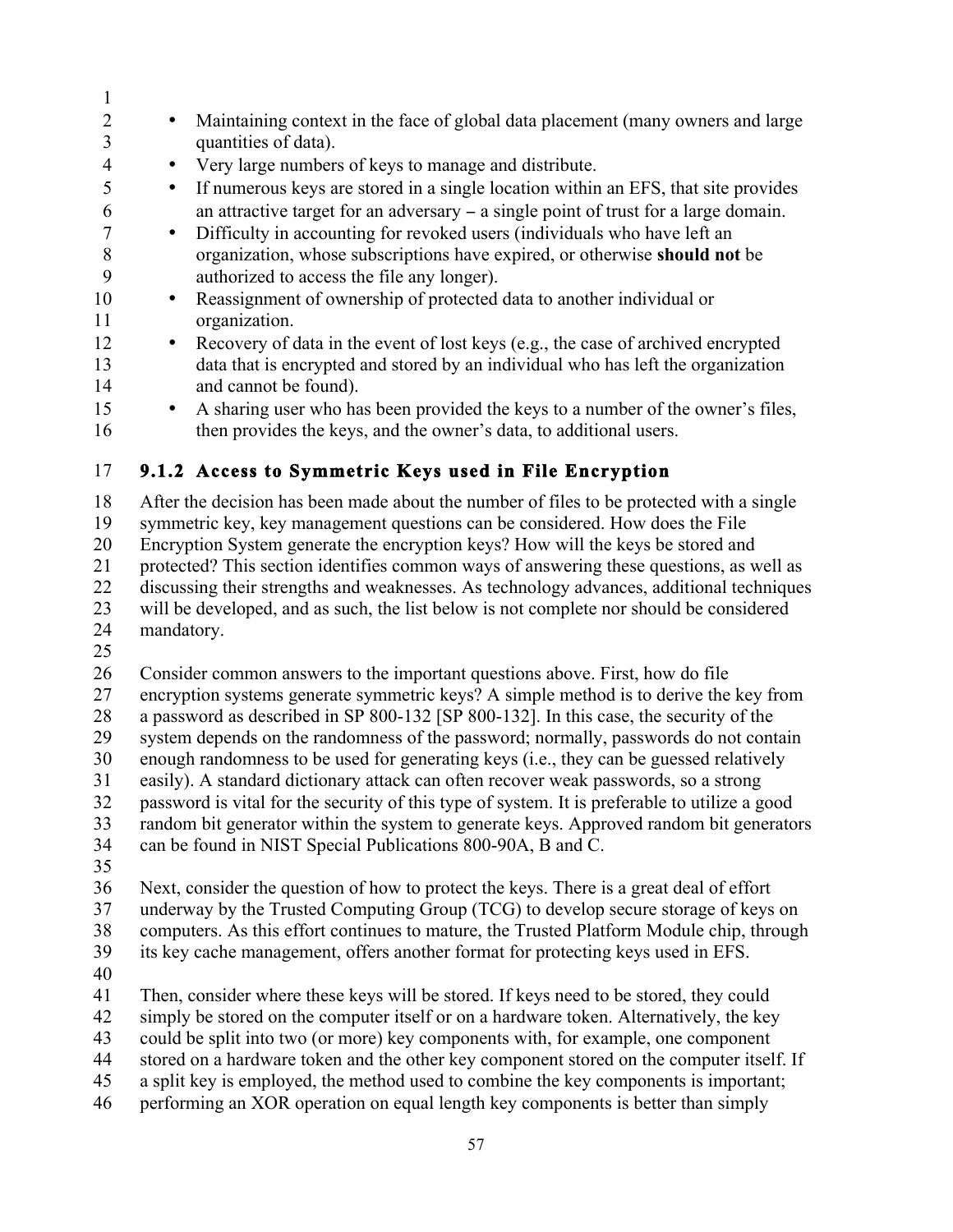- concatenating the components. Common hardware tokens include smartcards. The advantage of using a hardware token is that if the user stores the hardware token away There are many permutations of answers to the questions above. Four examples of how system. It is important to consider the specific environment in which the File Encryption the Trusted Platform Module (TPM) [TPM]). 2 3 4 5 6 7 8 9 10 11 12 13 14 15 16 17 18 19 20 from the computer, and the key is split between the token and the computer, an adversary needs to recover both pieces of hardware to recover the key. Additional security may be provided by encrypting the key splits, perhaps by using a password. these questions can be answered will be considered, along with the pros and cons of each System will be used, as that will usually point to a specific type of system that is preferable for that case. The first example that will be considered is a file encryption system that uses a single symmetric key to encrypt every file on the system. This single key is generated using a method in SP 800-132 from a user's password. The second example is a system that utilizes per-file encryption keys, which are stored on the hard disk, encrypted by a key encryption key. The key encryption key (which is also used to decrypt each file encryption key) is securely stored on the hard drive (e.g., using
- 21

22 23 24 25 The third example is a system that utilizes per-file encryption keys that are split into two key components that will be XORed to recreate the key, with one key component stored on a hardware token and the other component derived from a password (e.g., using a method in SP 800-132 to derive the key).

26

27 The fourth example uses per-file encryption keys, which are encrypted under the file

28 owner's asymmetric private key as previously described. This system is common in

29 current file-encryption packages, while the previous three are extreme to show the pros

- 30 and cons of the systems more clearly.
- 31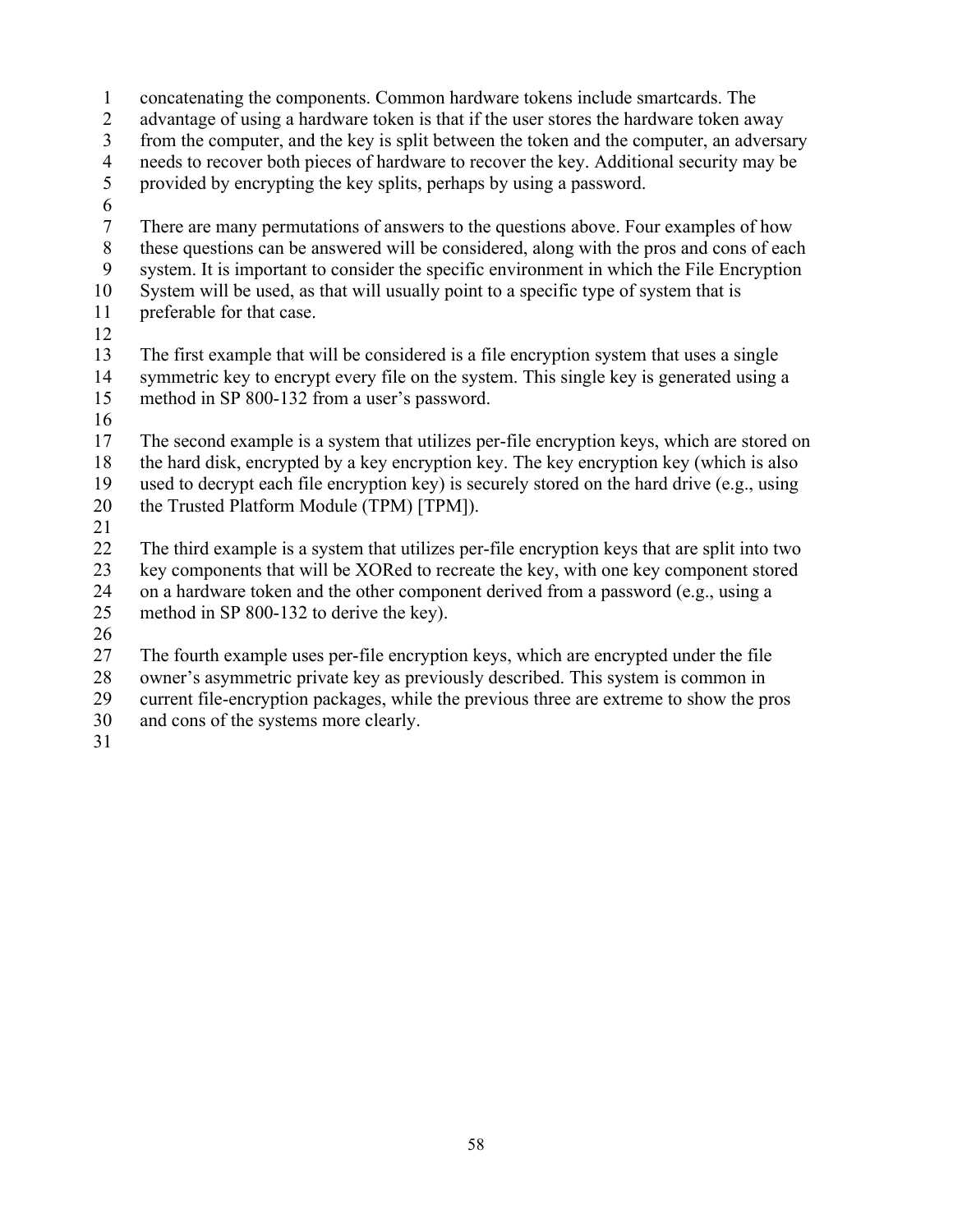| Method                                                              | Pros                                                                                                                                                                                                   | Cons                                                                                                          |
|---------------------------------------------------------------------|--------------------------------------------------------------------------------------------------------------------------------------------------------------------------------------------------------|---------------------------------------------------------------------------------------------------------------|
| Example 1:<br>SP 800-132                                            | - Least expensive solution.<br>- Utilizing a strong password<br>can result in reasonable<br>security.                                                                                                  | - Less secure because the<br>security is dependent only on<br>the strength of the password.                   |
| Example 2:<br>Key Encryption<br>Key                                 | - Secure storage directly in the<br>computer.<br>- Secure from external<br>software attack and physical<br>threat.                                                                                     | - Relatively new technology.<br>- Keys are stored on the same<br>computer as the file.                        |
| Example 3:<br>Hardware Token                                        | - Splits key.<br>- Requires two hardware<br>pieces to decrypt.<br>- Highly secure if implemented<br>correctly.<br>- If the files or token are lost,<br>the files will stay secure.                     | - More expensive.<br>- If the token is lost, the files<br>cannot be decrypted.                                |
| Example 4:<br>Asymmetric user<br>owned Key<br><b>Encryption Key</b> | - No plaintext keys stored in<br>the computer.<br>- Efficient file sharing.<br>- Highly secure if a token is<br>used.<br>- Compromise of a user's<br>private key compromises<br>only the user's files. | -Requires the user to manage.<br>their own key pair.<br>- Requires either a user<br>password or a user token. |

# 3 **9.2 Security and Compliance Issues**

- 4 1. Any encrypted file system **shall** employ approved cryptography if it is to be used for 5 the protection of Federal government information.
- 6 2. Keys derived from passwords **shall** use strong passwords to maximize the difficulty 7 of an off-line exhaustion attack; see SP 800-118.

# 8 **9.3 Recommendations for Procurement Officials**

9 The following recommendations are for any individual(s) that makes a purchasing 10 decision for acquiring an EFS component.

- 11
- 12 1. An encrypted file system **shall** include a data-recovery capability (e.g., master 13 administrator password) so that the data is not lost in the event that a user forgets his 14 password or the user is unavailable. Data recovery is vital in this type of system.
- 15 2. Any EFS system that derives keys from passwords **shall** have the capability of 16 enforcing the use of strong passwords.<br>59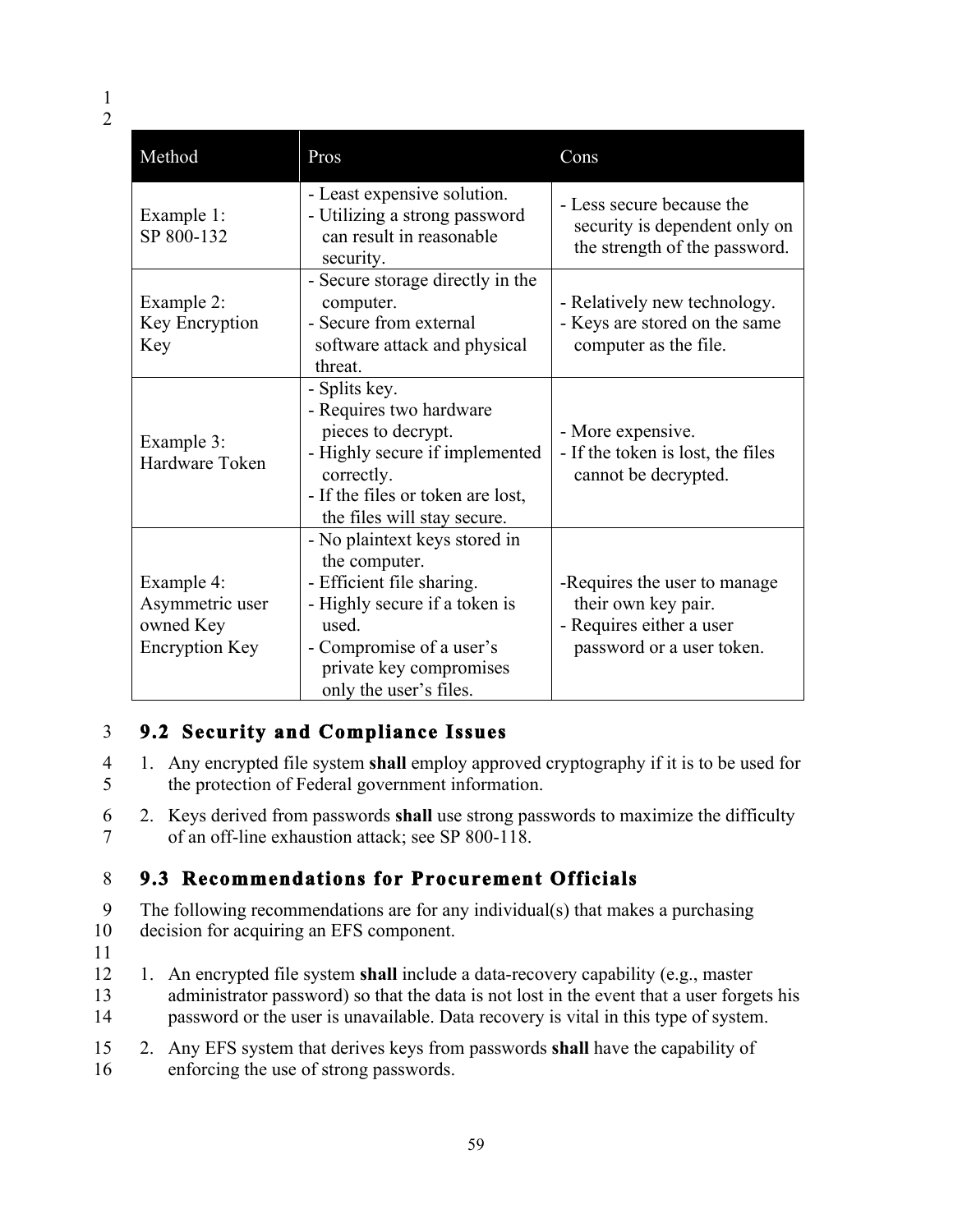1 3. To increase the security of encrypted file systems, the system **should** use a hardware 2 token or a TPM for the storage of the keys.

# 3 **9.4 Recommendations for System Installers**

- 5 4 The system installer is the individual(s) that installs EFS components and performs the initial configuration of the components.
- 6
- 7 1. When an EFS system that utilizes passwords for security is installed, the installer 8 **shall** require that strong passwords be enforced by the EFS. This maximizes the 9 difficulty of an off-line exhaustion attack.
- 10 2. The system installer **should** ensure that the database of keys is protected by 11 encryption to ensure the security of the system. In addition, if the key is split by the 12 EFS system, the key component stored on a hardware token **should** be protected.

### 13 **9.5 Recommendations for System Administrators**

15 14 The system administrator is the individual that manages the EFS on a day-to-day basis and interacts with the end user.

- 16
- 17 1. The system administrator **shall** ensure that the organization's security policy is 18 enforced.
- 19 2. Key recovery procedures **shall** be in place to ensure that users can recover their data 21 data recovery personnel to authenticate these users **should** be in place prior to the 20 if they lose their authentication information (password, token data, etc). A method for 22 recovery of the user's keys or files.
- 23 3. If the EFS includes a master administrator password for use in data recovery by the 24 system administrator, the system administrator **shall** utilize a strong password.
- 4. System administrators **shall** provide training and security guidance to the end users of 25 26 the system that, at a minimum, focuses on passwords, data-recovery procedures, and 27 user configuration of their system to utilize the authentication features within the 28 system.

### 29 **9.6 Recommendations for End Users**

- 30 An end user is the individual that uses the EFS to secure and share their information.
- 31
- 32 1. If user-selected passwords are used within the product, end users **shall** utilize strong 33 passwords to maximize the difficulty of an off-line exhaustion attack.
- 34 2. End users **shall** follow guidance provided by the system administrator regarding the 35 use of an Encrypted File System product.
- 36 3. End users **shall** inform a system administrator if they have lost their hardware token 37 or forgotten their password.
- 38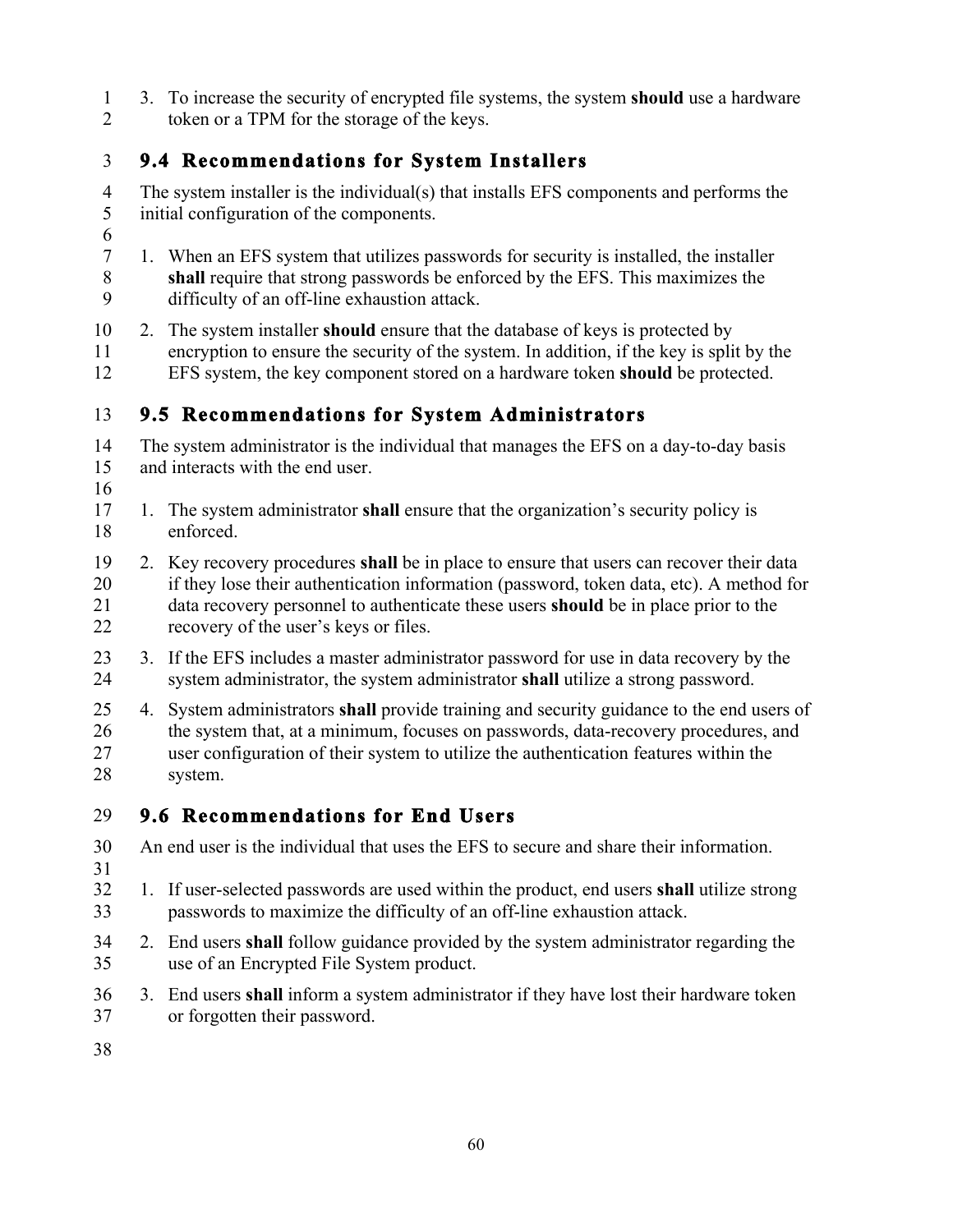# 1 **10 The Secure Shell (SSH)**

### 2 **10.1 Description**

3 SSH is a protocol between clients and servers for secure remote login and other secure

4 network services over an insecure network or the Internet. The Internet Engineering Task

Force (IETF) governs the SSH protocol, which is specified in [RFC 4251])<sup>42</sup>. The SSH 5

6 protocol consists of three major components: the Transport Layer Protocol (specified in

7 [RFC 4253]), the User Authentication Protocol (specified in [RFC 4252]) and the

Connection Protocol (specified in [RFC 4254]).

# 8 Connection Protocol (specified in [RFC 4254]). 9 **10.1.1 Transport Layer Protocol (SSH-TLP)**

10 The Transport Layer Protocol provides server authentication, confidentiality, and

11 integrity with perfect forward  $\sec$  and  $\sec$  and  $\sec$  and  $\sec$  and  $\sec$  and  $\sec$  and  $\sec$  and  $\sec$  and  $\sec$  and  $\sec$  and  $\sec$  and  $\sec$  and  $\sec$  and  $\sec$  and  $\sec$  and  $\sec$  and  $\sec$  and  $\sec$  and  $\sec$  and  $\sec$  and  $\sec$  and

12 initiated using the Transport Layer Protocol (TLP), which negotiates the algorithms to be

13 used and authenticates the server. TLP does not provide client authentication.

14 The algorithm-negotiation step of the protocol is used to determine the algorithms to be

15 used by the client and server for key agreement (called key exchange in the protocol),

16 server authentication, encryption and data integrity. The encryption and data-integrity

17 algorithms that protect communications from the client to the server and from the server

18 to the client are independently selected, i.e., the encryption algorithm protecting

19 communication from the client to the server may be different than the encryption<br>20 algorithm protecting communication from the server to the client.

algorithm protecting communication from the server to the client.

21

22 After the algorithm negotiation is completed, the TLP authenticates the server to the

23 client in a key-exchange process (see Section 8 of RFC 4253) that provides keys and IVs

24 for the selected cryptographic algorithms. The key-exchange process provides assurance

25 that the server is the owner of the public key, but additional steps may be required to

26 verify the server's identity; see Section 10.2.1.2 for a discussion on the verification of the

- server's public host key. 27
- 28

29 The protocol provides data- integrity protection by choosing a MAC algorithm for each 30 communication direction between the server and the client. However, the protocol also

31 allows this service (i.e., data-integrity protection) to be disabled.

# 32 **10.1.2 The User Authentication Protocol (UAP)**

33 The User Authentication Protocol authenticates the client to the server. After the TLP is

34 completed, the server and the client communicate using an encrypted SSH tunnel<sup>44</sup> that

35 uses the selected encryption algorithm(s) from the negotiation process and the keys from

 $\overline{a}$  protocol and was later replaced by the SSH2 protocol, which is the SSH protocol in RFC 4251. <sup>42</sup> This section discusses SSH version 2, sometimes called SSH2 or SSH-2. SSH1 never became a standard

 $43$  Perfect forward secrecy is a cryptographic property of a key-establishment method in which the compromise of a currently established session key or long-term private key does not cause the compromise of any earlier established session keys.

<sup>&</sup>lt;sup>44</sup> An encrypted tunnel is an end-to-end communication connection where all of the data traffic going through the connection is encrypted.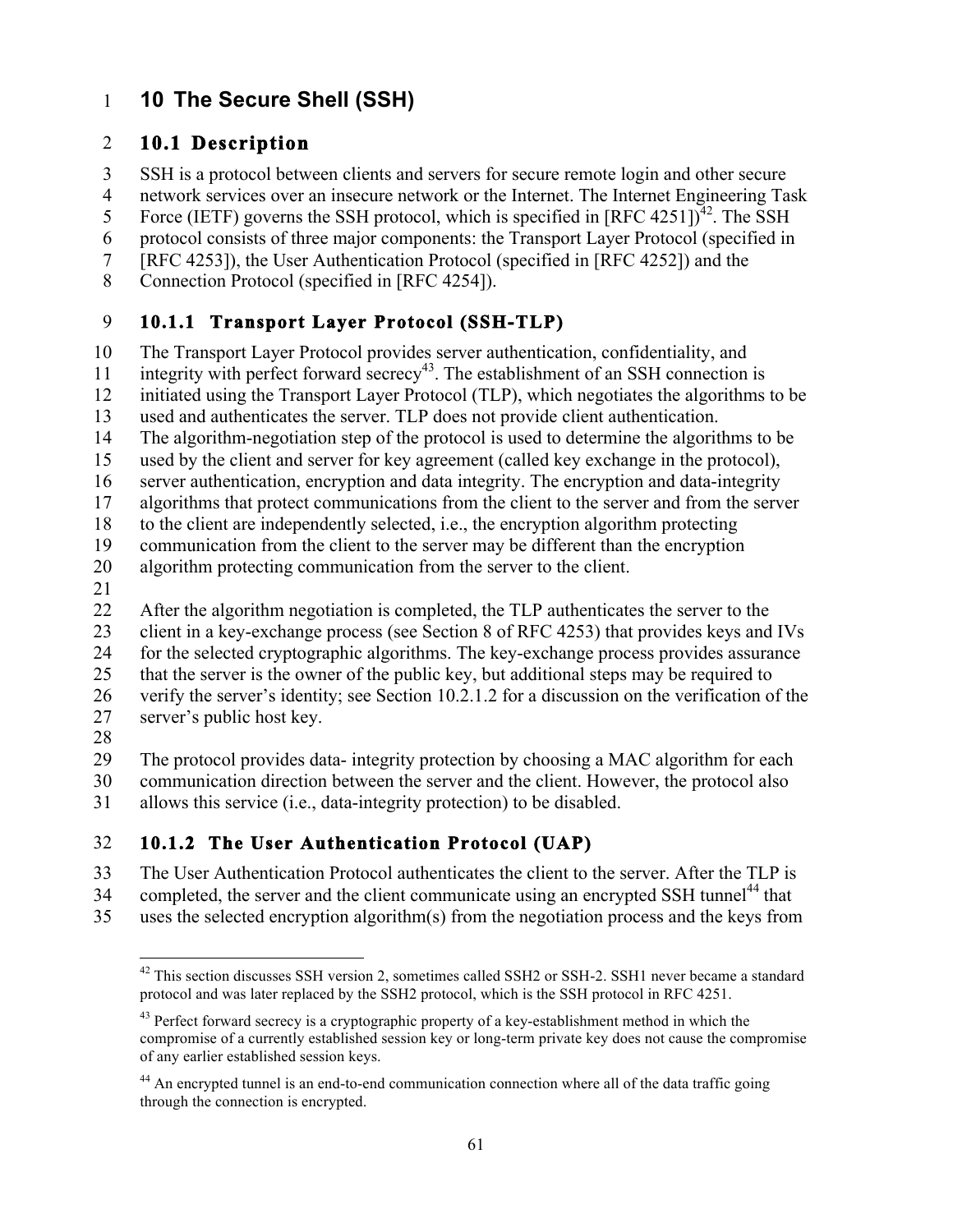- 1 the key exchange (see the SSH TLP protocol discussion in Section 10.1.1). Using the
- 2 encrypted SSH tunnel, the server can securely perform any client authentication. The
- 3 UAP provides a single authenticated tunnel for the SSH connection protocol.

### 4 **10.1.3 Connection Protocol (CP)**

5 The Connection Protocol (as specified in RFC 4254) multiplexes the encrypted tunnel

- 6 used by SSH into several logical channels. The CP defines how interactive login sessions,
- 7 remote execution of commands, forwarded TCP/IP connections, and forwarded X11
- 8 [X11] connections can be run simultaneously over an established SSH Transport Layer
- 9 and User Authentication connection.

#### 10 **10.2 Security and Compliance Issues**

### 11 **10.2.1 TLP Issues**

### 12 **10.2.1.1 Algorithm Negotiation**

 16 1. The SSH server and client **should** choose the same NIST-approved cryptographic 19 generation algorithm **should** be used for both communication directions to 28 2. Suite B cryptographic algorithms are recommended for use when supported by 34 sha2-nistp256 and x509v3-ecdsa-sha2-nistp384 (see Section 10.2.1.3). 15 20 25 30 35 13 In this step of the TLP, the algorithms to be used for the key exchange (i.e., key 14 agreement), public key authentication, data encryption and message authentication are selected. 17 algorithms for both communication directions (data streams) for a particular 18 cryptographic service. For example, the same encryption algorithm and MACprovide confidentiality and integrity protection, respectively. 21 Note: The cryptographic algorithms selected for use depend on the algorithms that 22 are supported by both the server and the client, and by the client's preference 23 levels for these algorithms in each of its algorithm lists offered in the negotiation; 24 the client's preference level is indicated by the order in which the algorithms are listed. See Section 7.1 of RFC 4253 for the defined procedure for selecting the 26 cryptographic algorithms. 27 29 both the client and server systems. Suite B cryptographic algorithms are specified in [RFC 6239]. They are: • Key agreement (key exchange): ecdh-sha2-nistp256 and ecdh-sha2-nistp384<br>
(see Section 10.2.1.2). (see Section  $10.2.1.2$ ). • Public key algorithm (for server and client authentications): x509v3-ecdsa-<br>34 sha2-nistp256 and x509v3-ecdsa-sha2-nistp384 (see Section 10.2.1.3). The public keys are conveyed in X.509 version 3 certificates. <sup>36</sup> Encryption and MAC: AEAD\_AES\_128\_GCM and AEAD\_AES\_256\_GCM<br>37 (see Sections 10.2.1.4 and 10.2.1.5) (see Sections  $10.2.1.4$  and  $10.2.1.5$ ).

### 38 **10.2.1.2 Key Agreement /Key Exchange Algorithms**

- 39 Two families of Diffie-Hellman key-agreement/key-exchange algorithms have been
- 40 specified for use in SSH: those based on finite fields and those based on elliptic curves.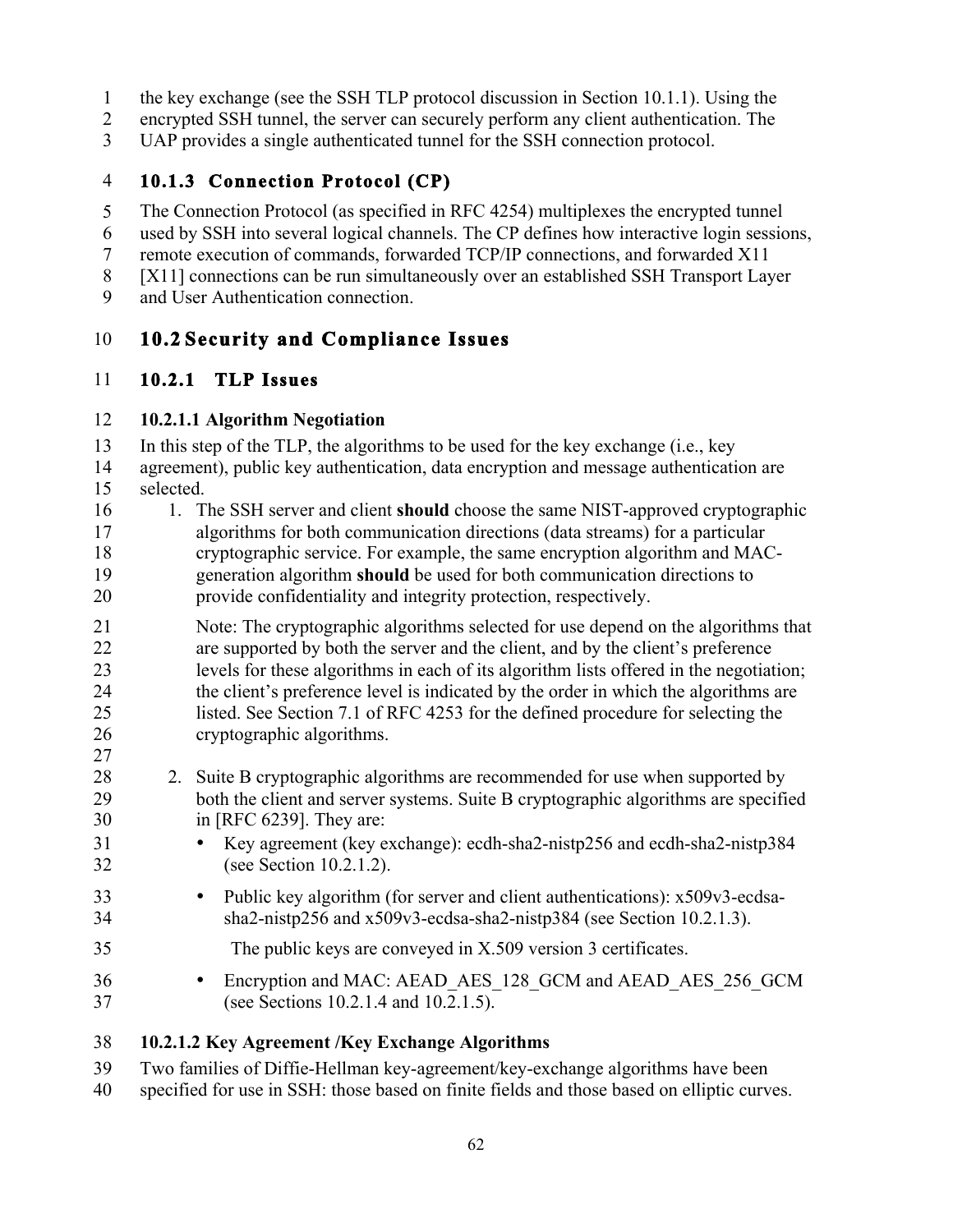- 1 [RFC 4253] specifies two finite-field key-exchange methods: "diffie-hellman-2 group1-sha1" and "diffie-hellman-group14-sha1". Since diffie-hellman-group1- 3 sha1 uses 1024-bit keys, which provide less than 112 bits of security strength, it 4 **shall not** be used. However, note that the use of SHA-1, in this case, is 5 acceptable.
- 10 of at least 2048 bits **shall** be used. 6 • RFC 4419 [RFC 4419] specifies two additional finite-field Diffie-Hellman keyexchange methods: "diffie-hellman-group-exchange-sha1" and "diffie-hellman-8 group-exchange-sha256". Although the modulus length (i.e., key size) that can be 9 supported by these two methods is between 1024 and 8192 bits, a modulus length
- 11 RFC 5656 [RFC 5656] specifies key-agreement options based on elliptic curves 12 that can be used instead of the options described above. Two of the options are 13 mandatory-to-implement for the Federal government when supporting Elliptic 14 Curve Cryptography for SSH: ecdh-sha2-nistp256 and ecdh-sha2-nistp384. These 15 options specify the use of elliptic curve Diffie Hellman with the appropriate, 16 NIST-approved hash function and curve: ecdh-sha2-nistp256 specifies the use of 17 SHA-256 and the nistp256 curve, while ecdh-sha2-nistp384 specifies the use of 18 SHA-384 and the nistp384 curve (see RFC 5656). See FIPS 186-4 for information 19 about the curves.

#### 20 **10.2.1.3 Public Key Authentication Algorithms**

21 Public-key authentication algorithms are the digital-signature algorithms that can be used

- 22 in the key exchange specified in Section 8 of RFC 4253 to perform server authentication.
- 23 RFC 4253 specifies two digital signature algorithms: RSA and DSA (which is called
- 24 "ssh-dss" in the RFC) using SHA-1 as the hash function for server authentication. It is
- 25 important to note that according to SP 800-131A, SHA-1 is no longer allowed for
- 26 generating digital signatures. However, in this protocol, SHA-1 is allowed for server
- 27 authentication, as long as the public key size of the signing function (either RSA or DSA)
- 28 is at least 2048 bits. The protocol allows a server's public key to be used without 29 validation (i.e., without obtaining assurance of public key validity). For Federal
- 30 government use, the client **shall** obtain assurance of public key validity, as required in SP
- 31 [800-89], before digital signature verification can be performed.
- 32
- 33 Additional authentication algorithms for SSH are specified in RFC 5656. These use the
- 34 Elliptic Curve Digital Signature Algorithm (ECDSA) using the curves specified in FIPS
- 35 186-4. Table 10-1 identifies the requirements for the implementation of the ECDSA
- 36 algorithm and the curves to be used by the Federal government.

# 37 **Table 10-1: Public Key Authentication Methods Using Elliptic Curves**

| <b>ECDSA</b>        | <b>Hash Algorithm</b> | <b>TETF</b> | <b>Federal Government</b> |
|---------------------|-----------------------|-------------|---------------------------|
| ecdsa-sha2-nistp256 | <b>SHA-256</b>        | Mandatory   | Mandatory                 |
| ecdsa-sha2-nistp384 | SHA-384               | Mandatory   | Mandatory                 |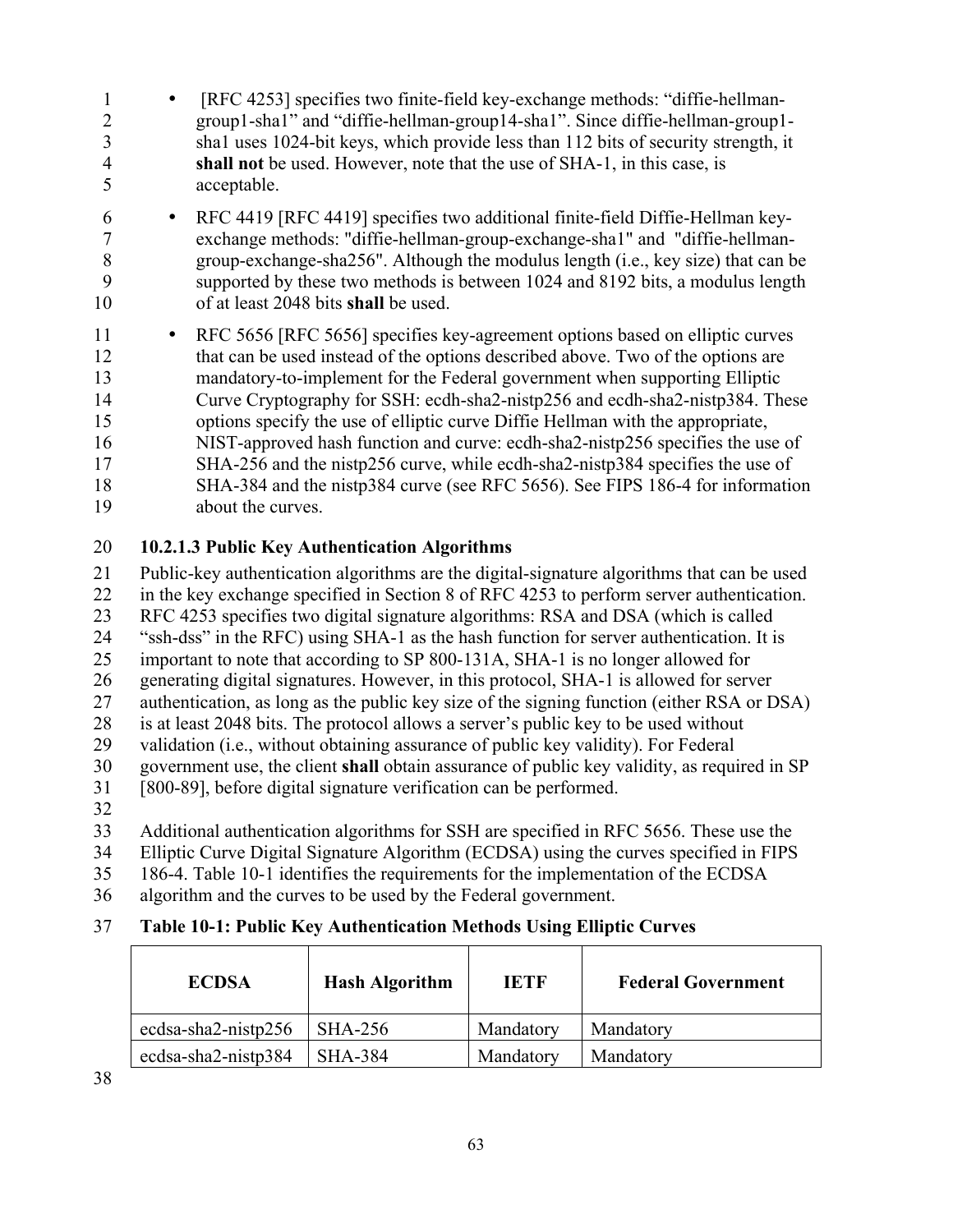- 1 [RFC 6187] specifies the use of X.509 version 3 certificates to convey public keys for the
- 2 digital-signature algorithms. It also formally defines 2048-bit RSA with SHA-256 as a
- 3 method for use in SSH. This combination provides 112 bits of security and is allowed. It
- 4 is important to note that the hash algorithm used with the digital signature algorithms for
- 5 authentication can be different than the hash function HASH in the key exchange and the

6 key-derivation functions of SSH TLP.

### 7 **10.2.1.4 Encryption Algorithms**

8 Several encryption algorithms are available for SSH; Federal government applications

- 9 **shall** use NIST-approved algorithms. The currently specified encryption algorithms and
- 10 mode(s) of operation for SSH that are NIST-approved are 3DES-CBC, AES-128-CBC,
- 11 AES-192-CBC and AES-256-CBC (see [RFC 4253]), and AEAD\_AES\_128\_GCM and
- 12 AEAD AES 256 GCM (see [RFC 5647]). 3DES-CBC is mandatory for IETF
- 13 implementation.
- 14

15 In the protocol, when either AEAD\_AES\_128\_GCM or AEAD\_AES\_256\_GCM is

- 16 selected as the encryption algorithm for protecting an encrypted tunnel (client-to-server
- 17 or server-to-client), it is also chosen as the MAC algorithm. A different algorithm or set
- 18 of algorithms may be selected for communication in each direction. It should be noted
- 19 that when AEAD AES 128 GCM or AEAD AES 256 GCM is chosen (for encryption
- 20 and MAC generation), the algorithm is executed only once (rather than once for
- 21 encryption and another time for integrity protection), because these modes provide both 22 confidentiality and integrity protections at the same time.
- 23
- 24 When AEAD AES 128 GCM or AEAD AES 256 GCM is used, the SSH packet-
- 25 length field is not encrypted, but is processed as additional authenticated (plaintext) data.
- 26 See [RFC 5647] for more details on using these algorithms in SSH.

# 27 **10.2.1.5 Message Authentication Codes (MAC) Algorithms**

- 28 Several MAC algorithms are available for SSH; Federal government applications **shall**
- 29 use NIST-approved algorithms. The currently specified MAC algorithms for SSH that are
- 30 NIST-approved are HMAC-SHA1 (with MAC tags of 160 bits), HMAC-SHA1-96 (with
- 31 MAC tags of 96 bits as specified in [RFC 4253]), AEAD\_AES\_128\_GCM and
- 32 AEAD AES 256 GCM (see [RFC 5647]).
- 33
- 34 As explained in Section 10.2.1.4, AEAD\_AES\_128\_GCM or AEAD\_AES\_256\_GCM
- 35 can only be chosen as the MAC algorithm when also chosen as the encryption algorithm.

# 36 **10.2.1.6 Public Host-Key Verification**

- 37 After the algorithm negotiation is completed, the TLP authenticates the server to the
- 38 client in a key-exchange process (see Section 8 of RFC 4253). In this key exchange, a
- Diffie-Hellman (DH) key exchange is performed, producing two values: a DH value<sup>45</sup>  $K$ 39
- 40 and an exchange hash value called *H*. *H* is the hash value of *K* and other data (see Section
- 41 8 of [RFC 4253] for a complete specification of *H*). The generated *H* and *K* are
- 42 subsequently used as inputs to a key-derivation function (see Section 7.2 of [RFC 4253]

 $\overline{a}$ 45 In the key-agreement schemes in SP 800-56A, *K* would be considered to be the shared secret.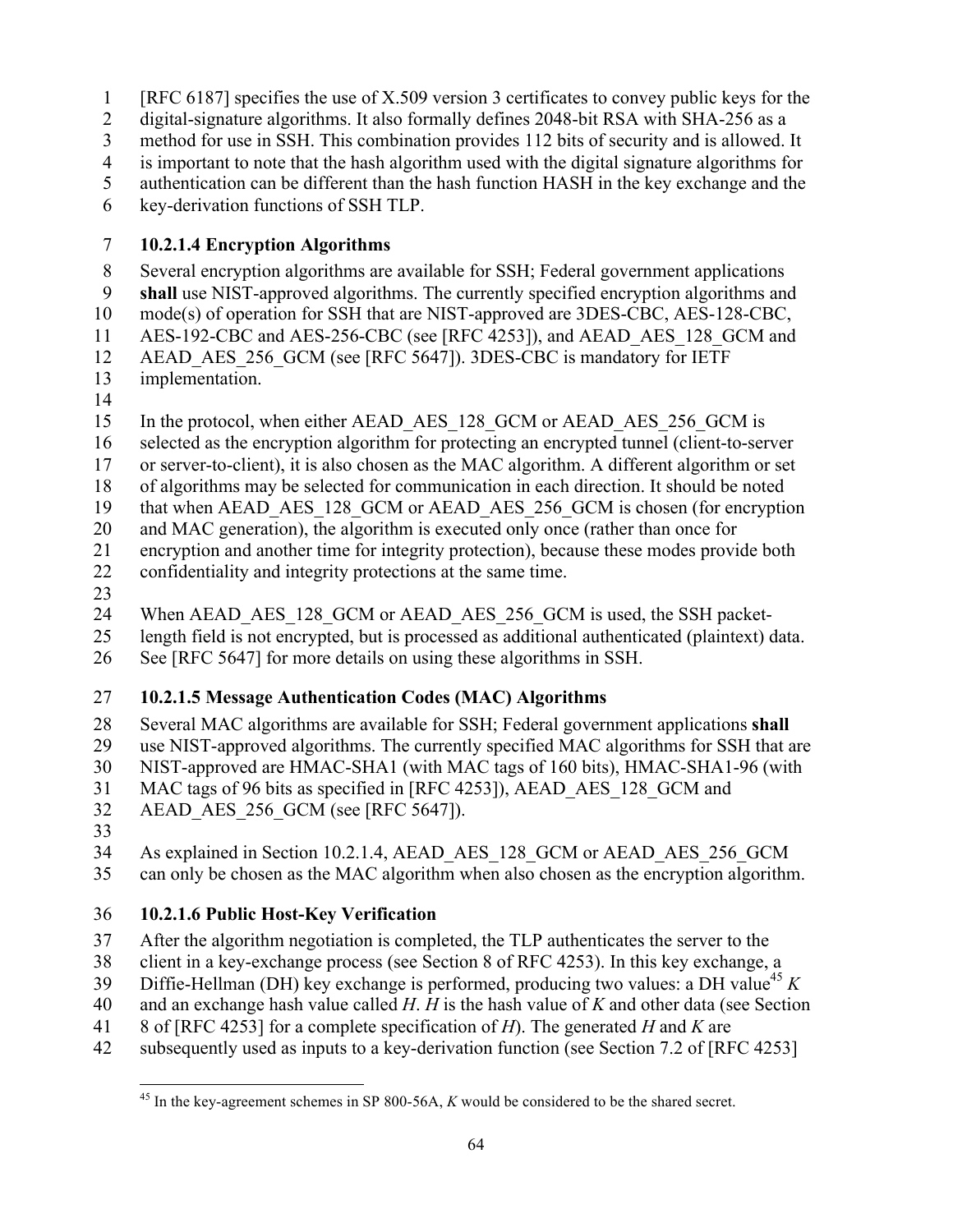1 for the specification of this function) to generate IVs and keys for the selected

- 2 cryptographic algorithms.
- 3

5 7 server). If the client can verify the digital signature using the public host key, then the 9 of the server has not been verified unless the public host key is verified by the client 10 4 To prove that the server is actually the owner of the public key (called the public host key in the protocol), the server generates a digital signature using its private key (called the 6 private host key in the protocol) on *H* (i.e., data that is known by both the client and the 8 client has assurance that the server is the owner of the public key. However, the identity before the signature on *H* is verified. See below. 11 12 Verifying the public host key is performed by 1) comparing the server name and its

13 public host key against a database of trusted server names and public host keys, or 2)

14 using the public host key certificate (i.e., the server's public key certificate), or 3) using

15 an out-of-band verification method using DNSSEC upon initiating SSH  $TLP^{46}$ . A

16 verification of the association between the public host key and the server name is

17 essential to the security of the SSH connection. If the connection is not verified, then the

20 key) to a server name **shall** be verified for every TLP session, and the TLP **shall** fail if 18 connection is subject to a man-in-the-middle attack; details of this vulnerability are 19 addressed in RFC 4251. Therefore, the association of a public host key (i.e., the server's

- 21 the verification fails.
- 23 available for the client, the protocol **shall** continue only when a match is found. 25 26 discontinuation of the protocol in this case. 22 • When the first method of server authentication is used, and it is the only method 24 Note that the protocol does not explicitly require the connection to fail when the public host key is not verified, however; this Recommendation requires a
- 30 <sup>27</sup> • For the second method, the TLP specified in RFC 4253 allows the client to either a) accept the presented public key certificate without verification of the a) accept the presented public key certificate without verification of the 29 association between the public key and the server name, or b) verify the certificate and continue only if the public host key is verified (see Section 2 for details on 31 how to verify a public key in a public key certificate). For Federal government 32 use, option b) **shall** be used; that is, when this second method is used, the protocol 33 **shall not** continue unless the server's certificate has been successfully verified.

35 36 (hash value) of the public host key matches a fingerprint of the public key in the 37 "SSHFP" resource record(s) of the server. "SSHFP" resource record(s) **shall** be 34 • When an out-of-band verification method using DNSSEC is used (method three), the server's identity and public key **shall not** be accepted unless the fingerprint 38 verified before the fingerprint is accepted as a legitimate fingerprint. See RFC 39 4255 for details about this method.

40 Other server-authentication methods may be defined later for the protocol.

- 41 It is important to note that the key exchange specified in Section 8 of RFC 4253 contains
- 42 a Diffie-Hellman primitive specified in [SP 800-56A] that generates a shared secret. In
- 43 [SP 800-56A], a complete key-agreement scheme contains a specific key-derivation
- 44 method (e.g., a key-derivation function) that uses the shared secret to derive keying

 $\overline{a}$  $^{46}$  Details of the DNSSEC can be found in RFC 4255 [RFC 4255].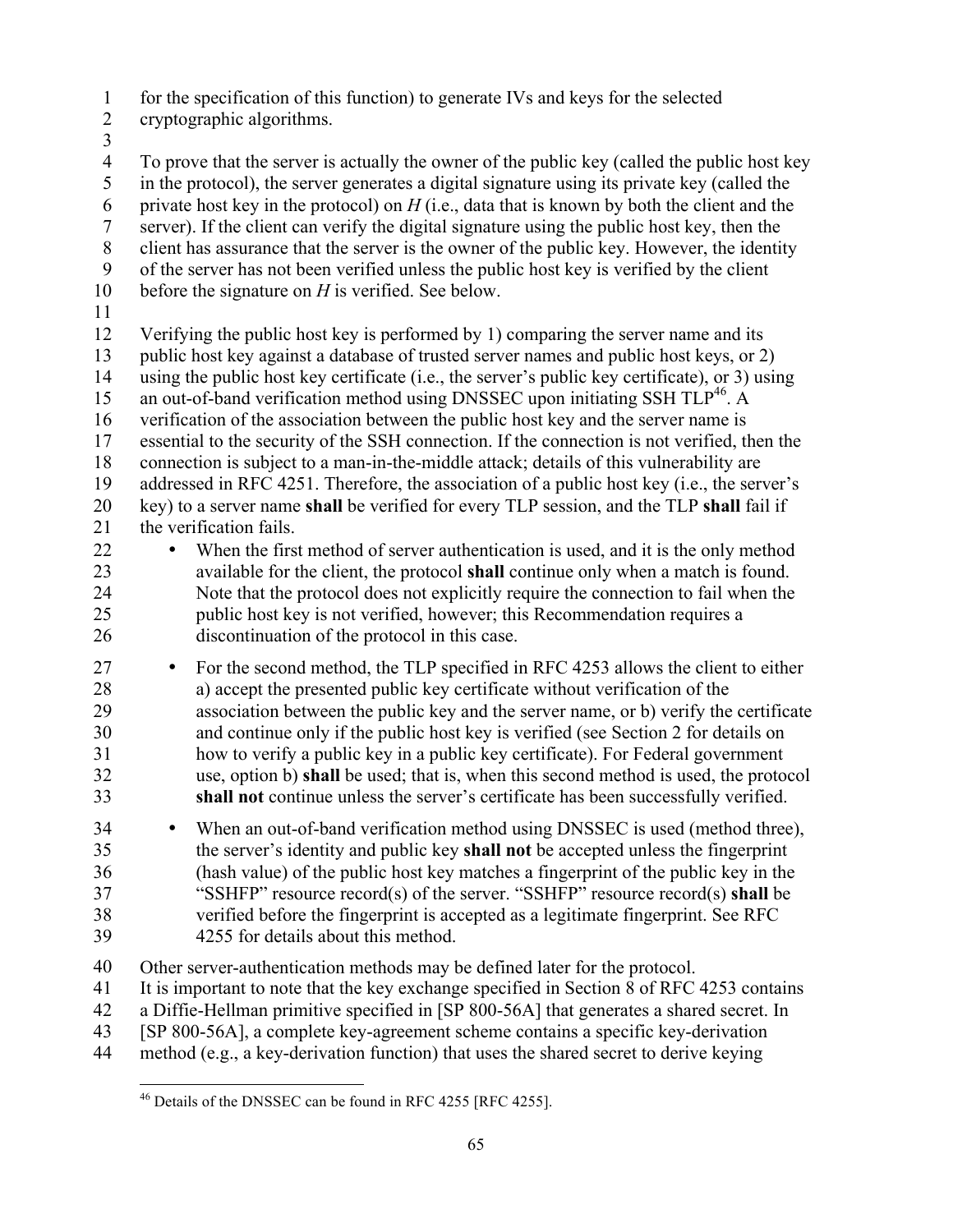1 material. In SSH, the shared secret is provided, instead, to the key-derivation function

2 specified in Section 7.2 of the RFC. This key-derivation function has been **approved** in

3 [SP 800-135]. Therefore, the Diffie-Hellman key exchange in Section 8 of [RFC 4253],

4 combined with the key-derivation function in Section 7.2 of the RFC is an **approved** 

5 key-agreement method for SSH TLP.

## 6 **10.2.2 UAP Issues**

7 There are many authentication methods that the server can use to authenticate the client.

8 The required method that the server must support is public-key authentication, named

10 9 "publickey" in the UAP (see Section 7 of RFC 4252). This requires the use of a digitalsignature algorithm as specified in Section 10.2.1.3 except the digital signatures using

11 SHA-1. SHA-1 digital signatures **shall not** be used for client authentication. See Section

12 7 of RFC 4252 for specific details on how client authentication using one of the digital-

13 signature algorithms is done. For Federal government applications, the digital-signature

- 15 14 algorithms used for client authentication **shall** meet the requirements specified in SP 800- 131A.
- 16

 18 this protocol. The first method is using passwords. The second method is using the 19 private key of a host system that is trusted by the server in this SSH connection; the latter 20 17 Beside the "publickey" method, two other authentication methods have been defined for method is called "host-based authentication".

- 21 For Federal government use, authentication using passwords **shall not** be used if 22 the TLP does not provide an encrypted tunnel, because the password would be 23 sent as cleartext.
- 26 server. In this method, the client knows the private signature key of the host. The 28 during the authentication process with the server in the SSH connection. The 34 assurance of the identity of the client to the server - the server must trust the host system to obtain the correct identity of the client. 25 30 35 24 • For the "host-based authentication" method (specified in Section 9 of RFC 4252), the client is a user of the host system that is attempting to authenticate to the 27 client uses this private key to generate a digital signature on behalf of this host 29 server verifies the digital signature to authenticate the host system. If the authentication is successful, and the client (user) is an authorized user associated 31 with this host, then this user (the client) is considered to be authenticated by the 32 SSH server. This "host-based authentication" method **should not** be used for 33 client authentication because the method does not provide direct, cryptographic

# 36 **10.3 Procurement Guidance**

37 The following recommendation is for any individual that makes a purchasing decision for 38 acquiring SSH client and server implementations.

- 39 1. Client and server implementations **shall** support at least one of these NIST-
- 40 approved encryption algorithms: AES-128-CBC, AES-192-CBC and AES-256-
- 41 CBC, in addition to 3DES-CBC, which is already mandatory to implement for the
- 42 protocol. Implementations that support all of these encryption algorithms **should**
- 43 be selected.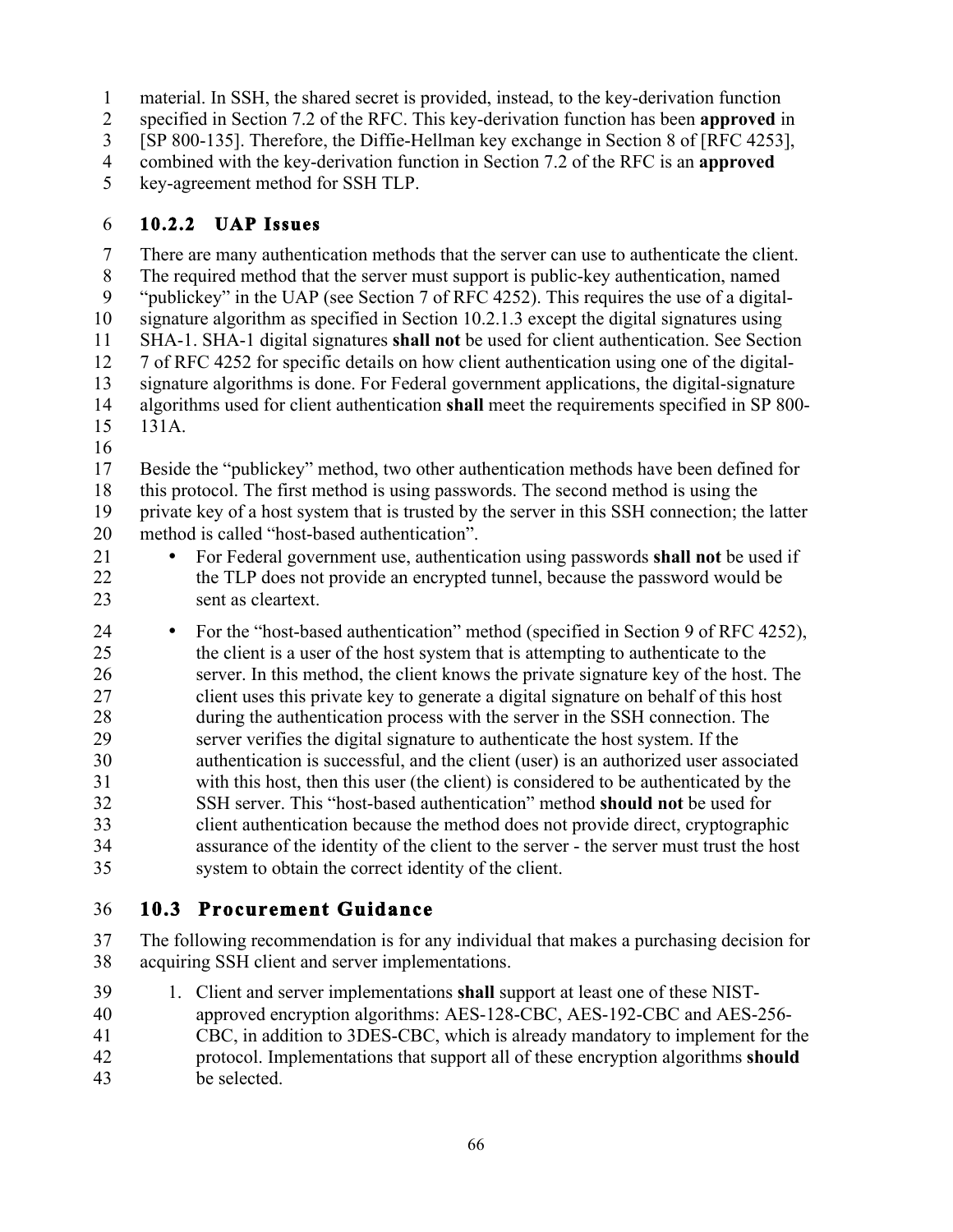| $\mathbf{1}$<br>$\overline{2}$<br>$\overline{3}$<br>$\overline{4}$ |        | 2. When AEAD AES 128 GCM or AEAD AES 256 GCM is used in a<br>negotiating encryption-algorithm list, it must also be in the corresponding MAC-<br>algorithm list. An implementation shall either enforce this automatically or shall<br>provide it as a configurable option.                                                   |
|--------------------------------------------------------------------|--------|-------------------------------------------------------------------------------------------------------------------------------------------------------------------------------------------------------------------------------------------------------------------------------------------------------------------------------|
| 5<br>6                                                             | 3.     | Implementations should be chosen that support Suite B cryptographic algorithms<br>as described in Section 10.2.1.1 above.                                                                                                                                                                                                     |
| $\tau$<br>8                                                        |        | 4. Client and server implementations shall support public-key authentication using<br>public-key certificates.                                                                                                                                                                                                                |
| 9<br>10                                                            |        | 5. Client and server implementations shall allow a protocol to be discontinued when<br>the verification of the public-key-certificate fails.                                                                                                                                                                                  |
| 11<br>12                                                           |        | 6. Client implementations shall allow preference setting for implemented<br>cryptographic algorithms.                                                                                                                                                                                                                         |
| 13<br>14                                                           |        | 7. Server implementations shall allow the configuration of the cryptographic<br>algorithms to be used.                                                                                                                                                                                                                        |
| 15<br>16                                                           |        | 8. Server implementations shall be able to disallow the password-authentication<br>method when encryption is not used in the client-to-server traffic direction.                                                                                                                                                              |
| 17<br>18                                                           | 9.     | Server implementations shall be able to disallow the "host-based authentication"<br>method".                                                                                                                                                                                                                                  |
| 19                                                                 |        | <b>10.4 Recommendations for System Installers</b>                                                                                                                                                                                                                                                                             |
| 20<br>21<br>22                                                     | shall: | The system installer is the individual(s) that installs the SSH server and client<br>applications and performs the initial configuration of the system. The system installer                                                                                                                                                  |
| 23<br>24                                                           | 1.     | Install and/or configure the server and client to use only approved cryptographic<br>algorithms.                                                                                                                                                                                                                              |
| 25<br>26                                                           |        | 2. Set the connection to fail when a public-key certificate is not verified at both<br>sides: server and client.                                                                                                                                                                                                              |
| 27<br>28<br>29<br>30                                               |        | 3. Configure preferences in negotiating cryptographic-algorithm lists according to<br>the organization's security guidelines for the client. For example, if the<br>organization prefers the use of AES-256, then AES-256 must be configured to<br>have the highest preference among all of the available encryption choices. |
| 31                                                                 | 4.     | Configure the use of only <b>approved</b> cryptographic algorithms by the server.                                                                                                                                                                                                                                             |
| 32<br>33<br>34                                                     | 5.     | Consider disabling the "host-based authentication" option at the server if the<br>server is not willing to communicate with all possible users/clients at the host<br>machine.                                                                                                                                                |
| 35<br>36<br>37                                                     |        | 6. When AEAD AES 128 GCM or AEAD AES 256 GCM is in a negotiating<br>encryption-algorithm list, configure it to also be its companion MAC-algorithm if<br>this is not done automatically.                                                                                                                                      |
| 38<br>39<br>40                                                     | 7.     | Suite B cryptographic algorithms should be set with the highest preferences in the<br>client-side application. This will result in the selection of Suite B cryptographic<br>algorithms to be used when the server supports them.                                                                                             |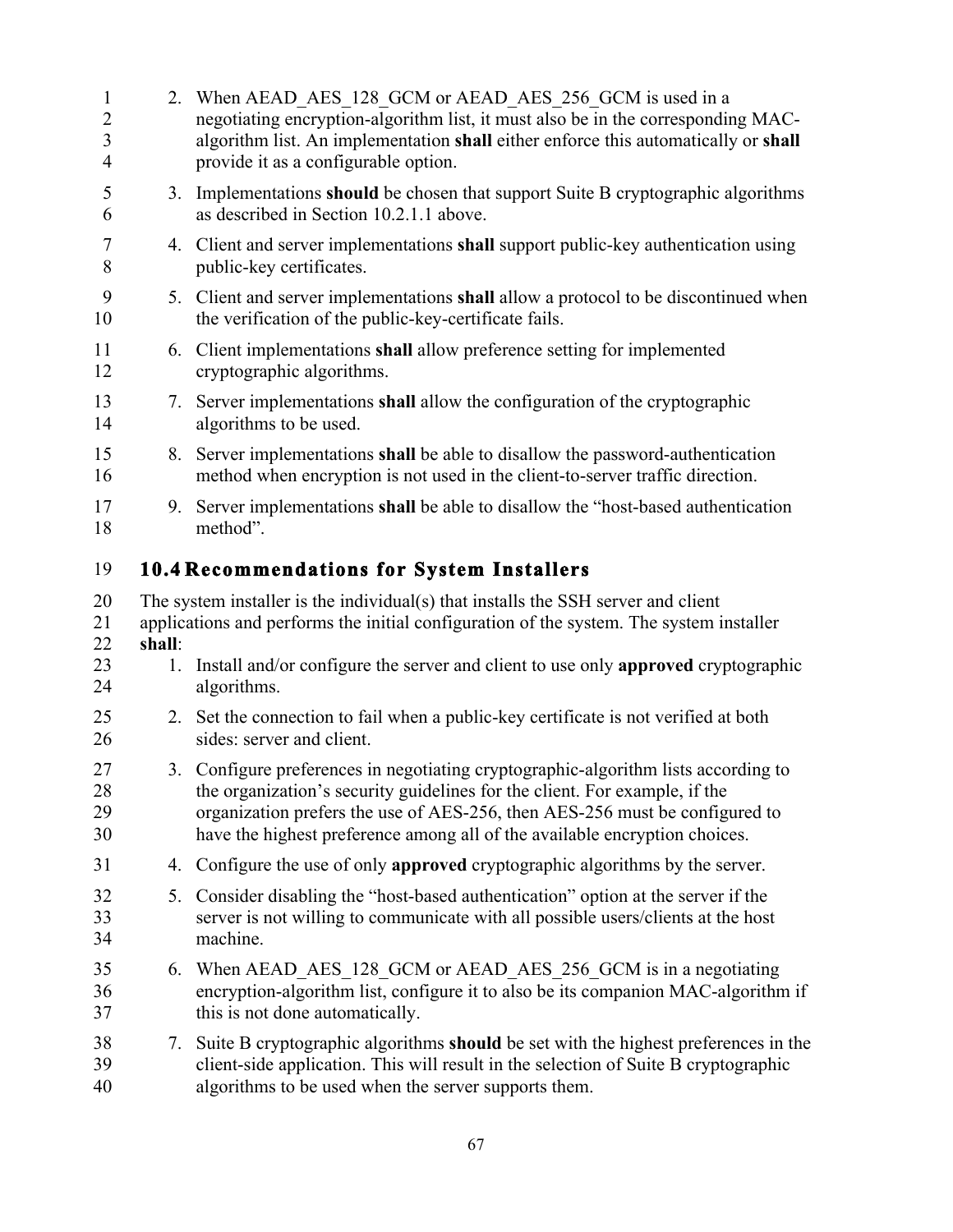- 1 The installer **shall** make sure that all of the cryptographic components and required plug-
- 2 ins are installed so that cryptographic operations in SSH can function properly when
- 3 protecting the data traffic.

### 4 **10.5 Recommendations for System Administrators**

- 6 the SSH server and client applications. System administrators **shall**: 5 System administrators are those individuals responsible for the day-to-day functioning of
- 7 1. Configure the client to verify the server's public-key certificate in the key-8 exchange protocol in TLP and discontinue the protocol if the verification fails.
- 9 2. Configure the server to authenticate the client by verifying the client's certificate, 10 if provided, when a public-key algorithm for authentication is used in UAP.
- 11 3. Ensure that end users are properly trained to follow the organization's security 12 policy for the selection, use and protection of passwords.
- 13 4. Ensure that the organization's security policy is enforced.
- configured. 14 5. Ensure the protection of private key(s) associated with the server's certificate and 15 the client's certificate from disposal, leaks or unauthorized access is/are properly

# 16 configured. 17 **10.6 Recommendations for End Users**

- 19 SSH server. End users **shall**: 18 An end user is the individual using the SSH client application to securely connect to the
- 20 1. Be aware of and trained to follow the organization's security policy for using the 21 product.
- 22 2. Operate their system as instructed by their organization and system administrator.
- 23
- 24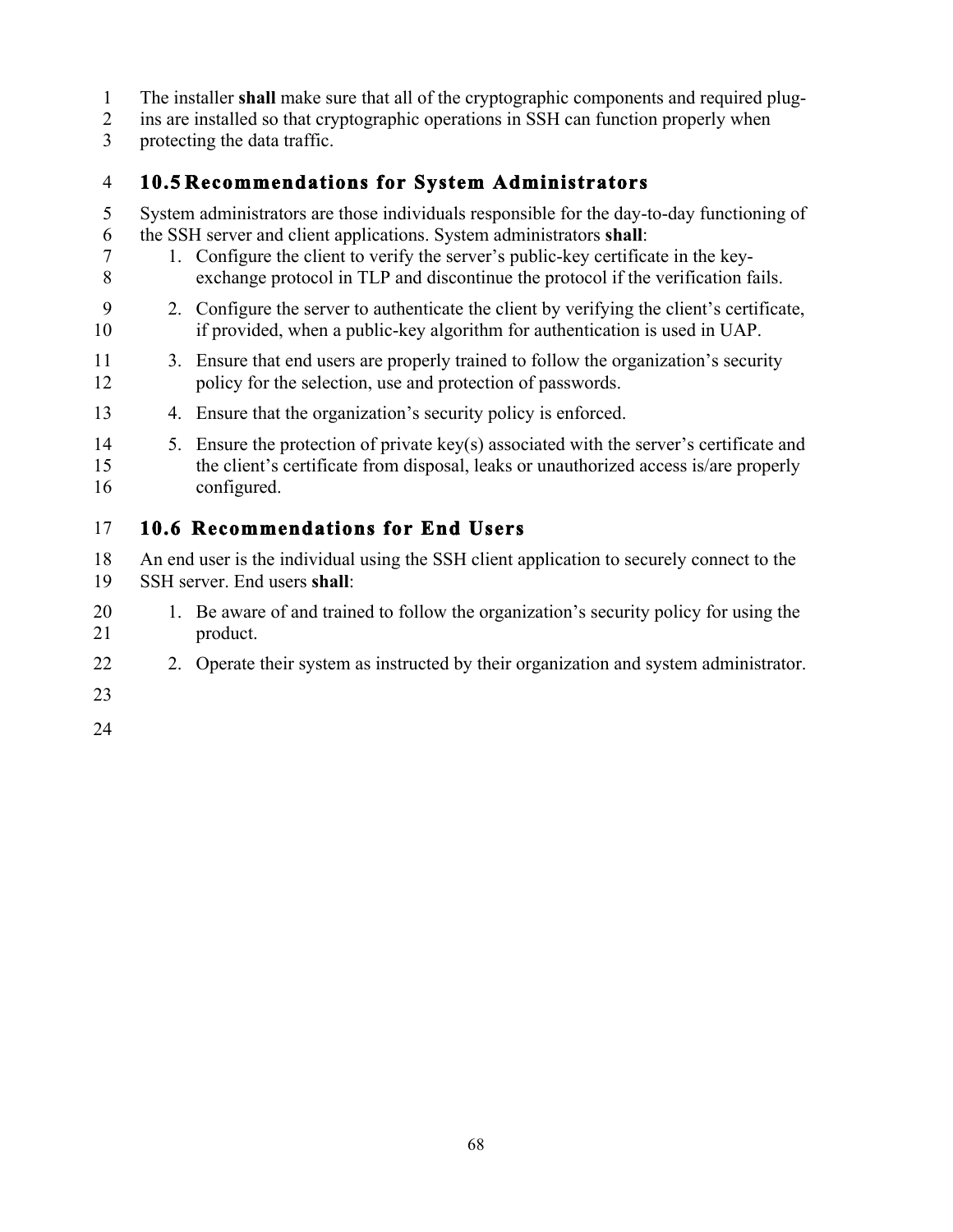# 1 **Appendix A: Glossary**

2

The terms provided below are defined as they are used in this document. The same terms may be defined differently in other documents.

| <b>Term</b>                 | <b>Definition</b>                                                                                                                                                                                                                                        |
|-----------------------------|----------------------------------------------------------------------------------------------------------------------------------------------------------------------------------------------------------------------------------------------------------|
| Access control              | Restricts access to resources only to privileged entities.                                                                                                                                                                                               |
| Access-control<br>mechanism | A method for restricting access to some resource.                                                                                                                                                                                                        |
| Approved                    | FIPS-approved and/or NIST-recommended. An algorithm or<br>technique that is either 1) specified in a FIPS or NIST<br>Recommendation, or 2) adopted in a FIPS or NIST<br>Recommendation or 3) specified in a list of NIST approved<br>security functions. |
| Archive                     | See Key-management archive.                                                                                                                                                                                                                              |
| Asymmetric-key<br>algorithm | See Public-key cryptographic algorithm.                                                                                                                                                                                                                  |
| Authentication              | A process that establishes the origin of information, or<br>determines an entity's identity.                                                                                                                                                             |
| Authentication code         | See Message Authentication Code.                                                                                                                                                                                                                         |
| Authorization               | Access privileges granted to an entity; conveys an "official"<br>sanction to perform a given security function or activity.                                                                                                                              |
| Availability                | Timely, reliable access to information by authorized entities.                                                                                                                                                                                           |
| Backup                      | A copy of information to facilitate recovery, if necessary.                                                                                                                                                                                              |
| CBC-MAC                     | A mode of operation for block cipher algorithms.                                                                                                                                                                                                         |
| Certificate                 | See public-key certificate.                                                                                                                                                                                                                              |
| Certification<br>authority  | The entity in a Public Key Infrastructure (PKI) that is<br>responsible for issuing certificates, and exacting compliance to<br>a PKI policy.                                                                                                             |
| Checksum                    | A method used to protect the integrity of data by detecting<br>errors in that data.                                                                                                                                                                      |
| Ciphertext                  | Data in its encrypted form.                                                                                                                                                                                                                              |
| Compromise                  | The unauthorized disclosure, modification, substitution or use<br>of sensitive data (e.g., keying material and other security related<br>information).                                                                                                   |
| Confidentiality             | The property that sensitive information is not disclosed to<br>unauthorized entities.                                                                                                                                                                    |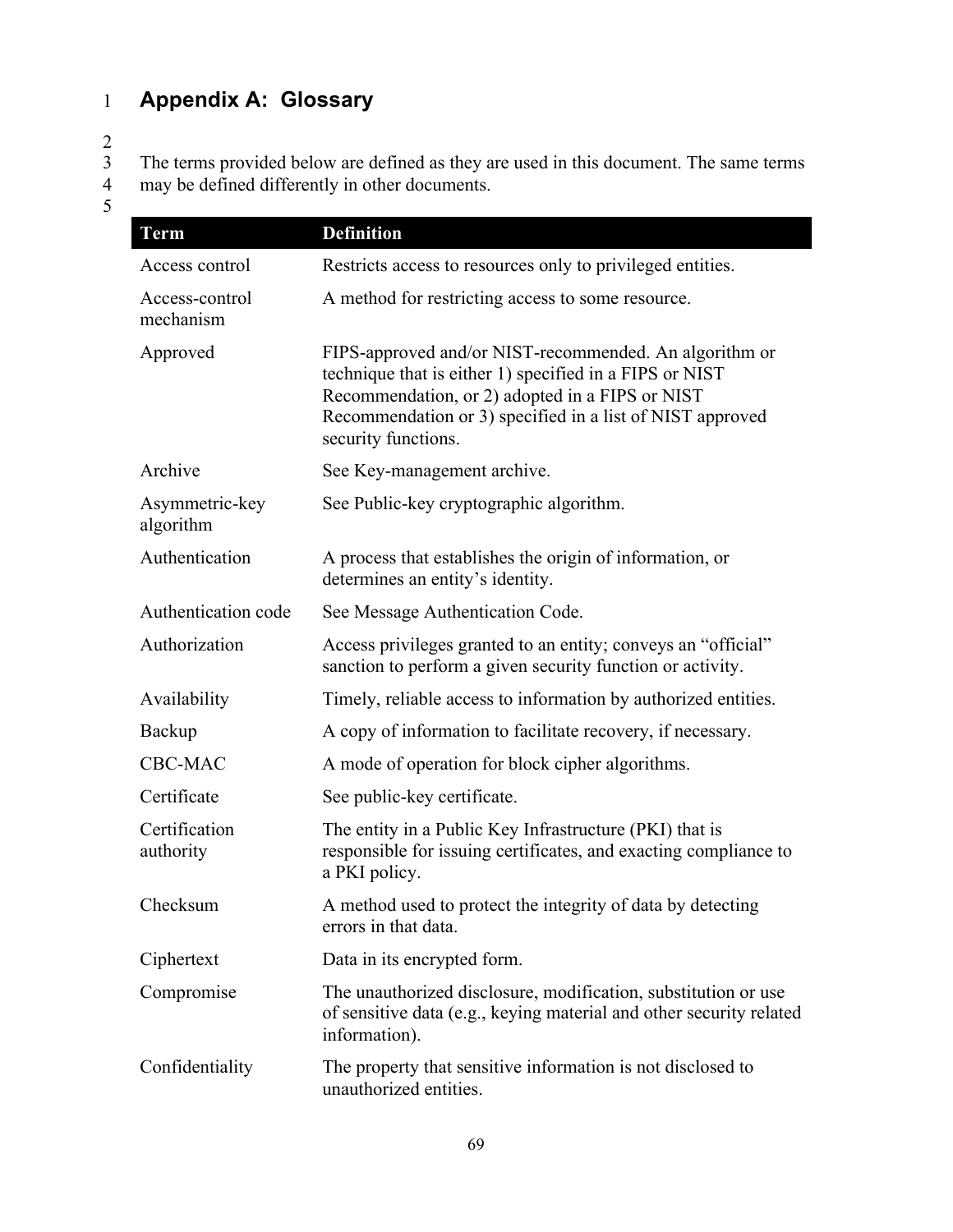| Cryptographic key<br>(key) | A parameter used in conjunction with a cryptographic algorithm<br>that determines its operation in such a way that an entity with<br>knowledge of the key can reproduce or reverse the operation,<br>while an entity without knowledge of the key cannot. Examples<br>include:<br>1. the transformation of plaintext data into ciphertext data,<br>2. the transformation of ciphertext data into plaintext data,<br>3. the computation of a digital signature from data,<br>4. the verification of a digital signature,<br>5. the computation of an authentication code from data,<br>6. the verification of an authentication code from data and a<br>received authentication code,<br>7. the computation of a shared secret that is used to derive<br>keying material. |
|----------------------------|--------------------------------------------------------------------------------------------------------------------------------------------------------------------------------------------------------------------------------------------------------------------------------------------------------------------------------------------------------------------------------------------------------------------------------------------------------------------------------------------------------------------------------------------------------------------------------------------------------------------------------------------------------------------------------------------------------------------------------------------------------------------------|
| Cryptographic<br>module    | The set of hardware, software, and/or firmware in which<br>approved security functions are implemented                                                                                                                                                                                                                                                                                                                                                                                                                                                                                                                                                                                                                                                                   |
| Cryptoperiod               | The time span during which a specific key is authorized for use<br>or in which the keys for a given system or application may<br>remain in effect.                                                                                                                                                                                                                                                                                                                                                                                                                                                                                                                                                                                                                       |
| Data integrity             | A property whereby data has not been altered in an<br>unauthorized manner since it was created, transmitted or stored.<br>In this Recommendation, the statement that a cryptographic<br>algorithm "provides data integrity" means that the algorithm is<br>used to detect unauthorized alterations.                                                                                                                                                                                                                                                                                                                                                                                                                                                                      |
| Decryption                 | The process of changing ciphertext into plaintext using a<br>cryptographic algorithm and key.                                                                                                                                                                                                                                                                                                                                                                                                                                                                                                                                                                                                                                                                            |
| <b>DES</b>                 | The Data Encryption Standard that was specified in FIPS 46<br>(now withdrawn).                                                                                                                                                                                                                                                                                                                                                                                                                                                                                                                                                                                                                                                                                           |
| Digital signature          | The result of a cryptographic transformation of data that, when<br>properly implemented, provides the services of:<br>origin authentication,<br>1.<br>2. data integrity, and<br>3. signer non-repudiation.                                                                                                                                                                                                                                                                                                                                                                                                                                                                                                                                                               |
| Distribution               | See key distribution.                                                                                                                                                                                                                                                                                                                                                                                                                                                                                                                                                                                                                                                                                                                                                    |
| Encryption                 | The process of changing plaintext into ciphertext using a<br>cryptographic algorithm and key.                                                                                                                                                                                                                                                                                                                                                                                                                                                                                                                                                                                                                                                                            |
| Entity                     | An individual (person), organization, device or process.                                                                                                                                                                                                                                                                                                                                                                                                                                                                                                                                                                                                                                                                                                                 |
| Hash algorithm             | See Hash function.                                                                                                                                                                                                                                                                                                                                                                                                                                                                                                                                                                                                                                                                                                                                                       |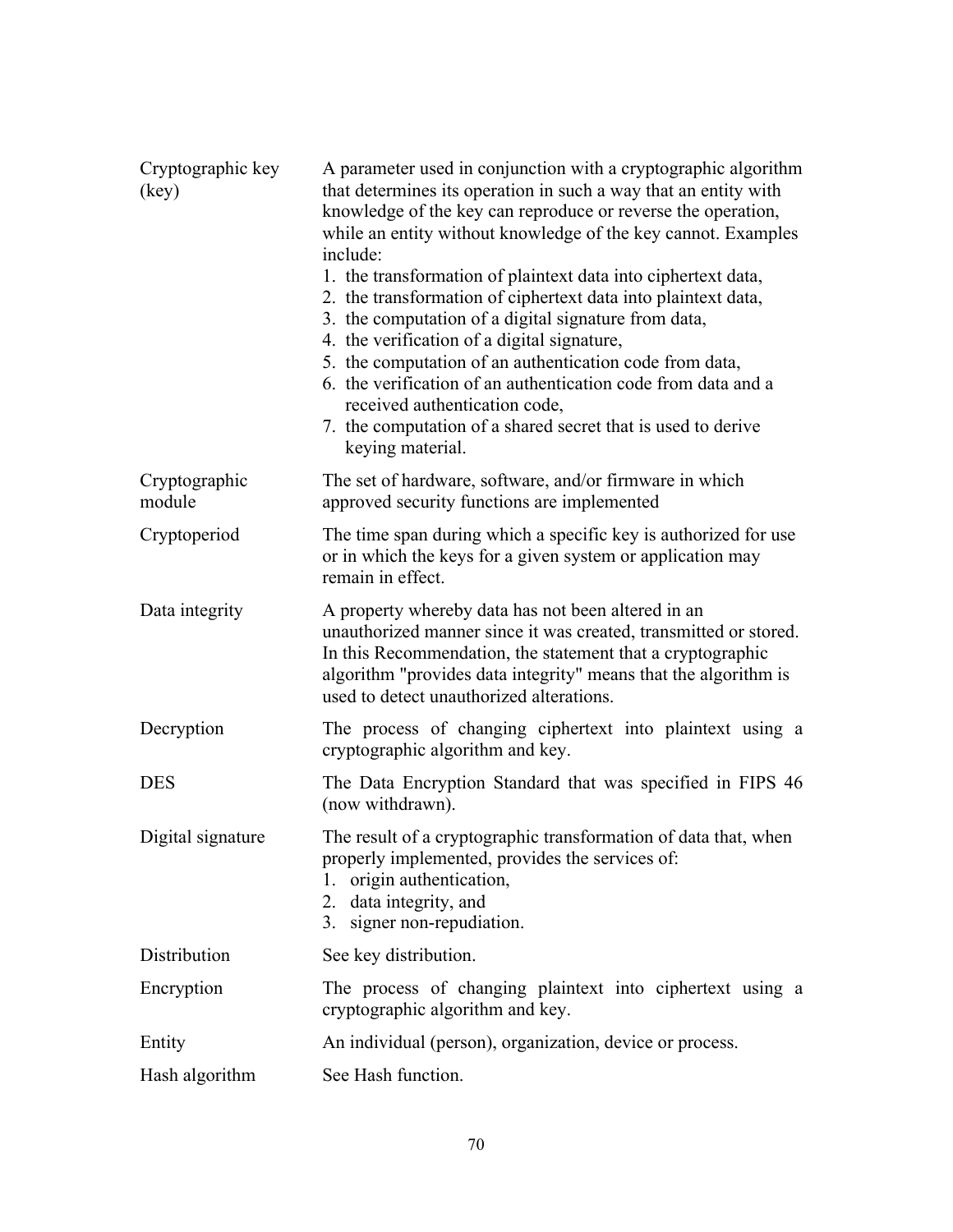| Hash function                                       | A function that maps a bit string of arbitrary length to a fixed<br>length bit string. Approved hash functions satisfy the following<br>properties:<br>1. (One-way) It is computationally infeasible to find any input<br>that maps to any pre-specified output, and<br>2. (Collision free) It is computationally infeasible to find any |
|-----------------------------------------------------|------------------------------------------------------------------------------------------------------------------------------------------------------------------------------------------------------------------------------------------------------------------------------------------------------------------------------------------|
|                                                     | two distinct inputs that map to the same output.                                                                                                                                                                                                                                                                                         |
| Hash value                                          | The result of applying a hash function to information.                                                                                                                                                                                                                                                                                   |
| Hash-based message<br>authentication code<br>(HMAC) | A message authentication code that uses an approved keyed-<br>hash function.                                                                                                                                                                                                                                                             |
| Identifier                                          | A bit string that is associated with a person, device or<br>organization. It may be an identifying name, or may be<br>something more abstract (for example, a string consisting of an<br>IP address and timestamp), depending on the application.                                                                                        |
| Integrity                                           | The property that sensitive data has not been modified or<br>deleted in an unauthorized and undetected manner. In this<br>Recommendation, the statement that a cryptographic algorithm<br>"provides integrity" means that the algorithm is used to detect<br>unauthorized modifications or deletions.                                    |
| Key                                                 | See cryptographic key.                                                                                                                                                                                                                                                                                                                   |
| Key agreement                                       | A key-establishment scheme whose resultant keying material is<br>a function of information contributed by two or more<br>participants, so that no party can predetermine the value of the<br>keying material.                                                                                                                            |
| Key Bundle                                          | A set of keys used during one operation, typically a TDEA<br>operation.                                                                                                                                                                                                                                                                  |
| Key component                                       | A parameter used in conjunction with other key components in<br>an approved security function to form a plaintext cryptographic<br>key or perform a cryptographic function.                                                                                                                                                              |
| Key distribution                                    | The transport of a key and other keying material from an entity<br>that either owns or generates the key to another entity that is<br>intended to use the key.                                                                                                                                                                           |
| Key-encryption key                                  | A cryptographic key that is used for the encryption or<br>decryption of other keys.                                                                                                                                                                                                                                                      |
| Key establishment                                   | A procedure that results in keying material that is shared among<br>different parties.                                                                                                                                                                                                                                                   |
| Key management                                      | The activities involving the handling of cryptographic keys and<br>other related security parameters (e.g., IVs and passwords)<br>during the entire life cycle of the keys, including their<br>generation, storage, establishment, entry and output, and                                                                                 |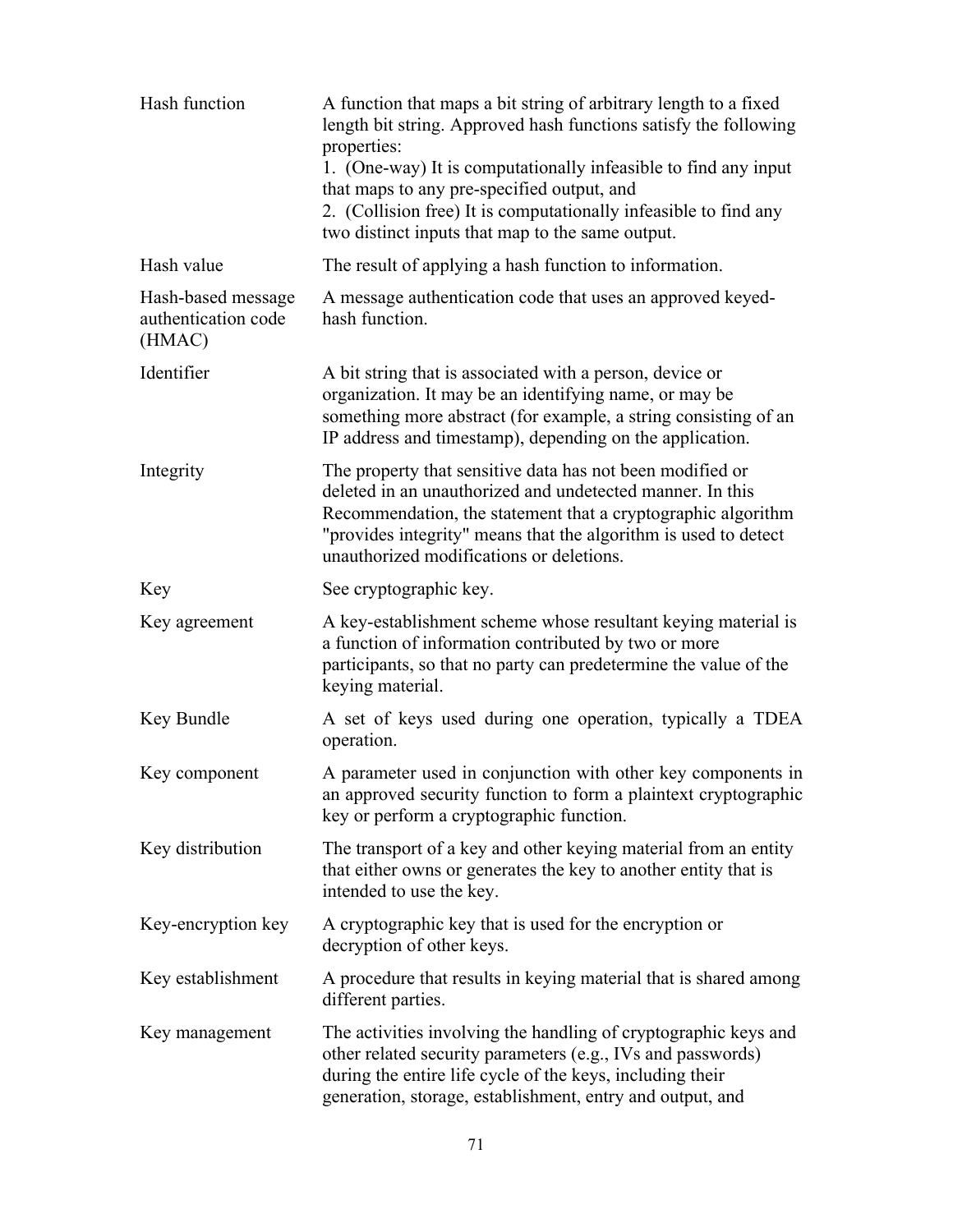|                                                | destruction.                                                                                                                                                                                                                                                                 |
|------------------------------------------------|------------------------------------------------------------------------------------------------------------------------------------------------------------------------------------------------------------------------------------------------------------------------------|
| Key-management<br>archive                      | A function in the lifecycle of keying material; a repository<br>containing keying material of historical interest.                                                                                                                                                           |
| Key pair                                       | A public key and its corresponding private key; a key pair is<br>used with a public-key algorithm.                                                                                                                                                                           |
| Key recovery                                   | Mechanisms and processes that allow authorized entities to<br>retrieve keying material from key backup or an archive.                                                                                                                                                        |
| Key transport                                  | A key-establishment procedure whereby one entity (the sender)<br>selects a value for secret keying material and then securely<br>distributes that value to another party (the receiver).                                                                                     |
| Key wrapping                                   | A method of encrypting keys (along with associated integrity<br>information) that provides both confidentiality and integrity<br>protection using a symmetric key.                                                                                                           |
| Keying material                                | The data (e.g., keys and IVs) necessary to establish and<br>maintain cryptographic keying relationships.                                                                                                                                                                     |
| Message<br><b>Authentication Code</b><br>(MAC) | A cryptographic checksum on data that uses a symmetric key to<br>detect both accidental and intentional modifications of data.                                                                                                                                               |
| Nonce                                          | A time-varying value that has, at most, a negligible chance of<br>repeating. For example, a nonce could be a random value that is<br>generated anew for each instance of a nonce, a timestamp, a<br>sequence number, or some combination of these.                           |
| Non-repudiation                                | A service that is used to provide assurance of the integrity and<br>origin of data in such a way that the integrity and origin can be<br>verified by a third party as having originated from a specific<br>entity in possession of the private key of the claimed signatory. |
| Owner                                          | For an asymmetric key pair, the entity that owns the private<br>key, whether that entity generated the key pair or a trusted party<br>generated the key pair for the entity.                                                                                                 |
|                                                | In Encrypted File Systems, the file owner has control over the<br>file and grants access of the file to others. A file may have one<br>or more owners. An owner could be an individual or a group of<br>individuals or processes                                             |
| Password                                       | A string of characters (letters, numbers and other symbols) that<br>are used to authenticate an identity or to verify access<br>authorization.                                                                                                                               |
| Payload                                        | A part of the data stream representing the user information and<br>user overhead in a communication.                                                                                                                                                                         |
| Plaintext                                      | Intelligible data that has meaning and can be understood                                                                                                                                                                                                                     |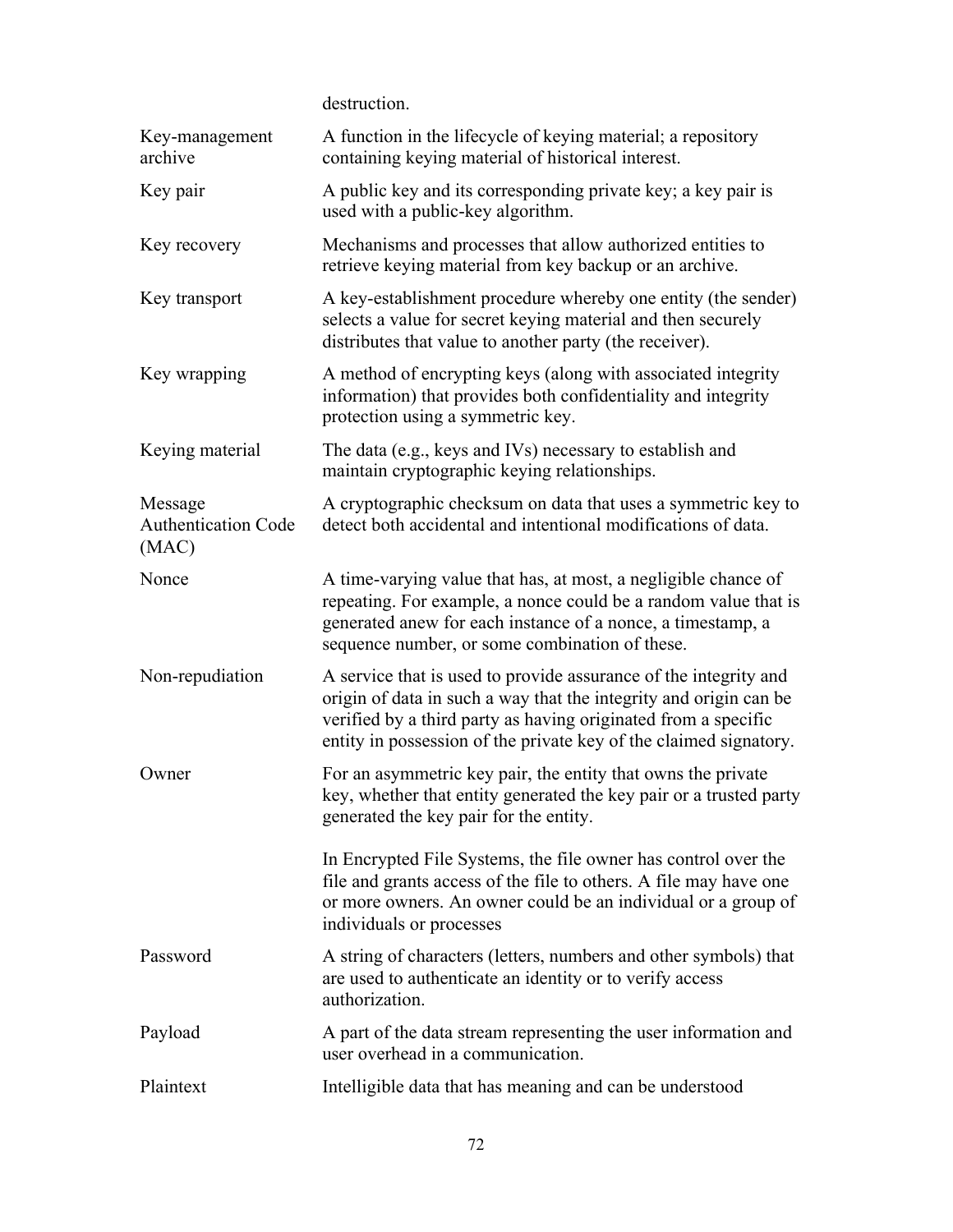|                                                          | without the application of decryption.                                                                                                                                                                                                                                                                                                                                                                                                                                                                                                                                                                       |
|----------------------------------------------------------|--------------------------------------------------------------------------------------------------------------------------------------------------------------------------------------------------------------------------------------------------------------------------------------------------------------------------------------------------------------------------------------------------------------------------------------------------------------------------------------------------------------------------------------------------------------------------------------------------------------|
| Private key                                              | A cryptographic key, used with a public-key cryptographic<br>algorithm that is uniquely associated with an entity and is not<br>made public. In an asymmetric (public) cryptosystem, the<br>private key is associated with a public key. Depending on the<br>algorithm, the private key may be used to:<br>1. Compute the corresponding public key,<br>2. Compute a digital signature that may be verified by the<br>corresponding public key,<br>3. Decrypt data that was encrypted by the corresponding public<br>key, or<br>4. Compute a piece of common shared data, together with other<br>information. |
| Protocol                                                 | A special set of rules used by two or more entities that describe<br>the message order and data structures for information<br>exchanged between the entities.                                                                                                                                                                                                                                                                                                                                                                                                                                                |
| Public key                                               | A cryptographic key used with a public-key cryptographic<br>algorithm that is uniquely associated with an entity and that<br>may be made public. In an asymmetric (public) cryptosystem,<br>the public key is associated with a private key. The public key<br>may be known by anyone and, depending on the algorithm, may<br>be used to:<br>1. Verify a digital signature that is signed by the corresponding<br>private key,<br>2. Encrypt data that can be decrypted by the corresponding<br>private key, or<br>3. Compute a piece of shared data.                                                        |
| Public-key<br>(asymmetric)<br>cryptographic<br>algorithm | A cryptographic algorithm that uses two related keys, a public<br>key and a private key. The two keys have the property that<br>determining the private key from the public key is<br>computationally infeasible.                                                                                                                                                                                                                                                                                                                                                                                            |
| Public-key certificate                                   | A set of data that uniquely identifies an entity, contains the<br>entity's public key and possibly other information, and is<br>digitally signed by a trusted party, thereby binding the public<br>key to the entity.                                                                                                                                                                                                                                                                                                                                                                                        |
| Public Key<br>Infrastructure (PKI)                       | A framework that is established to issue, maintain and revoke<br>public-key certificates.                                                                                                                                                                                                                                                                                                                                                                                                                                                                                                                    |
| Reconstitute                                             | Rebuilding a service system (possibly with a different<br>infrastructure) using previously saved security information<br>and/or keying material, rather than simply restarting a system<br>from a backup.                                                                                                                                                                                                                                                                                                                                                                                                    |
| Rekey                                                    | A new key replaces another key; the "value" of the new key is<br>entirely independent of the "value" of the old key.                                                                                                                                                                                                                                                                                                                                                                                                                                                                                         |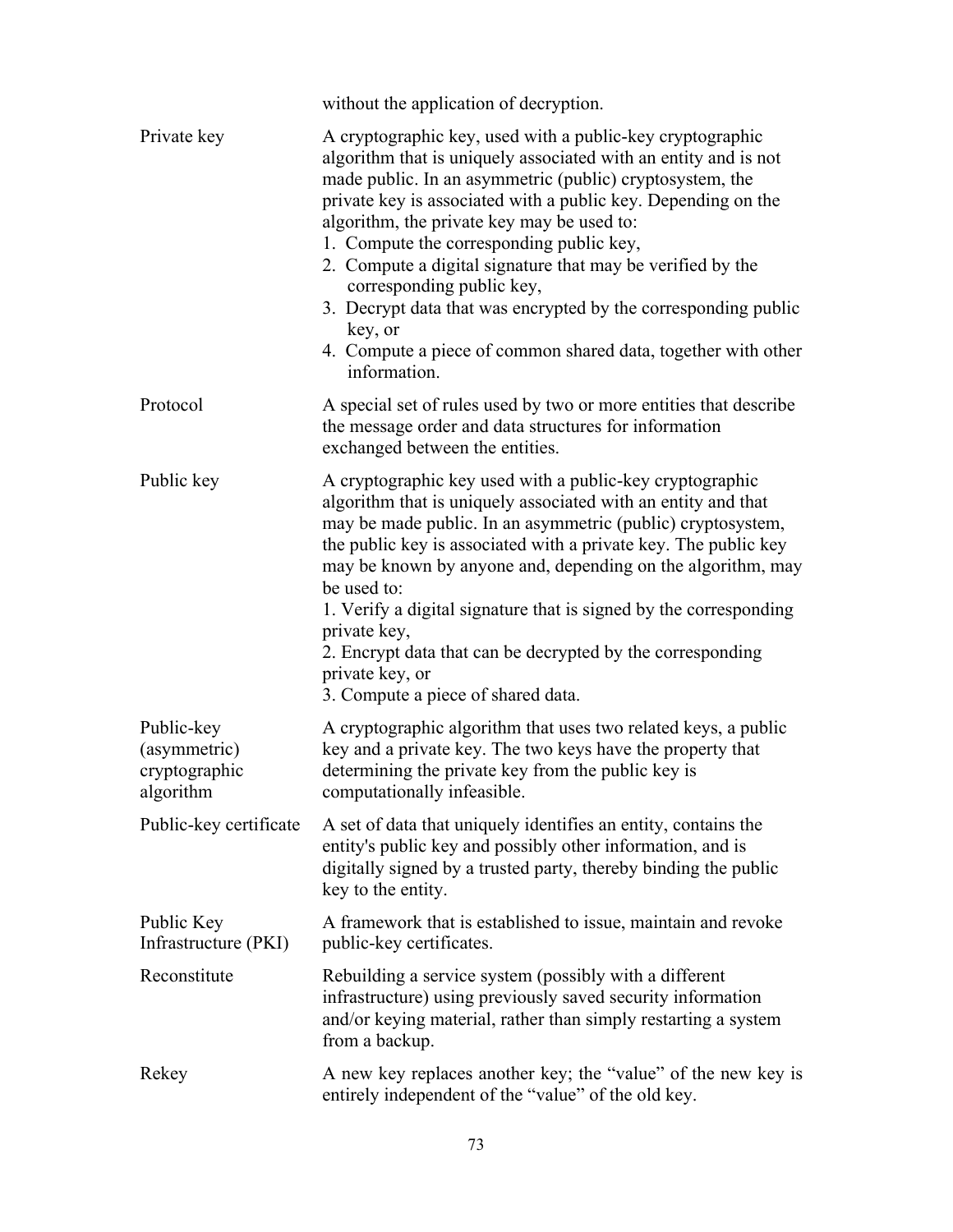| Relying party              | An individual or organization that relies on the certificate and<br>the CA that issued the certificate to verify the identity of the<br>user; the validity of the public key, associated algorithms and<br>any relevant parameters; and the user's possession of the<br>corresponding private key.                                                                          |
|----------------------------|-----------------------------------------------------------------------------------------------------------------------------------------------------------------------------------------------------------------------------------------------------------------------------------------------------------------------------------------------------------------------------|
| Secret key                 | A cryptographic key that is used with a secret-key (symmetric)<br>cryptographic algorithm that is uniquely associated with one or<br>more entities and is not made public. The use of the term<br>"secret" in this context does not imply a classification level, but<br>rather implies the need to protect the key from disclosure.                                        |
| Security association       | A relationship between two network entities in which security<br>information is shared and used to support secure<br>communication between the two entities.                                                                                                                                                                                                                |
| Security services          | Mechanisms used to provide confidentiality, data integrity,<br>authentication or non-repudiation of information.                                                                                                                                                                                                                                                            |
| Self-signed<br>certificate | A public-key certificate whose digital signature may be verified<br>by the public key contained within the certificate. The signature<br>on a self-signed certificate protects the integrity of the data, but<br>does not guarantee authenticity of the information. The trust of<br>self-signed certificates is based on the secure procedures used to<br>distribute them. |
| <b>Shall</b>               | This term is used to indicate a requirement of a Federal<br>Information Processing Standard (FIPS) or a requirement that<br>must be fulfilled to claim conformance to this<br>Recommendation. Note that shall may be coupled with not to<br>become shall not.                                                                                                               |
| Shared secret              | A value that is generated during a key-agreement scheme; the<br>shared secret is used to derive keying material for a symmetric-<br>key algorithm.                                                                                                                                                                                                                          |
| <b>Should</b>              | This term is used to indicate a very important requirement.<br>While the "requirement" is not stated in a FIPS, ignoring the<br>requirement could result in undesirable results. Note that<br>should may be coupled with not to become should not.                                                                                                                          |
| Signature verification     | Uses a digital-signature algorithm and a public key to verify a<br>digital signature.                                                                                                                                                                                                                                                                                       |
| Symmetric key              | A single cryptographic key that is used with a secret<br>(symmetric) key algorithm.                                                                                                                                                                                                                                                                                         |
| Symmetric-key<br>algorithm | A cryptographic algorithm that uses one shared key, a secret<br>key.                                                                                                                                                                                                                                                                                                        |
| Threat                     | Any circumstance or event with the potential to adversely<br>impact a system through unauthorized access, destruction,                                                                                                                                                                                                                                                      |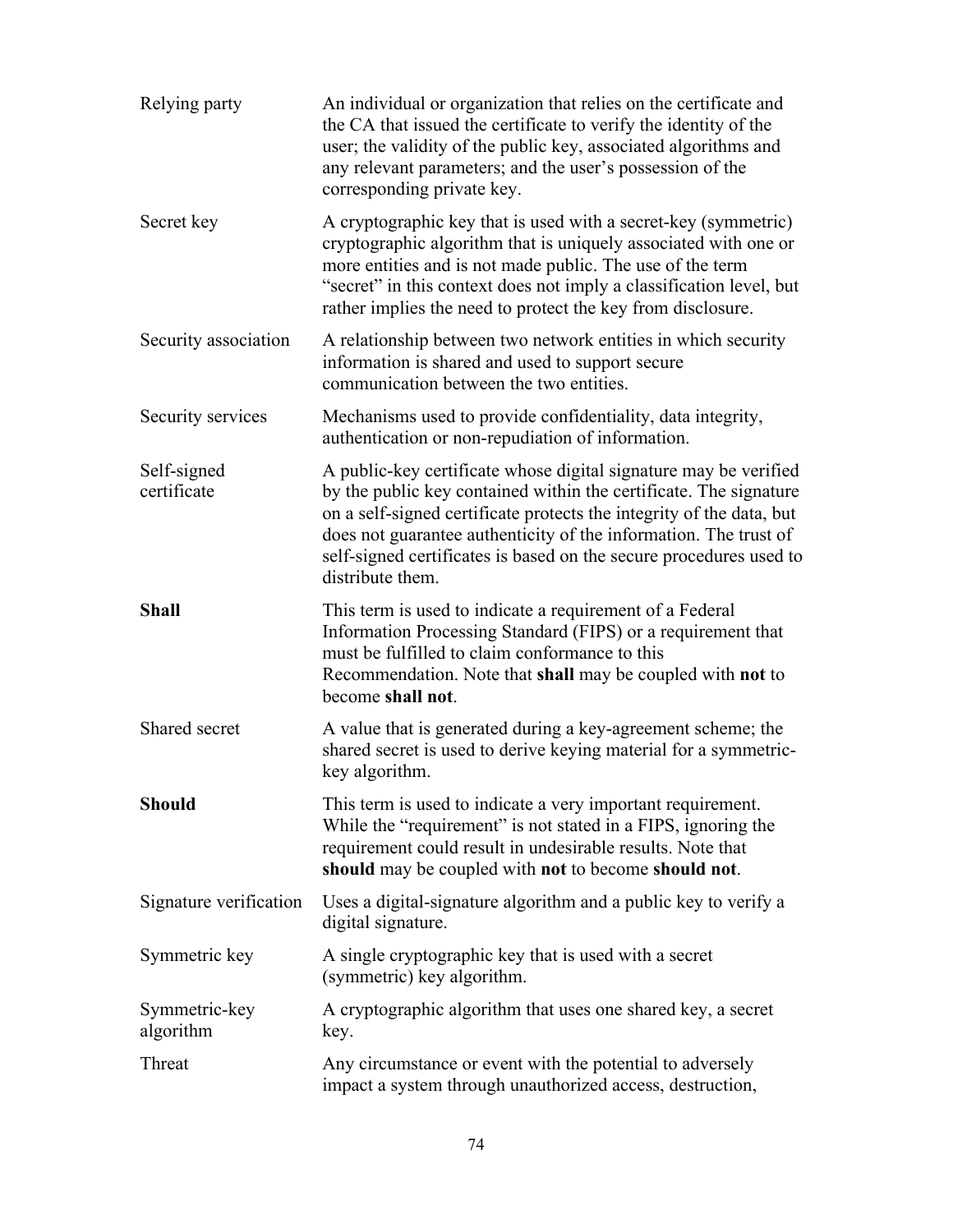|                                   | disclosure, modification of data or denial of service.                                                                                                                                                                                                                                                  |
|-----------------------------------|---------------------------------------------------------------------------------------------------------------------------------------------------------------------------------------------------------------------------------------------------------------------------------------------------------|
| Triple DES/Triple<br>DEA (TDEA)   | Triple Data Encryption Algorithm, specified in SP 800-67.                                                                                                                                                                                                                                               |
| 3-TDEA                            | Three key TDEA as specified in SP 800-67.                                                                                                                                                                                                                                                               |
| Unauthorized<br>disclosure        | An event involving the exposure of information to entities not<br>authorized access to the information.                                                                                                                                                                                                 |
| User's name (in a<br>certificate) | The name of the party authorized to use the private key<br>associated with the public key in the certificate; the subject of<br>the certificate.                                                                                                                                                        |
| X.509 public-key<br>certificate   | The public key for a user (or device) and a name for the user<br>(or device), together with some other information, rendered un-<br>forgeable by the digital signature of the certification authority<br>that issued the certificate, encoded in the format defined in the<br>ISO/ITU-T X.509 standard. |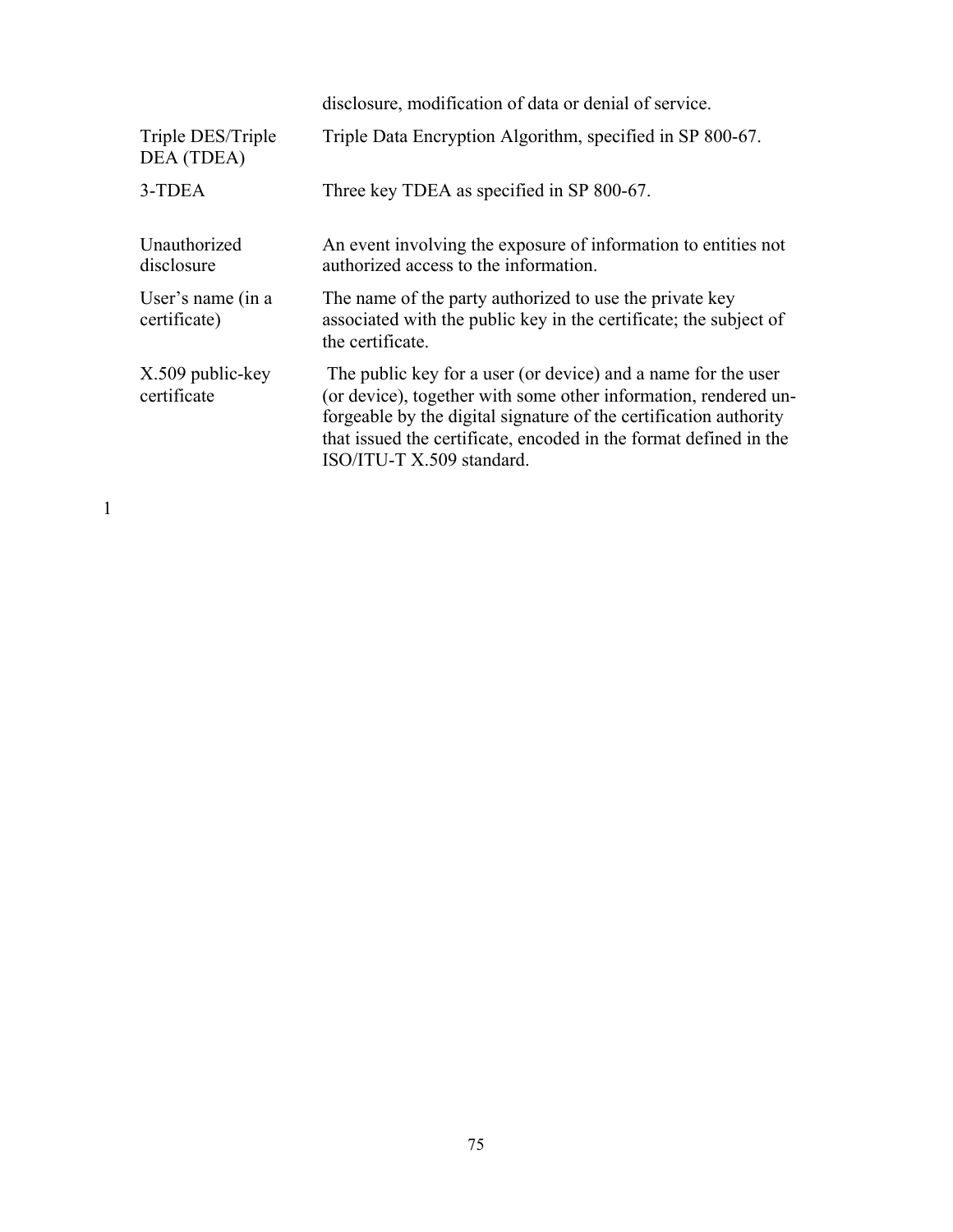# $\frac{1}{2}$

## 2 **Appendix B: Acronyms**

| AES                      | <b>Advanced Encryption Standard</b>               |
|--------------------------|---------------------------------------------------|
| AH                       | <b>Authentication Header</b>                      |
| AS                       | <b>Authentication Server</b>                      |
| CA                       | Certificate Authority                             |
| <b>CBC</b>               | <b>Cipher Block Chaining</b>                      |
| <b>CBC-MAC</b>           | <b>Cipher Block Chaining Message</b>              |
|                          | <b>Authentication Code</b>                        |
| <b>CMVP</b>              | Cryptographic Module Validation                   |
|                          | Program<br>Commercial Off-the-Shelf               |
| <b>COTS</b>              |                                                   |
| <b>CRL</b>               | <b>Certificate Revocation List</b>                |
| <b>CTR</b>               | <b>Counter Mode</b>                               |
| <b>DES</b>               | Data Encryption Standard                          |
| <b>DHCP</b>              | <b>Dynamic Host Configuration Protocol</b>        |
| <b>DNS</b>               | Domain Name System                                |
| <b>DSA</b>               | Digital Signature Algorithm                       |
| EC                       | <b>Elliptic Curve</b>                             |
| <b>ECDH</b>              | Elliptic Curve Diffie-Hellman                     |
| <b>ECDSA</b>             | Elliptic Curve Digital Signature                  |
| <b>EFS</b>               | Algorithm<br><b>Encrypted File System</b>         |
|                          |                                                   |
| <b>ESP</b><br><b>FEK</b> | <b>Encapsulating Security Protocol</b>            |
| <b>GCM</b>               | File Encryption Key<br><b>Galois Counter Mode</b> |
|                          |                                                   |
| <b>GMAC</b>              | Galois Message Authentication Code                |
| <b>HMAC</b>              | Hash-based Message Authentication<br>Code         |
| <b>HTTP</b>              | <b>Hypertext Transfer Protocol</b>                |
| <b>ICV</b>               | <b>Integrity Check Value</b>                      |
| <b>IETF</b>              | <b>Internet Engineering Task Force</b>            |
| <b>IKE</b>               | <b>Internet Key Exchange</b>                      |
| IP                       | <b>Internet Protocol</b>                          |
| IV                       | <b>Initialization Vector</b>                      |
| <b>KDC</b>               | Key Distribution Center                           |
| <b>KMF</b>               | Key Management Facility                           |
| KMM                      | Key Management Message                            |
| <b>KSK</b>               | Key Signing Key                                   |
| <b>KWK</b>               | Key Wrapping Key                                  |
| <b>LDAP</b>              | <b>Lightweight Directory Access Protocol</b>      |
|                          |                                                   |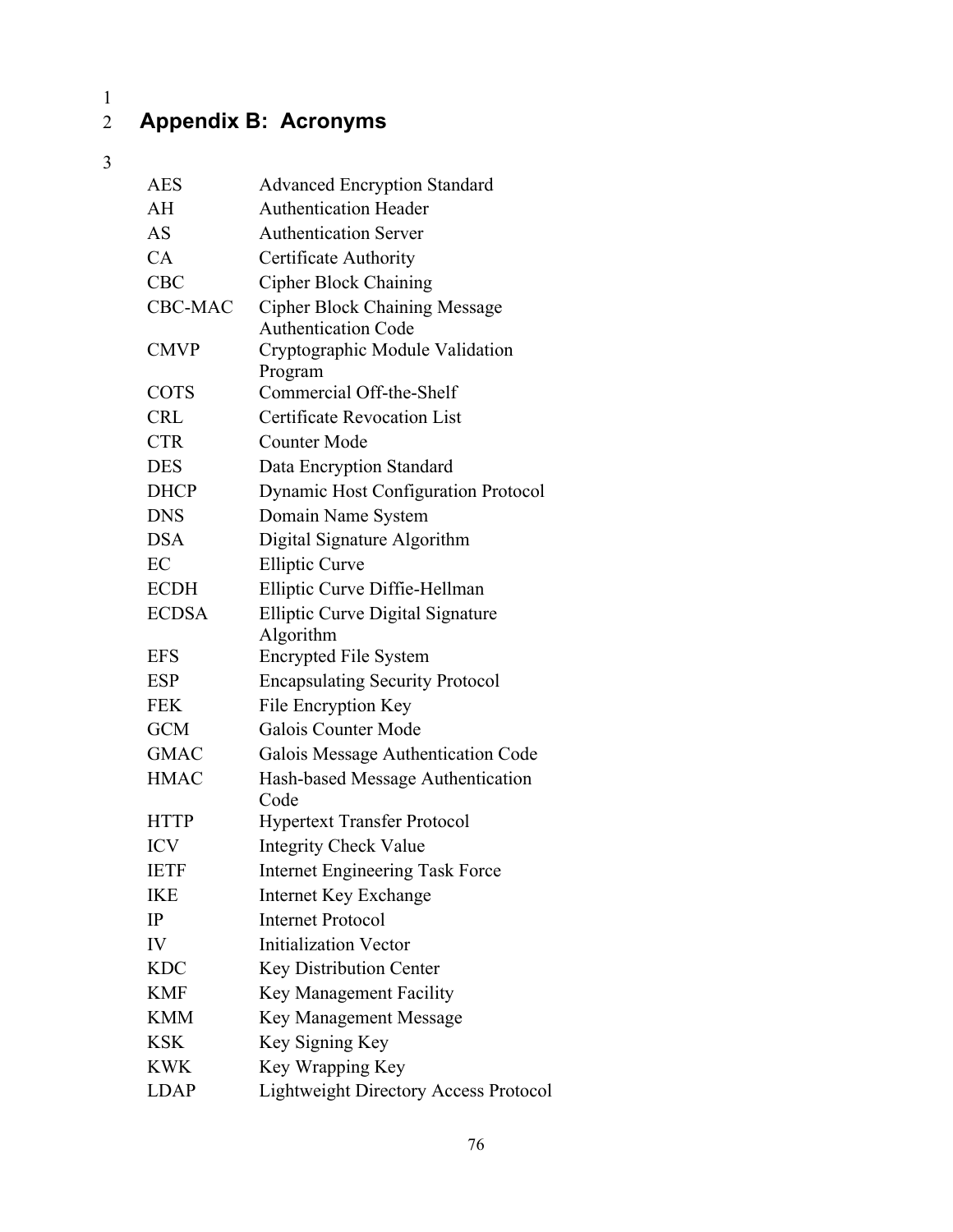| <b>MAC</b>      | <b>Message Authentication Code</b>        |
|-----------------|-------------------------------------------|
| MD <sub>5</sub> | Message-Digest Algorithm 5                |
| <b>NSEC</b>     | <b>Next Secure</b>                        |
| <b>NIST</b>     | National Institute of Standards and       |
|                 | Technology                                |
| <b>OCSP</b>     | <b>Online Certificate Status Protocol</b> |
| <b>OMB</b>      | Office of Management and Budget           |
| <b>OTAR</b>     | Over The Air Rekeying                     |
| <b>PIN</b>      | Personal Identification Number            |
| <b>PKCS</b>     | Public Key Cryptography Standard          |
| <b>PKI</b>      | Public Key Infrastructure                 |
| <b>PRF</b>      | <b>Pseudorandom Function</b>              |
| <b>PVM</b>      | <b>Path Validation Module</b>             |
| RA              | <b>Registration Authority</b>             |
| <b>RFC</b>      | Request for Comment                       |
| <b>RR</b>       | <b>Resource Record</b>                    |
| <b>RSA</b>      | Rivest, Shamir, and Adleman.              |
| <b>SA</b>       | <b>Security Association</b>               |
| <b>SEP</b>      | <b>Secure Entry Point</b>                 |
| <b>SHA</b>      | Secure Hash Algorithm                     |
| <b>SMTP</b>     | Simple Mail Transfer Protocol             |
| <b>S/MIME</b>   | Secure/Multipart Internet Mail            |
|                 | Extensions                                |
| SSL             | Secure Socket Layer                       |
| <b>TDEA</b>     | Triple Data Encryption Algorithm          |
| <b>TEK</b>      | <b>Traffic Encryption Key</b>             |
| <b>TCG</b>      | <b>Trusted Computing Group</b>            |
| <b>TGS</b>      | <b>Ticket Granting Service</b>            |
| <b>TLS</b>      | <b>Transport Layer Security</b>           |
| <b>TPM</b>      | <b>Trusted Platform Module</b>            |
| <b>TS</b>       | <b>Target Server</b>                      |
| <b>TSIG</b>     | <b>Transaction Signature</b>              |
| <b>URL</b>      | <b>Uniform Resource Locator</b>           |
| <b>VPN</b>      | Virtual Private Network                   |
| <b>XOR</b>      | Exclusive-Or operation                    |
| <b>ZSK</b>      | Zone Signing Key                          |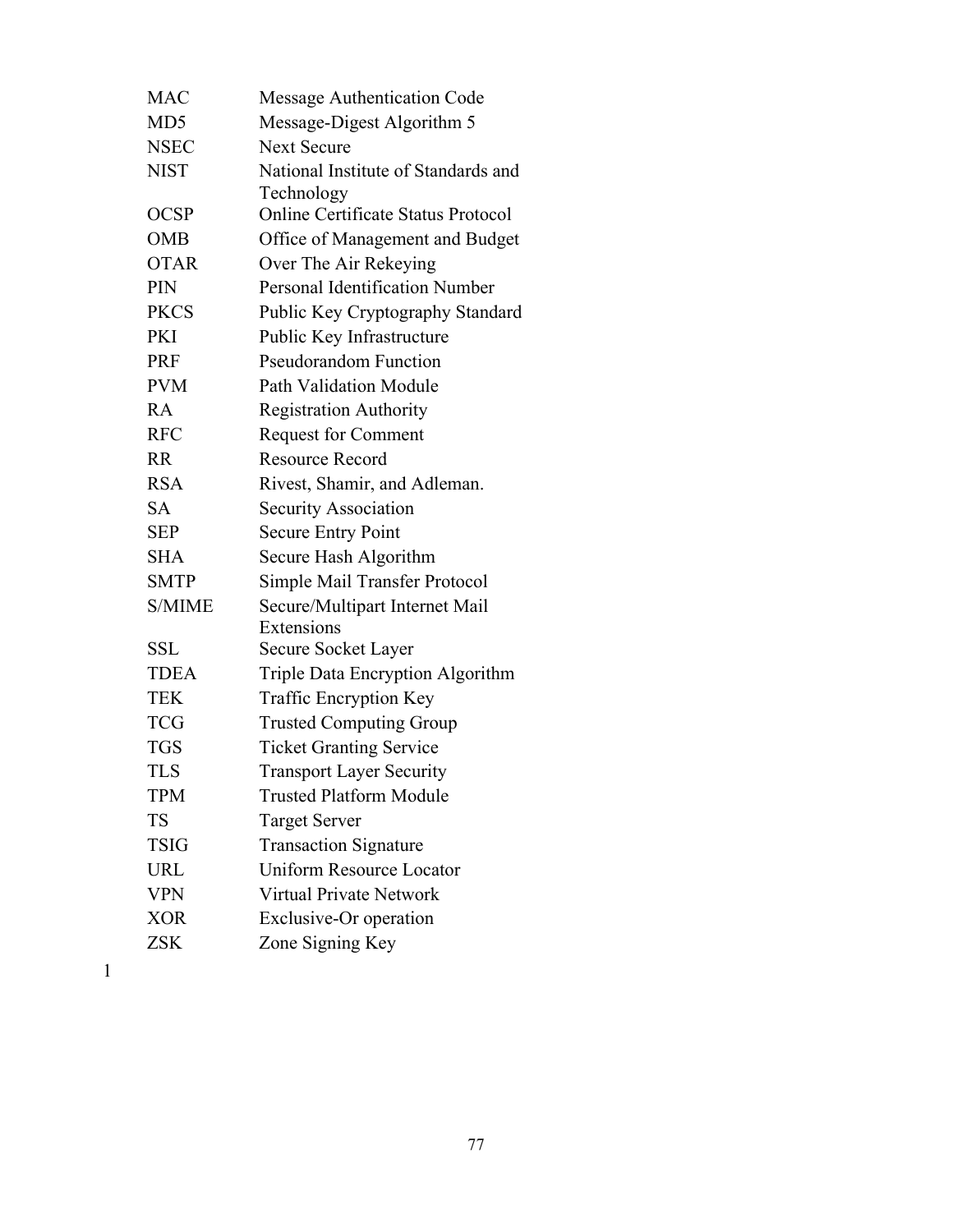# 1 **Appendix C: A Word to Novice End Users**

 3 operations they are used to perform and by the number of times they can be used. Keys with a symmetric algorithm. Asymmetric keys are generated as key pairs: a *private key*  9 symmetric keys, end users need to treat the key as a secret shared value and use the same 16 symmetric keys, a short-term symmetric key is often called a session key, rather than an name of the key's "owner" in an electronic document called a public-key certificate. 36 require "soft" certificates, usually kept on the user's computer, and possibly issued by 44 websites of CAs often have pages that guide the user through the key generation and 46 certificates via e-mail or public-key infrastructures, smart cards or other memory tokens. 5 10 15 20 25 30 35 40 45 2 Cryptographic keys are frequently categorized by the algorithms they are used with, the 4 will either be asymmetric and used with an asymmetric algorithm, or symmetric and used 6 that must be kept secret, and a related *public key*, that may not be a secret. In general, the 7 private key performs one operation, for example, a digital signature, and the public key 8 does the complementary operation, in this case, signature verification. In the case of value for complementary cryptographic functions, such as encryption and decryption. 11 12 Some asymmetric keys are static and intended for long-term use, while others are 13 ephemeral and expire after their use with one message or session. The public key of a 14 static asymmetric-key pair is often provided in a public-key certificate, while an ephemeral public key is not. Although the concept of static vs. ephemeral also applies to 17 ephemeral key. No specific terminology is used for a long-term symmetric key. An 18 application or protocol may be supported by some combination of such keys. 19 A PKI is the foundation of many current key-management processes and is used in many 21 of the protocols or applications described in this Recommendation, as well as other 22 security protocols and applications. Some understanding of the role of a PKI and *public*  23 *key certificates* in key management is very helpful to setting up security protocols or 24 applications properly. A long-term, or "static" public key is generally combined with the 26 While certificates can be self-issued and signed (that is, the party that created the key pair 27 can sign his name and the public key with the corresponding private key), most 28 certificates are digitally signed with the private key of a trusted entity called a 29 Certification Authority. 31 An end user may typically have one or more certificates, and may have different 32 certificates for different applications, e.g., for e-mail and for authentication to web sites. 33 As Federal Personal Identity Verification (PIV) cards are issued to Federal employees 34 and contractors, most Federal users will have a personal smart card that contains one or more personal certificates issued to them by their agency. Other specific applications may 37 commercial CAs. For example, browser products, such as Internet Explorer, Firefox or 38 Safari, typically implement a mechanism to generate key pairs, send the public keys to a 39 CA and return a public-key certificate for that key to the browser. The certificates are then kept in a user-certificate store on the user's computer, which can be managed in a 41 manner similar to a root-certificate store (see Section 2). The process and interfaces for 42 generating keys, and for requesting, downloading and installing certificates are specific to 43 both the individual user client product and, sometimes, to the CA itself; however, the certificate issuance process for the common browser products. Users can share 47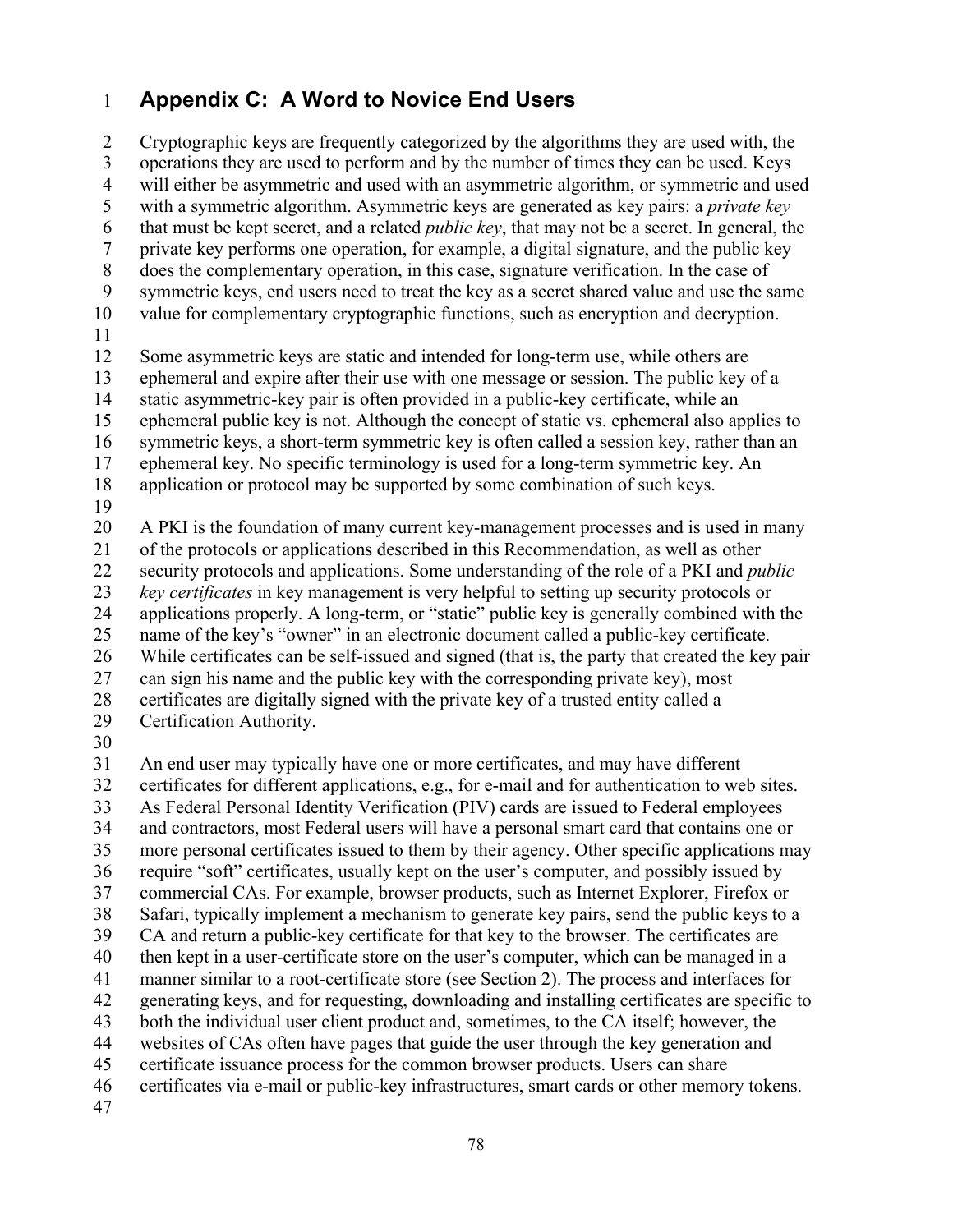- 1 Similarly, secure web servers have TLS server certificates, with certain specific
- 2 characteristics; note that, although Federal users are required to use TLS rather than SSL,
- 3 the certificates are identical. The *Subject Name* in these certificates follows specific rules
- 4 so that the domain name of the server is included in the Subject Name field of the
- 5 certificate. Commercial CAs sell TLS certificates, and, where it is important to reach a
- 6 general population of non-government users, it may be desirable to get a TLS certificate
- 7 from a CA that has its root certificate widely distributed "out of the box" in the certificate
- stores of Microsoft Windows, Macintosh OS X, and the various Mozilla browsers. This 8
- 9 will allow most users to verify the server certificate. However, it is important to review
- 10 the certificate policy and choices that may be available from the CAs selling TLS
- 11 certificates for use on Federal agency web servers in order to ensure that the certificates
- 12 meet the requirements stated herein and in SP 800-57, Part 1.
- 13
- 14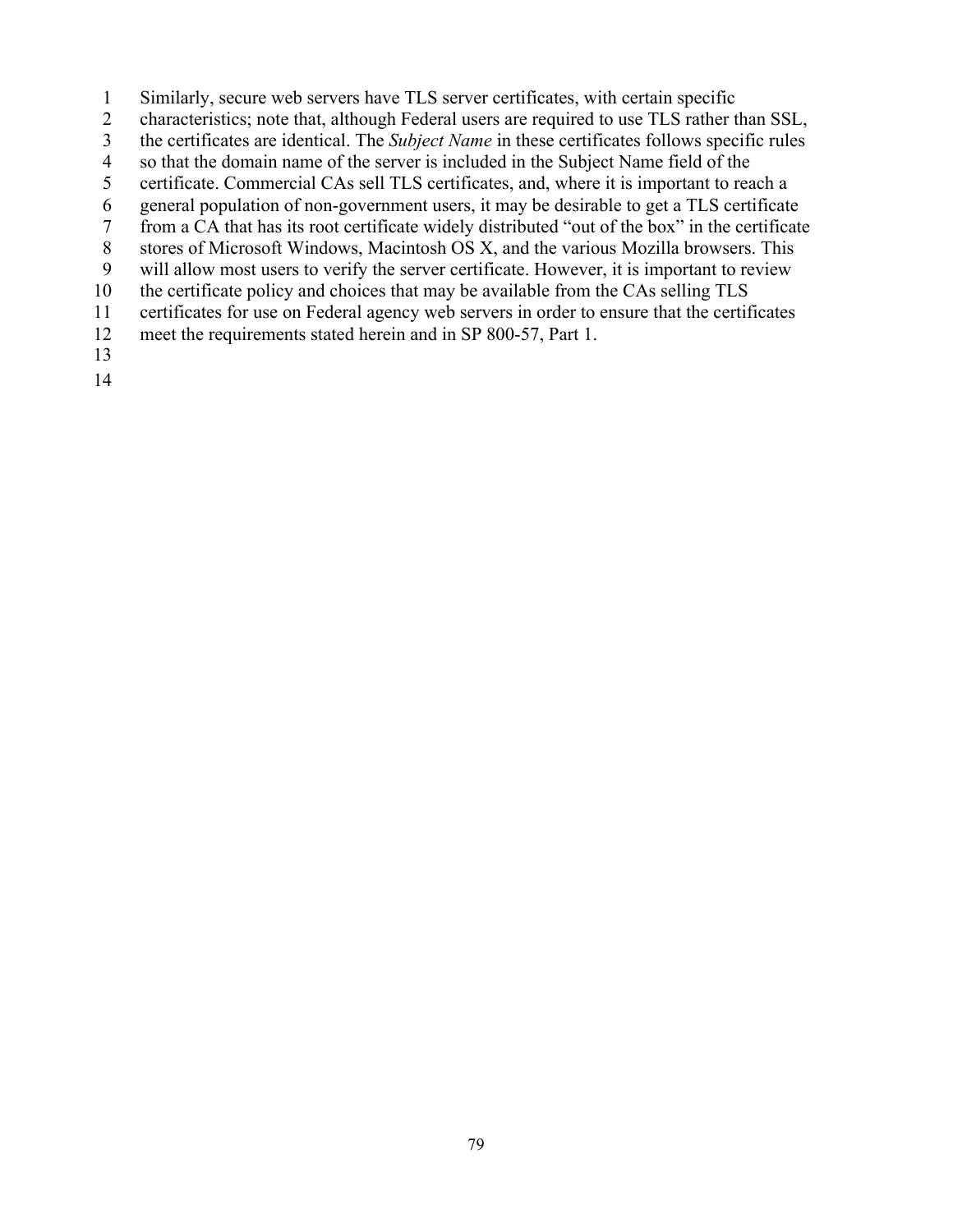# 1 **Appendix D: References**

| <b>COMMO</b><br>N          | "X.509 Certification Policy for the U.S. Federal PKI Common Policy<br>Framework", Federal Public Key Infrastucture Policy Authority, Version<br>3647-1.3, December 2007.                                                    |
|----------------------------|-----------------------------------------------------------------------------------------------------------------------------------------------------------------------------------------------------------------------------|
| <b>COMMO</b><br>N PROF     | "X.509 Certificate and Certificate Revocation List (CRL) Extensions Profile<br>for the Shared Secret Providers (SSP) Program" Federal PKI Policy<br>Authority Shared Service Provider Working Group, January 2008           |
| <b>DENN</b>                | D. Denning and G. M. Sacco, "Timestamps in Key Distribution Protocols",<br>CACM 24(8), pp. 533-536, August 1981.                                                                                                            |
| <b>FIPS 180-4</b>          | "Secure Hash Standard (SHS)", Federal Information Processing Standard<br>180-4, National Institute of Standards and Technology, US Department of<br>Commerce, March 2012.                                                   |
| <b>FIPS 186-4</b>          | "Digital Signature Standard", Federal Information Processing Standard 186-<br>4, National Institute of Standards and Technology, U.S. Department of<br>Commerce, July 2013.                                                 |
| <b>FIPS 197</b>            | "Advanced Encryption Standard (AES)", Federal Information Processing<br>Standard 197, National Institute of Standards and Technology, U.S.<br>Department of Commerce, November 2001.                                        |
| <b>FIPS 201</b>            | "Personal Identity Verification (PIV) of Federal Employees and<br>Contractors", Federal Information Processing Standard 201, National<br>Institute of Standards and Technology, U.S. Department of Commerce,<br>March 2006. |
| <b>FPKI</b><br><b>PROF</b> | "Federal Public Key Infrastructure (PKI) X.509 Certificate and CRL<br>Extensions Profile" Booz-Allen & Hamilton and National Institute of<br>Standards and Technology, October 2005.                                        |
| <b>NEED</b>                | Roger M. Needham and Michael D. Schroeder, "Using Large Networks of<br>Computers," Communications of the ACM, Vol. 21 (12), pp. 993-999,<br>December 1978.                                                                  |
| <b>NEUM</b>                | B. Clifford Neuman and Theodore Y. Ts'o, "An Authentication Service for<br>Computer Networks," IEEE Communications Magazine, Vol. 32 (9), pp.<br>33-38, September 1994.                                                     |
| <b>NISTIR</b><br>7924      | Harold Booth and Andrew Regenscheid, "Reference Certificate Policy",<br>NIST, (Draft) NISTIR 7924, April 2013.                                                                                                              |
| <b>OMB 04-</b><br>04       | "MEMORANDUM TO THE HEADS OF ALL DEPARTMENTS AND<br>AGENCIES RE: E-Authentication Guidance for Federal Agencies", M-04-<br>04, December 16, 2003                                                                             |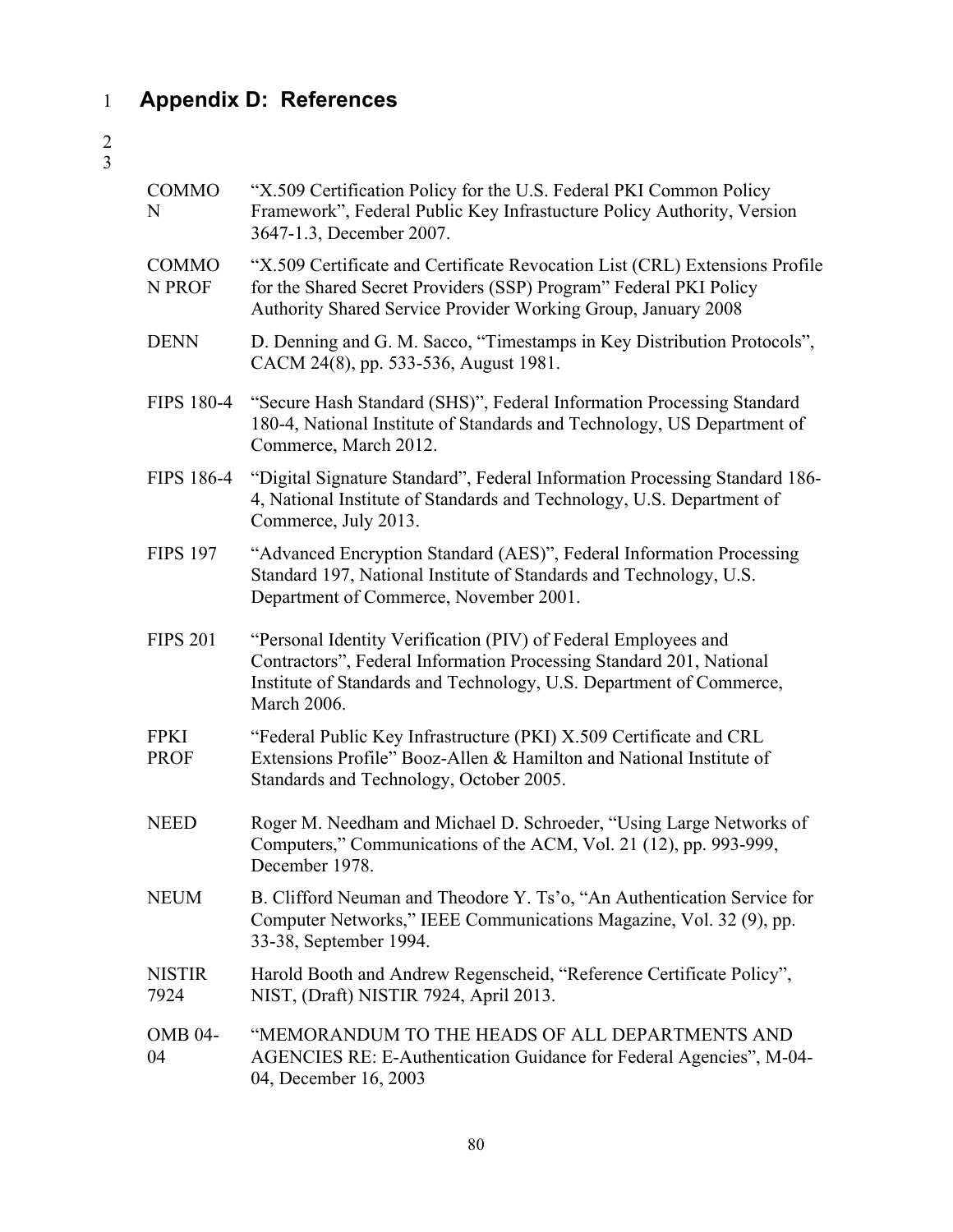| <b>OTAR</b>     | "Project 25 Digital Radio Over The Air Rekeying (OTAR) Protocol",<br>TIA/EIA-102.AACA-2001, April 2001.                                                                                       |
|-----------------|-----------------------------------------------------------------------------------------------------------------------------------------------------------------------------------------------|
| OTAR1           | "Project 25 Digital Radio Over The Air Rekeying Protocol: Addendum 1 -<br>Key Management Security Requirements for Type 3 Block Encryption<br>Algorithms", TIA/EIA 102.AACA-1, November 2002. |
| PKCS-7          | Kaliski, B., "PKCS #7: Cryptographic Message Syntax Version 1.5", RFC<br>2315, IETF, March 1998.                                                                                              |
| <b>PKCS-10</b>  | "PKCS #10 v1.7: Certification Request Syntax Standard" RSA Laboratories<br>May 2000                                                                                                           |
| <b>RFC 1034</b> | P. Mockapetris "Domain Names – Concepts and Facilities" RFC 1034<br>November 1987.                                                                                                            |
| <b>RFC 1035</b> | P. Mockapetris "Domain Names – Implementation and Specification" RFC<br>1035 November 1987                                                                                                    |
| <b>RFC 2045</b> | N. Freed and N. Borenstein, "Multipurpose Internet Mail Extensions<br>(MIME) Part One: Format of Internet Message Bodies" RFC 2045,<br>November 1996.                                         |
| <b>RFC 2046</b> | N. Freed and N. Borenstein, "MIME Part 2: Media Types" RFC 2046,<br>November 1996.                                                                                                            |
| <b>RFC 2047</b> | K. Moore, "MIME Part Three: Message Header Extensions for Non-ASCII<br>Text" RFC 2047, November 1996.                                                                                         |
| <b>RFC 2049</b> | N. Freed and N. Borenstein, "MIME Part Five: Conformance Criteria and<br>Examples", RFC 2049, November 1996                                                                                   |
| <b>RFC 2119</b> | S. Bradner, "Key words for use in RFCs to Indicate Requirement Levels",<br>RFC 2119, March 1997.                                                                                              |
| <b>RFC 2246</b> | T. Dierks and C. Allen, "The TLS Protocol Version 1.0", RFC 2246,<br>January 1999 (obsoleted by RFC 4346).                                                                                    |
| <b>RFC 2401</b> | S. Kent and R. Atkinson, "Security Architecture for the Internet Protocol",<br>RFC 2401, November 1998 (obsoleted by RFC 4301).                                                               |
| <b>RFC 2402</b> | S. Kent and R. Atkinson, "IP Authentication Header", RFC 2402,<br>November 1998 (obsoleted by RFC 4302 and RFC 4835).                                                                         |
| <b>RFC 2404</b> | C. Madson and R. Glenn, "The Use of HMAC-SHA-1-96 within ESP and<br>AH", RFC 2404, November 1998.                                                                                             |
| <b>RFC 2405</b> | C. Madson and N. Doraswamy, "The ESP DES-CBC Cipher Algorithm<br>with Explicit IV", RFC 2405, November 1998.                                                                                  |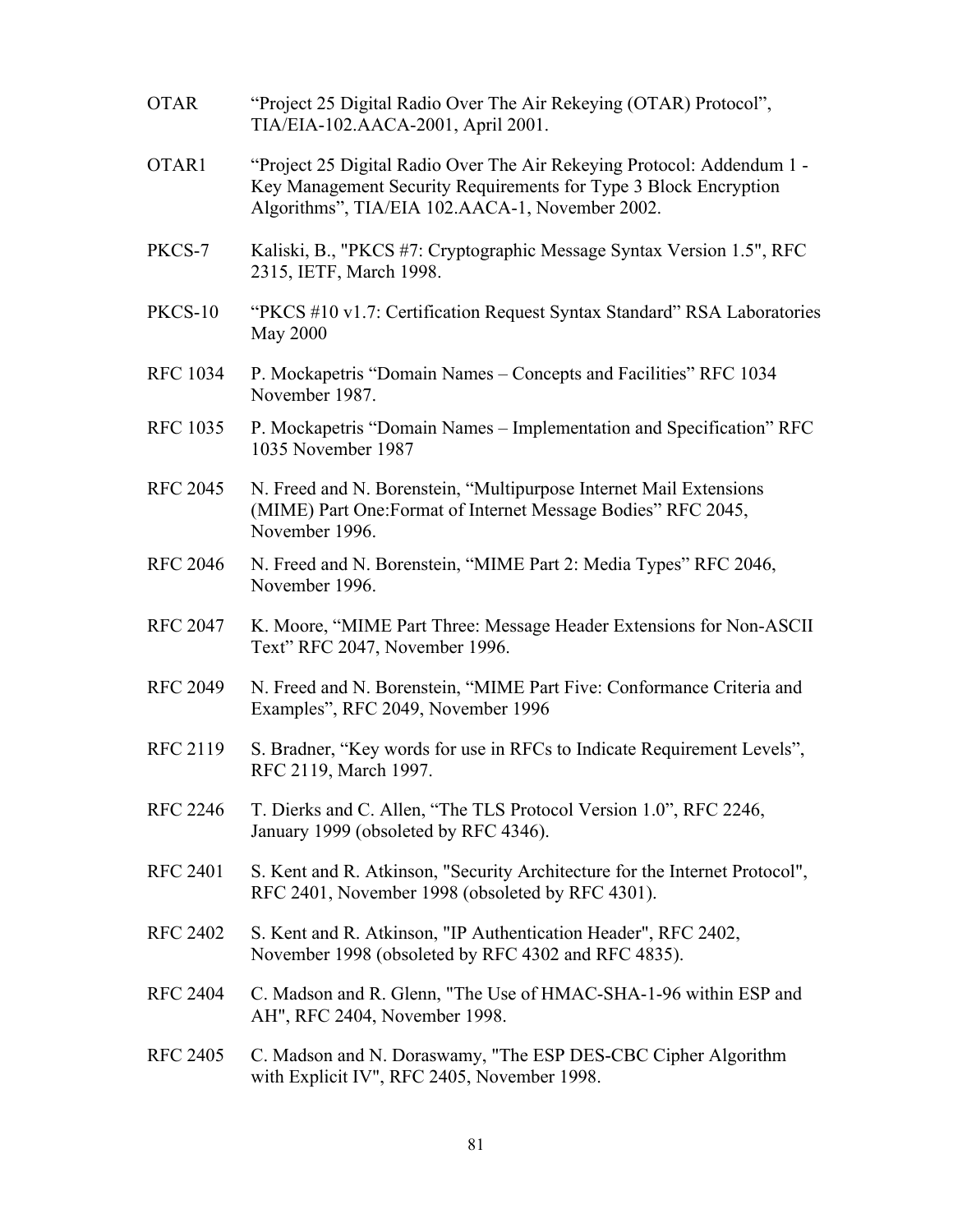- RFC 2406 S. Kent, and R. Atkinson, "IP Encapsulating Security Payload (ESP)", RFC 2406, November 1998 (obsoleted by RFC 4303 and RFC 4835).
- RFC 2407 D. Piper, "The Internet IP Security Domain of Interpretation for ISAKMP", RFC 2407, November 1998 (obsoleted by RFC 5996).
- RFC 2408 D. Maughan, et. al., "The Internet Security Association and Key Management Protocol (ISAKMP)", RFC 2408, November 1998 (obsoleted by RFC 5996).
- RFC 2409 Harkins, D., Carrel, D., "The Internet Key Exchange (IKE)", RFC 2409, November 1998 (obsoleted by RFC 5996).
- RFC 2410 R. Glenn and S. Kent, "The NULL Encryption Algorithm and its Use with IPsesc", RFC 2410, November 1998.
- RFC 2451 R. Pereira, and R. Adams, "The ESP CBC-Mode Cipher Algorithms", Internet Advisory Board, Internet Engineering Task Force, RFC 2451, November 1998.
- RFC 2631 E. Rescorla, "Diffie-Hellman Key Agreement Method", RFC 2631, June 1999.
- RFC 2634 P. Hoffman "Enhanced Security Services for S/MIME" RFC 2634, June 1999.
- RFC 3394 R. Housley and J. Schaad, "Advanced Encryption Standard (AES) Key Wrap Algorithm", RFC 3394, September 2002.
- RFC 3447 J. Jonsson, and B. Kaliski, "Public-Key Cryptography Standards (PKCS) #1: RSA Cryptography Specifications Version 2.1", RFC 3447, February 2003.
- RFC 3566 S. Frankel and H. Herbert, "The AES-XCBC-MAC-96 Algorithm and its Use with IPsec", RFC 3566, September 2003.
- RFC 3602 S. Frankel, R. Glenn, and S. Kelly, "The AES-CBC Cipher Algorithm and its Use with IPsec", RFC 3602, September 2003.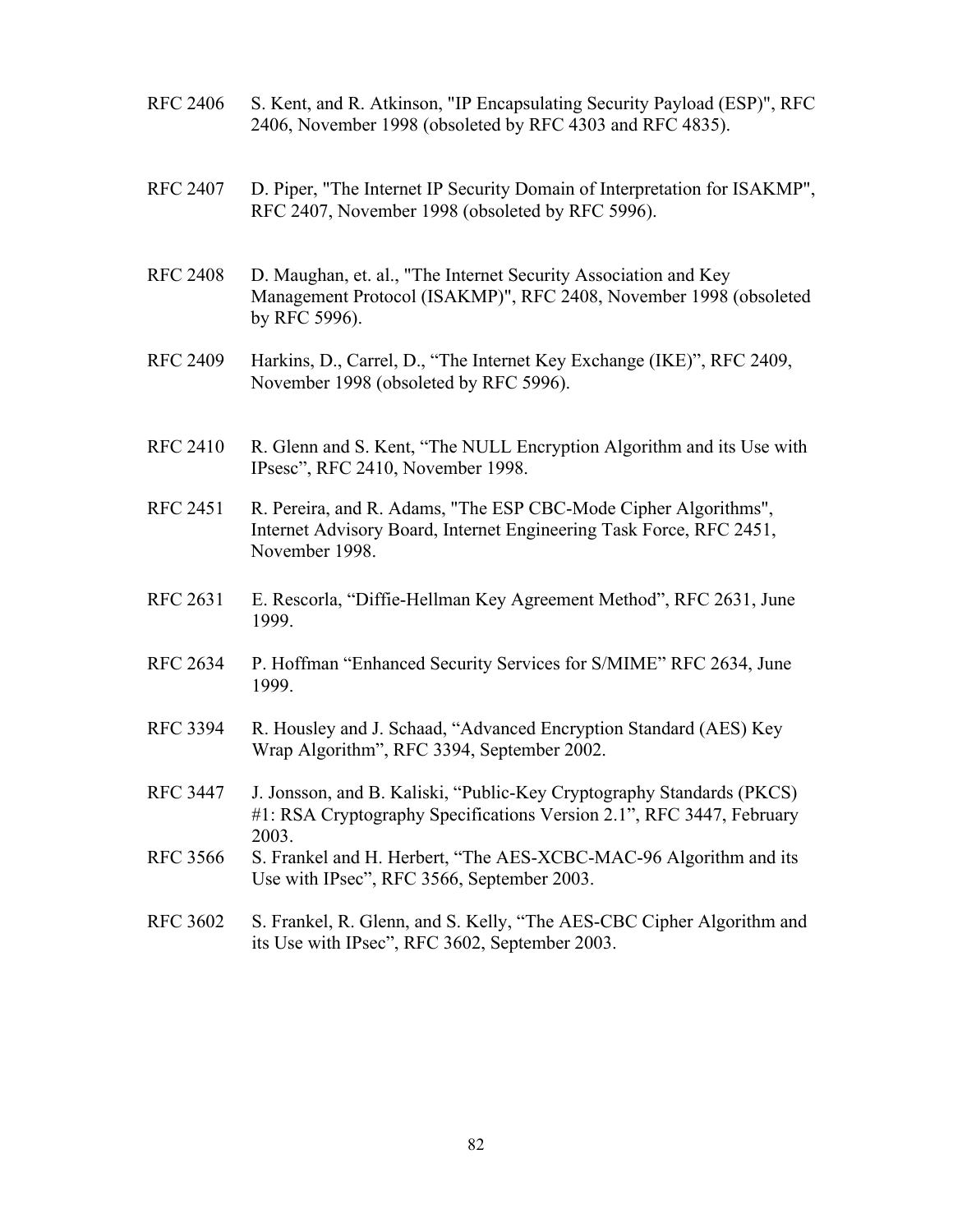- RFC 3645 S. Kwan et als,, "Generic Security Service Algorithm for Secret Key Transaction Authentication for DNS (GSS-TSIG)", RFC 3645, October 2003.
- RFC 3686 R. Housley, "Using Advanced Encryption Standard (AES) Counter Mode with IPsec Encapsulating Security Payload (ESP)", RFC 3686, January 2004.
- RFC 3962 K. Raeburn, "Advanced Encryption Standard (AES) Encryption for Kerberos 5", RFC 3962, February 2005.
- RFC 4033 R. Arends, R. Austein, M. Larson, D. Massey, and S. Rose, "DNS Security Introduction and Requirements", RFC 4033, March 2005.
- RFC 4034 R. Arends, R. Austein, M. Larson, D. Massey, D., and S. Rose, "Resource Records for the DNS Security Extensions", RFC 4034, March 2005.
- RFC 4035 R. Arends, R. Austein, M. Larson, D. Massey, and S. Rose, "Protocol Modifications for the DNS Security Extensions", RFC 4035, March 2005.
- RFC 4106 J. Viega and D. McGrew, "The Use of Galois/Counter Mode (GCM) in IPsec Encapsulating Security Payload (ESP)", RFC 4106, June 2005.
- RFC 4109 P. Hoffman, "Algorithms for Internet Key Exchange version 1 (IKEv1), RFC 4109, May 2005.
- RFC 4120 Neuman, C., Yu, T., Hartman, S., Raeburn, K., "The Kerberos Network Authentication Service (V5)", RFC 4120, July 2005.
- RFC 4210 Adams, C., Farrell, S., Kause, T., Mononen, T., "Internet X.509 Public Key Infrastructure Certificate Management Protocol (CMP)", RFC 4210, September 2005.
- RFC 4251 T. Ylonen and C. Lonvick, " The Secure Shell (SSH) Protocol Architecture", RFC 4251, January 2006.
- RFC 4252 T. Ylonen and C. Lonvick, "The Secure Shell (SSH) Authentication Protocol", RFC 4252, January 2006.
- RFC 4253 T. Ylonen and C. Lonvick, "The Secure Shell (SSH) Transport Layer Protocol", RFC 4253, January 2006.
- RFC 4254 T. Ylonen and C. Lonvick, "The Secure Shell (SSH) Connection Protocol", RFC 4254, January 2006.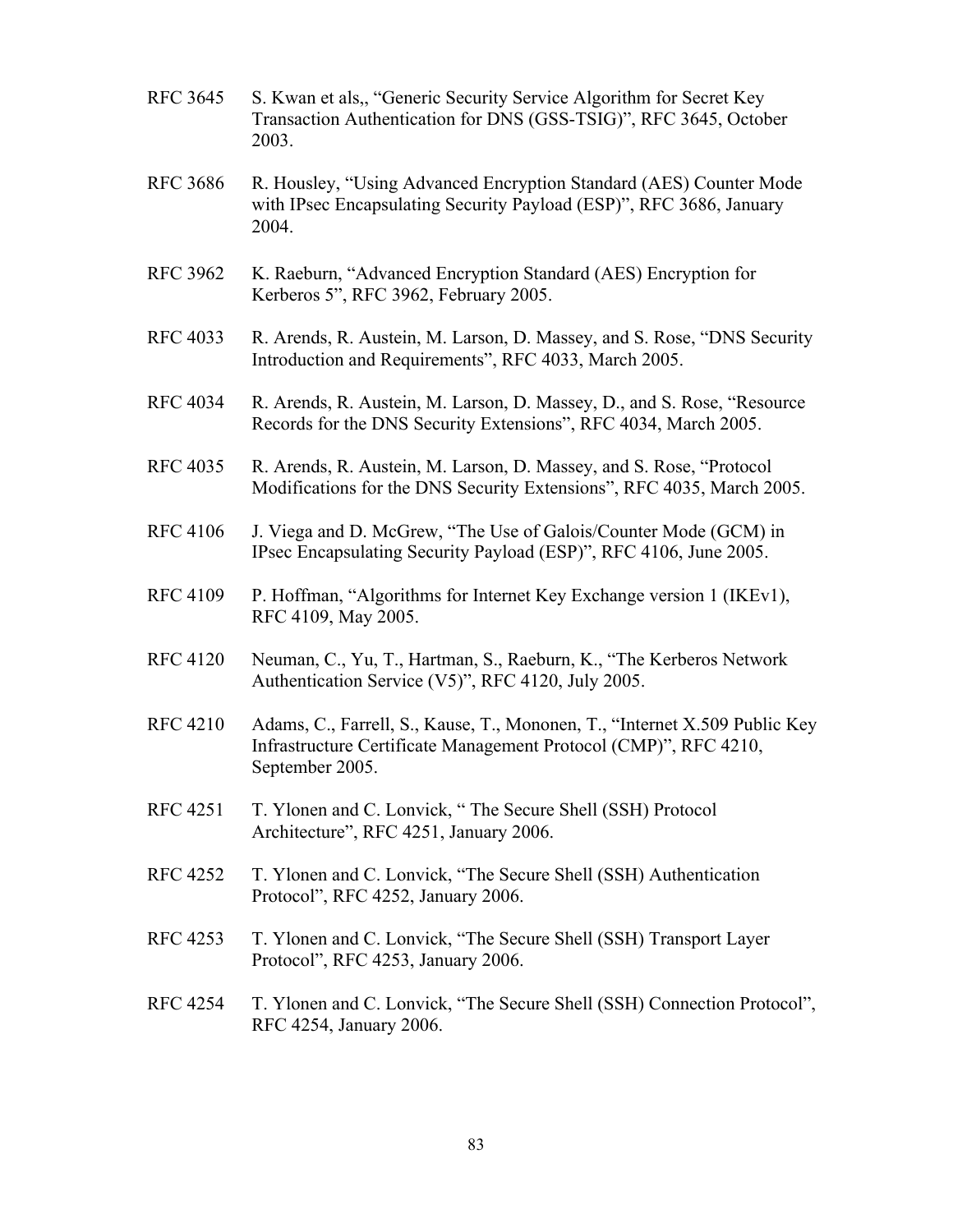- RFC 4288 N. Freed and J. Klensin, "Media Type Specifications and Registraton Procedures", RFC 4288, December 2005.
- RFC 4289 N. Freed and J. Klensin, "Multipurpose Internet Mail Extensions (MIME) Part Four: Registration Procedures", RFC 4289, December 2005.
- RFC 4301 S. Kent and K. Seo, "Security Architecture for the Internet Protocol", RFC 4301, December 2005.
- RFC 4302 S. Kent, "IP Authentication Header", RFC 4302, December 2005.
- RFC 4303 S. Kent, "IP Encapsulating Security Payload (ESP)", RFC 4303, December 2005.
- RFC 4307 J. Schiller, "Cryptographic Algorithms for use in the Internet Key Exchange Version 2 (IKEv2)" RFC 4307, December 2005.
- RFC 4308 P. Hoffman, "Cryptographic Suites for IPsec", RFC 4308, December 2005.
- RFC 4309 R. Housley., "Using Advanced Encryption Standard (AES) CCM Mode with IPsec Encapsulating Security Payload (ESP)", RFC 4309, December 2005.
- RFC 4346 T. Dierks and E. Rescorla, "The Transport Layer Security (TLS) Protocol Version 1.1" RFC 4346, April 2006 (obsoleted by RFC 5246).
- RFC 4434 P. Hoffman, "The AES-XCBC-PRF-128 Algorithm for the Internet Key Exchange Protocol (IKE)", RFC 4434, February 2006.
- RFC 4511 J. Sermersheim, Ed., "Lightweight Directory Access Protocol (LDAP): The Protocol", RFC 4511, June 2006.
- RFC 4512 K. Zeilenga, "Lightweight Directory Access Protocol (LDAP): Directory Information Models", RFC 4512, June 2006.
- RFC 4543 D. McGrew, and J. Viega, "The Use of Galois Message Authentication Code (GMAC) in IPsec ESP and AH", RFC 4543, May 2006.
- RFC 4556 L. Zhu and B. Tung, "Public Key Cryptography for Initial Authentication in Kerberos (PKINIT)", RFC 4556, June 2006.
- RFC 4635 D. Eastlake, "HMAC SHA TSIG Algorithm Identifiers", RFC 4635, August 2006.
- RFC 4835 V. Manral, "Cryptographic Algorithm Implementation Requirements for Encapsulating Security Payload (ESP) and Authentication Header (AH)", RFC 4835, April 2007.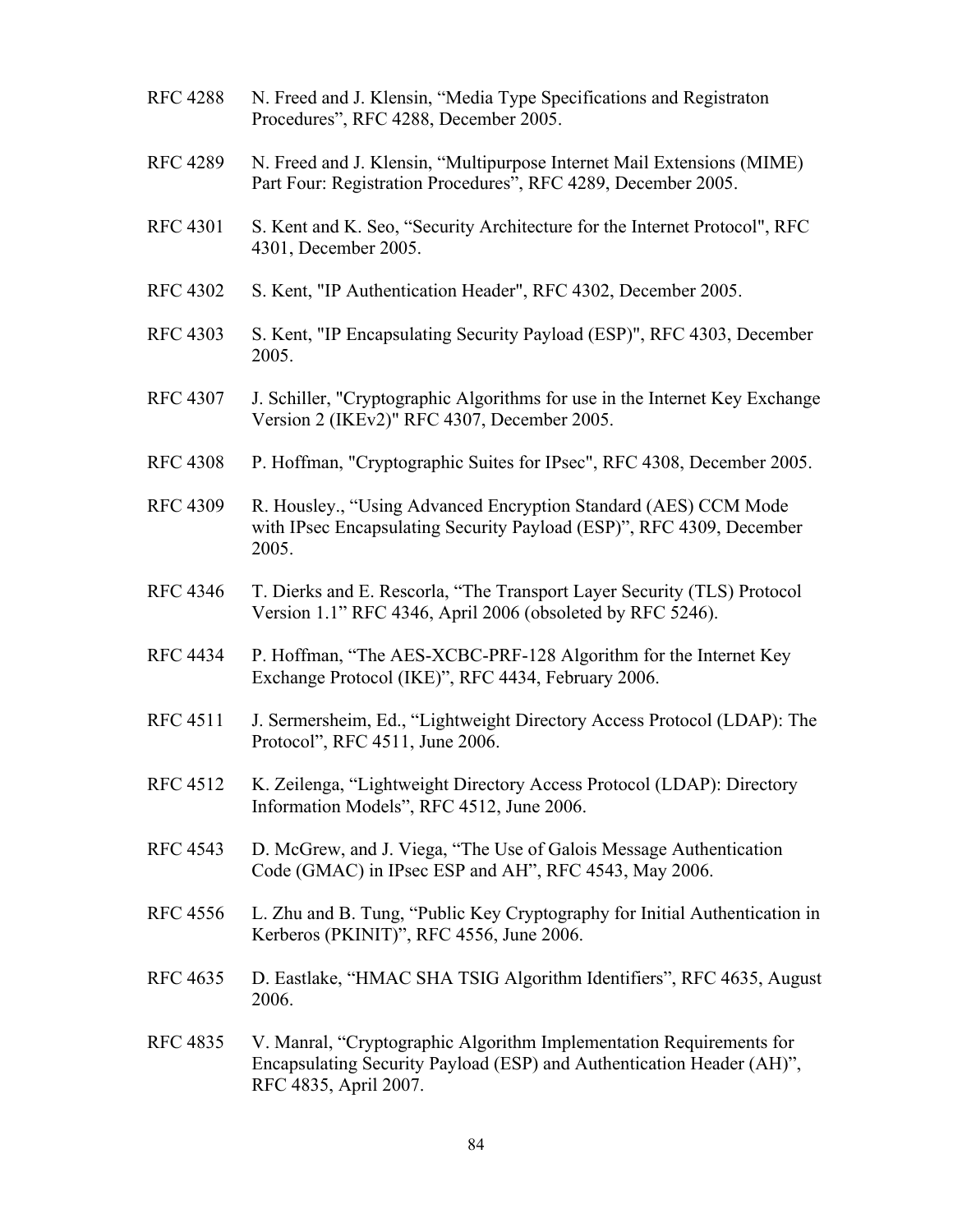- RFC 4868 S. Kelly and S. Frankel, "Using HMAC-SHA-256, HMAC-SHA-384, and HMAC-SHA-512 with IPsec", RFC 4868, May 2007.
- RFC 5019 A. Deacon and R. Hurst, "The Lightweight Online Certificate Status Protocol (OCSP) Profile for High-Volume Environments", RFC 5019, September 2007.
- RFC 5035 P. Hoffman, "Enhanced Security Services (ESS) Update: Adding CertID Algorithm Agility", RFC 5035, August 2007.
- RFC 5155 B. Laurie, G. Sisson, R. Arends and D. Blacka. "DNSSEC Hashed Authenticated Denial of Existence". RFC 5155, March 2008.
- RFC 5246 T. Dierks and E. Rescorla, "The Transport Layer Security (TLS) Protocol Version 1.2", RFC 5246, August 2008.
- RFC 5272 M. Myers and J. Schaad, "Certificate Management Messages over CMS", RFC 5272, June 2008.
- RFC 5280 D. Cooper, S. Santesson, S. Farrell, S. Boeyen, R. Housley, and W. Polk, "Internet X.509 Public Key Infrastructure Certificate and Certificate Revocation List (CRL) Profile", RFC 5280, May 2008.
- Support for Public Key Cryptography for Initial Authentication in RFC 5349 L. Zhu, K. Jaganathan and K. Lauter, "Elliptic Curve Cryptography (ECC) Kerberos (PKINIT)", RFC 5349, September 2009.
- RFC 5430 M. Salter, E. Rescorla and R. Housley, "Suite B Profile Transport Layer Security (TLS), RFC 5430, March 2009.
- RFC 5647 K. Igoe and J. Solinas, "AES Galois Counter Mode for the Secure Shell Transport Layer Protocol", RFC 5647, August, 2009.
- RFC 5652 R. Housley, "Cryptographic Message Syntax (CMS)", RFC 5652, September 2009.
- RFC 5656 D. Stebila and J. Green, "Elliptic Curve Algorithm Integration in the Secure Shell Transport Layer", RFC 5656, December 2009.
- RFC 5751 B. Ramsdell, "Secure/Multipurpose Internet Mail Extensions (S/MIME) Version 3.2 Message Specification", RFC 5751, January 2010.
- RFC 5996 C. Kaufman, P. Hoffman, Y. Nir and P. Eronen, "Internet Key Exchange Protocol Version 2 (IKEv2)", RFC 5996, September 2010.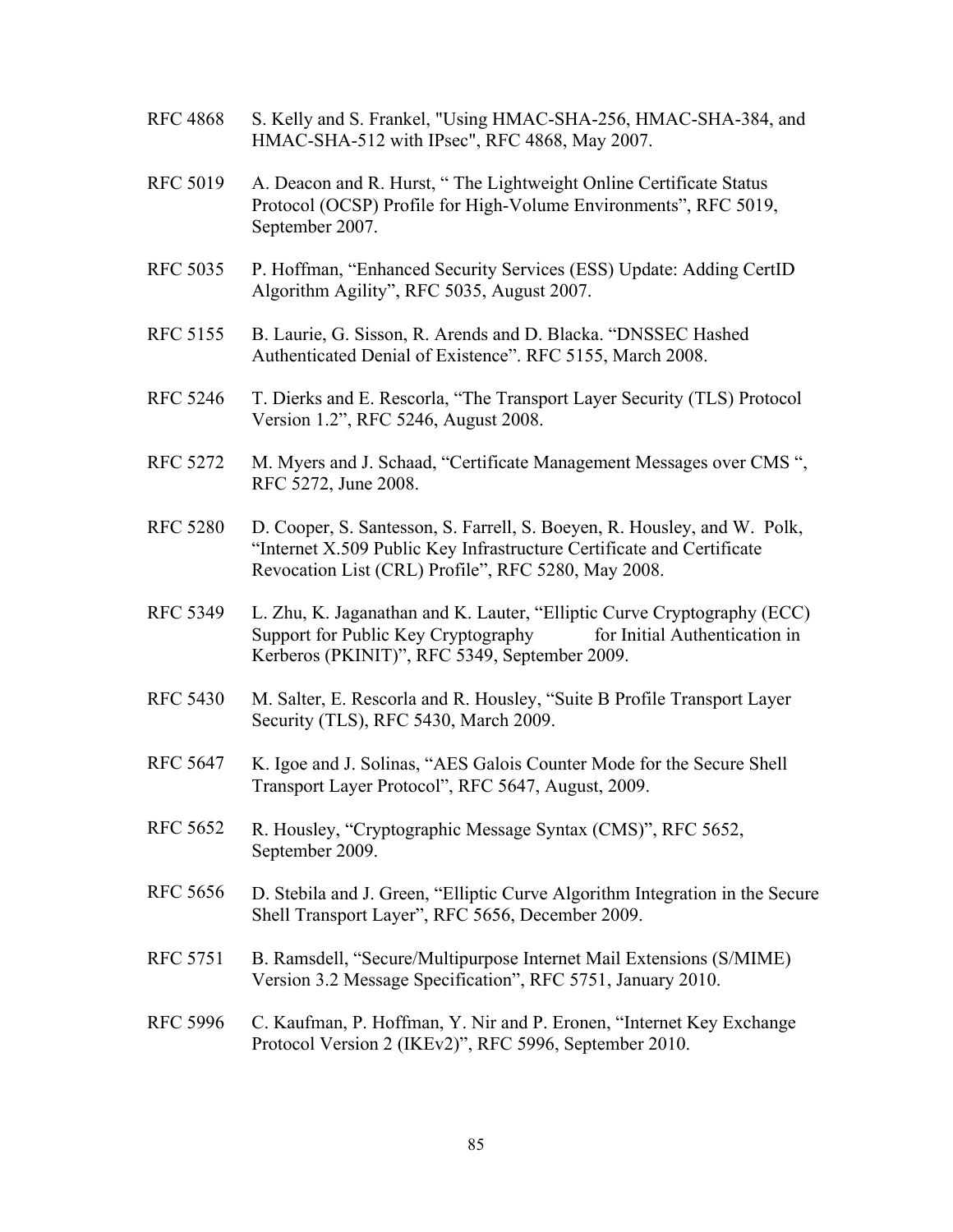- RFC 6113 S. Hartman and L. Zhu, "A Generalized Framework for Kerberos Pre-Authentication", RFC 6113, April 2011.
- RFC 6187 K. Igoe and D. Stebila, "X.509v3 Certificates for Secure Shell Authentication", RFC 6187, March 2011.
- RFC 6239 K. Igoe, "Suite B Cryptographic Suites for Secure Shell (SSH)", RFC 6239, May 2011.
- RFC 6251 S. Josefsson, "Using Kerberos Version 5 over the Transport Layer Security (TLS) Protocol", RFC 6251, May 2011.
- RFC 6318 R. Housley and J. Solinas, "Suite B in Secure/Multipurpose Internet Mail Extensions (S/MIME)", RFC 6318, June 2011.
- RFC 6379 L. Law and J. Solinas, "Suite B Cryptographic Suites for IPsec", RFC 6379, October 2011.
- RFC 6605 P. Hoffman and W.C.A. Wijngaards, "Elliptic Curve Digital Signature Algorithm (DSA) for DNNSEC", RFC 6605, April 2012.
- RFC 6649 L. Astrand and T. Yu, "Deprecate DES, RC4-HMAC-EXP, and Other Weak Cryptographic Algorithms in Kerberos", RFC 6649, July 2012.
- **RFC 6944** S. Rose, "Applicability Statement: DNS Security (DNSSEC) DNSKEY Algorithm Implementation Status", RFC 6944, April 2013.
- **RFC 6960**  Certificate Status Protocol – OCSP", RFC 6960, June 2013. S. Santesson et al., "X.509 Internet Public Key Infrastructure Online
- RFC 7030 M. Pritikin et al., "Enrollment over Secure Transport", RFC 7030, October 2013.
- Cryptography", 2000. [See http://www.secg.org/collateral/sec1.pdf.]. SEC1 Standards for Efficient Cryptography Group, "Elliptic Curve
- SP 800-32 D. Kuhn, V. Hu, W. Polk, and S. Chang, "Introduction to Public Key Technology and the Federal PKI Infrastructure", National Institute of Standards and Technology, NIST Special Publication 800-32, February 2001.
- SP 800- 38A M. Dworkin, "Recommendations for Block Cipher Modes of Operation", National Institute of Standards and Technology, NIST Special Publication 800-38A, December 2001.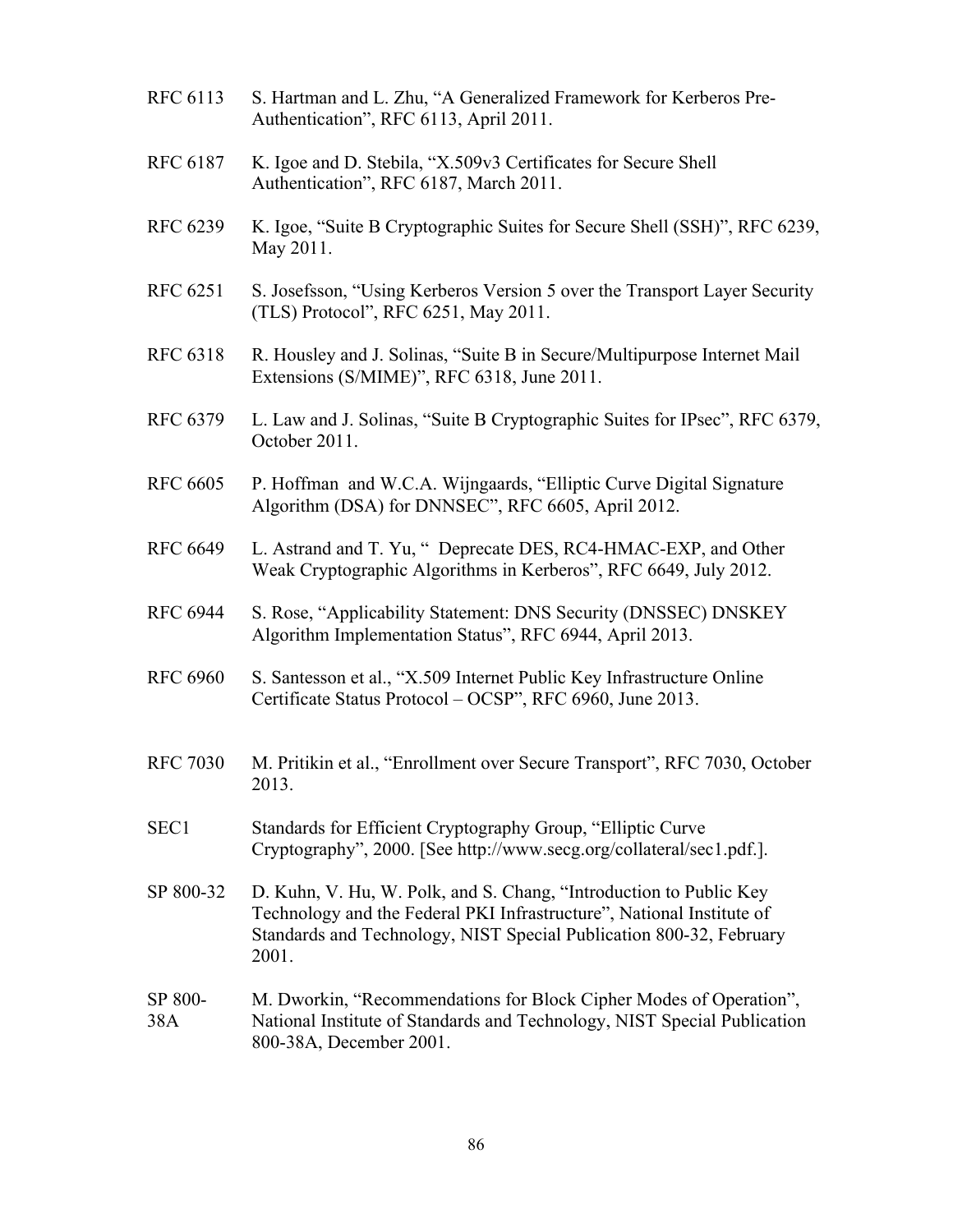| SP 800-49                  | C. Chernick, "Federal S/MIME V3 Client Profile", National Institute of<br>Standards and Technology, NIST Special Publication 800-49, November<br>2002.                                                                                                         |
|----------------------------|----------------------------------------------------------------------------------------------------------------------------------------------------------------------------------------------------------------------------------------------------------------|
| SP 800-52                  | T. Polk et als., "Guidelines for the Selection, Configuration and use of<br>Transport Layer Security (TLS) Implementations", NIST SP 800-52 Rev. 1,<br>April 2014.                                                                                             |
| SP 800-<br>56A             | E. Barker, L. Chen, M. Smid and A. Roginsky, "Recommendation for Pair-<br>Wise Key Establishment Schemes Using Discrete Logarithm Cryptography<br>National Institute of Standards and Technology, NIST Special Publication<br>800-56A, (Revision 2), May 2013. |
| SP 800-<br>56B             | E. Barker, L. Chen, A. Regenscheid and M. Smid, "Recommendation for<br>Pair-Wise Key Establishment Schemes:<br>Using Integer Factorization Cryptography", National Institute of Standards<br>and Technology, NIST Special Publication 800-56B, August 2009.    |
| SP 800-57,<br>Part 1       | NIST Special Publication (SP) 800-57, Part 1, Recommendation for Key<br>Management: General, (Revision 3) July 2012.                                                                                                                                           |
| SP 800-67                  | E. Barker and W. Barker, "Recommendation for the Triple Data Encryption<br>Algorithm (TDEA) Block Cipher", National Institute of Standards and<br>Technology, NIST Special Publication 800-67, Revision 1, January 2012.                                       |
| SP 800-77                  | S. Frankel, K. Kent, R. Lewkowski, A. Orebaugh, R. Ritchey, St. Shama,<br>"Guide to IPsec VPNs", National Institute of Standards and Technology,<br>NIST Special Publication 800-77, December 2005.                                                            |
| SP 800-<br>81r2            | R. Chandramouli and S. Rose, "Secure Domain Name System (DNS)<br>Deployment Guide", National Institute of Standards and Technology, NIST<br>Special Publication 800-81-2, September 2013.                                                                      |
| SP 800-<br>90A             | E. Barker and J. Kelsey, "Recommendation for Random Number<br>Generation Using Deterministic Random Bit Generators (Revised)", 2 <sup>nd</sup><br>Draft NIST Special Publication 800-90A, April 2014.                                                          |
| SP 800-<br>90 <sub>B</sub> | E. Barker and J. Kelsey, "DRAFT Recommendation for the Entropy<br>Sources Used for Random Bit Generation", Draft NIST Special Publication<br>800-90B, September 2013.                                                                                          |
| SP 800-<br>90C             | E. Barker and J. Kelsey, "DRAFT Recommendation for Random Bit<br>Generator (RBG) Constructions", Draft NIST Special Publication 800-90C,<br>September 2013.                                                                                                    |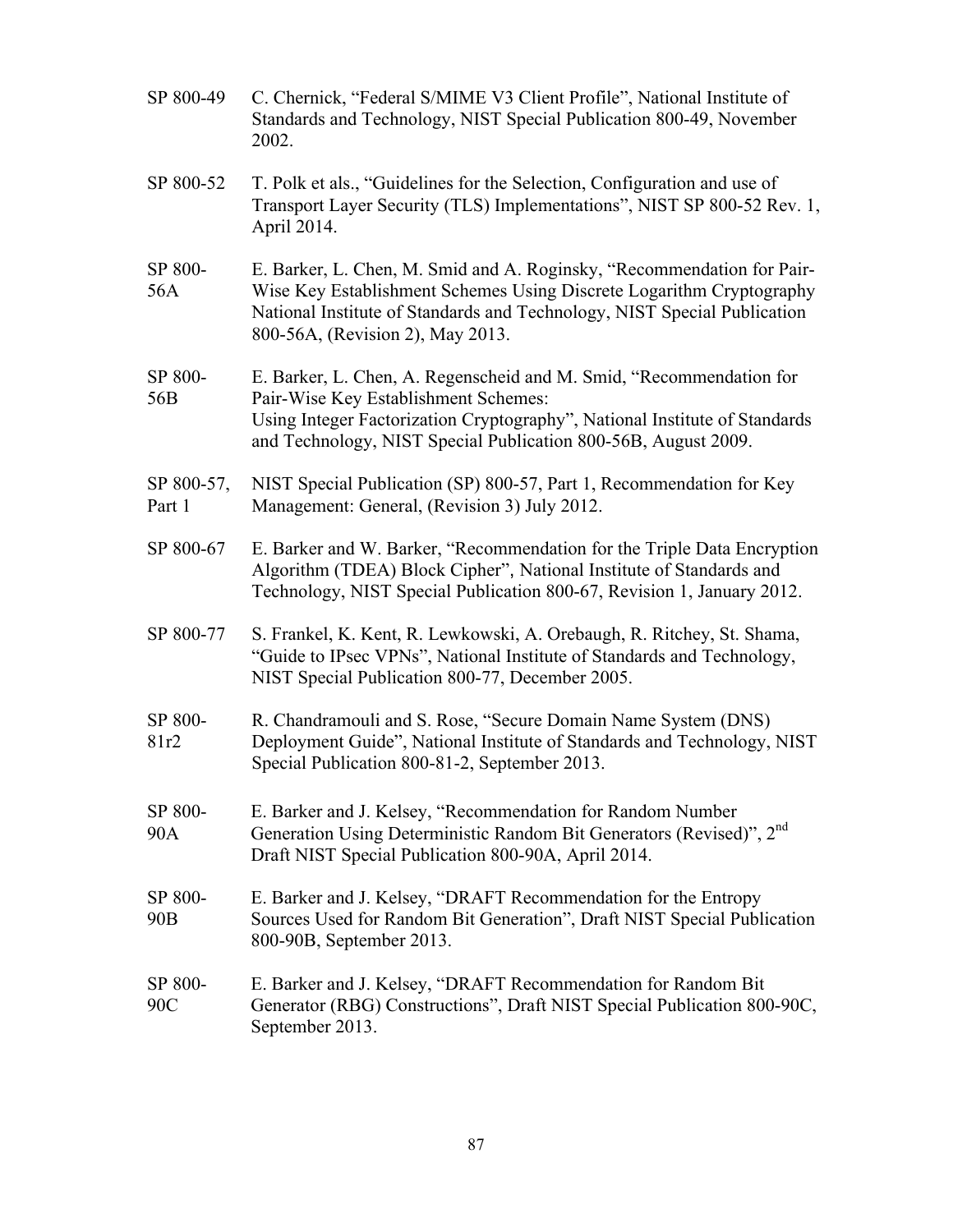| SP 800-89       | E. Barker, "Recommendation for Obtaining Assurances for Digital<br>Signature Applications", NIST SP 800-89, November 2006.                                                             |
|-----------------|----------------------------------------------------------------------------------------------------------------------------------------------------------------------------------------|
| SP 800-<br>118  | K. Scarfone and M. Souppaya, "Guide to Enterprise Password<br>Management", NIST Special Publication 800-118, (Draft) April 2009.                                                       |
| SP 800-<br>131A | E. Barker and A. Roginsky, "Transitions: Recommendation for<br>Transitioning the Use of Cryptographic Algorithms and Key Lengths",<br>NIST Special Publication 800-131A, January 2011. |
| SP 800-<br>132  | M. Turan, E. Barker, W. Burr, and L. Chen, "Recommendation for<br>Password-Based Key Derivation", Part 1: Storage Applications, December<br>2010.                                      |
| SP 800-<br>135  | Q. Dang, "Recommendation for Existing Application-Specific Key<br>Derivation Functions", NIST SP800-135, Rev. 1, December 2011.                                                        |
| <b>TPM</b>      | TCG TPM Specification Version 1.2 Revision 103 including Design<br>Principles, Structures of the TPM, and Commands.                                                                    |
| X9.62           | ANSI X9.62, "Public key cryptography for the financial services industry:<br>The Elliptic Curve Digital Signature Algorithm (ECDSA)", November<br>2005.                                |
| X11             | Window System: http://www.linfo.org/x.html and<br>http://www.x.org/releases/X11R7.6/doc/index.html                                                                                     |
| $X.509$ Path    | http://csrc.nist.gov/groups/ST/crypto_apps_infra/document<br>s/NIST Recommendation for X509 PVMs.pdf                                                                                   |

88